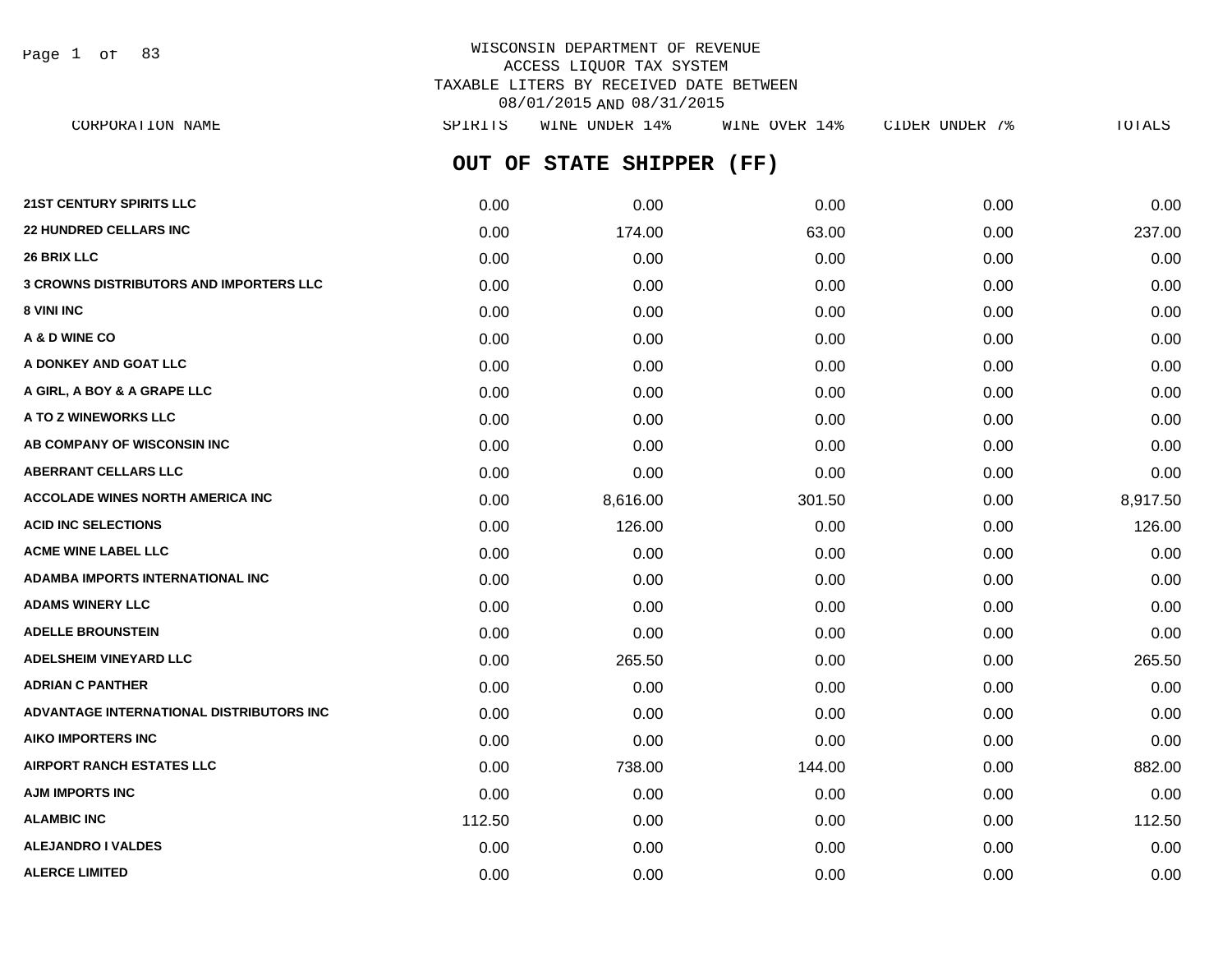Page 2 of 83

### WISCONSIN DEPARTMENT OF REVENUE ACCESS LIQUOR TAX SYSTEM TAXABLE LITERS BY RECEIVED DATE BETWEEN

| CORPORATION NAME                       | SPIRITS | WINE UNDER 14% | WINE OVER 14% | CIDER UNDER 7% | TOTALS    |
|----------------------------------------|---------|----------------|---------------|----------------|-----------|
| ALEXANDRIA NICOLE CELLARS LLC          | 0.00    | 0.00           | 0.00          | 0.00           | 0.00      |
| <b>ALLIED IMPORTERS USA LTD</b>        | 0.00    | 315.00         | 0.00          | 0.00           | 315.00    |
| <b>ALLIED WINE CORP</b>                | 0.00    | 0.00           | 0.00          | 0.00           | 0.00      |
| <b>ALLORO VINEYARD INC</b>             | 0.00    | 0.00           | 0.00          | 0.00           | 0.00      |
| <b>ALLTECH'S BEVERAGE DIVISION LLC</b> | 0.00    | 0.00           | 0.00          | 0.00           | 0.00      |
| ALOY & SONS INC                        | 0.00    | 0.00           | 0.00          | 0.00           | 0.00      |
| <b>ALPHA &amp; OMEGA WINERY LLC</b>    | 0.00    | 0.00           | 0.00          | 0.00           | 0.00      |
| <b>ALPHA MARKETING NETWORK INC</b>     | 0.00    | 423.00         | 0.00          | 1,164.00       | 1,587.00  |
| <b>ALTAMAR BRANDS LLC</b>              | 18.00   | 0.00           | 0.00          | 0.00           | 18.00     |
| <b>ALTAMURA WINERY INC</b>             | 0.00    | 0.00           | 0.00          | 0.00           | 0.00      |
| <b>ALTITUDE SPIRITS INC</b>            | 0.00    | 0.00           | 0.00          | 0.00           | 0.00      |
| <b>AMAVI CELLARS LLC</b>               | 0.00    | 0.00           | 504.00        | 0.00           | 504.00    |
| <b>AMERICAN BEVERAGE CORP</b>          | 0.00    | 47,441.00      | 0.00          | 0.00           | 47,441.00 |
| <b>AMERICAN ESTATES WINES INC</b>      | 0.00    | 504.00         | 0.00          | 0.00           | 504.00    |
| AMERICAN NORTHWEST DISTRIBUTORS INC    | 0.00    | 497.25         | 47.25         | 0.00           | 544.50    |
| AMERICAN VINTAGE BEVERAGE INC.         | 0.00    | 0.00           | 0.00          | 0.00           | 0.00      |
| <b>AMERICAN WINE TRADE INC</b>         | 0.00    | 378.00         | 0.00          | 0.00           | 378.00    |
| <b>AMICUS CELLARS LLC</b>              | 0.00    | 0.00           | 0.00          | 0.00           | 0.00      |
| <b>AMIR PEAY</b>                       | 112.50  | 0.00           | 0.00          | 0.00           | 112.50    |
| <b>AMUSE BOUCHE LLC</b>                | 0.00    | 0.00           | 0.00          | 0.00           | 0.00      |
| ANCHOR DISTILLING COMPANY LLC          | 472.39  | 0.00           | 0.00          | 0.00           | 472.39    |
| <b>ANCIEN WINES INC</b>                | 0.00    | 504.00         | 153.00        | 0.00           | 657.00    |
| <b>ANDERS-LANE ARTISAN WINES LP</b>    | 0.00    | 0.00           | 0.00          | 0.00           | 0.00      |
| ANDERSON DISTRIBUTING CO INC           | 0.00    | 0.00           | 0.00          | 0.00           | 0.00      |
| ANDERSONS CONN VALLEY WINERY INC       | 0.00    | 0.00           | 0.00          | 0.00           | 0.00      |
| <b>ANDREW T BECKSTOFFER</b>            | 0.00    | 0.00           | 0.00          | 0.00           | 0.00      |
| <b>ANHEUSER-BUSCH COMPANIES LLC</b>    | 0.00    | 0.00           | 0.00          | 42,361.55      | 42,361.55 |
| <b>ANNA GOLDBLAT</b>                   | 0.00    | 0.00           | 0.00          | 0.00           | 0.00      |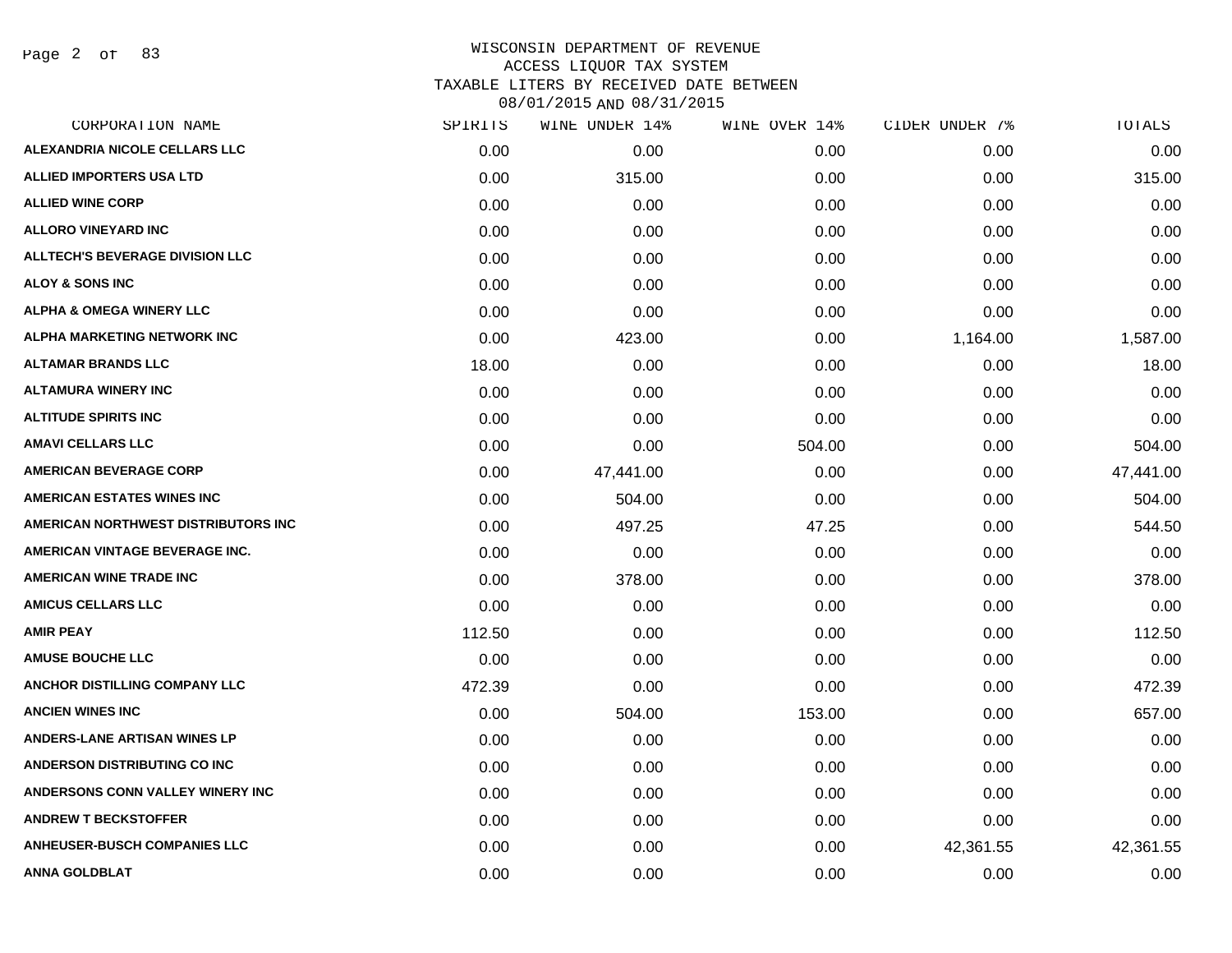Page 3 of 83

# WISCONSIN DEPARTMENT OF REVENUE ACCESS LIQUOR TAX SYSTEM TAXABLE LITERS BY RECEIVED DATE BETWEEN

| CORPORATION NAME                                | SPIRITS    | WINE UNDER 14% | WINE OVER 14% | CIDER UNDER 7% | TOTALS     |
|-------------------------------------------------|------------|----------------|---------------|----------------|------------|
| <b>ANNE HUBATCH</b>                             | 0.00       | 486.00         | 18.00         | 0.00           | 504.00     |
| <b>ANTHONY BOZZANO</b>                          | 0.00       | 0.00           | 0.00          | 0.00           | 0.00       |
| <b>ANTHONY M TRUCHARD</b>                       | 0.00       | 0.00           | 0.00          | 0.00           | 0.00       |
| <b>ANTHONY ROAD WINE CO INC</b>                 | 0.00       | 21.00          | 0.00          | 0.00           | 21.00      |
| <b>APOSTROPHE BRANDS LLC</b>                    | 504.00     | 0.00           | 0.00          | 0.00           | 504.00     |
| <b>AQUA PUMPKIN INC</b>                         | 0.00       | 0.00           | 0.00          | 0.00           | 0.00       |
| <b>ARBOR VINEYARDS INC</b>                      | 0.00       | 0.00           | 126.00        | 0.00           | 126.00     |
| <b>ARCHANA A DAVE</b>                           | 0.00       | 45.00          | 0.00          | 0.00           | 45.00      |
| <b>ARCHANGEL INVESTMENTS LLC</b>                | 0.00       | 0.00           | 0.00          | 0.00           | 0.00       |
| AREL GROUP WINE & SPIRITS INC                   | 0.00       | 2,268.00       | 0.00          | 0.00           | 2,268.00   |
| <b>ARETE WINES LLC</b>                          | 0.00       | 0.00           | 0.00          | 0.00           | 0.00       |
| <b>ARIETTA INC</b>                              | 0.00       | 0.00           | 0.00          | 0.00           | 0.00       |
| <b>ARMIDA WINERY INC</b>                        | 0.00       | 0.00           | 252.00        | 0.00           | 252.00     |
| <b>ARNOT-ROBERTS LLC</b>                        | 0.00       | 0.00           | 0.00          | 0.00           | 0.00       |
| <b>ARTISANAL IMPORTS INC</b>                    | 0.00       | 30.00          | 0.00          | 0.00           | 30.00      |
| <b>ASCENT WINES INC</b>                         | 0.00       | 66.64          | 0.00          | 0.00           | 66.64      |
| <b>ASV WINES INC</b>                            | 0.00       | 3,150.00       | 0.00          | 0.00           | 3,150.00   |
| <b>ATHENEE IMPORTERS &amp; DISTRIBUTORS LTD</b> | 0.00       | 0.00           | 0.00          | 0.00           | 0.00       |
| <b>AUGUST WINE GROUP LLC</b>                    | 0.00       | 0.00           | 0.00          | 0.00           | 0.00       |
| <b>AV BRANDS INC</b>                            | 733.50     | 1,093.50       | 658.50        | 0.00           | 2,485.50   |
| AVV WINERY CO LLC                               | 0.00       | 0.00           | 540.00        | 0.00           | 540.00     |
| AW DIRECT INC                                   | 0.00       | 45.00          | 0.00          | 0.00           | 45.00      |
| <b>AXIOS INC</b>                                | 0.00       | 0.00           | 0.00          | 0.00           | 0.00       |
| <b>B &amp; I OVERSEAS TRADING INC</b>           | 0.00       | 0.00           | 0.00          | 0.00           | 0.00       |
| <b>B R COHN WINERY INC</b>                      | 0.00       | 0.00           | 0.00          | 0.00           | 0.00       |
| <b>B UNITED INTERNATIONAL INC</b>               | 0.00       | 9.02           | 126.22        | 137.62         | 272.86     |
| <b>B. NEKTAR LLC</b>                            | 0.00       | 931.40         | 0.00          | 0.00           | 931.40     |
| <b>BACARDI USA INC</b>                          | 199,646.40 | 917.67         | 2,061.00      | 0.00           | 202,625.07 |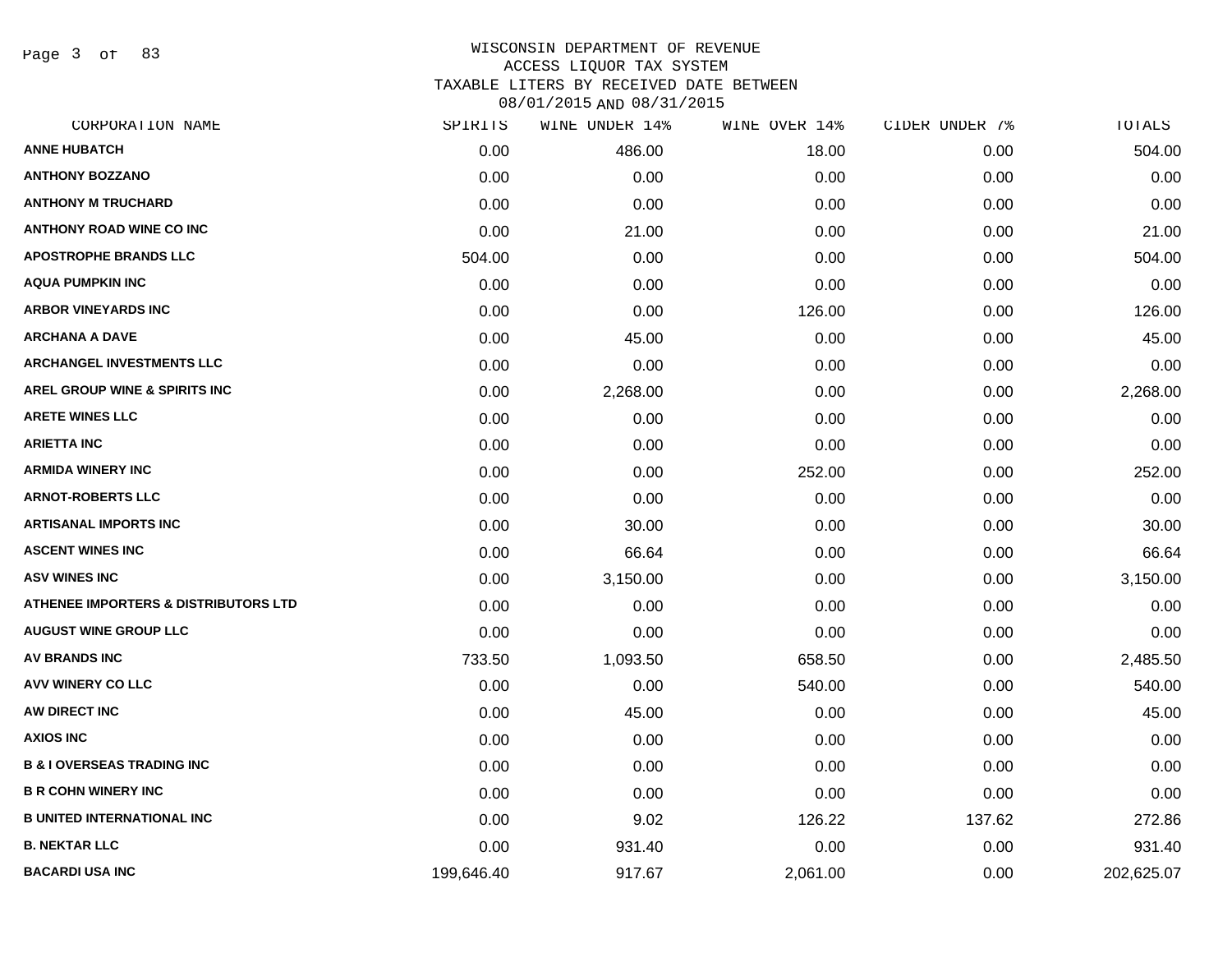# WISCONSIN DEPARTMENT OF REVENUE

ACCESS LIQUOR TAX SYSTEM

TAXABLE LITERS BY RECEIVED DATE BETWEEN

| CORPORATION NAME                           | SPIRITS | WINE UNDER 14% | WINE OVER 14% | CIDER UNDER 7% | TOTALS   |
|--------------------------------------------|---------|----------------|---------------|----------------|----------|
| <b>BACCHUS TECHNOLOGIES LLC</b>            | 0.00    | 1,386.00       | 333.00        | 0.00           | 1,719.00 |
| <b>BACIO DIVINO CELLARS LLC</b>            | 0.00    | 0.00           | 0.00          | 0.00           | 0.00     |
| <b>BADGER MOUNTAIN INC</b>                 | 0.00    | 1,404.01       | 0.00          | 0.00           | 1,404.01 |
| <b>BAJA WINES LLC</b>                      | 0.00    | 0.00           | 0.00          | 0.00           | 0.00     |
| <b>BALCONES DISTILLING LLC</b>             | 0.00    | 0.00           | 0.00          | 0.00           | 0.00     |
| <b>BALIUS CELLARS LLC</b>                  | 0.00    | 0.00           | 0.00          | 0.00           | 0.00     |
| <b>BALLAST POINT SPIRITS LLC</b>           | 0.00    | 0.00           | 0.00          | 0.00           | 0.00     |
| <b>BANFI PRODUCTS CORPORATION</b>          | 0.00    | 2,528.65       | 409.50        | 0.00           | 2,938.15 |
| <b>BANSHEE WINES LLC</b>                   | 0.00    | 1,080.00       | 238.50        | 0.00           | 1,318.50 |
| <b>BANVILLE &amp; JONES WINE MERCHANTS</b> | 0.00    | 2,790.00       | 27.00         | 0.00           | 2,817.00 |
| <b>BANZAI BEVERAGE CORPORATION</b>         | 0.00    | 0.00           | 0.00          | 0.00           | 0.00     |
| <b>BARGETTOS SANTA CRUZ WINERY INC</b>     | 0.00    | 462.00         | 0.00          | 0.00           | 462.00   |
| <b>BARLOW VINEYARDS LLC</b>                | 0.00    | 0.00           | 0.00          | 0.00           | 0.00     |
| <b>BARNARD GRIFFIN INC</b>                 | 0.00    | 0.00           | 0.00          | 0.00           | 0.00     |
| <b>BARNETT VINEYARDS LP</b>                | 0.00    | 0.00           | 0.00          | 0.00           | 0.00     |
| <b>BATCH 206 DISTILLERY LLC</b>            | 0.00    | 0.00           | 0.00          | 0.00           | 0.00     |
| <b>BAUM WINE IMPORTS INC</b>               | 9.00    | 3,497.20       | 429.80        | 0.00           | 3,936.00 |
| <b>BAVARIAN LION WINERY LLC</b>            | 0.00    | 0.00           | 0.00          | 0.00           | 0.00     |
| <b>BAYWOOD CELLARS INC</b>                 | 0.00    | 0.00           | 0.00          | 0.00           | 0.00     |
| <b>BCTLD LLC</b>                           | 0.00    | 0.00           | 0.00          | 0.00           | 0.00     |
| <b>BEATBOX BEVERAGES LLC</b>               | 0.00    | 0.00           | 0.00          | 0.00           | 0.00     |
| <b>BEATBOX BEVERAGES LLC</b>               | 0.00    | 0.00           | 0.00          | 0.00           | 0.00     |
| <b>BEAUX FRERES LLC</b>                    | 0.00    | 0.00           | 0.00          | 0.00           | 0.00     |
| <b>BEDFORD BRANDS LTD</b>                  | 0.00    | 750.00         | 0.00          | 0.00           | 750.00   |
| <b>BENDISTILLERY INC</b>                   | 0.00    | 0.00           | 0.00          | 0.00           | 0.00     |
| <b>BENESSERE VINEYARDS LTD</b>             | 0.00    | 0.00           | 2.25          | 0.00           | 2.25     |
| <b>BENNETT LANE WINERY LLC</b>             | 0.00    | 0.00           | 0.00          | 0.00           | 0.00     |
| <b>BENOVIA WINERY LLC</b>                  | 0.00    | 0.00           | 0.00          | 0.00           | 0.00     |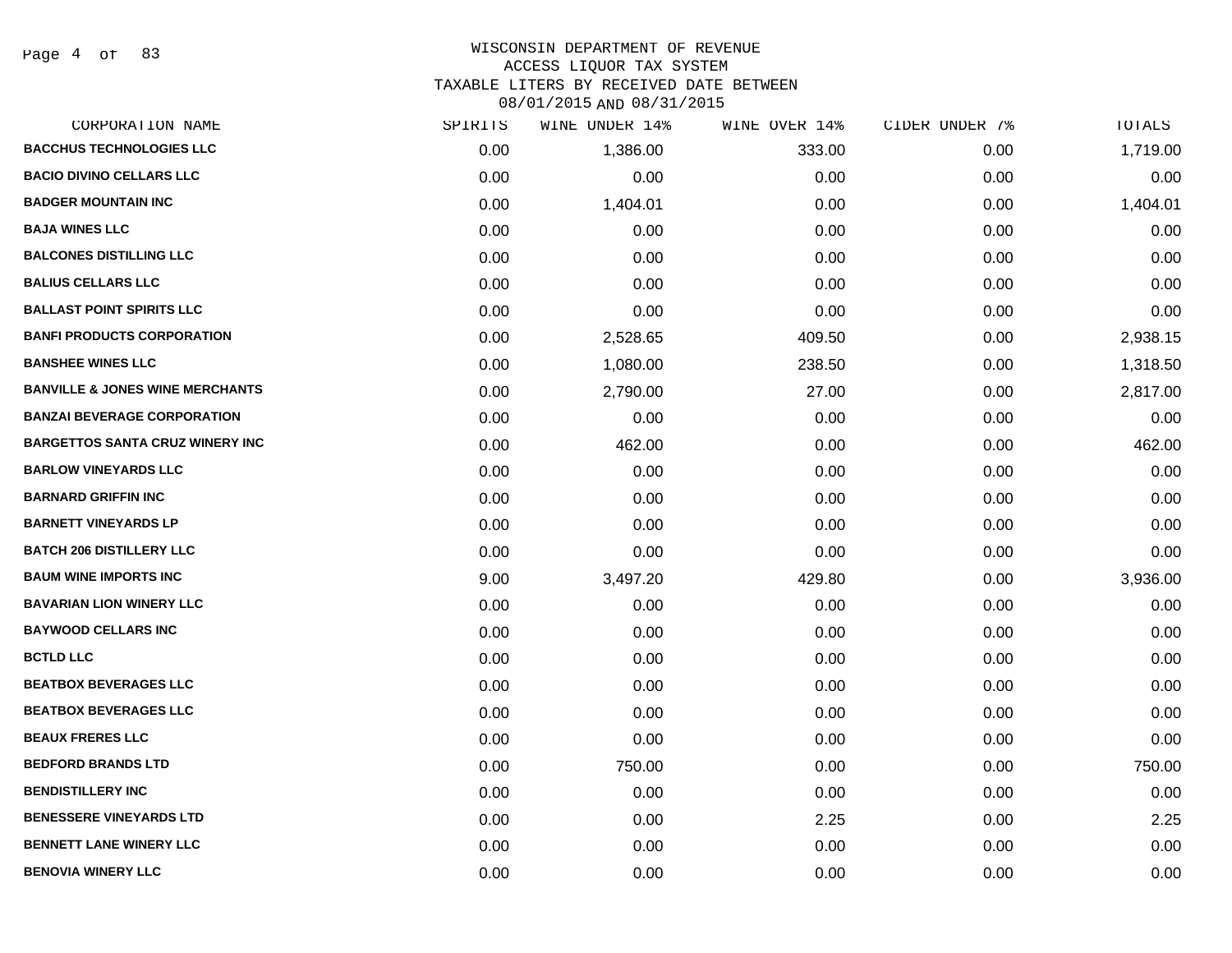Page 5 of 83

#### WISCONSIN DEPARTMENT OF REVENUE ACCESS LIQUOR TAX SYSTEM

TAXABLE LITERS BY RECEIVED DATE BETWEEN

| CORPORATION NAME                                       | SPIRITS | WINE UNDER 14% | WINE OVER 14% | CIDER UNDER 7% | TOTALS     |
|--------------------------------------------------------|---------|----------------|---------------|----------------|------------|
| <b>BENTON-LANE LLC</b>                                 | 0.00    | 378.00         | 13.50         | 0.00           | 391.50     |
| <b>BERGSTROM WINES LLC</b>                             | 0.00    | 90.00          | 0.00          | 0.00           | 90.00      |
| <b>BERNARDUS LLC</b>                                   | 0.00    | 0.00           | 0.00          | 0.00           | 0.00       |
| BETHEL HEIGHTS VINEYARD INC                            | 0.00    | 0.00           | 0.00          | 0.00           | 0.00       |
| BETTER BRANDS BEV CO LLC                               | 0.00    | 0.00           | 0.00          | 0.00           | 0.00       |
| BETTER BRANDS INTERNATIONAL                            | 0.00    | 819.00         | 189.00        | 0.00           | 1,008.00   |
| <b>BETZ CELLARS LLC</b>                                | 0.00    | 0.00           | 0.00          | 0.00           | 0.00       |
| <b>BF ACQUISITION LTD</b>                              | 27.00   | 405.00         | 0.00          | 0.00           | 432.00     |
| <b>BGA INTERNATIONAL USA INC</b>                       | 0.00    | 0.00           | 0.00          | 0.00           | 0.00       |
| <b>BIAGIO CRU &amp; ESTATE WINES LLC</b>               | 0.00    | 1,588.42       | 0.00          | 0.00           | 1,588.42   |
| BIEN NACIDO VINEYARDS OF RANCHO TEPUSQUET<br><b>LP</b> | 0.00    | 0.00           | 0.00          | 0.00           | 0.00       |
| <b>BIG EASY BLENDS LLC</b>                             | 0.00    | 0.00           | 0.00          | 0.00           | 0.00       |
| <b>BILTMORE ESTATE WINE COMPANY</b>                    | 0.00    | 0.00           | 0.00          | 0.00           | 0.00       |
| <b>BLACK ROCK SPIRITS LLC</b>                          | 504.00  | 0.00           | 0.00          | 0.00           | 504.00     |
| <b>BLACKBIRD VINEYARDS LLC</b>                         | 0.00    | 0.00           | 58.50         | 0.00           | 58.50      |
| <b>BLACKBURN ENTERPRISES LLC</b>                       | 0.00    | 252.00         | 387.00        | 0.00           | 639.00     |
| <b>BLAUM BROS DISTILLING CO LLC</b>                    | 0.00    | 0.00           | 0.00          | 0.00           | 0.00       |
| BLUE RIDGE DISTILLING CO INC                           | 0.00    | 0.00           | 0.00          | 0.00           | 0.00       |
| <b>BLUE SKY VINTNERS LLC</b>                           | 0.00    | 0.00           | 0.00          | 0.00           | 0.00       |
| <b>BNA WINE GROUP LLC</b>                              | 0.00    | 756.00         | 0.00          | 0.00           | 756.00     |
| <b>BNP DISTRIBUTING CO INC</b>                         | 0.00    | 0.00           | 0.00          | 0.00           | 0.00       |
| <b>BOB C BEVERAGES LLC</b>                             | 0.00    | 0.00           | 0.00          | 0.00           | 0.00       |
| <b>BOEGER WINERY INC</b>                               | 0.00    | 0.00           | 0.00          | 0.00           | 0.00       |
| <b>BOGLE VINEYARDS INC</b>                             | 0.00    | 10,584.00      | 1,386.00      | 0.00           | 11,970.00  |
| <b>BONANNO VINTNERS LLC</b>                            | 0.00    | 0.00           | 0.00          | 0.00           | 0.00       |
| <b>BONNY DOON WINERY INC</b>                           | 0.00    | 0.00           | 0.00          | 0.00           | 0.00       |
| <b>BOSTON BEER CORPORATION</b>                         | 0.00    | 0.00           | 0.00          | 207,919.37     | 207,919.37 |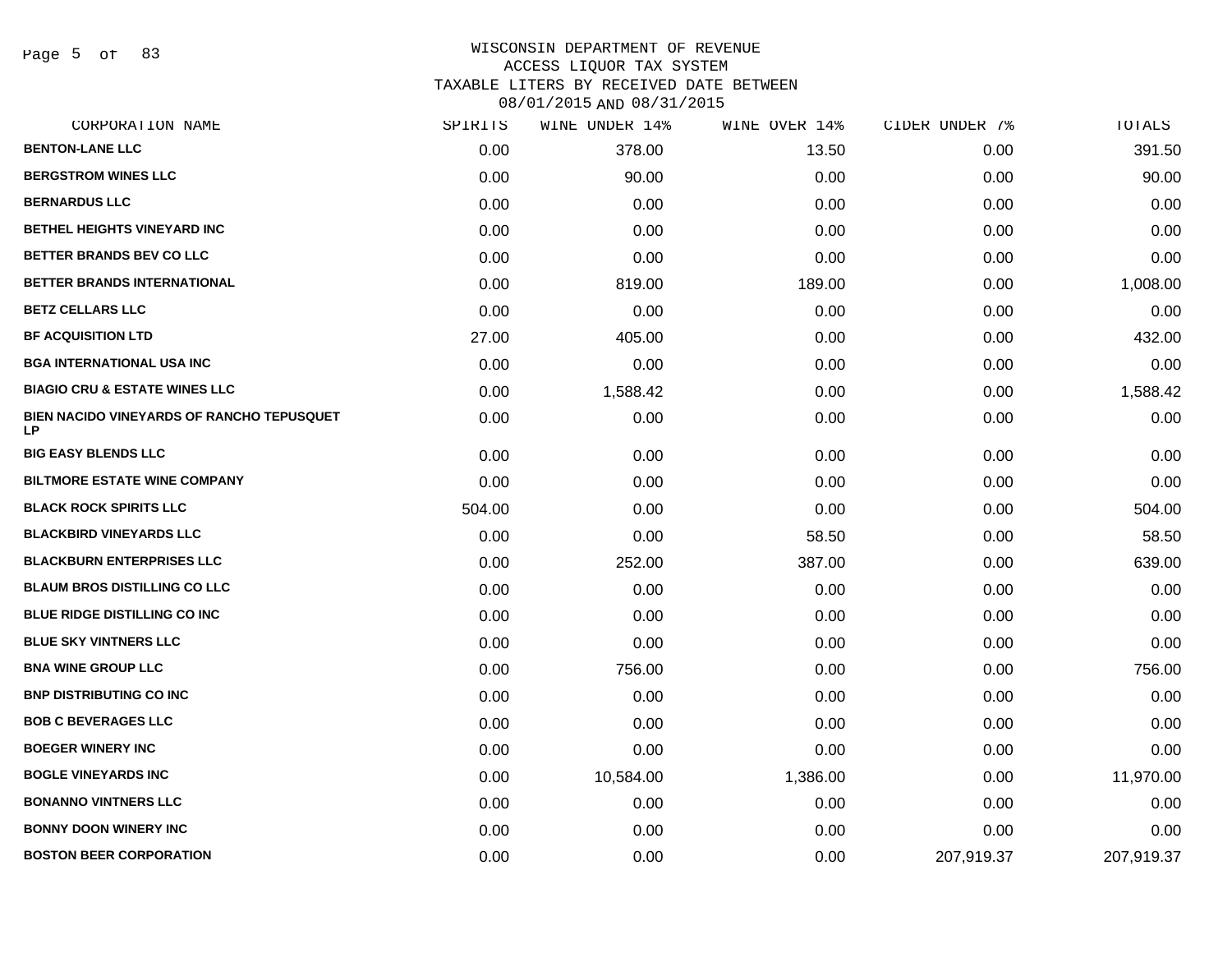Page 6 of 83

## WISCONSIN DEPARTMENT OF REVENUE ACCESS LIQUOR TAX SYSTEM TAXABLE LITERS BY RECEIVED DATE BETWEEN

| CORPORATION NAME                               | SPIRITS    | WINE UNDER 14% | WINE OVER 14% | CIDER UNDER 7% | TOTALS     |
|------------------------------------------------|------------|----------------|---------------|----------------|------------|
| <b>BOUCHAINE VINEYARDS INC</b>                 | 0.00       | 792.00         | 0.00          | 0.00           | 792.00     |
| <b>BOUTINOT USA INC</b>                        | 0.00       | 0.00           | 0.00          | 0.00           | 0.00       |
| <b>BRASSFIELD ESTATE WINERY LLC</b>            | 0.00       | 504.00         | 126.00        | 0.00           | 630.00     |
| <b>BRAZOS WINE IMPORTS LLC</b>                 | 0.00       | 756.00         | 0.00          | 0.00           | 756.00     |
| <b>BREWER-CLIFTON LLC</b>                      | 0.00       | 0.00           | 0.00          | 0.00           | 0.00       |
| <b>BRIAN PEARSON</b>                           | 0.00       | 0.00           | 0.00          | 0.00           | 0.00       |
| <b>BRIDGEVIEW VINEYARDS INC</b>                | 0.00       | 384.00         | 0.00          | 0.00           | 384.00     |
| <b>BRIGGS HILL INVESTMENTS</b>                 | 0.00       | 0.00           | 0.00          | 0.00           | 0.00       |
| <b>BROADBENT SELECTIONS INC</b>                | 0.00       | 681.75         | 468.00        | 0.00           | 1,149.75   |
| <b>BRONCO WINE COMPANY</b>                     | 0.00       | 76,441.24      | 1,282.50      | 0.00           | 77,723.74  |
| <b>BROTHERS INTERNATIONAL FOOD CORPORATION</b> | 0.00       | 0.00           | 0.00          | 0.00           | 0.00       |
| <b>BROWN-FORMAN CORPORATION</b>                | 336,214.35 | 12,030.60      | 1,134.00      | 0.00           | 349,378.95 |
| <b>BRUTOCAO CELLARS LP</b>                     | 0.00       | 531.00         | 0.00          | 0.00           | 531.00     |
| <b>BUEHLER VINEYARDS INC</b>                   | 0.00       | 0.00           | 198.00        | 0.00           | 198.00     |
| <b>BULGARIAN MASTER VINTNERS LLC</b>           | 0.00       | 0.00           | 0.00          | 0.00           | 0.00       |
| <b>BULLY HILL VINEYARDS INC</b>                | 0.00       | 0.00           | 0.00          | 0.00           | 0.00       |
| <b>BUONA VITA LLC</b>                          | 0.00       | 0.00           | 0.00          | 0.00           | 0.00       |
| <b>BURGESS CELLARS INC</b>                     | 0.00       | 0.00           | 0.00          | 0.00           | 0.00       |
| <b>BUZZBALLZ LLC</b>                           | 0.00       | 0.00           | 0.00          | 0.00           | 0.00       |
| <b>BYRON T DOOLEY</b>                          | 0.00       | 0.00           | 0.00          | 0.00           | 0.00       |
| <b>C &amp; C WINE SERVICES INC</b>             | 0.00       | 0.00           | 0.00          | 0.00           | 0.00       |
| <b>C MONDAVI &amp; SONS</b>                    | 0.00       | 32,733.00      | 832.50        | 0.00           | 33,565.50  |
| <b>CA'MOMI WINERY LLC</b>                      | 0.00       | 19,881.00      | 0.00          | 0.00           | 19,881.00  |
| <b>CABERNET CORP</b>                           | 0.00       | 2,952.00       | 0.00          | 0.00           | 2,952.00   |
| <b>CAIN CELLARS INC</b>                        | 0.00       | 0.00           | 0.00          | 0.00           | 0.00       |
| <b>CAL VIN ENTERPRISES CORPORATION</b>         | 0.00       | 0.00           | 0.00          | 0.00           | 0.00       |
| <b>CALCAREOUS VINEYARD LLC</b>                 | 0.00       | 0.00           | 0.00          | 0.00           | 0.00       |
| <b>CALERA WINE COMPANY LP</b>                  | 0.00       | 0.00           | 0.00          | 0.00           | 0.00       |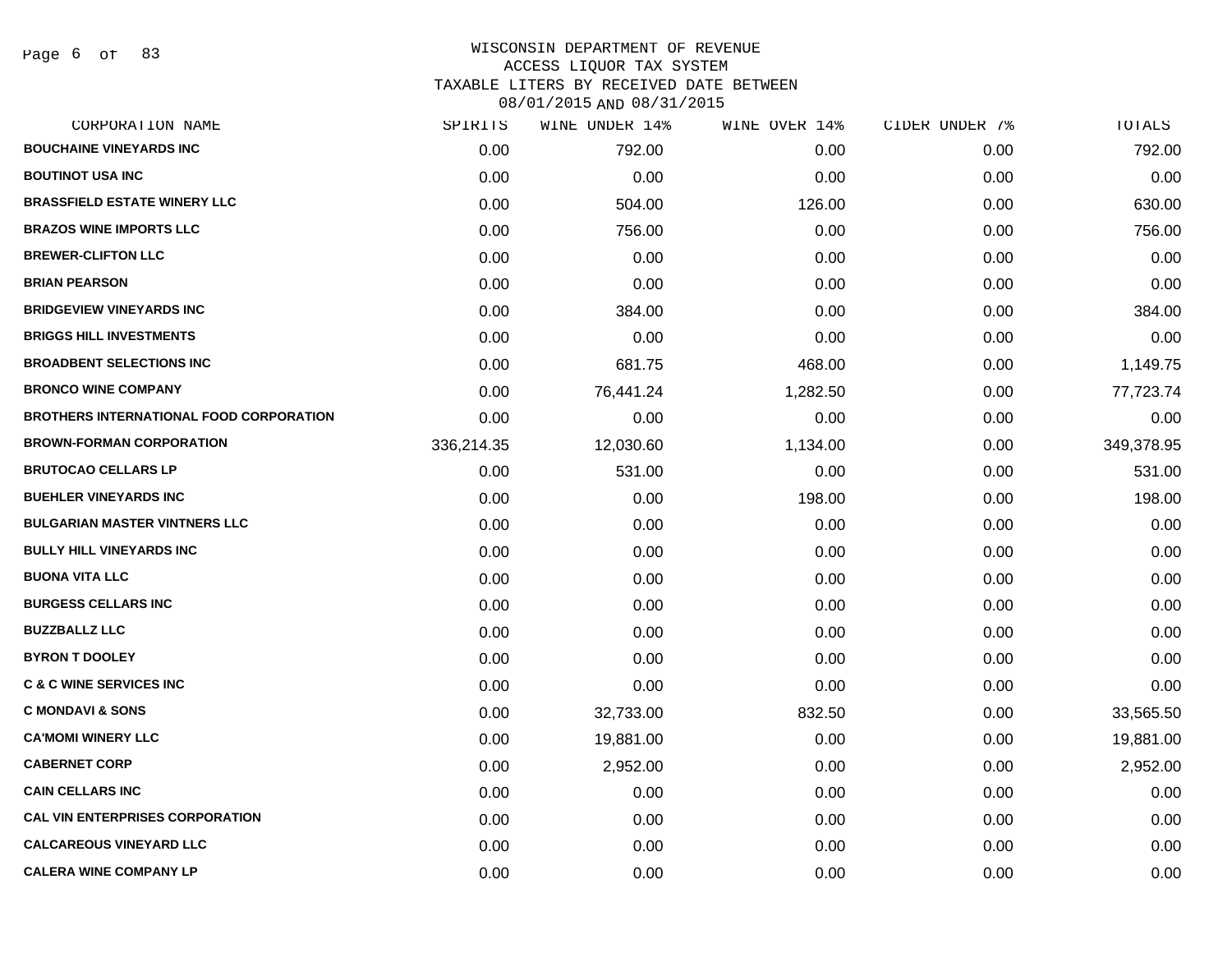Page 7 of 83

| CORPORATION NAME                            | SPIRITS  | WINE UNDER 14% | WINE OVER 14% | CIDER UNDER 7% | TOTALS   |
|---------------------------------------------|----------|----------------|---------------|----------------|----------|
| <b>CALIFORNIA CIDER COMPANY</b>             | 0.00     | 0.00           | 0.00          | 1,630.00       | 1,630.00 |
| <b>CALIFORNIA NATURAL PRODUCTS INC</b>      | 0.00     | 0.00           | 0.00          | 0.00           | 0.00     |
| <b>CALIFORNIA VINEYARDS INC</b>             | 99.00    | 0.00           | 0.00          | 0.00           | 99.00    |
| <b>CALISTOGA PARTNERS LP</b>                | 0.00     | 0.00           | 144.00        | 0.00           | 144.00   |
| <b>CALLUNA VINEYARDS LLC</b>                | 0.00     | 0.00           | 0.00          | 0.00           | 0.00     |
| <b>CAMARDA CORP</b>                         | 0.00     | 0.00           | 0.00          | 0.00           | 0.00     |
| <b>CANNON RIVER WINERY LLC</b>              | 0.00     | 1,008.00       | 0.00          | 0.00           | 1,008.00 |
| <b>CANNON WINES LIMITED</b>                 | 0.00     | 0.00           | 0.00          | 0.00           | 0.00     |
| <b>CAPE CLASSICS INC</b>                    | 0.00     | 927.00         | 135.00        | 0.00           | 1,062.00 |
| <b>CARDWELL HILL CELLARS LLC</b>            | 0.00     | 0.00           | 0.00          | 0.00           | 0.00     |
| <b>CARIBBEAN DISTILLERS LLC</b>             | 0.00     | 0.00           | 0.00          | 0.00           | 0.00     |
| <b>CARIBBEAN SPIRITS INC</b>                | $-90.00$ | 0.00           | 0.00          | 0.00           | $-90.00$ |
| <b>CARL JEPPSON COMPANY</b>                 | 216.00   | 0.00           | 0.00          | 0.00           | 216.00   |
| <b>CARL THOMA</b>                           | 0.00     | 0.00           | 0.00          | 0.00           | 0.00     |
| <b>CARLSON VINEYARDS INC</b>                | 0.00     | 0.00           | 0.00          | 0.00           | 0.00     |
| <b>CAROLE MINOGUE</b>                       | 0.00     | 626.00         | 0.00          | 0.00           | 626.00   |
| <b>CAROLINA DISTRIBUTION LLC</b>            | 0.00     | 0.00           | 0.00          | 0.00           | 0.00     |
| <b>CARRIAGE HOUSE IMPORTS, LTD.</b>         | 0.00     | 0.00           | 0.00          | 0.00           | 0.00     |
| <b>CASTLE BRANDS USA CORP</b>               | 2,224.50 | 0.00           | 0.00          | 0.00           | 2,224.50 |
| <b>CASTORO CELLARS</b>                      | 0.00     | 126.00         | 0.00          | 0.00           | 126.00   |
| <b>CEDAR KNOLL VINEYARDS INC</b>            | 0.00     | 0.00           | 0.00          | 0.00           | 0.00     |
| <b>CELEBRATION DISTILLATION CORPORATION</b> | 0.00     | 0.00           | 0.00          | 0.00           | 0.00     |
| <b>CELLAR DOOR SELECTIONS LLC</b>           | 0.00     | 0.00           | 0.00          | 0.00           | 0.00     |
| <b>CELLARS INTERNATIONAL INC</b>            | 0.00     | 0.00           | 0.00          | 0.00           | 0.00     |
| <b>CELLO VIA INC</b>                        | 0.00     | 0.00           | 0.00          | 0.00           | 0.00     |
| <b>CHAPPELLET WINERY INC</b>                | 0.00     | 0.00           | 0.00          | 0.00           | 0.00     |
| <b>CHAPTER 24 VINEYARDS LLC</b>             | 0.00     | 0.00           | 0.00          | 0.00           | 0.00     |
| <b>CHARBAUT AMERICA INC</b>                 | 0.00     | 0.00           | 0.00          | 0.00           | 0.00     |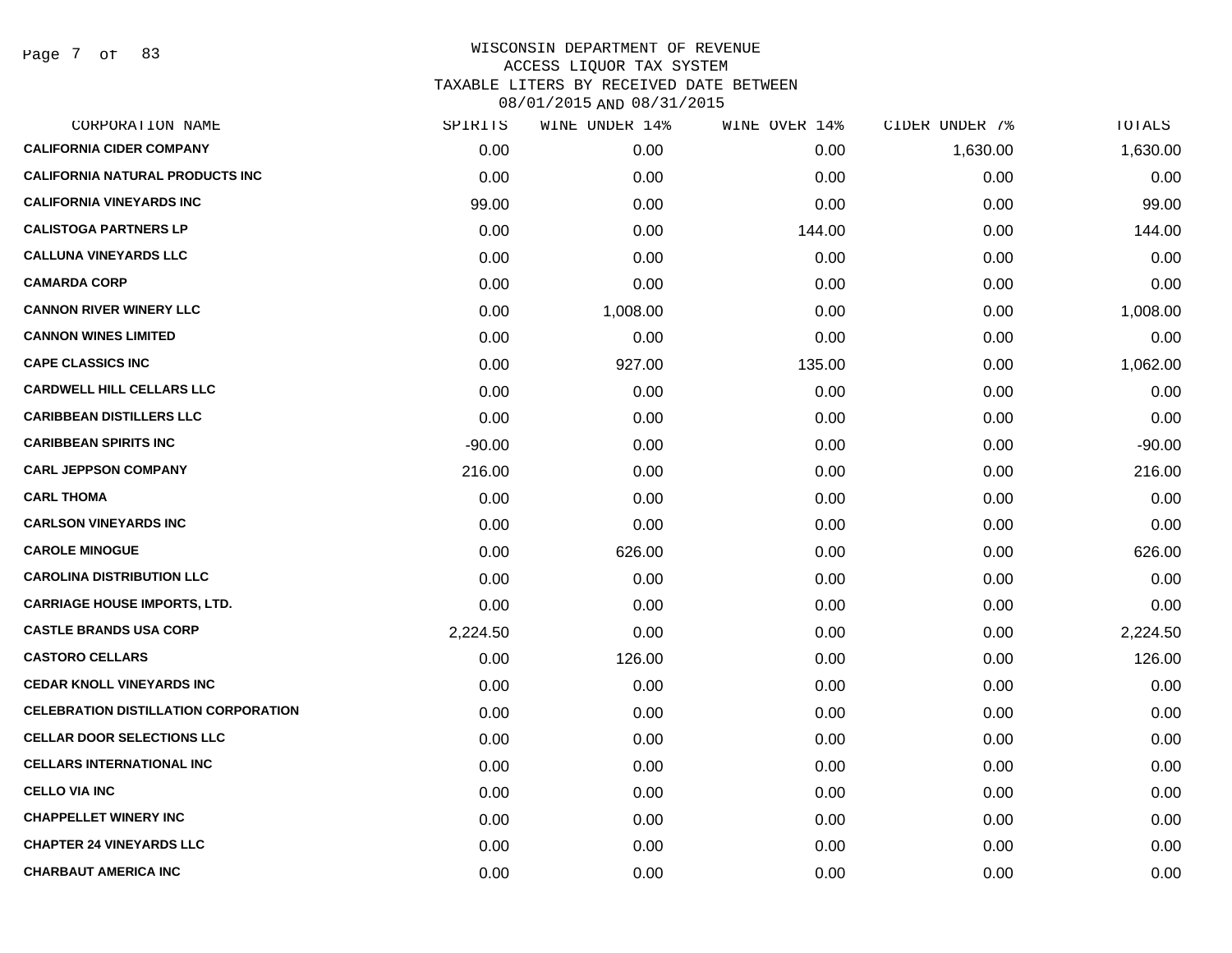Page 8 of 83

# WISCONSIN DEPARTMENT OF REVENUE ACCESS LIQUOR TAX SYSTEM TAXABLE LITERS BY RECEIVED DATE BETWEEN

| CORPORATION NAME                      | SPIRITS   | WINE UNDER 14% | WINE OVER 14% | CIDER UNDER 7% | TOTALS    |
|---------------------------------------|-----------|----------------|---------------|----------------|-----------|
| <b>CHARLES &amp; MARTHA BARRA</b>     | 0.00      | 180.00         | 0.00          | 0.00           | 180.00    |
| <b>CHARLES JACQUIN ET CIE INC</b>     | 22,940.63 | 0.00           | 332.95        | 0.00           | 23,273.58 |
| <b>CHARLES NEAL SELECTIONS INC</b>    | 0.00      | 405.00         | 0.00          | 0.00           | 405.00    |
| <b>CHARLES REININGER LLC</b>          | 0.00      | 0.00           | 0.00          | 0.00           | 0.00      |
| <b>CHATEAU BARNABY LLC</b>            | 0.00      | 0.00           | 0.00          | 0.00           | 0.00      |
| <b>CHATEAU DIANA LLC</b>              | 0.00      | 54.00          | 1,980.00      | 0.00           | 2,034.00  |
| <b>CHATEAU JULIEN INC</b>             | 0.00      | 0.00           | 0.00          | 0.00           | 0.00      |
| <b>CHATHAM IMPORTS INC</b>            | 346.50    | 0.00           | 0.00          | 0.00           | 346.50    |
| <b>CHEHALEM INC</b>                   | 0.00      | 0.00           | 0.00          | 0.00           | 0.00      |
| <b>CHICAGO DISTILLING COMPANY LLC</b> | 0.00      | 0.00           | 0.00          | 0.00           | 0.00      |
| <b>CHOYA UMESHU USA INC</b>           | 0.00      | 126.00         | 240.00        | 0.00           | 366.00    |
| <b>CHRISTIAN P SCHAEFER</b>           | 0.00      | 1,251.00       | 0.00          | 4,292.65       | 5,543.65  |
| <b>CHRISTOPHER FIGGINS</b>            | 0.00      | 0.00           | 0.00          | 0.00           | 0.00      |
| <b>CHRISTOPHER J FLOOD</b>            | 0.00      | 0.00           | 0.00          | 0.00           | 0.00      |
| <b>CHRISTOPHER M JAMES</b>            | 0.00      | 126.00         | 0.00          | 0.00           | 126.00    |
| <b>CHRISTOPHER MICHAEL WINES LLC</b>  | 0.00      | 0.00           | 0.00          | 0.00           | 0.00      |
| <b>CLAAR CELLARS LLC</b>              | 0.00      | 0.00           | 0.00          | 0.00           | 0.00      |
| <b>CLARA STREET COMPANY</b>           | 0.00      | 0.00           | 0.00          | 0.00           | 0.00      |
| <b>CLASSIC WINE IMPORTS INC</b>       | 204.38    | 0.00           | 0.00          | 0.00           | 204.38    |
| <b>CLASSICAL WINES FROM SPAIN LTD</b> | 0.00      | 0.00           | 0.00          | 0.00           | 0.00      |
| <b>CLENDENENLINDQUIST VINTNERS</b>    | 0.00      | 195.00         | 0.00          | 0.00           | 195.00    |
| <b>CLINE CELLARS INC</b>              | 0.00      | 1,890.00       | 1,134.00      | 0.00           | 3,024.00  |
| <b>CLINE SISTERS IMPORTS LLC</b>      | 0.00      | 0.00           | 0.00          | 0.00           | 0.00      |
| <b>CLINT PROPERTIES INC</b>           | 0.00      | 0.00           | 0.00          | 0.00           | 0.00      |
| <b>CLOS DU VAL WINE CO LTD</b>        | 0.00      | 0.00           | 0.00          | 0.00           | 0.00      |
| <b>COCKTAIL CRAFTERS LLC</b>          | 0.00      | 0.00           | 0.00          | 0.00           | 0.00      |
| <b>CODY T WRIGHT</b>                  | 0.00      | 0.00           | 0.00          | 0.00           | 0.00      |
| <b>COHO WINES LLC</b>                 | 0.00      | 0.00           | 0.00          | 0.00           | 0.00      |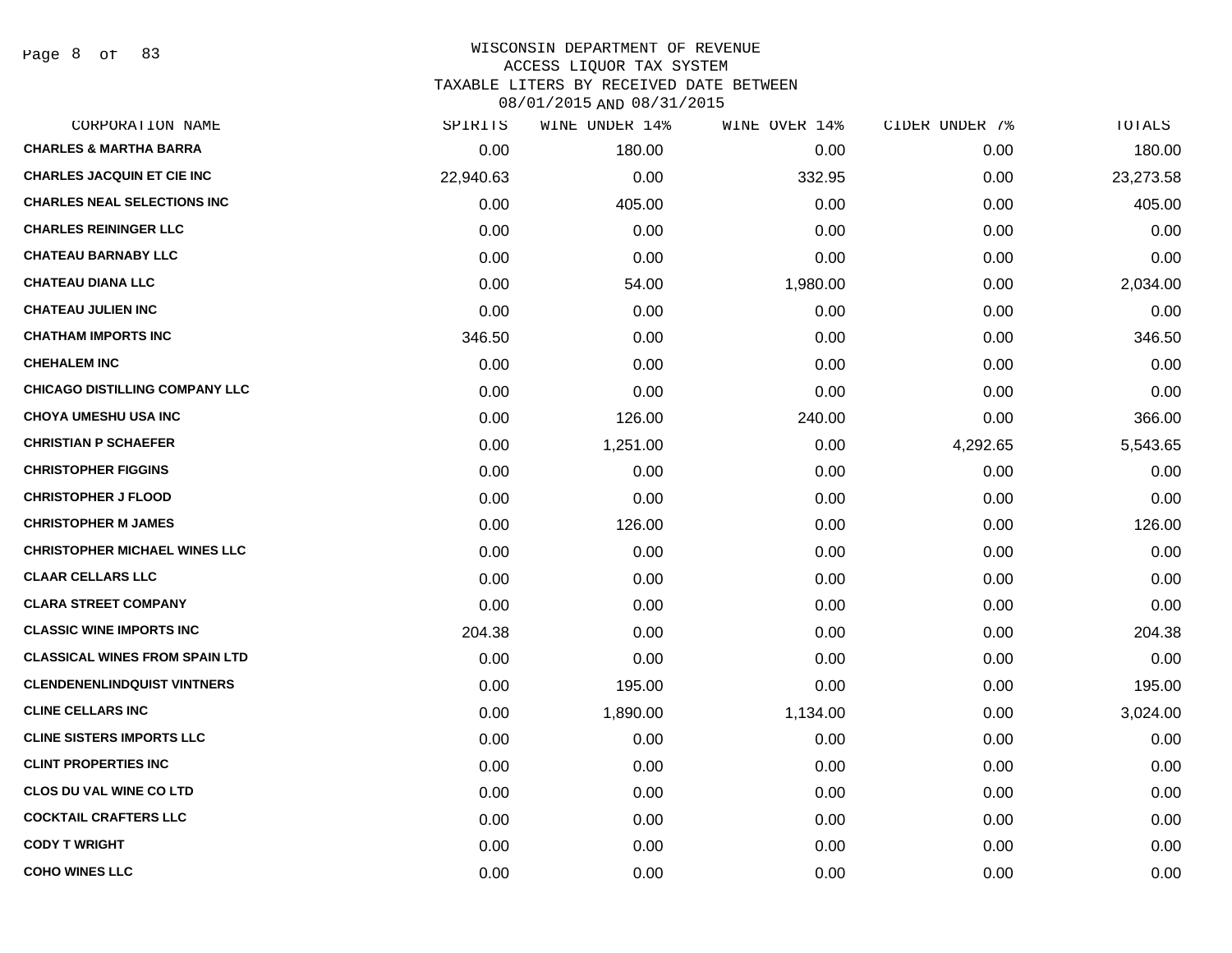#### WISCONSIN DEPARTMENT OF REVENUE

#### ACCESS LIQUOR TAX SYSTEM

TAXABLE LITERS BY RECEIVED DATE BETWEEN

| CORPORATION NAME                             | SPIRITS    | WINE UNDER 14% | WINE OVER 14% | CIDER UNDER 7% | TOTALS     |
|----------------------------------------------|------------|----------------|---------------|----------------|------------|
| <b>COLORADO CIDER COMPANY LLC</b>            | 0.00       | 0.00           | 0.00          | 0.00           | 0.00       |
| <b>CONSTELLATION BRANDS INC</b>              | 117,862.80 | 393,119.74     | 9,402.00      | 0.00           | 520,384.54 |
| <b>CONWAY VINEYARDS INC</b>                  | 0.00       | 0.00           | 0.00          | 0.00           | 0.00       |
| <b>COPA CACHACA CORPORATION</b>              | 0.00       | 0.00           | 0.00          | 0.00           | 0.00       |
| <b>COPAIN WINE CELLARS LLC</b>               | 0.00       | 0.00           | 0.00          | 0.00           | 0.00       |
| <b>COPPER &amp; KINGS AMERICAN BRANDY CO</b> | 0.00       | 0.00           | 0.00          | 0.00           | 0.00       |
| <b>COPPER CANE LLC</b>                       | 0.00       | 9,175.50       | 0.00          | 0.00           | 9,175.50   |
| <b>CORA IMPORTS LTD</b>                      | 0.00       | 0.00           | 0.00          | 0.00           | 0.00       |
| <b>CORK ALLIANCE INC</b>                     | 0.00       | 1,206.00       | 0.00          | 0.00           | 1,206.00   |
| <b>CORNER CREEK DISTILLERY CO</b>            | 0.00       | 0.00           | 0.00          | 0.00           | 0.00       |
| <b>CORNERSTONE CELLARS INC</b>               | 0.00       | 4.50           | 0.00          | 0.00           | 4.50       |
| <b>COUP DE FOUDRE LLC</b>                    | 0.00       | 0.00           | 0.00          | 0.00           | 0.00       |
| <b>COURAGEOUS INC</b>                        | 0.00       | 378.00         | 0.00          | 0.00           | 378.00     |
| <b>CRACOVIA INC</b>                          | 234.00     | 24.00          | 72.00         | 0.00           | 330.00     |
| <b>CRAIG JAFFURS</b>                         | 0.00       | 0.00           | 0.00          | 0.00           | 0.00       |
| <b>CREATIVE WINE CONCEPTS INC</b>            | 0.00       | 0.00           | 0.00          | 0.00           | 0.00       |
| <b>CREW WINE COMPANY LLC</b>                 | 0.00       | 1,638.75       | 378.00        | 0.00           | 2,016.75   |
| <b>CRIBARI VINEYARDS INC</b>                 | 0.00       | 1,549.85       | 0.00          | 0.00           | 1,549.85   |
| <b>CRIMSON WINE GROUP LTD</b>                | 0.00       | 21.00          | 0.00          | 0.00           | 21.00      |
| <b>CRISPIN CIDER COMPANY</b>                 | 0.00       | 0.00           | 0.00          | 0.00           | 0.00       |
| <b>CRISTOM VINEYARDS INC</b>                 | 0.00       | 0.00           | 0.00          | 0.00           | 0.00       |
| <b>CROWLEY WINES LLC</b>                     | 0.00       | 0.00           | 0.00          | 0.00           | 0.00       |
| <b>CROWN POINT WINERY LLC</b>                | 0.00       | 0.00           | 198.00        | 0.00           | 198.00     |
| <b>CROWN VALLEY WINERY INC</b>               | 6,756.36   | 0.00           | 0.00          | 0.00           | 6,756.36   |
| <b>CULT OF 8</b>                             | 0.00       | 3,150.00       | 0.00          | 0.00           | 3,150.00   |
| <b>CULTIVATE WINES LLC</b>                   | 0.00       | 0.00           | 0.00          | 0.00           | 0.00       |
| <b>CURIOUS VINE LLC</b>                      | 0.00       | 0.00           | 0.00          | 0.00           | 0.00       |
| <b>CUSHMAN WINERY CORPORATION</b>            | 0.00       | 0.00           | 0.00          | 0.00           | 0.00       |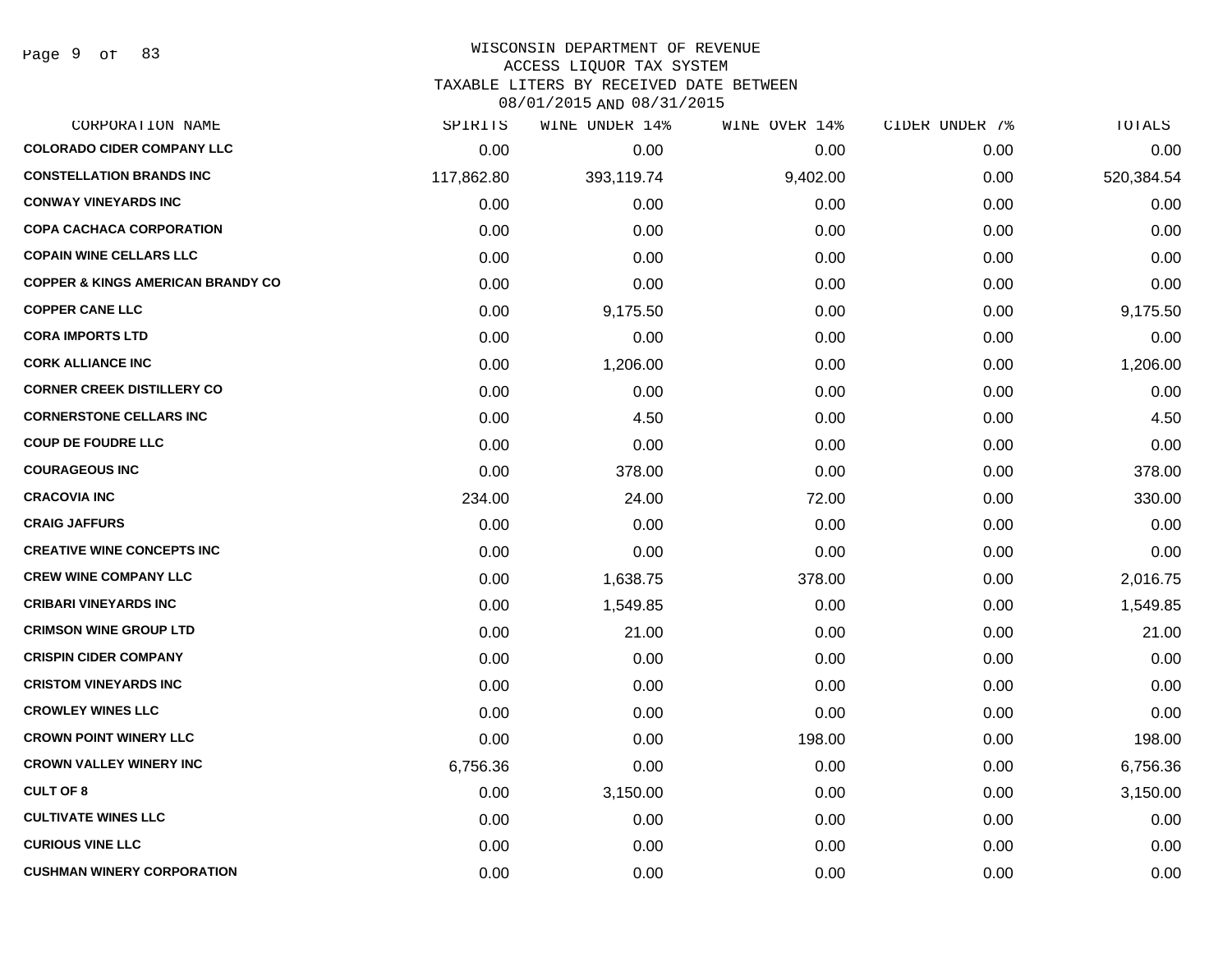# WISCONSIN DEPARTMENT OF REVENUE ACCESS LIQUOR TAX SYSTEM TAXABLE LITERS BY RECEIVED DATE BETWEEN

| CORPORATION NAME                    | SPIRITS | WINE UNDER 14% | WINE OVER 14% | CIDER UNDER 7% | TOTALS    |
|-------------------------------------|---------|----------------|---------------|----------------|-----------|
| <b>CUTLER'S ARTISAN SPIRITS INC</b> | 0.00    | 0.00           | 0.00          | 0.00           | 0.00      |
| <b>CUVAISON INC</b>                 | 0.00    | 391.50         | 45.00         | 0.00           | 436.50    |
| <b>D &amp; D VINEYARDS INC</b>      | 0.00    | 0.00           | 0.00          | 0.00           | 0.00      |
| <b>D &amp; J F CELLARS INC</b>      | 0.00    | 45.00          | 0.00          | 0.00           | 45.00     |
| <b>D.G.L. DISTRIBUTORS, INC</b>     | 0.00    | 0.00           | 0.00          | 0.00           | 0.00      |
| <b>DAEDALUS CELLARS CO</b>          | 0.00    | 0.00           | 0.00          | 0.00           | 0.00      |
| <b>DAN CAREY</b>                    | 0.00    | 0.00           | 0.00          | 0.00           | 0.00      |
| <b>DANCING COYOTE WINES</b>         | 0.00    | 0.00           | 0.00          | 0.00           | 0.00      |
| <b>DANIEL SCHOENFELD</b>            | 0.00    | 0.00           | 0.00          | 0.00           | 0.00      |
| <b>DAOU VINEYARDS LLC</b>           | 0.00    | 0.00           | 0.00          | 0.00           | 0.00      |
| DAQUINO ITALIAN IMPORTING CO INC    | 0.00    | 0.00           | 0.00          | 0.00           | 0.00      |
| <b>DARIOUSH KHALEDI WINERY LLC</b>  | 0.00    | 0.00           | 31.50         | 0.00           | 31.50     |
| <b>DAVID ARTHUR VINEYARDS LLC</b>   | 0.00    | 0.00           | 0.00          | 0.00           | 0.00      |
| <b>DAVID B POTTER</b>               | 0.00    | 0.00           | 0.00          | 0.00           | 0.00      |
| <b>DAVID N RAYNE</b>                | 774.37  | 19,166.11      | 1,007.10      | 314.72         | 21,262.30 |
| <b>DAVID PERKINS</b>                | 261.00  | 0.00           | 0.00          | 0.00           | 261.00    |
| <b>DAVID R BARNES</b>               | 0.00    | 2.25           | 3.00          | 0.00           | 5.25      |
| DAVIDS PINOT VINEYARDS INC          | 0.00    | 0.00           | 0.00          | 0.00           | 0.00      |
| <b>DAVIN A SHERWOOD</b>             | 0.00    | 0.00           | 0.00          | 0.00           | 0.00      |
| DE BORTOLI WINES U.S.A., INC.       | 0.00    | 0.00           | 0.00          | 0.00           | 0.00      |
| DE MAISON SELECTIONS INC            | 36.00   | 909.00         | 13.50         | 0.00           | 958.50    |
| <b>DELEGAT USA INC</b>              | 0.00    | 5,247.00       | 0.00          | 0.00           | 5,247.00  |
| <b>DELICATO VINEYARDS INC</b>       | 0.00    | 80,835.00      | 7,335.00      | 0.00           | 88,170.00 |
| <b>DELILLE CELLARS LLC</b>          | 0.00    | 0.00           | 0.00          | 0.00           | 0.00      |
| DEMERARA DISTILLERS (USA) INC       | 490.50  | 0.00           | 0.00          | 0.00           | 490.50    |
| <b>DEPARTMENT 28 INC</b>            | 0.00    | 0.00           | 0.00          | 0.00           | 0.00      |
| <b>DEROSE WINERY INC</b>            | 0.00    | 0.00           | 0.00          | 0.00           | 0.00      |
| <b>DERRICK C MANCINI</b>            | 0.00    | 0.00           | 0.00          | 0.00           | 0.00      |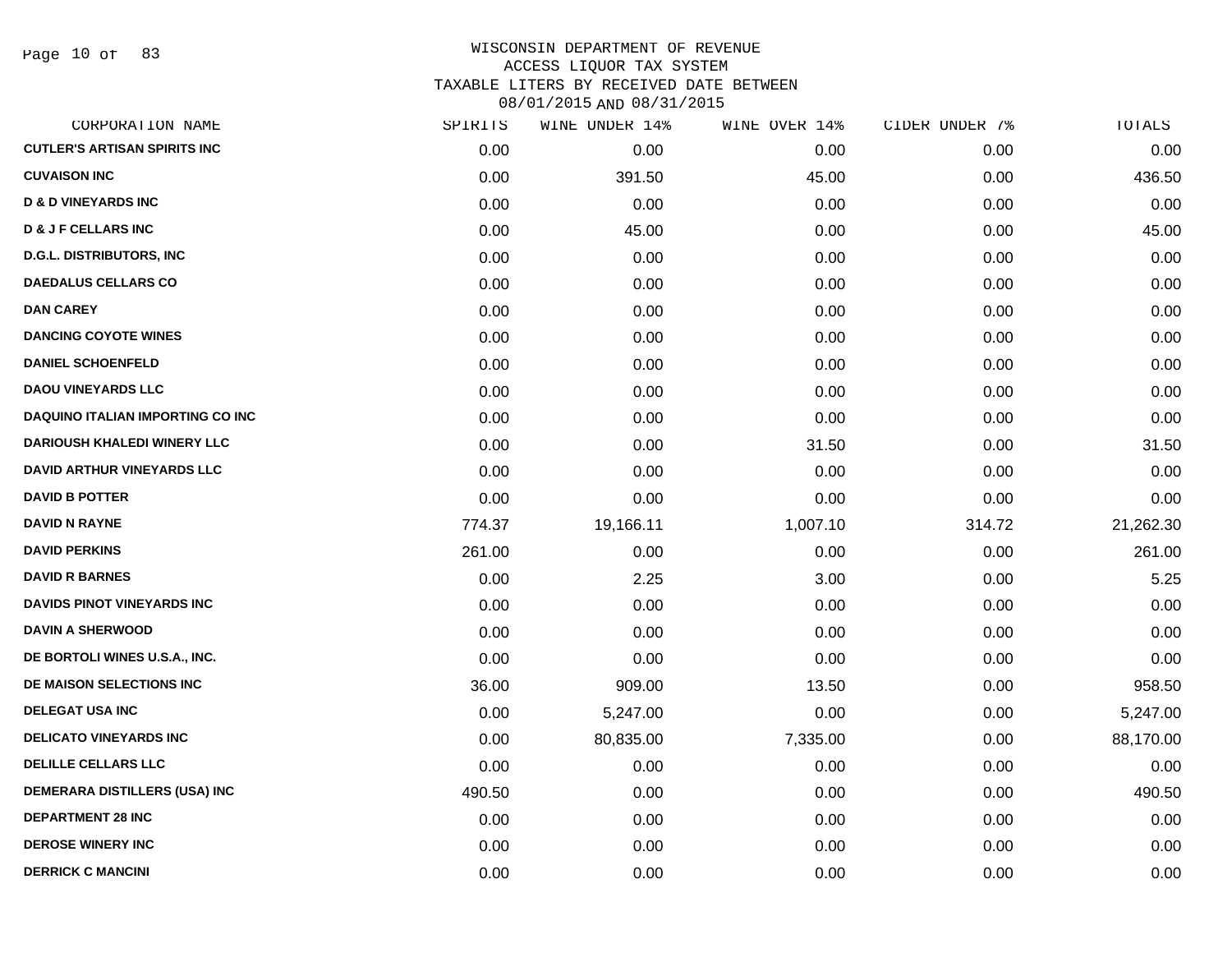# WISCONSIN DEPARTMENT OF REVENUE

ACCESS LIQUOR TAX SYSTEM

TAXABLE LITERS BY RECEIVED DATE BETWEEN

| CORPORATION NAME                                                         | SPIRITS    | WINE UNDER 14% | WINE OVER 14% | CIDER UNDER 7% | TOTALS     |
|--------------------------------------------------------------------------|------------|----------------|---------------|----------------|------------|
| <b>DIAGEO AMERICAS INC</b>                                               | 128,348.85 | 0.00           | 0.00          | 0.00           | 128,348.85 |
| <b>DIAGEO CHATEAU &amp; ESTATE WINES COMPANY</b>                         | 0.00       | 32,914.50      | 2,322.00      | 0.00           | 35,236.50  |
| <b>DIAMOND IMPORTERS INC</b>                                             | 0.00       | 422.00         | 0.00          | 0.00           | 422.00     |
| <b>DISARONNO INTERNATIONAL LLC</b>                                       | 2,304.50   | 0.00           | 0.00          | 0.00           | 2,304.50   |
| DISTILLERY NO. 209 LTD NAPA CALIFORNIA                                   | 0.00       | 0.00           | 0.00          | 0.00           | 0.00       |
| <b>DIVOT ENTERPRISES LLC</b>                                             | 0.00       | 0.00           | 0.00          | 0.00           | 0.00       |
| DOMAINE DE LA TERRE ROUGE LTD                                            | 0.00       | 0.00           | 0.00          | 0.00           | 0.00       |
| <b>DOMAINE DE MARIA SOTER LLC</b>                                        | 0.00       | 0.00           | 0.00          | 0.00           | 0.00       |
| <b>DOMAINE SELECT WINE ESTATES LLC</b>                                   | 0.00       | 0.00           | 0.00          | 0.00           | 0.00       |
| <b>DOMAINE SERENE VINEYARDS &amp; WINERY INC</b>                         | 0.00       | 0.00           | 0.00          | 0.00           | 0.00       |
| <b>DOMAINE ST GEORGE</b>                                                 | 0.00       | 0.00           | 0.00          | 0.00           | 0.00       |
| <b>DOMENICO PETRALIA</b>                                                 | 0.00       | 0.00           | 0.00          | 0.00           | 0.00       |
| <b>DON SEBASTIANI &amp; SONS INTERNATIONAL WINE</b><br><b>NEGOCIANTS</b> | 0.00       | 16,266.00      | 504.00        | 0.00           | 16,770.00  |
| DOUBLE DIAMOND DISTILLERY LLC                                            | 0.00       | 0.00           | 0.00          | 0.00           | 0.00       |
| <b>DOUBLE DOWN SPIRITS LLC</b>                                           | 0.00       | 0.00           | 0.00          | 0.00           | 0.00       |
| <b>DOYNA LTD</b>                                                         | 0.00       | 0.00           | 0.00          | 0.00           | 0.00       |
| DREYER WINE LLC                                                          | 0.00       | 0.00           | 0.00          | 0.00           | 0.00       |
| <b>DREYFUS ASHBY INC</b>                                                 | 0.00       | 2,115.00       | 162.00        | 0.00           | 2,277.00   |
| <b>DRINKS AMERICAS INC</b>                                               | 0.00       | 0.00           | 0.00          | 0.00           | 0.00       |
| DRY CREEK VINEYARD INC                                                   | 0.00       | 504.00         | 4.20          | 0.00           | 508.20     |
| DRY FLY DISTILLING INC                                                   | 0.00       | 0.00           | 0.00          | 0.00           | 0.00       |
| <b>DUCKHORN WINE COMPANY</b>                                             | 0.00       | 1,602.00       | 1,786.50      | 0.00           | 3,388.50   |
| <b>DUGGANS DISTILLERS PRODUCTS CORPORATION</b>                           | 180.00     | 0.00           | 0.00          | 0.00           | 180.00     |
| <b>DUMOL INC</b>                                                         | 0.00       | 0.00           | 0.00          | 0.00           | 0.00       |
| <b>DUNHAM CELLARS LLC</b>                                                | 0.00       | 369.00         | 252.00        | 0.00           | 621.00     |
| <b>DUNN VINEYARDS LLC</b>                                                | 0.00       | 0.00           | 0.00          | 0.00           | 0.00       |
| DUTTON GOLDFIELD WINERY LLC                                              | 0.00       | 153.00         | 0.00          | 0.00           | 153.00     |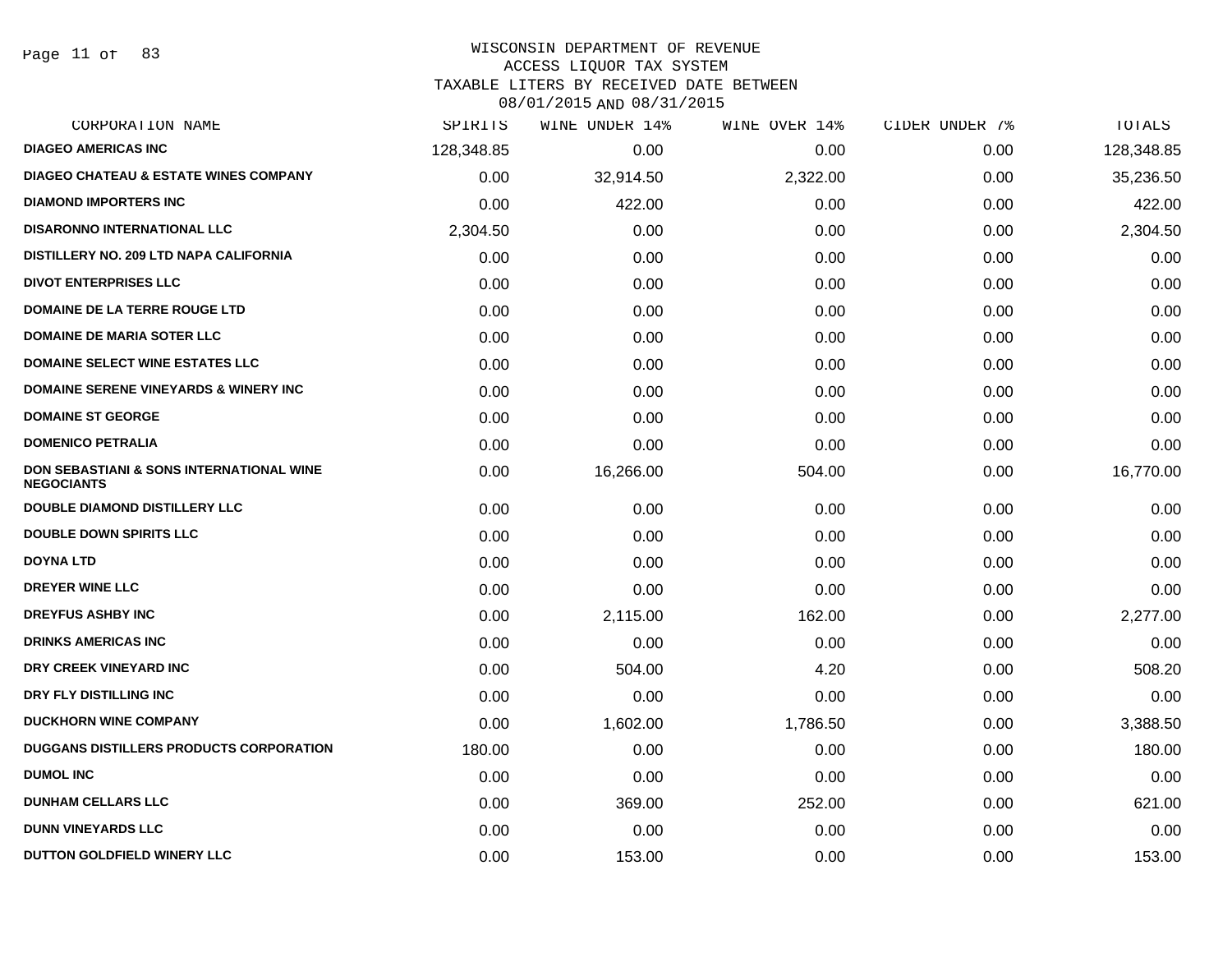Page 12 of 83

### WISCONSIN DEPARTMENT OF REVENUE

#### ACCESS LIQUOR TAX SYSTEM

TAXABLE LITERS BY RECEIVED DATE BETWEEN

| CORPORATION NAME                          | SPIRITS    | WINE UNDER 14% | WINE OVER 14% | CIDER UNDER 7% | TOTALS       |
|-------------------------------------------|------------|----------------|---------------|----------------|--------------|
| DV SPIRITS LLC                            | 0.00       | 0.00           | 0.00          | 0.00           | 0.00         |
| <b>E &amp; J GALLO WINERY</b>             | 202,058.70 | 875,118.80     | 25,389.00     | 0.00           | 1,102,566.50 |
| <b>EAGLE EYE IMPORTS LLC</b>              | 0.00       | 495.00         | 0.00          | 0.00           | 495.00       |
| <b>EAGLES LANDING WINERY LLC</b>          | 0.00       | 192.00         | 0.00          | 0.00           | 192.00       |
| <b>EASTERN LIQUORS USA INC</b>            | 0.00       | 0.00           | 0.00          | 0.00           | 0.00         |
| <b>EBERLE WINERY LP</b>                   | 0.00       | 0.00           | 0.00          | 0.00           | 0.00         |
| <b>ECLIPSE ASSETS LLC</b>                 | 0.00       | 0.00           | 0.00          | 0.00           | 0.00         |
| <b>ECOSUR GROUP LLC</b>                   | 0.00       | 0.00           | 0.00          | 0.00           | 0.00         |
| <b>EGELHOFF WINES INC</b>                 | 0.00       | 0.00           | 0.00          | 0.00           | 0.00         |
| EHREN JORDAN WINE CELLARS LLC             | 0.00       | 135.00         | 0.00          | 0.00           | 135.00       |
| <b>EIGHT BOTTLES LLC</b>                  | 0.00       | 243.00         | 54.00         | 0.00           | 297.00       |
| <b>ELK COVE VINEYARDS INC</b>             | 0.00       | 423.00         | 0.00          | 0.00           | 423.00       |
| <b>ELV HOLDINGS INC</b>                   | 0.00       | 0.00           | 0.00          | 0.00           | 0.00         |
| <b>ELYSE WINERY LLC</b>                   | 0.00       | 0.00           | 0.00          | 0.00           | 0.00         |
| <b>EMCO CHEMICAL DISTRIBUTORS, INC.</b>   | 0.00       | 0.00           | 0.00          | 0.00           | 0.00         |
| <b>EMILIO GUGLIELMO WINERY INC</b>        | 0.00       | 0.00           | 0.00          | 0.00           | 0.00         |
| <b>EMPSON USA INC</b>                     | 0.00       | 913.50         | 0.00          | 0.00           | 913.50       |
| <b>ENOS VINEYARDS INC</b>                 | 0.00       | 0.00           | 0.00          | 0.00           | 0.00         |
| <b>ENOTEC IMPORTS INC</b>                 | 0.00       | 944.93         | 377.97        | 0.00           | 1,322.90     |
| <b>ENOVATION BRANDS INC</b>               | 0.00       | 1,143.00       | 0.00          | 0.00           | 1,143.00     |
| <b>EPIC VENTURES INC</b>                  | 13.50      | 306.00         | 0.00          | 0.00           | 319.50       |
| <b>EPICUREAN WINES LLC</b>                | 0.00       | 1,449.00       | 189.00        | 0.00           | 1,638.00     |
| <b>ERIC TRUMP WINE MANUFACTURING LLC</b>  | 0.00       | 0.00           | 0.00          | 0.00           | 0.00         |
| <b>ERNST A STORM</b>                      | 0.00       | 0.00           | 0.00          | 0.00           | 0.00         |
| <b>ESSER WINES LLC</b>                    | 0.00       | 0.00           | 0.00          | 0.00           | 0.00         |
| <b>EUGENE WINE CELLARS LLC</b>            | 0.00       | 0.00           | 0.00          | 0.00           | 0.00         |
| <b>EUROBREW INC</b>                       | 0.00       | 0.00           | 0.00          | 0.00           | 0.00         |
| <b>EUROPEAN IMPORTS &amp; EXPORTS LLC</b> | 0.00       | 0.00           | 0.00          | 0.00           | 0.00         |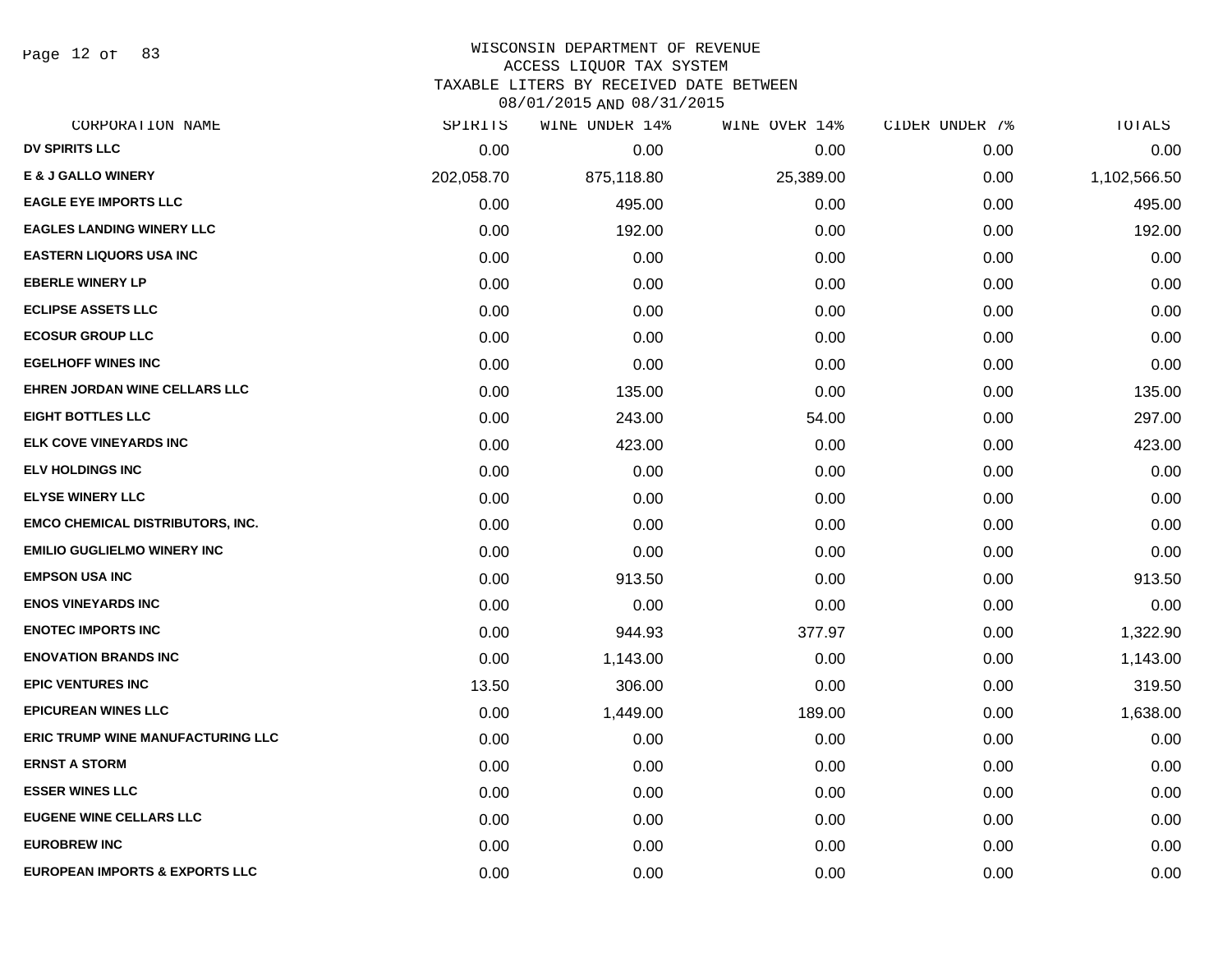#### WISCONSIN DEPARTMENT OF REVENUE ACCESS LIQUOR TAX SYSTEM

TAXABLE LITERS BY RECEIVED DATE BETWEEN

| CORPORATION NAME                             | SPIRITS   | WINE UNDER 14% | WINE OVER 14% | CIDER UNDER 7% | TOTALS    |
|----------------------------------------------|-----------|----------------|---------------|----------------|-----------|
| <b>EUROPEAN WINE IMPORTS INC</b>             | 0.00      | 1,341.00       | 0.00          | 0.00           | 1,341.00  |
| <b>EVAKI INC</b>                             | 0.00      | 0.00           | 0.00          | 0.00           | 0.00      |
| EVESHAM WOOD VINEYARD AND WINERY LLC         | 0.00      | 0.00           | 0.00          | 0.00           | 0.00      |
| <b>EXCELSIOR WINE COMPANY LLC</b>            | 0.00      | 4,585.38       | 0.00          | 0.00           | 4,585.38  |
| <b>F KORBEL &amp; BROS INC</b>               | 0.00      | 126.00         | 0.00          | 0.00           | 126.00    |
| <b>F&amp;F FINE WINES INTERNATIONAL INC</b>  | 0.00      | 2,160.00       | 0.00          | 0.00           | 2,160.00  |
| F.X. MAGNER SELECTIONS, INC.                 | 0.00      | 0.00           | 0.00          | 0.00           | 0.00      |
| <b>FANTIS IMPORTS INC</b>                    | 0.00      | 175.50         | 0.00          | 0.00           | 175.50    |
| <b>FASEL SHENSTONE LLC</b>                   | 0.00      | 0.00           | 0.00          | 0.00           | 0.00      |
| <b>FAT GAUCHO WINES LLC</b>                  | 0.00      | 0.00           | 0.00          | 0.00           | 0.00      |
| FERRARI CARANO VINEYARDS & WINERY LLC        | 0.00      | 1,035.00       | 1,062.00      | 0.00           | 2,097.00  |
| <b>FETZER VINEYARDS</b>                      | 0.00      | 33,387.84      | 873.00        | 0.00           | 34,260.84 |
| <b>FIDDLEHEAD CELLARS LP</b>                 | 0.00      | 0.00           | 0.00          | 0.00           | 0.00      |
| <b>FIELD STONE WINERY &amp; VINEYARD INC</b> | 0.00      | 0.00           | 0.00          | 0.00           | 0.00      |
| <b>FIFTH GENERATION INC</b>                  | 49,611.00 | 0.00           | 0.00          | 0.00           | 49,611.00 |
| FIJI WATER COMPANY HOLDINGS LLC              | 0.00      | 0.00           | 954.00        | 0.00           | 954.00    |
| <b>FIRE HOUSE LLC</b>                        | 0.00      | 0.00           | 0.00          | 0.00           | 0.00      |
| <b>FIRESTEED CORPORATION</b>                 | 0.00      | 126.00         | 0.00          | 0.00           | 126.00    |
| <b>FISHER VINEYARDS</b>                      | 0.00      | 0.00           | 0.00          | 0.00           | 0.00      |
| <b>FJN FINE WINES LLC</b>                    | 0.00      | 0.00           | 0.00          | 0.00           | 0.00      |
| <b>FLAVOR SEEKERS LLC</b>                    | 0.00      | 0.00           | 0.00          | 0.00           | 0.00      |
| <b>FLORA SPRINGS WINE COMPANY</b>            | 0.00      | 0.00           | 0.00          | 0.00           | 0.00      |
| <b>FN CELLARS LLC</b>                        | 0.00      | 0.00           | 348.00        | 0.00           | 348.00    |
| <b>FOLEY FAMILY WINES INC</b>                | 0.00      | 7,789.50       | 1,741.50      | 0.00           | 9,531.00  |
| <b>FOLIO WINE COMPANY LLC</b>                | 0.00      | 2,115.00       | 36.00         | 0.00           | 2,151.00  |
| <b>FORT ROSS VINEYARD &amp; WINERY LLC</b>   | 0.00      | 0.00           | 0.00          | 0.00           | 0.00      |
| FOUR BEARS WINERY LLC                        | 0.00      | 1,790.99       | 0.00          | 0.00           | 1,790.99  |
| <b>FOUR ROSES DISTILLERY LLC</b>             | 1,314.00  | 0.00           | 0.00          | 0.00           | 1,314.00  |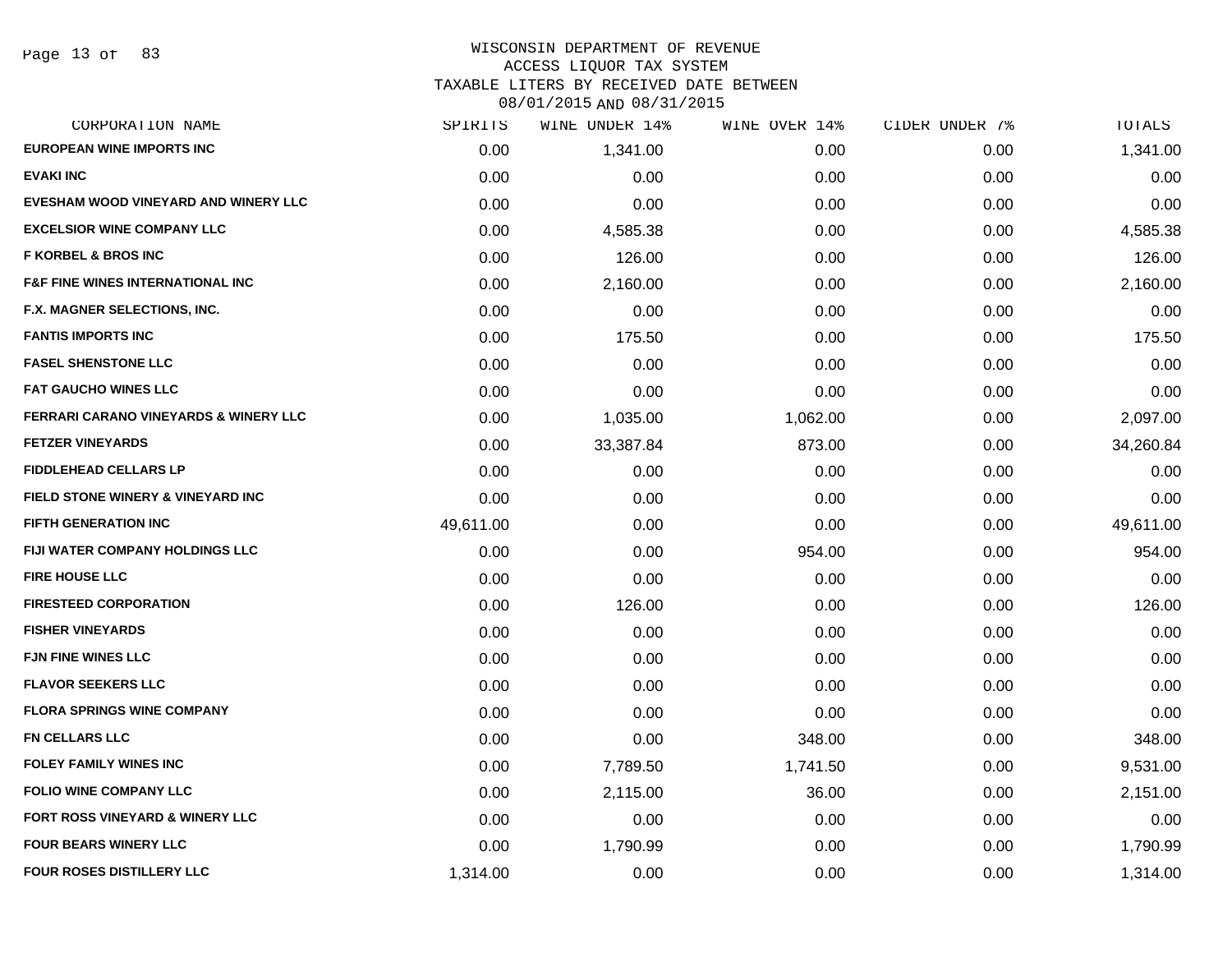Page 14 of 83

#### WISCONSIN DEPARTMENT OF REVENUE ACCESS LIQUOR TAX SYSTEM

TAXABLE LITERS BY RECEIVED DATE BETWEEN

| CORPORATION NAME                                    | SPIRITS  | WINE UNDER 14% | WINE OVER 14% | CIDER UNDER 7% | TOTALS    |
|-----------------------------------------------------|----------|----------------|---------------|----------------|-----------|
| <b>FOWLES WINE USA INC</b>                          | 0.00     | 0.00           | 0.00          | 0.00           | 0.00      |
| <b>FOXEN VINEYARD INC</b>                           | 0.00     | 531.00         | 9.00          | 0.00           | 540.00    |
| <b>FRANCIS COPPOLA WINERY LLC</b>                   | 0.00     | 13,855.04      | 36.00         | 0.00           | 13,891.04 |
| <b>FRANK FAMILY VINEYARDS LLC</b>                   | 0.00     | 0.00           | 864.00        | 0.00           | 864.00    |
| <b>FRANK LIN DISTILLERS PRODUCTS LTD</b>            | 5,730.00 | 0.00           | 0.00          | 0.00           | 5,730.00  |
| <b>FRED C SCHERRER</b>                              | 0.00     | 0.00           | 0.00          | 0.00           | 0.00      |
| <b>FREDERICK WILDMAN &amp; SONS LTD</b>             | 369.00   | 14,008.50      | 189.00        | 0.00           | 14,566.50 |
| <b>FREELANCE WINES LLC</b>                          | 0.00     | 0.00           | 0.00          | 0.00           | 0.00      |
| <b>FREIXENET USA INC</b>                            | 0.00     | 2,353.37       | 0.00          | 0.00           | 2,353.37  |
| <b>FREY VINEYARDS LTD</b>                           | 0.00     | 882.00         | 0.00          | 0.00           | 882.00    |
| <b>FRIEND WINE MARKETING</b>                        | 0.00     | 7,650.00       | 0.00          | 0.00           | 7,650.00  |
| <b>FRIENDS BEVERAGE GROUP LLC</b>                   | 0.00     | 0.00           | 0.00          | 0.00           | 0.00      |
| <b>FRITZ CELLARS INC</b>                            | 0.00     | 0.00           | 0.00          | 0.00           | 0.00      |
| <b>FROGS LEAP WINERY</b>                            | 0.00     | 252.00         | 0.00          | 0.00           | 252.00    |
| <b>FRONTIER CORPORATION</b>                         | 0.00     | 396.00         | 18.00         | 0.00           | 414.00    |
| <b>FRUIT OF THE VINES INC</b>                       | 0.00     | 270.03         | 0.00          | 0.00           | 270.03    |
| <b>FRUITFUL ENDEAVOR LLC</b>                        | 0.00     | 0.00           | 0.00          | 0.00           | 0.00      |
| FULL THROTTLE SLOON SHINE LLC                       | 0.00     | 0.00           | 0.00          | 0.00           | 0.00      |
| <b>G K SKAGGS INC</b>                               | 0.00     | 5,692.50       | 0.00          | 0.00           | 5,692.50  |
| G.S.W.C. INC.                                       | 225.00   | 261.00         | 261.00        | 0.00           | 747.00    |
| <b>GAMBA VINEYARDS AND WINERY LLC</b>               | 0.00     | 0.00           | 0.00          | 0.00           | 0.00      |
| <b>GAMBLE FAMILY VINEYARDS LLC</b>                  | 0.00     | 0.00           | 0.00          | 0.00           | 0.00      |
| <b>GENERATIONS OF SONOMA LLC</b>                    | 0.00     | 0.00           | 0.00          | 0.00           | 0.00      |
| <b>GENESEO PARTNERS LP</b>                          | 0.00     | 0.00           | 0.00          | 0.00           | 0.00      |
| <b>GEORGE BOZIC JR</b>                              | 2,238.00 | 453.00         | 0.00          | 0.00           | 2,691.00  |
| <b>GERBER, GERBER &amp; GERBER DISCLAIMER TRUST</b> | 0.00     | 387.00         | 0.00          | 0.00           | 387.00    |
| <b>GF WINES LLC</b>                                 | 0.00     | 0.00           | 0.00          | 0.00           | 0.00      |
| <b>GIBSON WINE COMPANY</b>                          | 0.00     | 0.00           | 0.00          | 0.00           | 0.00      |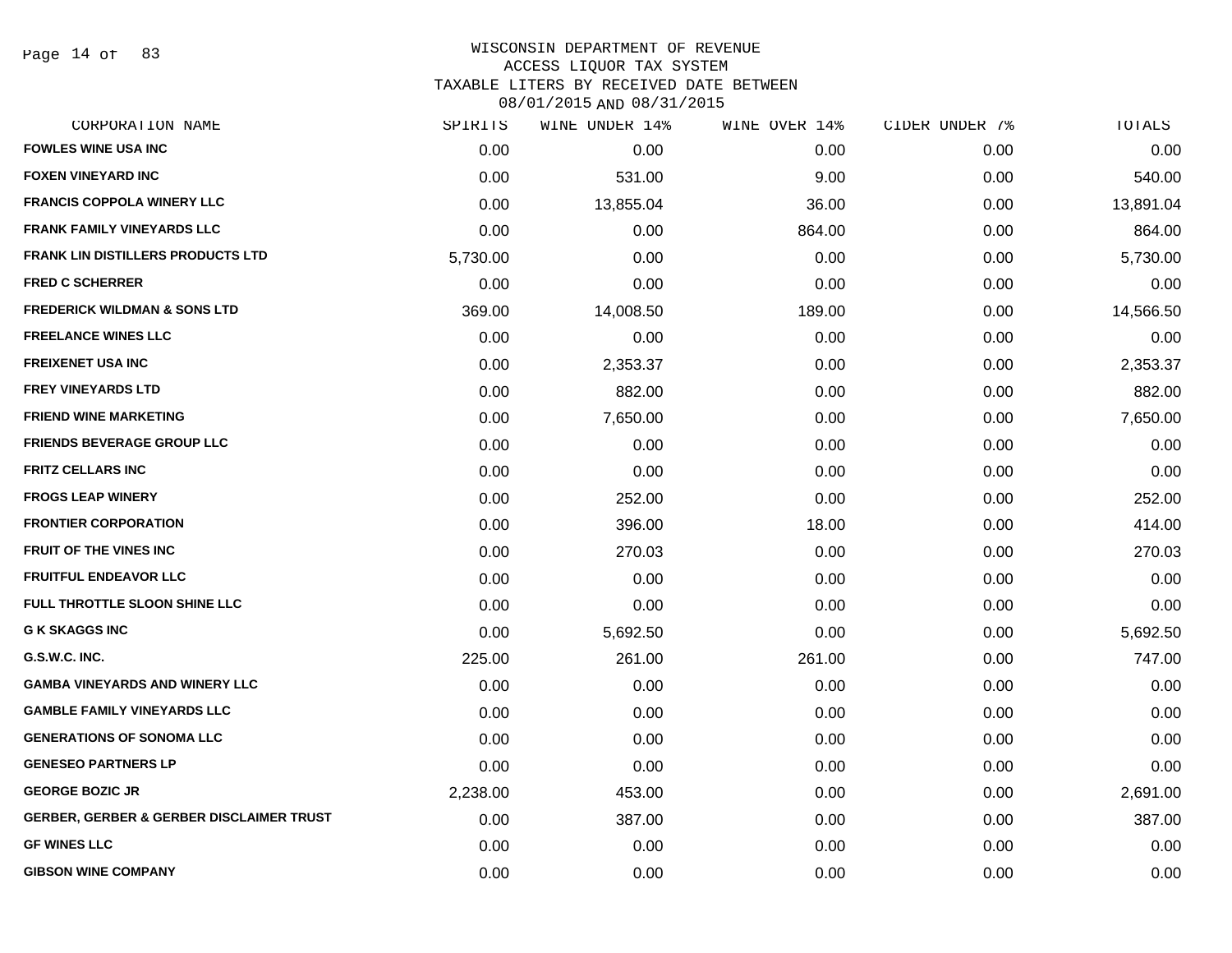Page 15 of 83

## WISCONSIN DEPARTMENT OF REVENUE ACCESS LIQUOR TAX SYSTEM

TAXABLE LITERS BY RECEIVED DATE BETWEEN

| CORPORATION NAME                             | SPIRITS  | WINE UNDER 14% | WINE OVER 14% | CIDER UNDER 7% | TOTALS   |
|----------------------------------------------|----------|----------------|---------------|----------------|----------|
| <b>GILBERT CELLARS LLC</b>                   | 0.00     | 0.00           | 0.00          | 0.00           | 0.00     |
| <b>GLOBAL VINEYARD IMPORTERS INC</b>         | 0.00     | 360.00         | 0.00          | 0.00           | 360.00   |
| <b>GLUNZ FAMILY WINERY &amp; CELLARS INC</b> | 0.00     | 7,836.00       | 0.00          | 0.00           | 7,836.00 |
| <b>GMS WINERY LLC</b>                        | 0.00     | 0.00           | 0.00          | 0.00           | 0.00     |
| <b>GNEKOW FAMILY WINERY LLC</b>              | 0.00     | 0.00           | 504.00        | 0.00           | 504.00   |
| <b>GOAMERICAGO BEVERAGES LLC</b>             | 2,970.00 | 0.00           | 0.00          | 0.00           | 2,970.00 |
| <b>GOLDSCHMIDT VINEYARDS LLC</b>             | 0.00     | 0.00           | 0.00          | 0.00           | 0.00     |
| <b>GOOSE RIDGE LLC</b>                       | 0.00     | 0.00           | 0.00          | 0.00           | 0.00     |
| <b>GORDON BROTHERS CELLARS INC</b>           | 0.00     | 549.00         | 0.00          | 0.00           | 549.00   |
| <b>GOTHIC WINE LLC</b>                       | 0.00     | 0.00           | 0.00          | 0.00           | 0.00     |
| <b>GRAHAM BARNES DISTILLING INC</b>          | 0.00     | 0.00           | 0.00          | 0.00           | 0.00     |
| <b>GRAPE VISIONS LLC</b>                     | 0.00     | 0.00           | 0.00          | 0.00           | 0.00     |
| <b>GRAPES OF SPAIN INC</b>                   | 0.00     | 945.00         | 0.00          | 0.00           | 945.00   |
| <b>GREAT DOMAINS &amp; ESTATES LLC</b>       | 0.00     | 0.00           | 0.00          | 0.00           | 0.00     |
| <b>GREG &amp; PAM HARRINGTON WINES LLC</b>   | 0.00     | 0.00           | 0.00          | 0.00           | 0.00     |
| <b>GREG SANDERS</b>                          | 0.00     | 0.00           | 0.00          | 0.00           | 0.00     |
| <b>GREGORY GRAZIANO</b>                      | 0.00     | 0.00           | 0.00          | 0.00           | 0.00     |
| <b>GRGICH HILLS CELLAR</b>                   | 0.00     | 126.00         | 108.00        | 0.00           | 234.00   |
| <b>GROTH VINEYARDS &amp; WINERY LLC</b>      | 0.00     | 21.00          | 4.50          | 0.00           | 25.50    |
| <b>GUARACHI WINE PARTNERS INC</b>            | 0.00     | 4,005.00       | 0.00          | 0.00           | 4,005.00 |
| <b>H ERIK ZETTERSTROM</b>                    | 0.00     | 0.00           | 0.00          | 0.00           | 0.00     |
| <b>H2 VINO LLC</b>                           | 0.00     | 0.00           | 0.00          | 0.00           | 0.00     |
| <b>HAAS BROTHERS INC</b>                     | 206.99   | 0.00           | 0.00          | 0.00           | 206.99   |
| <b>HAHN FAMILY WINES</b>                     | 0.00     | 0.00           | 3,258.00      | 0.00           | 3,258.00 |
| <b>HALBY MARKETING INC</b>                   | 0.00     | 378.00         | 0.00          | 0.00           | 378.00   |
| <b>HALL WINES LLC</b>                        | 0.00     | 0.00           | 0.00          | 0.00           | 0.00     |
| <b>HAMEL FAMILY WINES LLC</b>                | 0.00     | 0.00           | 0.00          | 0.00           | 0.00     |
| <b>HAND PICKED SELECTIONS INC</b>            | 0.00     | 378.00         | 0.00          | 0.00           | 378.00   |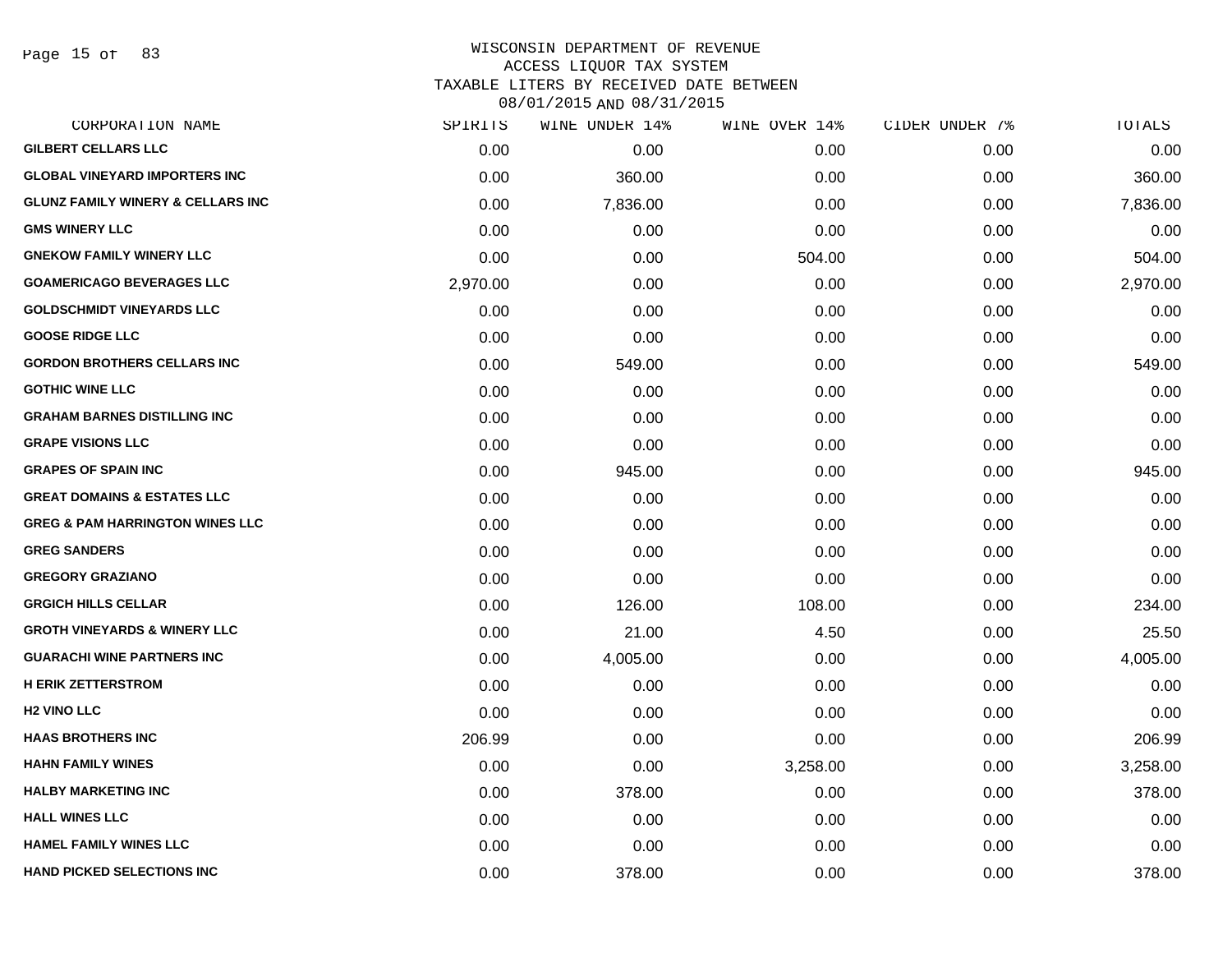Page 16 of 83

# WISCONSIN DEPARTMENT OF REVENUE ACCESS LIQUOR TAX SYSTEM TAXABLE LITERS BY RECEIVED DATE BETWEEN

| CORPORATION NAME                    | SPIRITS    | WINE UNDER 14% | WINE OVER 14% | CIDER UNDER 7% | TOTALS     |
|-------------------------------------|------------|----------------|---------------|----------------|------------|
| <b>HARDY USA LTD</b>                | 1,512.00   | 36.00          | 0.00          | 0.00           | 1,548.00   |
| <b>HARLAN ESTATE WINERY INC</b>     | 0.00       | 0.00           | 0.00          | 0.00           | 0.00       |
| <b>HARRIS &amp; HARRIS</b>          | 0.00       | 0.00           | 0.00          | 0.00           | 0.00       |
| <b>HARTWELL VINEYARDS LLC</b>       | 0.00       | 0.00           | 0.00          | 0.00           | 0.00       |
| <b>HDD LLC</b>                      | 0.00       | 153.00         | 153.00        | 0.00           | 306.00     |
| <b>HEAVEN HILL DISTILLERIES INC</b> | 154,037.40 | 450.00         | 1,017.00      | 0.00           | 155,504.40 |
| <b>HEINEKEN USA INCORPORATED</b>    | 0.00       | 0.00           | 0.00          | 32,804.59      | 32,804.59  |
| <b>HEITZ WINE CELLARS</b>           | 0.00       | 0.00           | 135.00        | 0.00           | 135.00     |
| HEMISPHERE WINE COMPANY INC         | 0.00       | 0.00           | 0.00          | 0.00           | 0.00       |
| <b>HENDRY PREMIUM IMPORTS INC</b>   | 0.00       | 126.00         | 0.00          | 0.00           | 126.00     |
| <b>HENRIOT INC</b>                  | 0.00       | 603.00         | 0.00          | 0.00           | 603.00     |
| <b>HENRY STEELE IMPORTS LLC</b>     | 0.00       | 0.00           | 0.00          | 0.00           | 0.00       |
| <b>HERITAGE LINK BRANDS LLC</b>     | 0.00       | 0.00           | 0.00          | 0.00           | 0.00       |
| <b>HERITAGE WINE CELLARS LTD</b>    | 0.00       | 1,602.00       | 0.00          | 0.00           | 1,602.00   |
| <b>HERMAN STORY WINES INC</b>       | 0.00       | 0.00           | 0.00          | 0.00           | 0.00       |
| <b>HERON WINES INC</b>              | 0.00       | 0.00           | 0.00          | 0.00           | 0.00       |
| <b>HEYDAY CORPORATION</b>           | 0.00       | 315.00         | 0.00          | 0.00           | 315.00     |
| <b>HIDALGO IMPORTS LLC</b>          | 0.00       | 0.00           | 0.00          | 0.00           | 0.00       |
| <b>HILL ESTATES INC</b>             | 0.00       | 0.00           | 54.00         | 0.00           | 54.00      |
| <b>HIRSCH WINERY LLC</b>            | 0.00       | 0.00           | 0.00          | 0.00           | 0.00       |
| HONIG VINEYARD AND WINERY LLC       | 0.00       | 571.50         | 171.00        | 0.00           | 742.50     |
| <b>HOOD RIVER DISTILLERS INC</b>    | 0.00       | 0.00           | 0.00          | 0.00           | 0.00       |
| <b>HOOD RIVER DISTILLERS INC</b>    | 5,220.00   | 0.00           | 0.00          | 0.00           | 5,220.00   |
| <b>HOPE WINE LLC</b>                | 0.00       | 486.00         | 0.00          | 0.00           | 486.00     |
| <b>HOTCOOP LLC</b>                  | 0.00       | 0.00           | 0.00          | 0.00           | 0.00       |
| <b>HUBER ORCHARDS INC</b>           | 0.00       | 0.00           | 0.00          | 0.00           | 0.00       |
| <b>HUNEEUS VINTNERS LLC</b>         | 0.00       | 1,161.00       | 2,142.00      | 0.00           | 3,303.00   |
| <b>HUSCH VINEYARDS INC</b>          | 0.00       | 63.00          | 0.00          | 0.00           | 63.00      |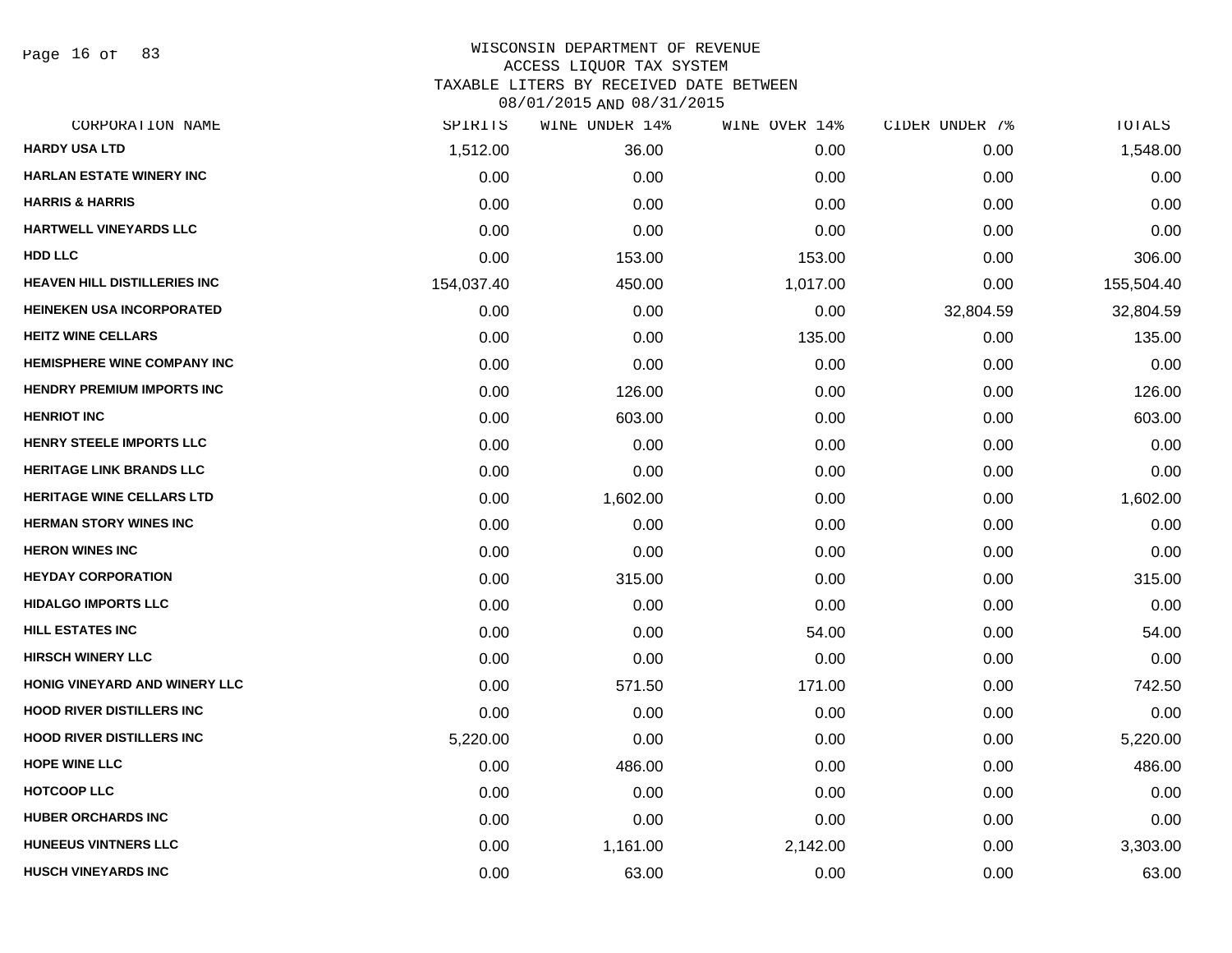Page 17 of 83

# WISCONSIN DEPARTMENT OF REVENUE ACCESS LIQUOR TAX SYSTEM TAXABLE LITERS BY RECEIVED DATE BETWEEN

| CORPORATION NAME                                                 | SPIRITS  | WINE UNDER 14% | WINE OVER 14% | CIDER UNDER 7% | TOTALS    |
|------------------------------------------------------------------|----------|----------------|---------------|----------------|-----------|
| <b>HYATT FARM PARTNERSHIP</b>                                    | 0.00     | 0.00           | 0.00          | 0.00           | 0.00      |
| <b>IDEAL WINE &amp; SPIRITS CO INC</b>                           | 0.00     | 0.00           | 0.00          | 0.00           | 0.00      |
| <b>ILLYRIAN IMPORT INC</b>                                       | 0.00     | 0.00           | 0.00          | 0.00           | 0.00      |
| <b>IMPERIAL BRANDS INC</b>                                       | 2,295.00 | 0.00           | 0.00          | 0.00           | 2,295.00  |
| <b>IMPEX BEVERAGES INC</b>                                       | 58.50    | 0.00           | 0.00          | 0.00           | 58.50     |
| IN AGAVE WE TRUST LLC                                            | 0.00     | 0.00           | 0.00          | 0.00           | 0.00      |
| <b>INDIGENOUS SELECTIONS LLC</b>                                 | 0.00     | 0.00           | 0.00          | 0.00           | 0.00      |
| <b>INDIGO WINE GROUP LLC</b>                                     | 0.00     | 1,602.00       | 27.00         | 0.00           | 1,629.00  |
| <b>INDIO SPIRITS INC</b>                                         | 0.00     | 0.00           | 0.00          | 0.00           | 0.00      |
| <b>INTERNATIONAL BEVERAGE COMPANY INC</b>                        | 0.00     | 0.00           | 0.00          | 0.00           | 0.00      |
| <b>INTERNATIONAL BEVERAGE HOLDINGS LIMITED USA</b><br><b>INC</b> | 0.00     | 0.00           | 0.00          | 0.00           | 0.00      |
| <b>INTERNATIONAL SPIRITS AND WINES LLC</b>                       | 0.00     | 0.00           | 0.00          | 0.00           | 0.00      |
| <b>INTERNATIONAL SPIRITS LLC</b>                                 | 0.00     | 0.00           | 0.00          | 0.00           | 0.00      |
| <b>INTERNATIONAL VINES INC</b>                                   | 0.00     | 0.00           | 0.00          | 0.00           | 0.00      |
| <b>INTERSECT BEVERAGE LLC</b>                                    | 0.00     | 0.00           | 0.00          | 0.00           | 0.00      |
| <b>INTERTRADE USA COMPANY</b>                                    | 0.00     | 0.00           | 0.00          | 0.00           | 0.00      |
| <b>INVESTOR'S OF AMERICA LP</b>                                  | 0.00     | 0.00           | 0.00          | 0.00           | 0.00      |
| <b>IRON HORSE VINEYARDS LP</b>                                   | 0.00     | 0.00           | 0.00          | 0.00           | 0.00      |
| <b>J &amp; J IMPORTERS LLC</b>                                   | 0.00     | 0.00           | 0.00          | 0.00           | 0.00      |
| <b>J K WILLIAMS DISTILLING LLC</b>                               | 0.00     | 0.00           | 0.00          | 0.00           | 0.00      |
| <b>J LOHR WINERY CORP</b>                                        | 0.00     | 11,092.50      | 58.50         | 0.00           | 11,151.00 |
| <b>J PEDRONCELLI WINERY</b>                                      | 0.00     | 0.00           | 378.00        | 0.00           | 378.00    |
| <b>J-NH WINE GROUP LLC</b>                                       | 0.00     | 126.00         | 252.00        | 0.00           | 378.00    |
| <b>J3 WINE PARTNERS LLC</b>                                      | 0.00     | 0.00           | 0.00          | 0.00           | 0.00      |
| <b>JACK POUST &amp; COMPANY INC</b>                              | 0.00     | 1,008.00       | 9.00          | 0.00           | 1,017.00  |
| JACKSON FAMILY ENTERPRISES INC                                   | 0.00     | 13,503.00      | 1,578.00      | 0.00           | 15,081.00 |
| <b>JACUZZI FAMILY VINEYARDS LLC</b>                              | 0.00     | 63.00          | 45.00         | 0.00           | 108.00    |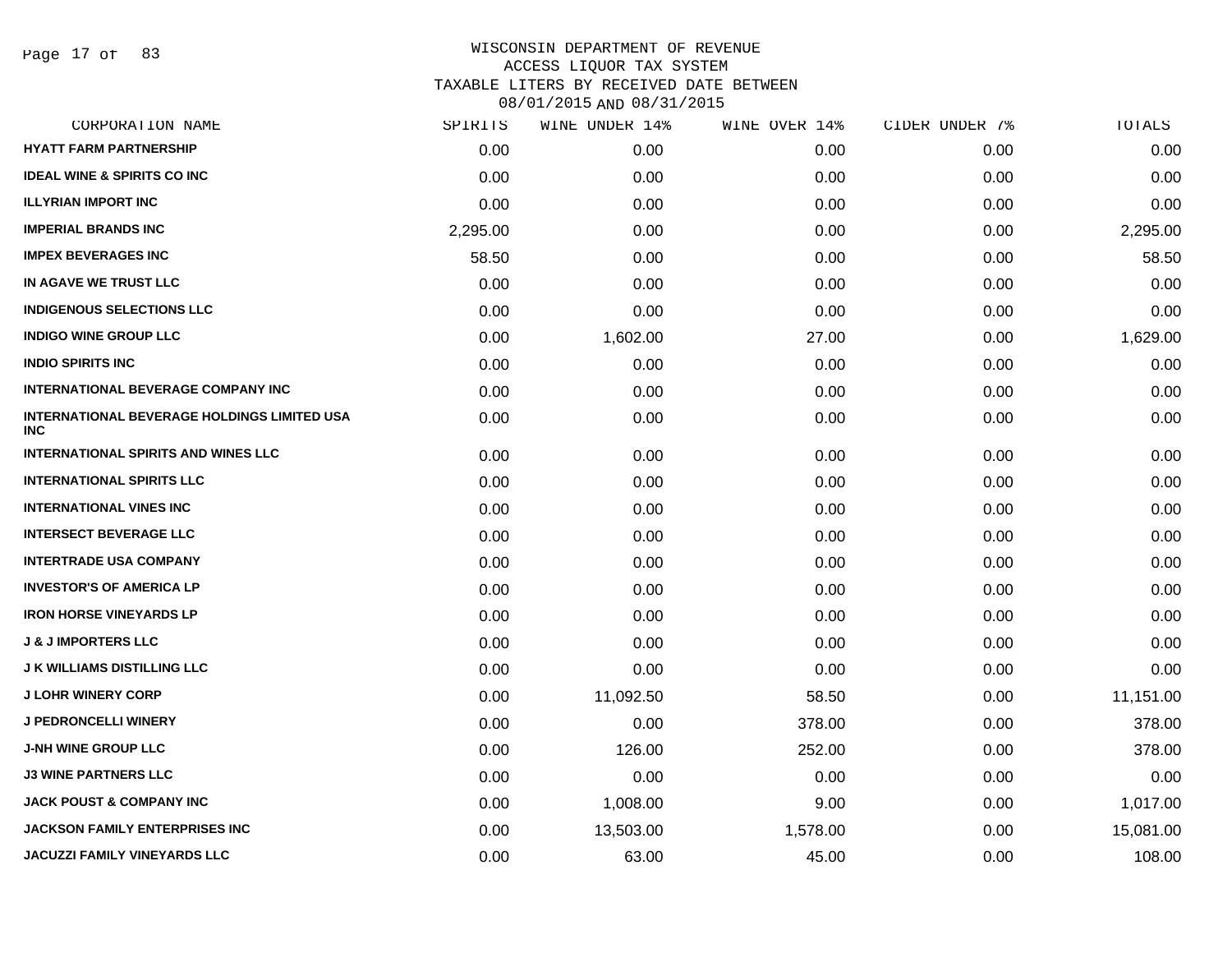Page 18 of 83

# WISCONSIN DEPARTMENT OF REVENUE

# ACCESS LIQUOR TAX SYSTEM

TAXABLE LITERS BY RECEIVED DATE BETWEEN

| CORPORATION NAME                             | SPIRITS    | WINE UNDER 14% | WINE OVER 14% | CIDER UNDER 7% | TOTALS     |
|----------------------------------------------|------------|----------------|---------------|----------------|------------|
| <b>JAM CELLARS INC</b>                       | 0.00       | 0.00           | 0.00          | 0.00           | 0.00       |
| <b>JAMES CLARK</b>                           | 0.00       | 0.00           | 0.00          | 0.00           | 0.00       |
| <b>JAMES E COSMA</b>                         | 0.00       | 11,007.00      | 0.00          | 0.00           | 11,007.00  |
| <b>JAMES L LAMBERT</b>                       | 0.00       | 126.00         | 0.00          | 0.00           | 126.00     |
| <b>JAMES MORONEY INC</b>                     | 0.00       | 0.00           | 0.00          | 0.00           | 0.00       |
| <b>JAMES RICKER</b>                          | 0.00       | 4,315.50       | 5,245.50      | 13.50          | 9,574.50   |
| <b>JAPAN PRESTIGE SAKE INTERNATIONAL INC</b> | 0.00       | 0.00           | 0.00          | 0.00           | 0.00       |
| <b>JARED BURNS</b>                           | 0.00       | 0.00           | 0.00          | 0.00           | 0.00       |
| <b>JARVIS</b>                                | 0.00       | 0.00           | 0.00          | 0.00           | 0.00       |
| JASON J AND MOLLY N DREW                     | 0.00       | 0.00           | 0.00          | 0.00           | 0.00       |
| <b>JAX VINEYARDS LLC</b>                     | 0.00       | 0.00           | 0.00          | 0.00           | 0.00       |
| <b>JAY J HEMINWAY</b>                        | 0.00       | 0.00           | 0.00          | 0.00           | 0.00       |
| <b>JAY MIDWEST INC</b>                       | 270.00     | 15.00          | 0.00          | 0.00           | 285.00     |
| <b>JB GEORGE LLC</b>                         | 0.00       | 0.00           | 504.00        | 0.00           | 504.00     |
| <b>JC CELLARS INC</b>                        | 0.00       | 0.00           | 0.00          | 0.00           | 0.00       |
| JEAN CLAUDE BOISSET WINES USA INC            | 0.00       | 3,123.00       | 450.00        | 0.00           | 3,573.00   |
| <b>JEFF QUINT</b>                            | 0.00       | 0.00           | 0.00          | 0.00           | 0.00       |
| <b>JEREMY O SHAPLEY</b>                      | 0.00       | 234.00         | 0.00          | 0.00           | 234.00     |
| <b>JESSIES GROVE WINERY INC</b>              | 0.00       | 0.00           | 0.00          | 0.00           | 0.00       |
| <b>JFC INTERNATIONAL INC</b>                 | 0.00       | 365.66         | 2,315.15      | 0.00           | 2,680.81   |
| <b>JIM BEAM BRANDS CO</b>                    | 299,279.10 | 243.00         | 117.00        | 0.00           | 299,639.10 |
| JNJ INTERNATIONAL INC                        | 0.00       | 0.00           | 0.00          | 0.00           | 0.00       |
| <b>JOHAN VINEYARDS LLC</b>                   | 0.00       | 297.00         | 0.00          | 0.00           | 297.00     |
| JOHN ANTHONY VINEYARDS LLC                   | 0.00       | 0.00           | 0.00          | 0.00           | 0.00       |
| <b>JOHN K GLEASON</b>                        | 0.00       | 0.00           | 0.00          | 0.00           | 0.00       |
| <b>JON A GERSTENSCHLAGER</b>                 | 0.00       | 0.00           | 0.00          | 0.00           | 0.00       |
| <b>JONATHAN S GRANT</b>                      | 0.00       | 0.00           | 0.00          | 0.00           | 0.00       |
| <b>JOSEPH KENT WINES LLC</b>                 | 0.00       | 0.00           | 0.00          | 0.00           | 0.00       |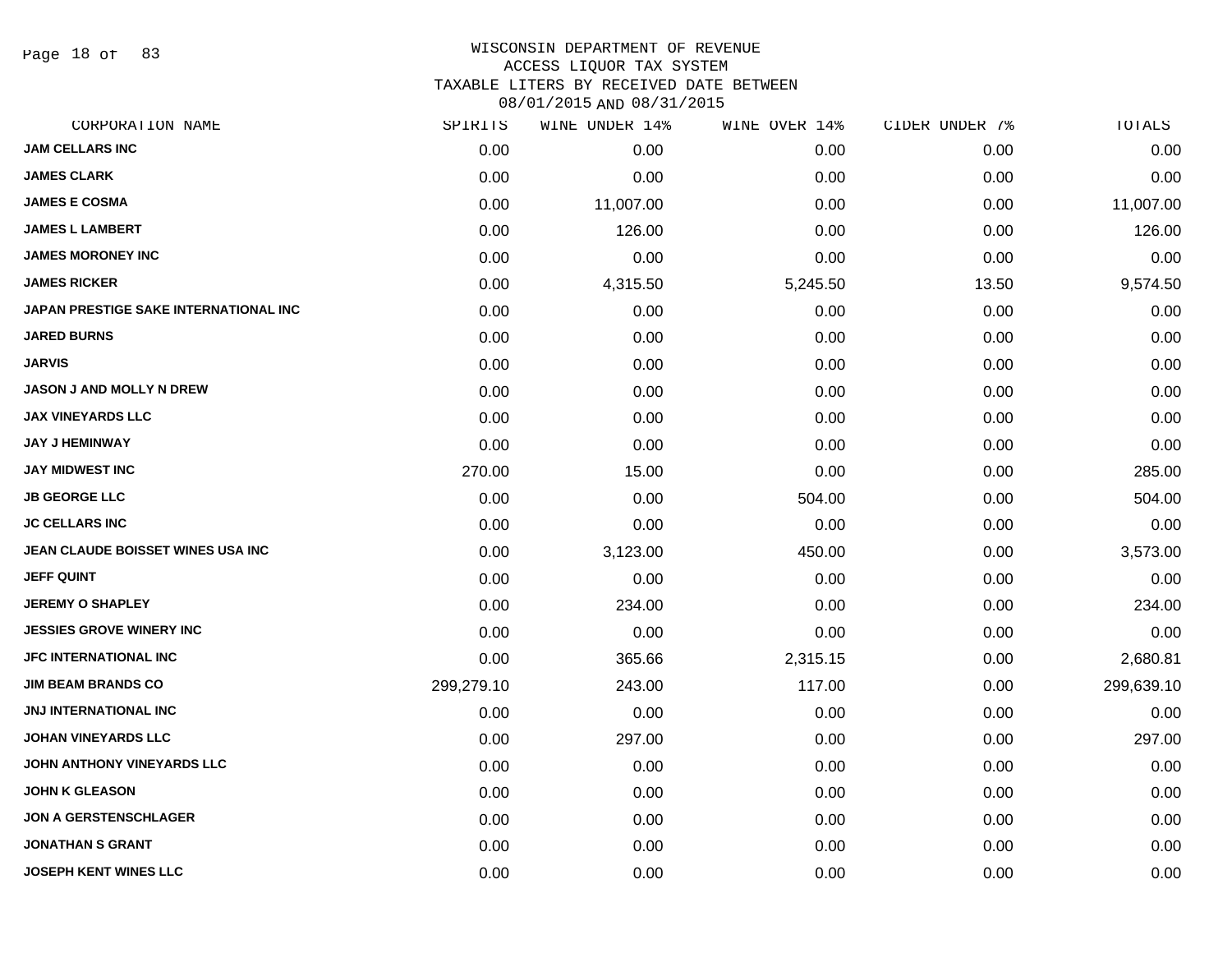Page 19 of 83

## WISCONSIN DEPARTMENT OF REVENUE ACCESS LIQUOR TAX SYSTEM TAXABLE LITERS BY RECEIVED DATE BETWEEN

| CORPORATION NAME                          | SPIRITS | WINE UNDER 14% | WINE OVER 14% | CIDER UNDER 7% | TOTALS   |
|-------------------------------------------|---------|----------------|---------------|----------------|----------|
| JOSEPH PHELPS VINEYARDS LLC               | 0.00    | 81.00          | 112.50        | 0.00           | 193.50   |
| <b>JOSEPH VICTORI WINES, INC.</b>         | 0.00    | 0.00           | 0.00          | 0.00           | 0.00     |
| <b>JOSU GALDOS</b>                        | 0.00    | 63.00          | 0.00          | 0.00           | 63.00    |
| <b>JOTO SAKE LLC</b>                      | 0.00    | 3.60           | 52.56         | 0.00           | 56.16    |
| JOURNEYMAN DISTILLERY LLC                 | 0.00    | 0.00           | 0.00          | 0.00           | 0.00     |
| <b>JPPZ INC</b>                           | 0.00    | 0.00           | 0.00          | 0.00           | 0.00     |
| JUDD FAMILY VINEYARDS LP                  | 0.00    | 0.00           | 0.00          | 0.00           | 0.00     |
| <b>JVW CORPORATION</b>                    | 0.00    | 0.00           | 0.00          | 0.00           | 0.00     |
| <b>JZ WINE COMPANY</b>                    | 0.00    | 0.00           | 0.00          | 0.00           | 0.00     |
| <b>K VINTNERS LLC</b>                     | 0.00    | 4,284.00       | 0.00          | 0.00           | 4,284.00 |
| <b>KALIN CELLARS INC</b>                  | 0.00    | 0.00           | 0.00          | 0.00           | 0.00     |
| <b>KB WINES LLC</b>                       | 0.00    | 0.00           | 0.00          | 0.00           | 0.00     |
| <b>KELLER ESTATE LTD</b>                  | 0.00    | 0.00           | 0.00          | 0.00           | 0.00     |
| <b>KEN WRIGHT CELLARS CO</b>              | 0.00    | 0.00           | 0.00          | 0.00           | 0.00     |
| <b>KENNETH S LIKITPRAKONG</b>             | 0.00    | 522.00         | 0.00          | 0.00           | 522.00   |
| <b>KENT HUMPHREY</b>                      | 0.00    | 0.00           | 81.00         | 0.00           | 81.00    |
| <b>KENT RASMUSSEN WINERY</b>              | 0.00    | 720.00         | 0.00          | 0.00           | 720.00   |
| <b>KENTUCKY BOURBON DISTILLERS LTD</b>    | 476.30  | 0.00           | 0.00          | 0.00           | 476.30   |
| <b>KERMIT LYNCH WINE MERCHANTS</b>        | 0.00    | 396.00         | 0.00          | 0.00           | 396.00   |
| <b>KERN IMPORTERS &amp; MARKETING INC</b> | 0.00    | 0.00           | 0.00          | 0.00           | 0.00     |
| KINDRED SPIRITS NORTH AMERICA INC         | 0.00    | 0.00           | 0.00          | 0.00           | 0.00     |
| <b>KING ESTATE WINERY LP</b>              | 0.00    | 2,493.00       | 36.00         | 0.00           | 2,529.00 |
| <b>KIONA VINEYARDS LLC</b>                | 0.00    | 126.00         | 0.00          | 0.00           | 126.00   |
| <b>KISTLER VINEYARDS, LLC</b>             | 0.00    | 0.00           | 207.00        | 0.00           | 207.00   |
| <b>KITFOX VINEYARDS LLC</b>               | 0.00    | 0.00           | 0.00          | 0.00           | 0.00     |
| <b>KLEIN FOODS INC</b>                    | 0.00    | 4,122.00       | 1,791.00      | 0.00           | 5,913.00 |
| <b>KLIN SPIRITS LLC</b>                   | 858.00  | 0.00           | 0.00          | 0.00           | 858.00   |
| <b>KLINKER BRICK WINERY INC</b>           | 0.00    | 0.00           | 837.00        | 0.00           | 837.00   |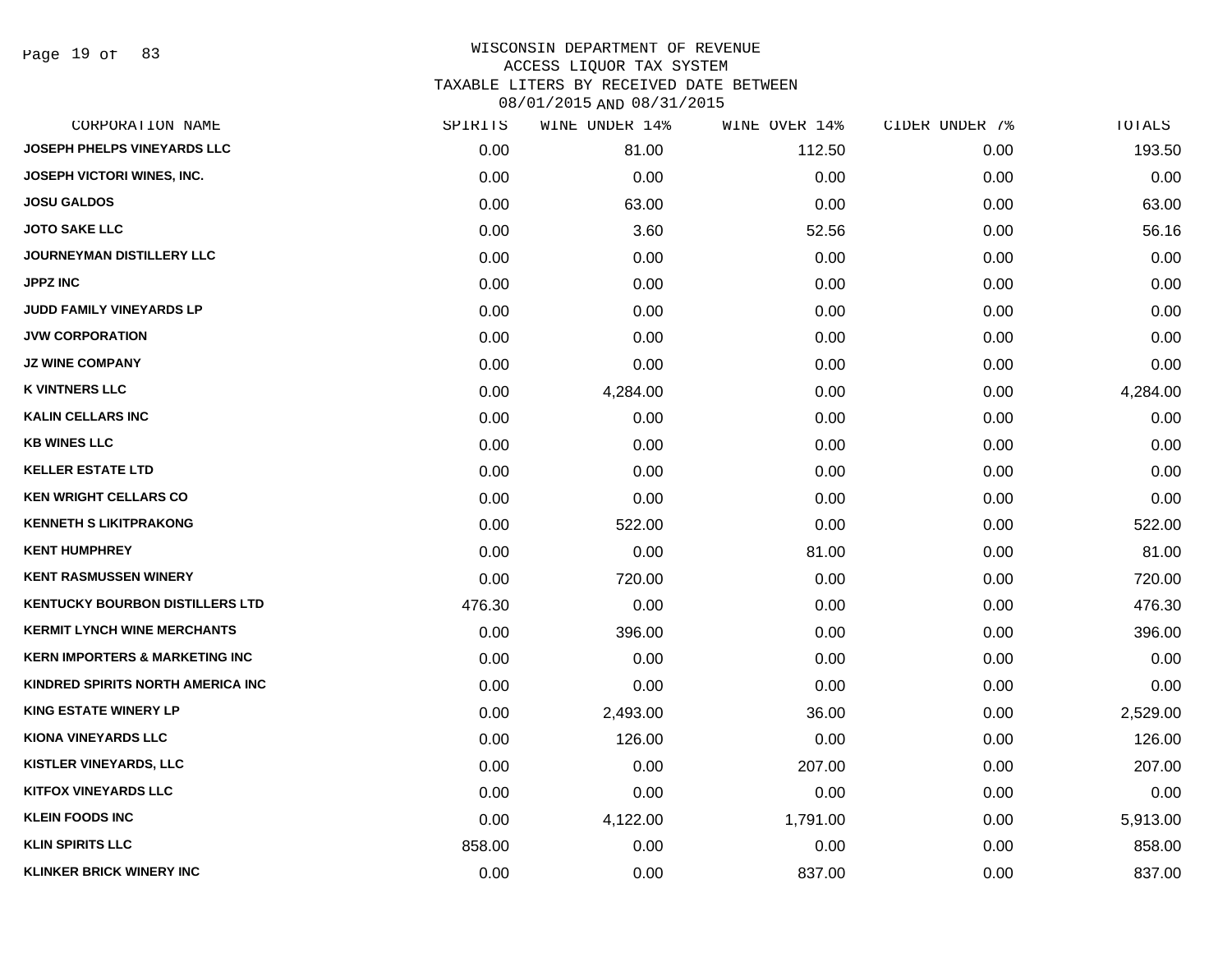Page 20 of 83

| CORPORATION NAME                           | SPIRITS | WINE UNDER 14% | WINE OVER 14% | CIDER UNDER 7% | TOTALS |
|--------------------------------------------|---------|----------------|---------------|----------------|--------|
| <b>KOBRAND CORPORATION</b>                 | 0.00    | 0.00           | 0.00          | 0.00           | 0.00   |
| KOJIMA & INTERNATIONAL ASSOCIATES INC      | 0.00    | 0.00           | 0.00          | 0.00           | 0.00   |
| <b>KONGSGAARD WINE LLC</b>                 | 0.00    | 0.00           | 0.00          | 0.00           | 0.00   |
| <b>KONSTANTIN D FRANK &amp; SONS</b>       | 0.00    | 0.00           | 0.00          | 0.00           | 0.00   |
| <b>KOPRI INC</b>                           | 0.00    | 0.00           | 0.00          | 0.00           | 0.00   |
| <b>KOVAL INC</b>                           | 0.00    | 0.00           | 0.00          | 0.00           | 0.00   |
| <b>KRETEK INTERNATIONAL INC</b>            | 0.00    | 0.00           | 0.00          | 0.00           | 0.00   |
| <b>KRISTINE ASHE</b>                       | 0.00    | 0.00           | 0.00          | 0.00           | 0.00   |
| <b>KRUPP BROTHERS LLC</b>                  | 0.00    | 0.00           | 0.00          | 0.00           | 0.00   |
| <b>KYSELA PERE ET FILS LTD</b>             | 0.00    | 571.50         | 0.00          | 0.00           | 571.50 |
| <b>L &amp; L IMPORTS LLC</b>               | 0.00    | 0.00           | 0.00          | 0.00           | 0.00   |
| <b>LC WINE</b>                             | 0.00    | 0.00           | 0.00          | 0.00           | 0.00   |
| L FOPPIANO WINE CO INC                     | 0.00    | 0.00           | 0.00          | 0.00           | 0.00   |
| <b>L&amp;C WINE COUNTRY OPERATIONS LLC</b> | 0.00    | 0.00           | 0.00          | 0.00           | 0.00   |
| <b>LADERA WINERY LLC</b>                   | 0.00    | 225.00         | 63.00         | 0.00           | 288.00 |
| <b>LAETITIA VINEYARD &amp; WINERY INC</b>  | 0.00    | 63.00          | 252.00        | 0.00           | 315.00 |
| <b>LAIRD &amp; COMPANY</b>                 | 0.00    | 0.00           | 0.00          | 0.00           | 0.00   |
| <b>LANCE C RANDOLPH</b>                    | 0.00    | 378.00         | 0.00          | 0.00           | 378.00 |
| <b>LANGDON SHIVERICK INC</b>               | 0.00    | 0.00           | 0.00          | 0.00           | 0.00   |
| <b>LANGE WINERY LLC</b>                    | 0.00    | 0.00           | 0.00          | 0.00           | 0.00   |
| <b>LAPHAM SALES &amp; MARKETING INC</b>    | 0.00    | 0.00           | 0.00          | 0.00           | 0.00   |
| <b>LAURENT-PERRIER US INC</b>              | 0.00    | 139.50         | 0.00          | 0.00           | 139.50 |
| <b>LAVA SPRINGS INC</b>                    | 0.00    | 0.00           | 0.00          | 0.00           | 0.00   |
| <b>LCF WINE COMPANY LLC</b>                | 0.00    | 0.00           | 0.00          | 0.00           | 0.00   |
| LE CEP II INC                              | 0.00    | 63.00          | 0.00          | 0.00           | 63.00  |
| LE GRAND COURTAGE LLC                      | 0.00    | 0.00           | 0.00          | 0.00           | 0.00   |
| <b>LEAH M SULLBERG</b>                     | 0.00    | 0.00           | 0.00          | 0.00           | 0.00   |
| <b>LEFT COAST CELLARS LLC</b>              | 0.00    | 0.00           | 0.00          | 0.00           | 0.00   |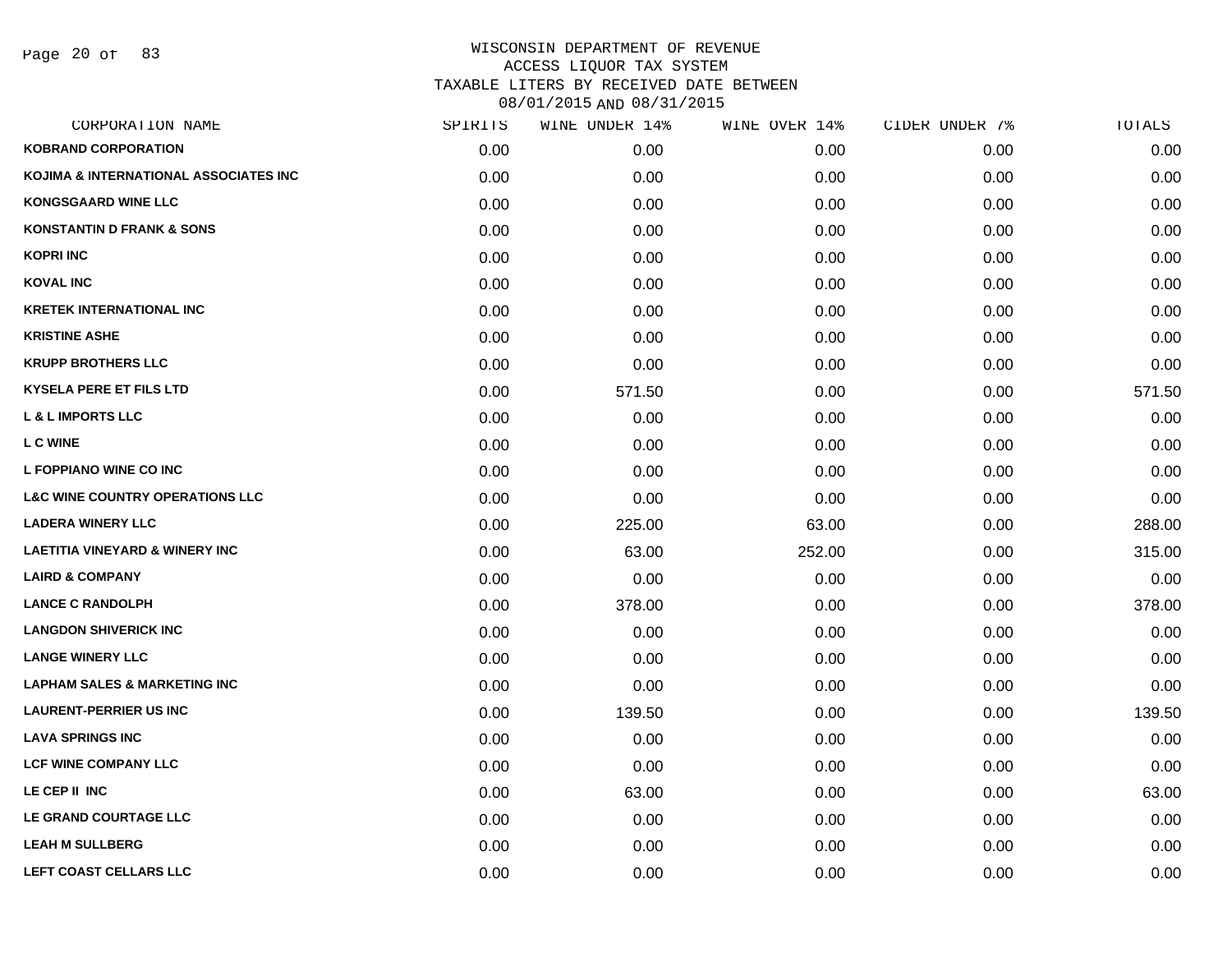Page 21 of 83

#### WISCONSIN DEPARTMENT OF REVENUE ACCESS LIQUOR TAX SYSTEM

TAXABLE LITERS BY RECEIVED DATE BETWEEN

| CORPORATION NAME                      | SPIRITS   | WINE UNDER 14% | WINE OVER 14% | CIDER UNDER 7% | TOTALS    |
|---------------------------------------|-----------|----------------|---------------|----------------|-----------|
| <b>LEMELSON WINERY LLC</b>            | 0.00      | 0.00           | 0.00          | 0.00           | 0.00      |
| <b>LEONARD KREUSCH INC</b>            | 0.00      | 404.60         | 0.00          | 0.00           | 404.60    |
| <b>LEONARDINI FAMILY WINERY LLC</b>   | 0.00      | 66.57          | 49.93         | 0.00           | 116.50    |
| <b>LEONETTI CELLAR LLC</b>            | 0.00      | 0.00           | 0.00          | 0.00           | 0.00      |
| <b>LEVECKE CORPORATION</b>            | 34,618.50 | 0.00           | 0.00          | 0.00           | 34,618.50 |
| <b>LEVIATHAN WINE COMPANY LLC</b>     | 0.00      | 0.00           | 0.00          | 0.00           | 0.00      |
| <b>LIOCO WINE COMPANY LLC</b>         | 0.00      | 0.00           | 0.00          | 0.00           | 0.00      |
| <b>LION NATHAN USA INC</b>            | 0.00      | 2,650.50       | 292.50        | 0.00           | 2,943.00  |
| <b>LIQUID BRANDS LLC</b>              | 0.00      | 0.00           | 0.00          | 0.00           | 0.00      |
| <b>LISA LISA INCORPORATED</b>         | 0.00      | 126.00         | 0.00          | 0.00           | 126.00    |
| <b>LOCAL WINE AND SPIRITS LLC</b>     | 0.00      | 63.00          | 0.00          | 0.00           | 63.00     |
| <b>LOEST &amp; MCNAMEE INC</b>        | 0.00      | 841.50         | 0.00          | 0.00           | 841.50    |
| <b>LOMPIAN WINES LLC</b>              | 0.00      | 0.00           | 0.00          | 0.00           | 0.00      |
| <b>LONG MEADOW RANCH WINERY INC</b>   | 0.00      | 0.00           | 126.00        | 0.00           | 126.00    |
| <b>LONG SHADOWS VINTNERS LLC</b>      | 0.00      | 0.00           | 0.00          | 0.00           | 0.00      |
| <b>LOOSEN BROS USA LTD</b>            | 0.00      | 436.50         | 0.00          | 0.00           | 436.50    |
| <b>LORING WINE COMPANY LLC</b>        | 0.00      | 0.00           | 0.00          | 0.00           | 0.00      |
| <b>LOUIDAR LLC</b>                    | 0.00      | 0.00           | 0.00          | 0.00           | 0.00      |
| <b>LOUIS GLUNZ BEER INC</b>           | 0.00      | 0.00           | 0.00          | 0.00           | 0.00      |
| <b>LOUIS GLUNZ WINE INC</b>           | 0.00      | 0.00           | 0.00          | 0.00           | 0.00      |
| <b>LOUIS LATOUR INC</b>               | 0.00      | 315.00         | 0.00          | 0.00           | 315.00    |
| LOUISVILLE DISTILLING COMPANY LLC     | 243.00    | 0.00           | 0.00          | 0.00           | 243.00    |
| <b>LOWDEN SCHOOLHOUSE CORPORATION</b> | 0.00      | 0.00           | 162.00        | 0.00           | 162.00    |
| <b>LUNA VINEYARDS INC</b>             | 0.00      | 126.00         | 63.00         | 0.00           | 189.00    |
| <b>LUNEAU USA INC</b>                 | 0.00      | 4,896.00       | 0.00          | 0.00           | 4,896.00  |
| <b>LUXCO INC</b>                      | 30,741.90 | 738.00         | 0.00          | 0.00           | 31,479.90 |
| M.A.C. WINES, LLC                     | 0.00      | 0.00           | 342.00        | 0.00           | 342.00    |
| <b>MACH FLYNT INC</b>                 | 3,528.00  | 14,994.00      | 5,040.00      | 0.00           | 23,562.00 |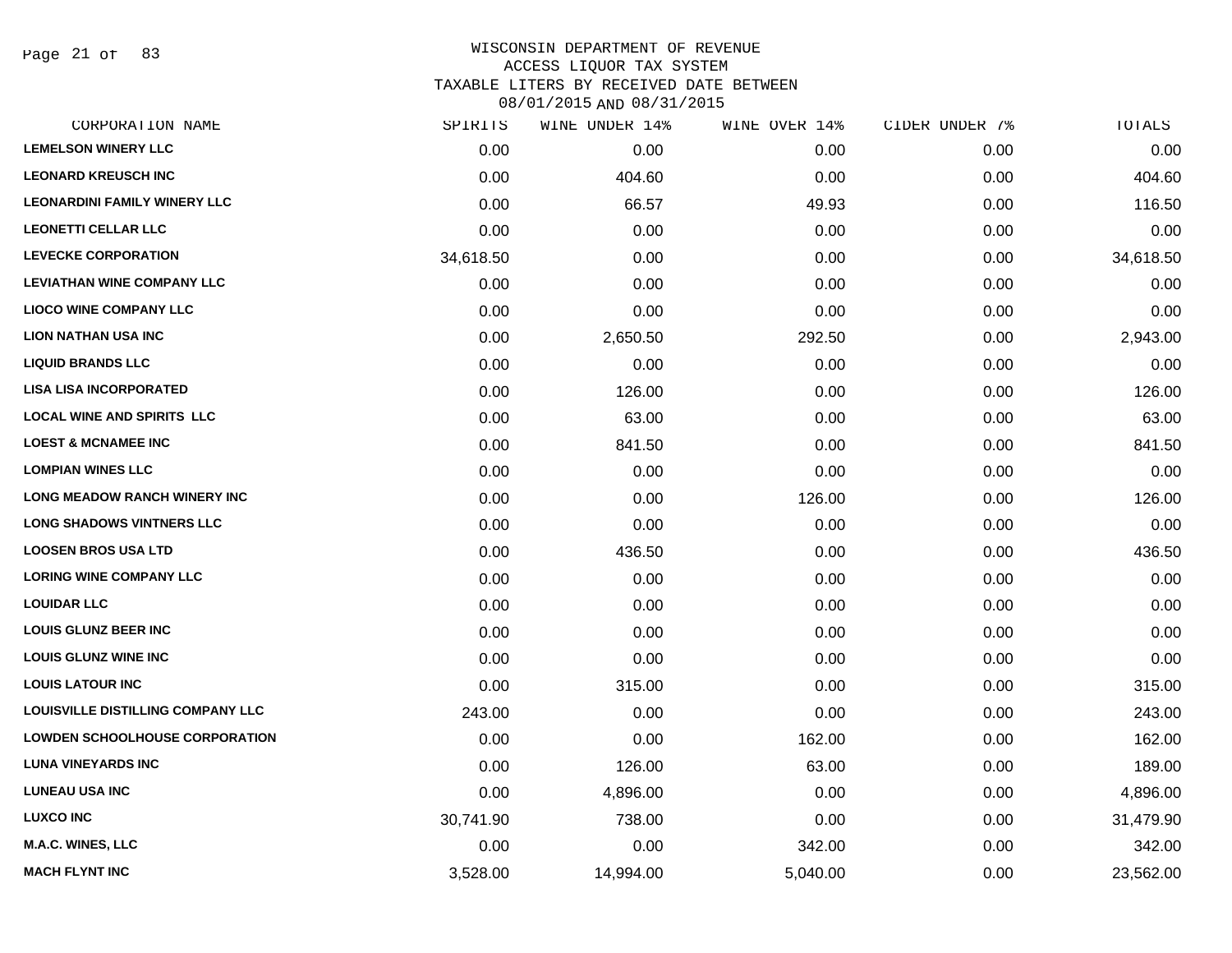Page 22 of 83

### WISCONSIN DEPARTMENT OF REVENUE ACCESS LIQUOR TAX SYSTEM TAXABLE LITERS BY RECEIVED DATE BETWEEN

| CORPORATION NAME                              | SPIRITS   | WINE UNDER 14% | WINE OVER 14% | CIDER UNDER 7% | TOTALS    |
|-----------------------------------------------|-----------|----------------|---------------|----------------|-----------|
| <b>MAD CAR WINE CO LLC</b>                    | 0.00      | 0.00           | 0.00          | 0.00           | 0.00      |
| <b>MADISON VINEYARD HOLDINGS LLC</b>          | 0.00      | 0.00           | 0.00          | 0.00           | 0.00      |
| <b>MADRIGAL FAMILY WINERY LLC</b>             | 0.00      | 0.00           | 0.00          | 0.00           | 0.00      |
| <b>MAGAVE TEQUILA INC</b>                     | 0.00      | 0.00           | 0.00          | 0.00           | 0.00      |
| <b>MAGICAL SPIRITS INC</b>                    | 0.00      | 0.00           | 0.00          | 0.00           | 0.00      |
| <b>MAISONS MARQUES &amp; DOMAINES USA INC</b> | 0.00      | 2,025.00       | 76.50         | 0.00           | 2,101.50  |
| <b>MANUEL PULIDO</b>                          | 0.00      | 8,100.00       | 0.00          | 0.00           | 8,100.00  |
| <b>MARIETTA CELLARS INC</b>                   | 0.00      | 1,008.00       | 126.00        | 0.00           | 1,134.00  |
| <b>MARIPOSA WINE COMPANY LLC</b>              | 0.00      | 0.00           | 0.00          | 0.00           | 0.00      |
| <b>MARK ADAMS &amp; CIERA ADAMS</b>           | 0.00      | 0.00           | 0.00          | 0.00           | 0.00      |
| <b>MARK ANTHONY BRANDS INC</b>                | 0.00      | 0.00           | 0.00          | 0.00           | 0.00      |
| <b>MARKETING GLOBAL BRANDS CORP</b>           | 0.00      | 0.00           | 0.00          | 0.00           | 0.00      |
| <b>MARTIN RAY WINERY INC</b>                  | 0.00      | 1,251.00       | 270.00        | 0.00           | 1,521.00  |
| <b>MARTINELLI WINERY INC</b>                  | 0.00      | 0.00           | 324.00        | 0.00           | 324.00    |
| <b>MASON &amp; MASON</b>                      | 0.00      | 918.00         | 45.00         | 0.00           | 963.00    |
| <b>MASSANOIS LLC</b>                          | 0.00      | 2,450.25       | 144.00        | 0.00           | 2,594.25  |
| <b>MATHY WINERY LLC</b>                       | 0.00      | 0.00           | 0.00          | 0.00           | 0.00      |
| <b>MATRICK HOLDINGS CORPORATION</b>           | 0.00      | 0.00           | 0.00          | 0.00           | 0.00      |
| <b>MAURICE KANBAR</b>                         | 0.00      | 0.00           | 0.00          | 0.00           | 0.00      |
| <b>MAURITSON FAMILY WINERY</b>                | 0.00      | 0.00           | 94.50         | 0.00           | 94.50     |
| <b>MAZZARRINI INC</b>                         | 0.00      | 0.00           | 0.00          | 0.00           | 0.00      |
| <b>MC CORMICK DISTILLING CO INC</b>           | 25,264.50 | 0.00           | 0.00          | 0.00           | 25,264.50 |
| <b>MCKENZIE'S BEVERAGES INC</b>               | 0.00      | 0.00           | 0.00          | 0.00           | 0.00      |
| <b>MCMANIS FAMILY VINEYARDS INC</b>           | 0.00      | 4,086.00       | 0.00          | 0.00           | 4,086.00  |
| <b>MCNAB RIDGE WINERY LLC</b>                 | 0.00      | 0.00           | 0.00          | 0.00           | 0.00      |
| <b>MEANDER LLC</b>                            | 0.00      | 0.00           | 0.00          | 0.00           | 0.00      |
| <b>MEDCO ATLANTIC INC</b>                     | 0.00      | 0.00           | 0.00          | 0.00           | 0.00      |
| <b>MEGAWINE INC</b>                           | 0.00      | 0.00           | 0.00          | 0.00           | 0.00      |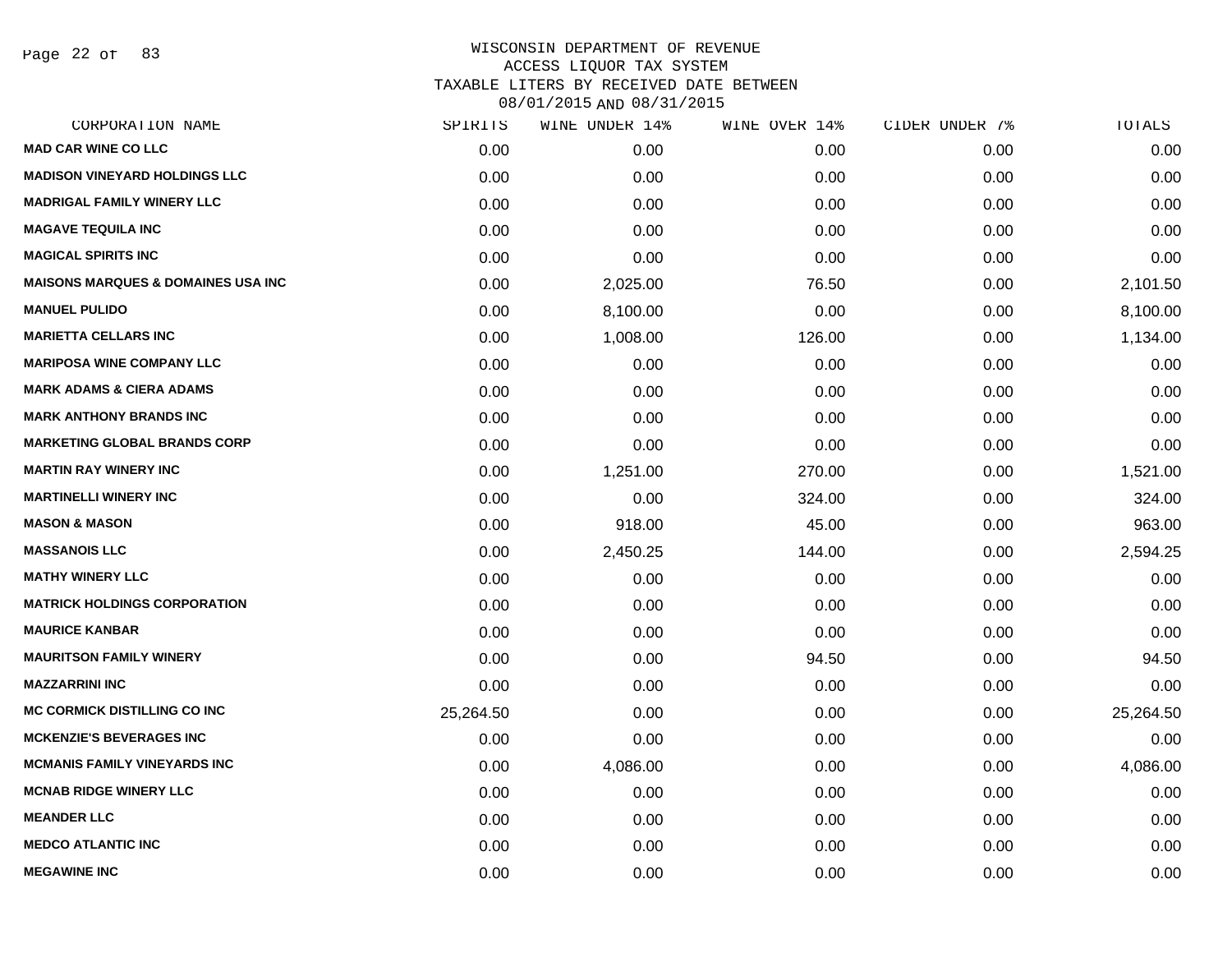# WISCONSIN DEPARTMENT OF REVENUE

# ACCESS LIQUOR TAX SYSTEM

TAXABLE LITERS BY RECEIVED DATE BETWEEN

| CORPORATION NAME                                  | SPIRITS   | WINE UNDER 14% | WINE OVER 14% | CIDER UNDER 7% | TOTALS    |
|---------------------------------------------------|-----------|----------------|---------------|----------------|-----------|
| <b>MEIERS WINE CELLARS INC</b>                    | 0.00      | 279.00         | 31.50         | 0.00           | 310.50    |
| <b>MENDOCINO WINE GROUP LLC</b>                   | 0.00      | 1,197.00       | 0.00          | 0.00           | 1,197.00  |
| <b>MERCER WINE ESTATES LLC / MERCER HOGUE LLC</b> | 0.00      | 630.00         | 0.00          | 0.00           | 630.00    |
| <b>MERCHANT DU VIN CORPORATION</b>                | 0.00      | 0.00           | 0.00          | 263.09         | 263.09    |
| <b>MEREDITH VINEYARD ESTATE INC</b>               | 0.00      | 0.00           | 0.00          | 0.00           | 0.00      |
| <b>MERRYVALE VINEYARDS LLC</b>                    | 0.00      | 1,008.00       | 27.00         | 0.00           | 1,035.00  |
| <b>METEOR VINEYARD LLC</b>                        | 0.00      | 0.00           | 0.00          | 0.00           | 0.00      |
| <b>METROWINE DISTRIBUTION CO INC</b>              | 0.00      | 0.00           | 0.00          | 0.00           | 0.00      |
| <b>MEV CORPORATION</b>                            | 0.00      | 126.00         | 0.00          | 0.00           | 126.00    |
| <b>MEXCOR INC</b>                                 | 937.50    | 0.00           | 0.00          | 0.00           | 937.50    |
| <b>MEYER CELLARS LLC</b>                          | 0.00      | 0.00           | 0.00          | 0.00           | 0.00      |
| <b>MHW LTD</b>                                    | 18,529.80 | 6,354.00       | 3,397.50      | 8,585.31       | 36,866.61 |
| <b>MICHAEL C HOWARD</b>                           | 0.00      | 0.00           | 0.00          | 0.00           | 0.00      |
| <b>MICHAEL HOUGH</b>                              | 0.00      | 1,611.00       | 0.00          | 0.00           | 1,611.00  |
| <b>MICHAEL L &amp; YVONNE LANDT LLC</b>           | 0.00      | 0.00           | 0.00          | 0.00           | 0.00      |
| <b>MICHAEL SKURNIK WINES INC</b>                  | 0.00      | 924.00         | 0.00          | 0.00           | 924.00    |
| <b>MICHEAL DASHE</b>                              | 0.00      | 0.00           | 0.00          | 0.00           | 0.00      |
| <b>MID-OAK DISTILLERY INC</b>                     | 123.98    | 0.00           | 0.00          | 0.00           | 123.98    |
| <b>MIDDLETON FAMILY WINES LLC</b>                 | 0.00      | 0.00           | 0.00          | 0.00           | 0.00      |
| <b>MILE HIGH SPIRITS LLC</b>                      | 5,060.88  | 0.00           | 0.00          | 0.00           | 5,060.88  |
| <b>MILL CREEK VINEYARDS</b>                       | 0.00      | 0.00           | 0.00          | 0.00           | 0.00      |
| <b>MILLER SQUARED INC</b>                         | 108.00    | 270.00         | 0.00          | 0.00           | 378.00    |
| <b>MILLERCOORS LLC</b>                            | 0.00      | 0.00           | 0.00          | 0.00           | 0.00      |
| <b>MILORAD &amp; SUSAN J KARAKASEVIC</b>          | 0.00      | 0.00           | 0.00          | 0.00           | 0.00      |
| <b>MILTONS DISTRIBUTING CO INC</b>                | 0.00      | 1,106.97       | 9.00          | 0.00           | 1,115.97  |
| <b>MINER FAMILY WINERY LLC</b>                    | 0.00      | 0.00           | 0.00          | 0.00           | 0.00      |
| <b>MINNESOTA WINEGROWERS COOPERATIVE</b>          | 0.00      | 0.00           | 0.00          | 0.00           | 0.00      |
| <b>MINU IMPORT INC</b>                            | 0.00      | 0.00           | 0.00          | 0.00           | 0.00      |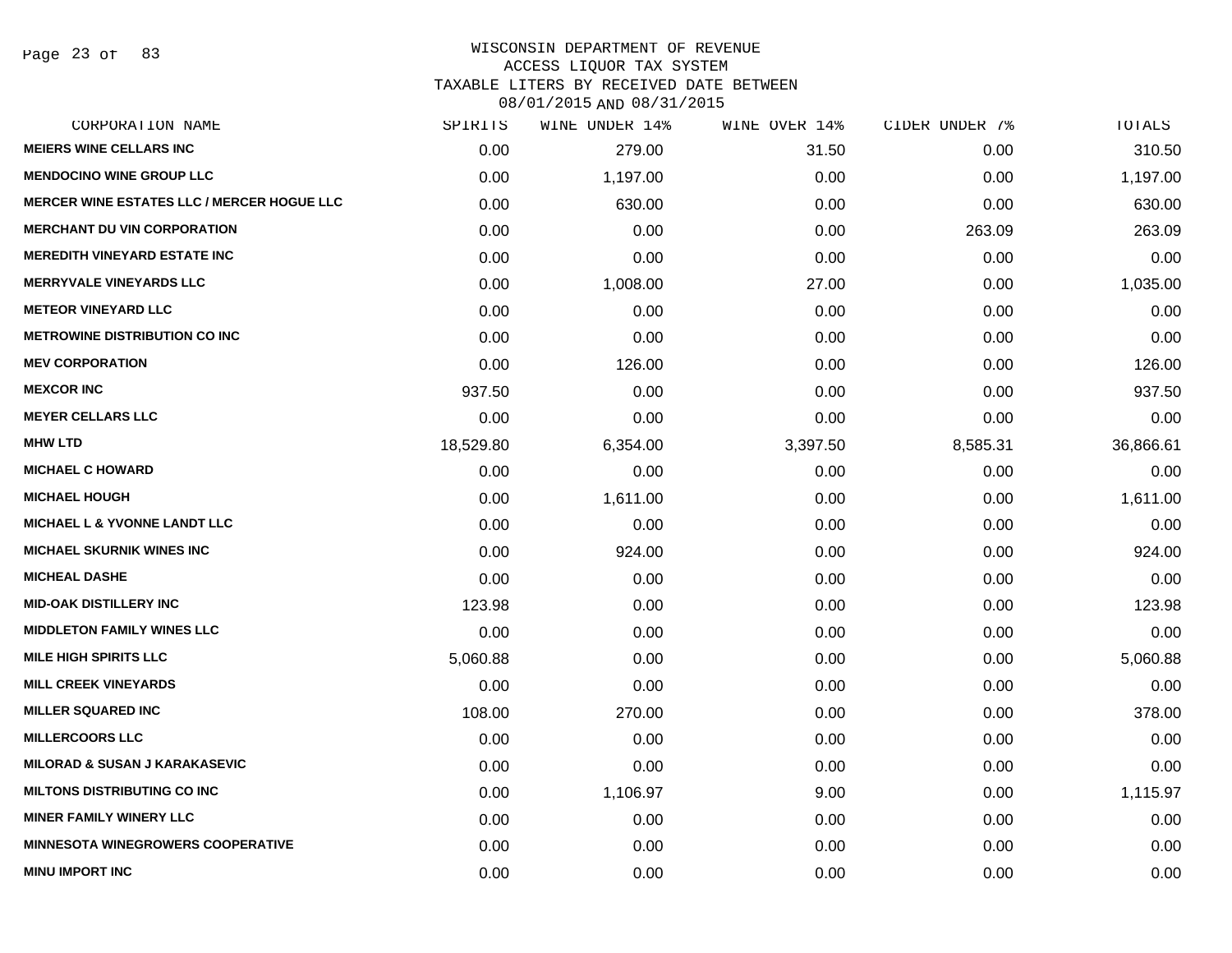Page 24 of 83

#### WISCONSIN DEPARTMENT OF REVENUE ACCESS LIQUOR TAX SYSTEM

TAXABLE LITERS BY RECEIVED DATE BETWEEN

| CORPORATION NAME                                                            | SPIRITS   | WINE UNDER 14% | WINE OVER 14% | CIDER UNDER 7% | TOTALS    |
|-----------------------------------------------------------------------------|-----------|----------------|---------------|----------------|-----------|
| <b>MIONETTO USA INC</b>                                                     | 0.00      | 179.98         | 0.00          | 0.00           | 179.98    |
| <b>MIRA WINERY LLC</b>                                                      | 0.00      | 0.00           | 0.00          | 0.00           | 0.00      |
| <b>MIRASOL WINE LLC</b>                                                     | 0.00      | 0.00           | 0.00          | 0.00           | 0.00      |
| <b>MISA IMPORTS INC</b>                                                     | 8,862.00  | 7,336.00       | 504.00        | 0.00           | 16,702.00 |
| <b>MISSISSIPPI RIVER DISTILLING COMPANY</b>                                 | 189.00    | 0.00           | 0.00          | 0.00           | 189.00    |
| <b>MISTARR WINE IMPORTERS</b>                                               | 0.00      | 0.00           | 0.00          | 0.00           | 0.00      |
| <b>MIURA VINEYARDS LLC</b>                                                  | 0.00      | 0.00           | 0.00          | 0.00           | 0.00      |
| <b>MMX IMPORTS LLC</b>                                                      | 0.00      | 0.00           | 0.00          | 0.00           | 0.00      |
| <b>MODERN DEVELOPMENT COMPANY</b>                                           | 0.00      | 0.00           | 0.00          | 0.00           | 0.00      |
| <b>MODERN SPIRITS LLC</b>                                                   | 13.50     | 0.00           | 0.00          | 0.00           | 13.50     |
| MOET HENNESSY USA, INC.                                                     | 63,381.90 | 3,204.00       | 3,145.50      | 0.00           | 69,731.40 |
| <b>MOLLYDOOKER INTERNATIONAL LLC</b>                                        | 0.00      | 0.00           | 0.00          | 0.00           | 0.00      |
| <b>MONICA NOGUES</b>                                                        | 0.00      | 0.00           | 0.00          | 0.00           | 0.00      |
| <b>MONTAGNA LLC</b>                                                         | 0.00      | 0.00           | 0.00          | 0.00           | 0.00      |
| <b>MONTEREY WINE COMPANY LLC</b>                                            | 0.00      | 0.00           | 0.00          | 0.00           | 0.00      |
| <b>MONTICELLO CELLARS INC</b>                                               | 0.00      | 0.00           | 126.00        | 0.00           | 126.00    |
| <b>MONTINORE VINEYARDS LIMITED</b>                                          | 0.00      | 252.00         | 0.00          | 0.00           | 252.00    |
| <b>MORGAN CLENDENEN</b>                                                     | 0.00      | 0.00           | 0.00          | 0.00           | 0.00      |
| <b>MORGAN WINERY INC</b>                                                    | 0.00      | 0.00           | 126.00        | 0.00           | 126.00    |
| <b>MOUNT VEEDER FARMS LLC</b>                                               | 0.00      | 0.00           | 0.00          | 0.00           | 0.00      |
| <b>MOUNTAIN VIEW VINTNERS LLC</b>                                           | 0.00      | 378.00         | 0.00          | 0.00           | 378.00    |
| <b>MS WALKER INC</b>                                                        | 6,204.00  | 0.00           | 0.00          | 0.00           | 6,204.00  |
| <b>MUSTACHE MENTORS LLC</b>                                                 | 0.00      | 504.00         | 0.00          | 0.00           | 504.00    |
| <b>MUTUAL WHOLESALE LIQUOR INC</b>                                          | 0.00      | 0.00           | 0.00          | 0.00           | 0.00      |
| <b>NAKED WINES LLC</b>                                                      | 0.00      | 0.00           | 0.00          | 0.00           | 0.00      |
| <b>NAPA VALLEY SPECIALTY WINES INC</b>                                      | 0.00      | 654.00         | 192.00        | 0.00           | 846.00    |
| NATIONAL CONSUMER CREDIT GUARANTEE<br><b>ASSOCIATION OF CONNECTICUT INC</b> | 0.00      | 0.00           | 0.00          | 0.00           | 0.00      |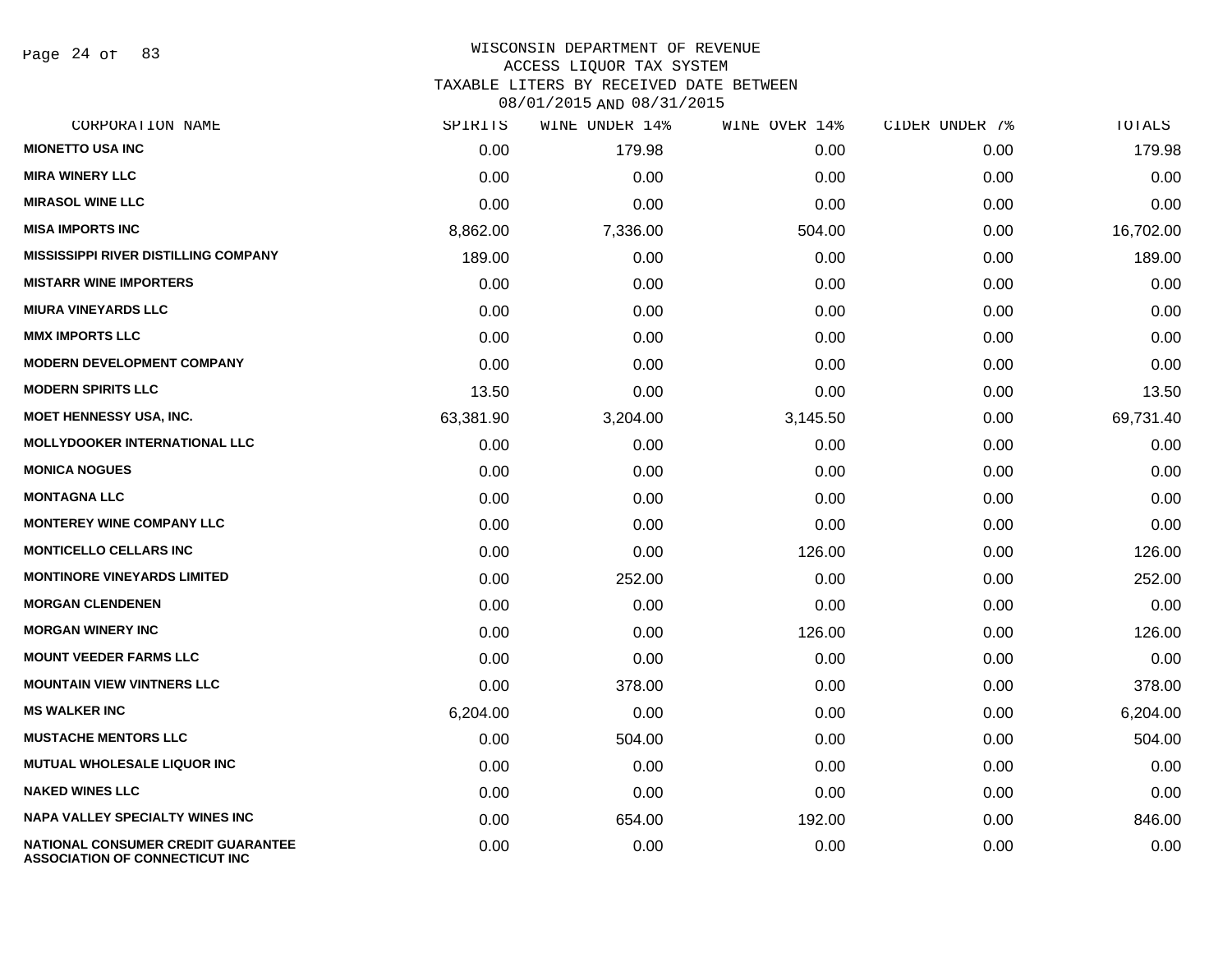Page 25 of 83

### WISCONSIN DEPARTMENT OF REVENUE ACCESS LIQUOR TAX SYSTEM TAXABLE LITERS BY RECEIVED DATE BETWEEN

| CORPORATION NAME                      | SPIRITS  | <b>WINE UNDER 14%</b> | WINE OVER 14% | CIDER UNDER 7% | TOTALS    |
|---------------------------------------|----------|-----------------------|---------------|----------------|-----------|
| <b>NATURAL MERCHANTS INC</b>          | 0.00     | 0.00                  | 0.00          | 0.00           | 0.00      |
| <b>NATUREL WEST CORP</b>              | 0.00     | 0.00                  | 0.00          | 0.00           | 0.00      |
| NAVARRO VINEYARDS, LLC                | 0.00     | 0.00                  | 0.00          | 0.00           | 0.00      |
| <b>NBI ACQUISITION LLC</b>            | 0.00     | 0.00                  | 0.00          | 0.00           | 0.00      |
| <b>NDC SYSTEMS LP</b>                 | 2,556.00 | 72,148.50             | 1,717.50      | 0.00           | 76,422.00 |
| <b>NEGOCIANTS USA INC</b>             | 0.00     | 504.00                | 0.00          | 0.00           | 504.00    |
| <b>NESTOR IMPORTS INC</b>             | 0.00     | 162.00                | 18.00         | 0.00           | 180.00    |
| <b>NEW HOLLAND BREWING CO LLC</b>     | 0.00     | 0.00                  | 0.00          | 0.00           | 0.00      |
| <b>NEW MEXICO WINERIES INC</b>        | 0.00     | 0.00                  | 0.00          | 0.00           | 0.00      |
| <b>NEW PARROTT &amp; CO</b>           | 0.00     | 4,662.00              | 252.00        | 0.00           | 4,914.00  |
| <b>NEW VAVIN INC</b>                  | 0.00     | 0.00                  | 0.00          | 0.00           | 0.00      |
| <b>NEW YORK MUTUAL TRADING CO INC</b> | 0.00     | 0.00                  | 0.00          | 0.00           | 0.00      |
| <b>NICHE IMPORT CO</b>                | 433.00   | 0.00                  | 0.00          | 1,326.00       | 1,759.00  |
| NIEBAUM-COPPOLA ESTATE WINERY LP      | 0.00     | 0.00                  | 22.50         | 0.00           | 22.50     |
| <b>NOLET SPIRITS USA INC</b>          | 0.00     | 0.00                  | 0.00          | 0.00           | 0.00      |
| <b>NORTH SHORE DISTILLERY LLC</b>     | 450.00   | 0.00                  | 0.00          | 0.00           | 450.00    |
| <b>NOVA WINES, INC.</b>               | 0.00     | 0.00                  | 0.00          | 0.00           | 0.00      |
| <b>NUCCIO &amp; WISE</b>              | 0.00     | 0.00                  | 108.00        | 0.00           | 108.00    |
| <b>NV AWG LTD</b>                     | 0.00     | 0.00                  | 0.00          | 0.00           | 0.00      |
| O'NEILL BEVERAGES CO LLC              | 0.00     | 5,167.50              | 1,764.00      | 0.00           | 6,931.50  |
| O'SHAUGHNESSY DEL OSO LLC             | 0.00     | 0.00                  | 0.00          | 0.00           | 0.00      |
| OAK RIDGE WINERY LLC                  | 0.00     | 7,560.00              | 0.00          | 0.00           | 7,560.00  |
| <b>OLD BRIDGE CELLARS</b>             | 0.00     | 2,662.74              | 657.00        | 0.00           | 3,319.74  |
| <b>OLDE WORLD IMPORTS INC</b>         | 0.00     | 0.00                  | 0.00          | 0.00           | 0.00      |
| OLE SMOKY DISTILLERY LLC              | 792.00   | 0.00                  | 0.00          | 0.00           | 792.00    |
| <b>OLIVER WINE COMPANY INC</b>        | 0.00     | 1,134.00              | 0.00          | 0.00           | 1,134.00  |
| ONE TRUE VINE LLC                     | 0.00     | 0.00                  | 756.00        | 0.00           | 756.00    |
| <b>OPICI IMPORT COMPANY</b>           | 18.00    | 1,575.00              | 315.00        | 0.00           | 1,908.00  |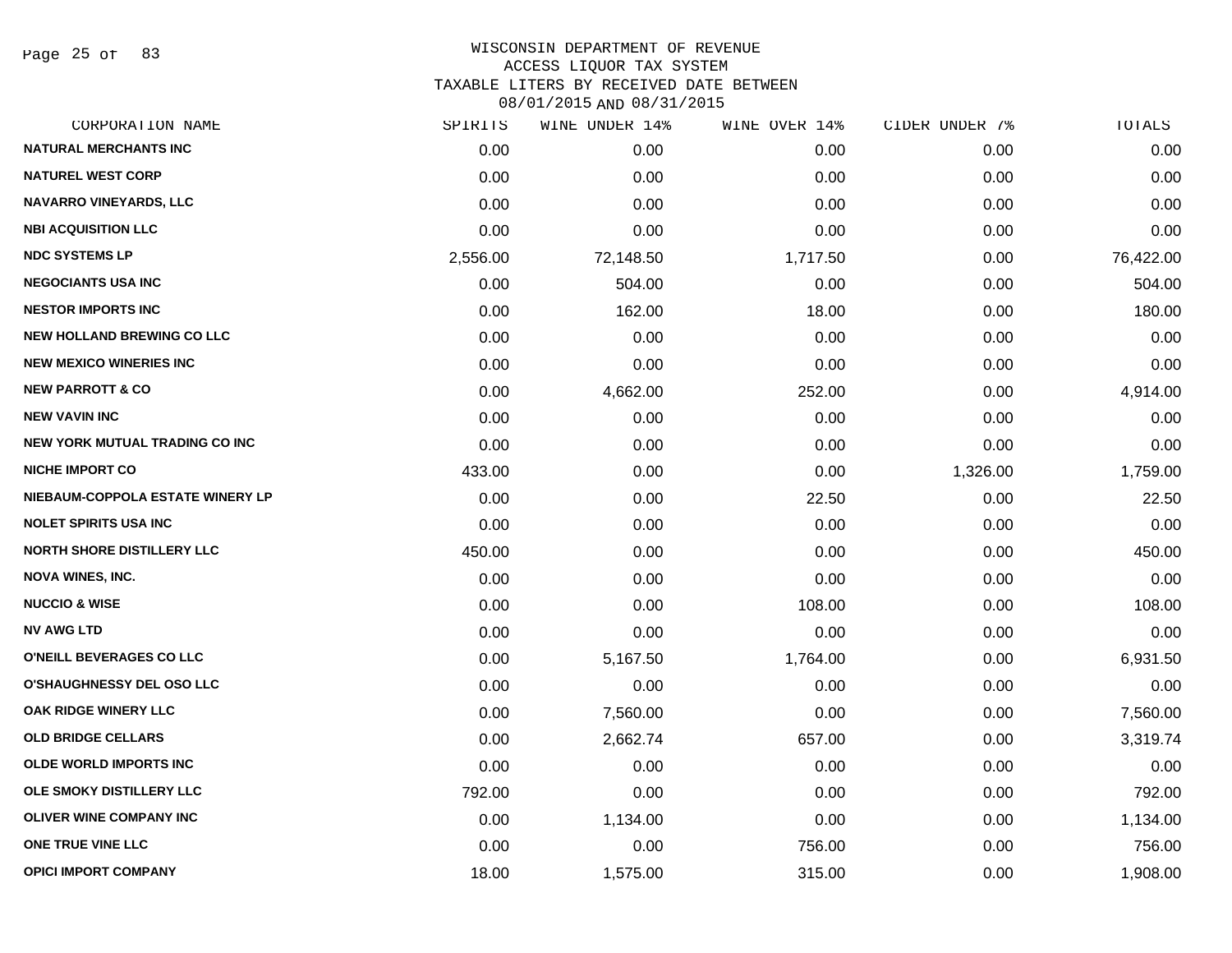Page 26 of 83

| CORPORATION NAME                        | SPIRITS | WINE UNDER 14% | WINE OVER 14% | CIDER UNDER 7% | TOTALS    |
|-----------------------------------------|---------|----------------|---------------|----------------|-----------|
| <b>OPOLO WINES LP</b>                   | 0.00    | 0.00           | 0.00          | 0.00           | 0.00      |
| OPUS ONE WINERY LLC                     | 0.00    | 13.50          | 0.00          | 0.00           | 13.50     |
| ORCA PROPERTIES LLC                     | 0.00    | 0.00           | 0.00          | 0.00           | 0.00      |
| OREGON BREWING COMPANY INC              | 23.77   | 0.00           | 0.00          | 0.00           | 23.77     |
| <b>ORGANIC VINTNERS INC</b>             | 0.00    | 0.00           | 0.00          | 0.00           | 0.00      |
| <b>ORIGINAL SIN CORPORATION</b>         | 0.00    | 0.00           | 0.00          | 0.00           | 0.00      |
| ORIN SWIFT CELLARS LLC                  | 0.00    | 0.00           | 1,125.00      | 0.00           | 1,125.00  |
| <b>OUTPOST WINES LLC</b>                | 0.00    | 0.00           | 0.00          | 0.00           | 0.00      |
| <b>OWEN ROE LLC</b>                     | 0.00    | 0.00           | 566.97        | 0.00           | 566.97    |
| P R GRISLEY CO INC                      | 0.00    | 0.00           | 0.00          | 0.00           | 0.00      |
| <b>PACIFIC EDGE MARKETING GROUP INC</b> | 602.91  | 0.00           | 0.00          | 0.00           | 602.91    |
| PACIFIC INTERNATIONAL LIQUOR INC        | 0.00    | 0.00           | 112.32        | 0.00           | 112.32    |
| <b>PACIFIC PRIME WINES LLC</b>          | 0.00    | 0.00           | 0.00          | 0.00           | 0.00      |
| <b>PAHLMEYER LLC</b>                    | 0.00    | 0.00           | 0.00          | 0.00           | 0.00      |
| <b>PALI WINE COMPANY LP</b>             | 0.00    | 251.99         | 611.98        | 0.00           | 863.97    |
| PALM BAY INTERNATIONAL INC              | 0.00    | 26,535.42      | 553.50        | 0.00           | 27,088.92 |
| <b>PAMELA FRYE</b>                      | 0.00    | 0.00           | 0.00          | 0.00           | 0.00      |
| <b>PAMPA BEVERAGES LLC</b>              | 0.00    | 675.00         | 0.00          | 0.00           | 675.00    |
| <b>PANTHER CREEK CELLARS LLC</b>        | 0.00    | 0.00           | 0.00          | 0.00           | 0.00      |
| PARAGON VINEYARD CO INC                 | 0.00    | 340.00         | 0.00          | 0.00           | 340.00    |
| PARK STREET IMPORTS, LLC                | 64.50   | 6,768.00       | 0.00          | 0.00           | 6,832.50  |
| PARK WINE COMPANY INC                   | 0.00    | 63.00          | 189.00        | 0.00           | 252.00    |
| <b>PARKER STATION INC</b>               | 0.00    | 252.00         | 598.50        | 0.00           | 850.50    |
| <b>PASTERNAK WINE IMPORTS LLC</b>       | 0.00    | 8,495.58       | 126.00        | 0.00           | 8,621.58  |
| <b>PAT WINES LLC</b>                    | 0.00    | 0.00           | 0.00          | 0.00           | 0.00      |
| <b>PATERNO IMPORTS LTD</b>              | 207.00  | 9,326.25       | 2,962.80      | 0.00           | 12,496.05 |
| <b>PATRICIO C MATA</b>                  | 0.00    | 936.00         | 36.00         | 0.00           | 972.00    |
| <b>PATRICK A RONEY</b>                  | 0.00    | 3,150.00       | 0.00          | 0.00           | 3,150.00  |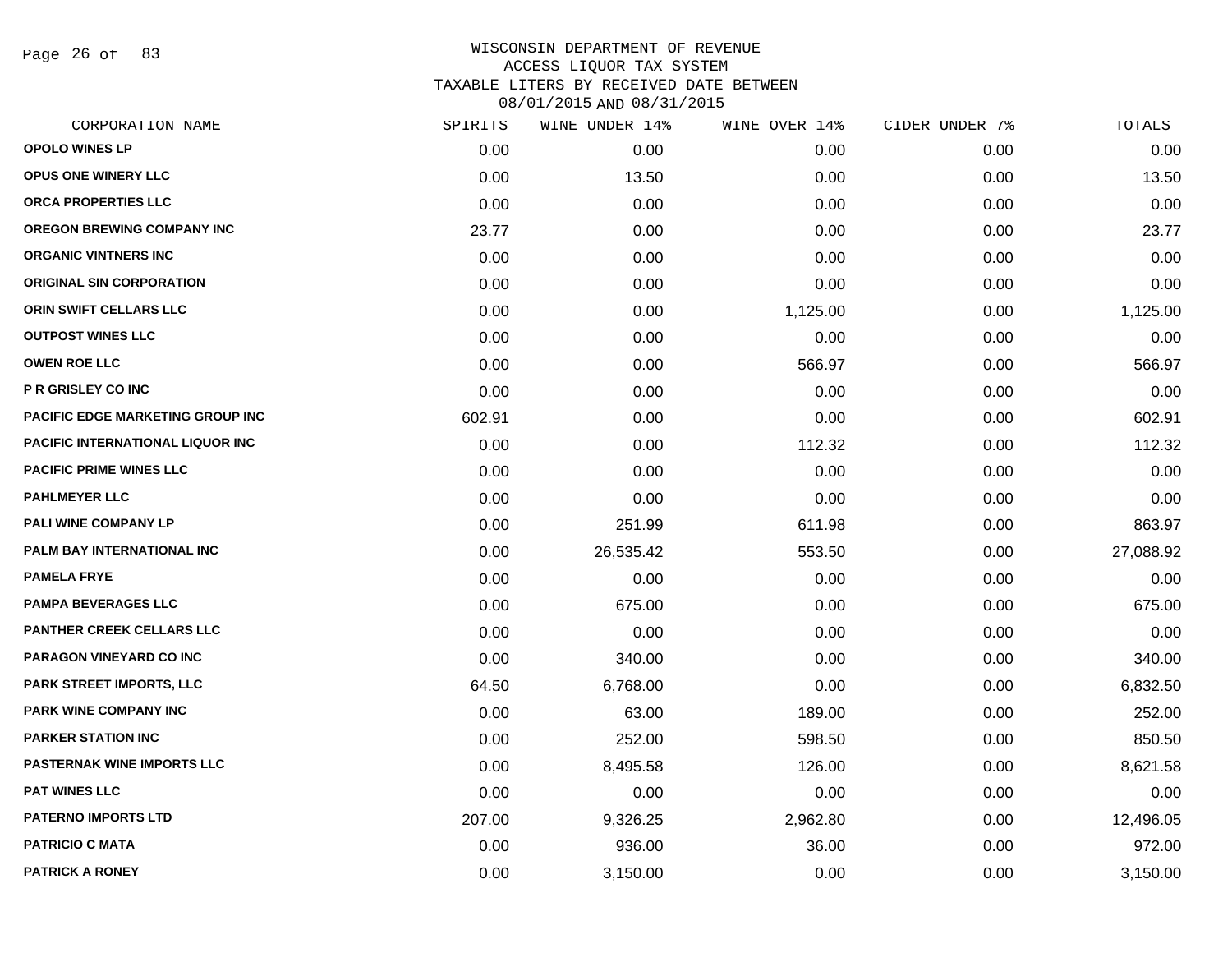Page 27 of 83

| CORPORATION NAME                        | SPIRITS   | WINE UNDER 14% | WINE OVER 14% | CIDER UNDER 7% | TOTALS    |
|-----------------------------------------|-----------|----------------|---------------|----------------|-----------|
| <b>PATRON SPIRITS COMPANY</b>           | 13,039.05 | 0.00           | 0.00          | 0.00           | 13,039.05 |
| <b>PATZ &amp; HALL WINE COMPANY INC</b> | 0.00      | 0.00           | 126.00        | 0.00           | 126.00    |
| <b>PAUL HOBBS IMPORTS INC</b>           | 0.00      | 0.00           | 0.00          | 0.00           | 0.00      |
| <b>PAUL HOBBS WINERY LP</b>             | 0.00      | 0.00           | 0.00          | 0.00           | 0.00      |
| <b>PAUL W QUACKENBUSH</b>               | 0.00      | 0.00           | 0.00          | 0.00           | 0.00      |
| <b>PAVI WINES LLC</b>                   | 0.00      | 0.00           | 0.00          | 0.00           | 0.00      |
| <b>PAWEL LATO</b>                       | 0.00      | 0.00           | 0.00          | 0.00           | 0.00      |
| <b>PAX MAHLE WINES LLC</b>              | 0.00      | 0.00           | 0.00          | 0.00           | 0.00      |
| PEACH SYSTEMS INC                       | 0.00      | 0.00           | 0.00          | 0.00           | 0.00      |
| PEACHY CANYON WINERY                    | 0.00      | 0.00           | 126.00        | 0.00           | 126.00    |
| PEJU FAMILY OPERATING PARTNERSHIP LP    | 0.00      | 0.00           | 0.00          | 0.00           | 0.00      |
| PELU PARTNERS LLC                       | 0.00      | 0.00           | 0.00          | 0.00           | 0.00      |
| <b>PENNER-ASH LLC</b>                   | 0.00      | 0.00           | 0.00          | 0.00           | 0.00      |
| PEPPER BRIDGE WINERY LLC                | 0.00      | 0.00           | 0.00          | 0.00           | 0.00      |
| PERFECTA CAMERA CORP                    | 0.00      | 324.00         | 0.00          | 0.00           | 324.00    |
| PERNOD RICARD USA LLC                   | 50,769.00 | 10,718.86      | 690.00        | 0.00           | 62,177.86 |
| PETER ANDREW LLC                        | 0.00      | 0.00           | 0.00          | 0.00           | 0.00      |
| PETER M MESROBIAN                       | 0.00      | 0.00           | 0.00          | 0.00           | 0.00      |
| PETER ROSBACK                           | 0.00      | 0.00           | 0.00          | 0.00           | 0.00      |
| PETERSON WINERY LLC                     | 0.00      | 0.00           | 0.00          | 0.00           | 0.00      |
| <b>PHENIX BRANDS LLC</b>                | 0.00      | 0.00           | 0.00          | 0.00           | 0.00      |
| <b>PHILIP LAROCCA</b>                   | 0.00      | 0.00           | 0.00          | 0.00           | 0.00      |
| PHILIP TOGNI VINEYARD LP                | 0.00      | 0.00           | 0.00          | 0.00           | 0.00      |
| PHILLIP STEINSCHREIBER                  | 0.00      | 0.00           | 0.00          | 0.00           | 0.00      |
| PHILLIPS FARMS LLC                      | 0.00      | 0.00           | 5,058.00      | 0.00           | 5,058.00  |
| PHUSION PROJECTS LLC                    | 0.00      | 0.00           | 0.00          | 0.00           | 0.00      |
| PIEDMONT DISTILLERS INC                 | 2,497.50  | 0.00           | 0.00          | 0.00           | 2,497.50  |
| PINE RIDGE WINERY LLC                   | 0.00      | 477.00         | 1,960.50      | 0.00           | 2,437.50  |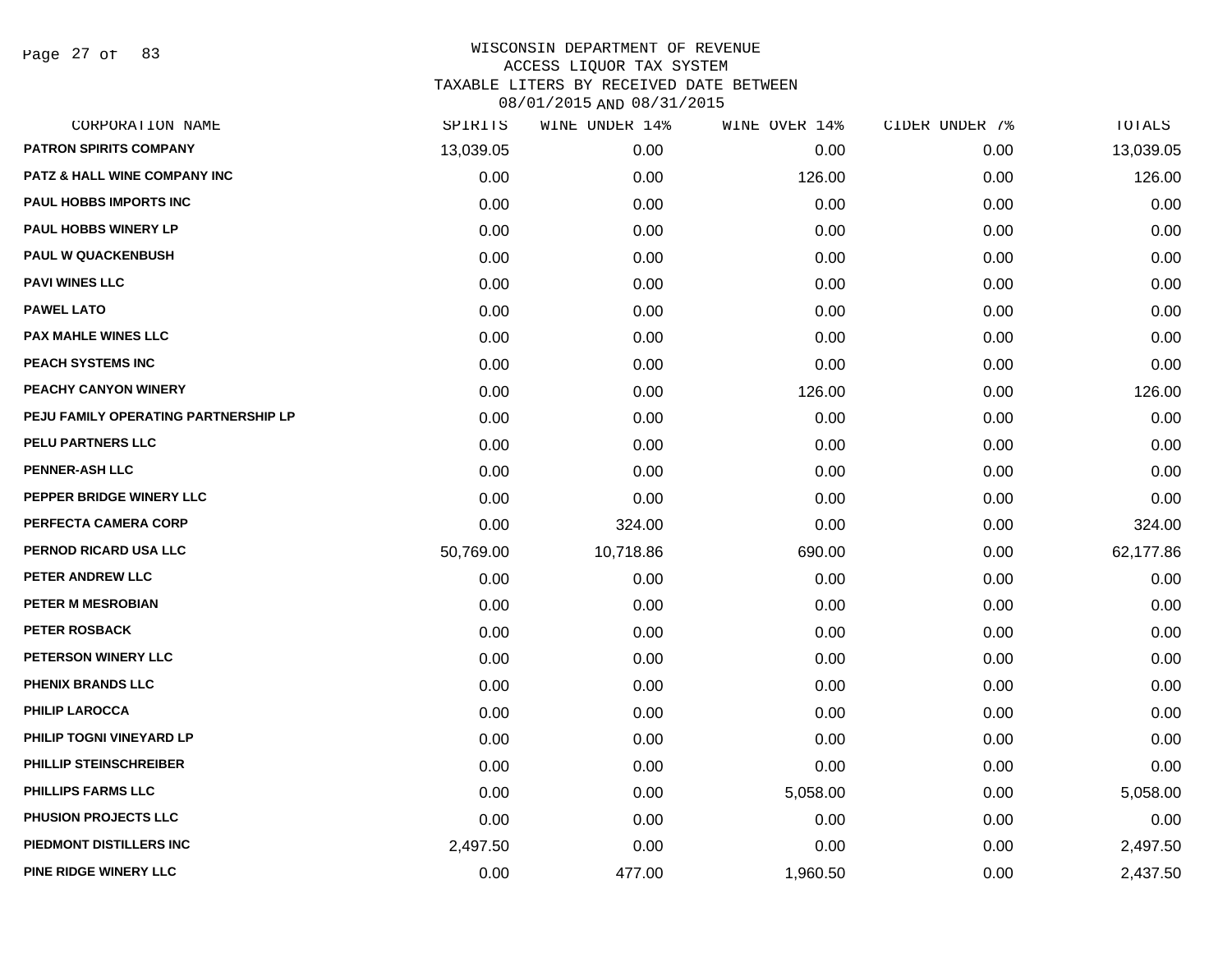Page 28 of 83

| CORPORATION NAME                   | SPIRITS    | WINE UNDER 14% | WINE OVER 14% | CIDER UNDER 7% | TOTALS     |
|------------------------------------|------------|----------------|---------------|----------------|------------|
| PL BRANDS INC                      | 0.00       | 0.00           | 0.00          | 0.00           | 0.00       |
| PLATA WINE PARTNERS LLC            | 0.00       | 0.00           | 0.00          | 0.00           | 0.00       |
| PLUME RIDGE IRREVOCABLE TRUST      | 0.00       | 0.00           | 0.00          | 0.00           | 0.00       |
| POPCORN SUTTON DISTILLING LLC      | 0.00       | 0.00           | 0.00          | 0.00           | 0.00       |
| <b>POST WINERY INC</b>             | 0.00       | 0.00           | 0.00          | 0.00           | 0.00       |
| PRAGER WINERY & PORT WORKS, INC.   | 0.00       | 0.00           | 0.00          | 0.00           | 0.00       |
| PRECEPT BRANDS LLC                 | 0.00       | 11,096.67      | 192.58        | 0.00           | 11,289.25  |
| PREMIERE DISTILLERY LLC            | 0.00       | 0.00           | 0.00          | 0.00           | 0.00       |
| PREMIUM PORT WINES INC             | 0.00       | 0.00           | 450.00        | 0.00           | 450.00     |
| <b>PRESTIGE IMPORTS LLC</b>        | 0.00       | 0.00           | 0.00          | 0.00           | 0.00       |
| <b>PRESTIGE WINE IMPORTS CORP</b>  | 0.00       | 14,188.43      | 27.00         | 0.00           | 14,215.43  |
| PRICHARDS DISTILLERY INC           | 0.00       | 0.00           | 0.00          | 0.00           | 0.00       |
| PRIDE MOUNTAIN VINEYARDS LLC       | 0.00       | 0.00           | 0.00          | 0.00           | 0.00       |
| <b>PRINCE MICHEL LLC</b>           | 0.00       | 27.00          | 0.00          | 0.00           | 27.00      |
| <b>PRO-LIQUITECH LLC</b>           | 0.00       | 0.00           | 0.00          | 0.00           | 0.00       |
| <b>PROST BEVERAGE COMPANY LLC</b>  | 0.00       | 0.00           | 0.00          | 0.00           | 0.00       |
| <b>PROXIMO SPIRITS INC</b>         | 114,700.35 | 0.00           | 0.00          | 0.00           | 114,700.35 |
| <b>PRWL PARTNERS LLC</b>           | 0.00       | 0.00           | 0.00          | 0.00           | 0.00       |
| PURPLE WINE COMPANY LLC            | 0.00       | 3,600.00       | 675.00        | 0.00           | 4,275.00   |
| <b>QUADY SOUTH WINERY LLC</b>      | 0.00       | 0.00           | 0.00          | 0.00           | 0.00       |
| <b>QUANTUM WINES LLC</b>           | 0.00       | 0.00           | 0.00          | 0.00           | 0.00       |
| <b>QUILCEDA CREEK VINTNERS INC</b> | 0.00       | 0.00           | 0.00          | 0.00           | 0.00       |
| <b>QUINTESSENTIAL LLC</b>          | 0.00       | 652.50         | 498.00        | 0.00           | 1,150.50   |
| QUO VINO LLC                       | 0.00       | 0.00           | 0.00          | 0.00           | 0.00       |
| R & B CELLARS INC                  | 0.00       | 0.00           | 0.00          | 0.00           | 0.00       |
| R & G SCHATZ FARMS INC             | 0.00       | 441.00         | 63.00         | 0.00           | 504.00     |
| R & M BRANDS INC                   | 102.00     | 58.50          | 0.00          | 0.00           | 160.50     |
| <b>R H KEENAN CO</b>               | 0.00       | 0.00           | 0.00          | 0.00           | 0.00       |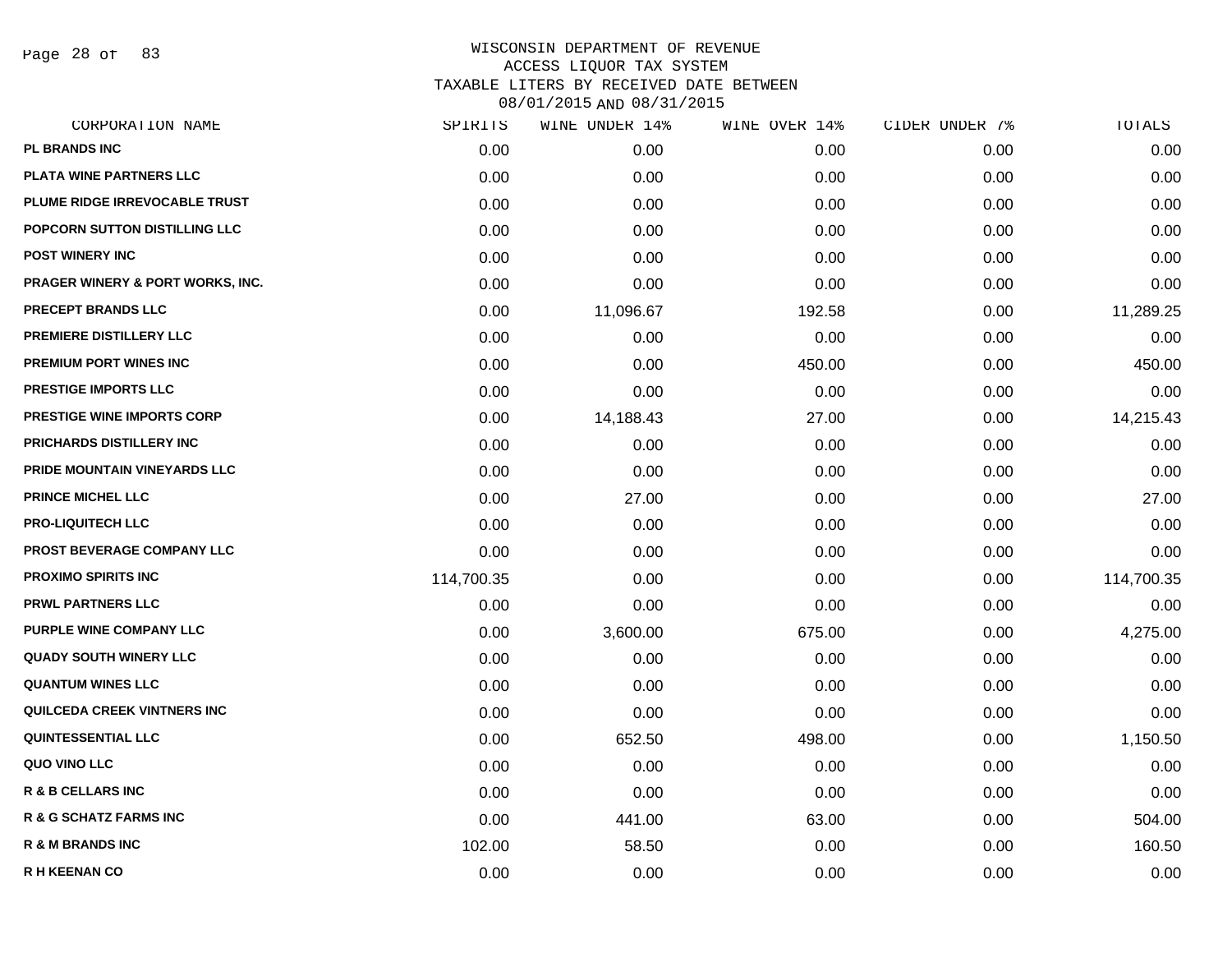Page 29 of 83

| CORPORATION NAME                                 | SPIRITS   | WINE UNDER 14% | WINE OVER 14% | CIDER UNDER 7% | TOTALS    |
|--------------------------------------------------|-----------|----------------|---------------|----------------|-----------|
| <b>R LAWSON ENTERPRISES LLC</b>                  | 0.00      | 0.00           | 0.00          | 0.00           | 0.00      |
| <b>RACINE WINE CO LLC</b>                        | 0.00      | 0.00           | 0.00          | 0.00           | 0.00      |
| <b>RAINIER WINE LLC</b>                          | 0.00      | 0.00           | 0.00          | 0.00           | 0.00      |
| <b>RAMEY WINE CELLARS INC</b>                    | 0.00      | 27.00          | 112.50        | 0.00           | 139.50    |
| <b>RANSOM SPIRITS LLC</b>                        | 87.32     | 0.00           | 14.02         | 0.00           | 101.34    |
| <b>RB WINE ASSOCIATES LLC</b>                    | 0.00      | 99.00          | 0.00          | 0.00           | 99.00     |
| <b>RBZ VINEYARDS LLC</b>                         | 0.00      | 0.00           | 0.00          | 0.00           | 0.00      |
| <b>RED CAR WINE COMPANY LLC</b>                  | 0.00      | 0.00           | 0.00          | 0.00           | 0.00      |
| <b>REDEMPTION SPIRITS LLC</b>                    | 0.00      | 504.00         | 639.00        | 0.00           | 1,143.00  |
| <b>REGAL WINE IMPORTS INC</b>                    | 0.00      | 873.00         | 0.00          | 0.00           | 873.00    |
| <b>REGUSCI WINERY INC</b>                        | 0.00      | 0.00           | 63.00         | 0.00           | 63.00     |
| <b>REMY COINTREAU AMERIQUE USA</b>               | 14,159.70 | 261.00         | 0.00          | 0.00           | 14,420.70 |
| <b>REN ACQUISITION INC</b>                       | 0.00      | 0.00           | 10.50         | 0.00           | 10.50     |
| <b>RENO G FARINELLI &amp; JOSEF H SHEBL</b>      | 0.00      | 0.00           | 117.35        | 0.00           | 117.35    |
| <b>RENT A BBQ</b>                                | 0.00      | 0.00           | 0.00          | 0.00           | 0.00      |
| <b>RESERVA WINES LLC</b>                         | 0.00      | 378.00         | 0.00          | 0.00           | 378.00    |
| <b>REYNOLDS CREATIVE PRODUCTS INC</b>            | 0.00      | 0.00           | 0.00          | 0.00           | 0.00      |
| <b>RGI BRANDS LLC</b>                            | 0.00      | 0.00           | 0.00          | 0.00           | 0.00      |
| <b>RICHARD C POE II</b>                          | 0.00      | 0.00           | 0.00          | 0.00           | 0.00      |
| <b>RICHARD STELTZNER</b>                         | 0.00      | 0.00           | 0.00          | 0.00           | 0.00      |
| <b>RIDGE VINEYARDS INC</b>                       | 0.00      | 0.00           | 0.00          | 0.00           | 0.00      |
| <b>RIONDO USA LLC</b>                            | 0.00      | 125.66         | 0.00          | 0.00           | 125.66    |
| <b>RIVER VIEW WINERY LLC</b>                     | 0.00      | 0.00           | 0.00          | 0.00           | 0.00      |
| <b>RO SALES &amp; DISTRIBUTION SERVICES INC.</b> | 0.00      | 2,718.00       | 0.00          | 0.00           | 2,718.00  |
| <b>ROADSEND FARM LLC</b>                         | 0.00      | 0.00           | 0.00          | 0.00           | 0.00      |
| <b>ROBERT A CUTTER</b>                           | 0.00      | 531.00         | 0.00          | 0.00           | 531.00    |
| <b>ROBERT CRAIG WINERY LP</b>                    | 0.00      | 0.00           | 90.00         | 0.00           | 90.00     |
| <b>ROBERT J COOPER</b>                           | 2,355.75  | 0.00           | 0.00          | 0.00           | 2,355.75  |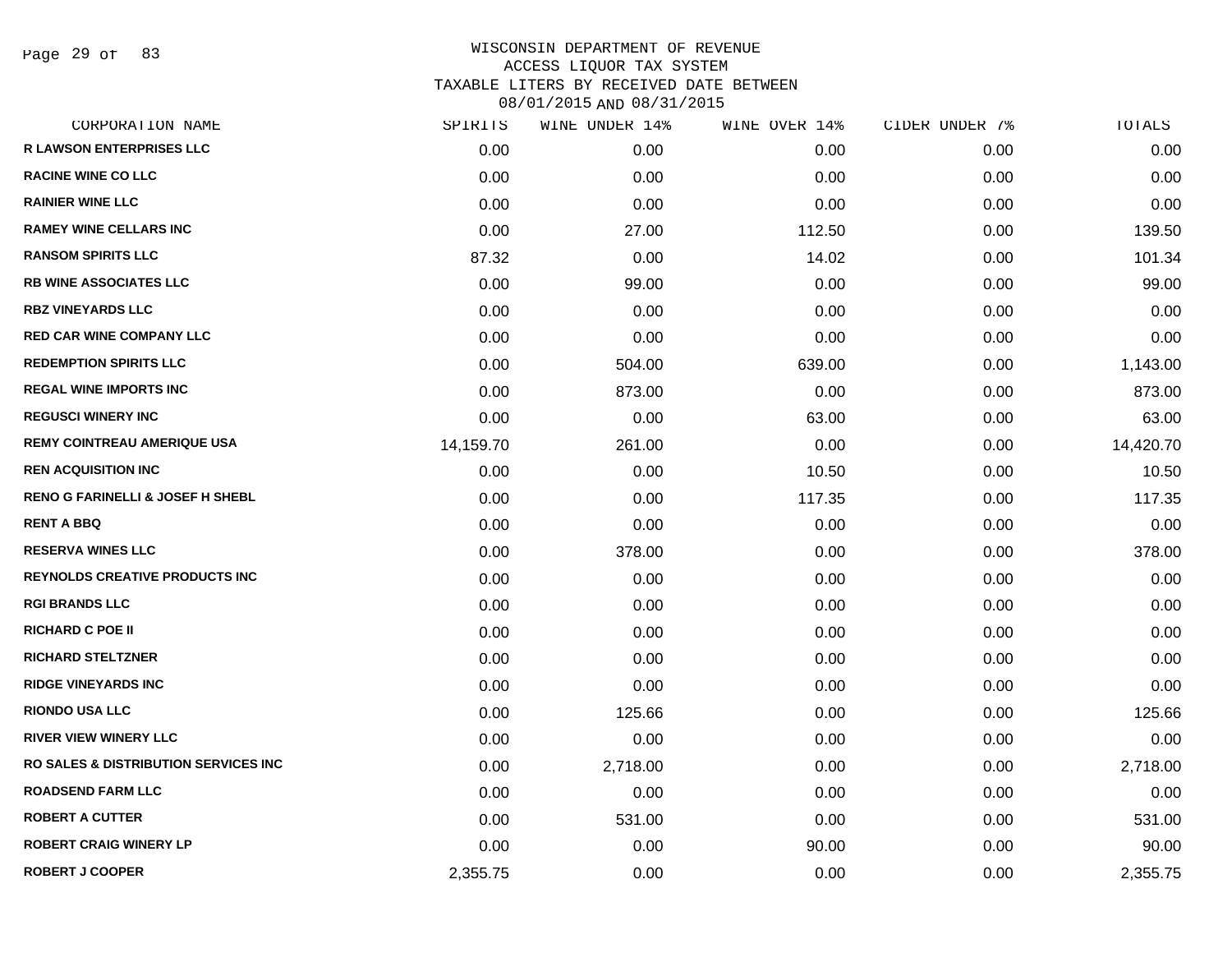Page 30 of 83

### WISCONSIN DEPARTMENT OF REVENUE ACCESS LIQUOR TAX SYSTEM TAXABLE LITERS BY RECEIVED DATE BETWEEN

| CORPORATION NAME                             | SPIRITS  | WINE UNDER 14% | WINE OVER 14% | CIDER UNDER 7% | TOTALS    |
|----------------------------------------------|----------|----------------|---------------|----------------|-----------|
| <b>ROBERT J GROSS</b>                        | 0.00     | 234.00         | 0.00          | 0.00           | 234.00    |
| ROBERT KACHER SELECTIONS LLC                 | 0.00     | 279.00         | 0.00          | 0.00           | 279.00    |
| <b>ROBERT L HUDSON</b>                       | 0.00     | 0.00           | 0.00          | 0.00           | 0.00      |
| <b>ROBERT TALBOTT INC</b>                    | 0.00     | 0.00           | 252.00        | 0.00           | 252.00    |
| ROBERT YOUNG ESTATE WINERY LLC               | 0.00     | 0.00           | 0.00          | 0.00           | 0.00      |
| <b>ROCK SAKE LLC</b>                         | 0.00     | 0.00           | 0.00          | 0.00           | 0.00      |
| ROCK WALL WINE COMPANY INC                   | 0.00     | 0.00           | 0.00          | 0.00           | 0.00      |
| <b>ROCLAND WINE IMPORTS</b>                  | 0.00     | 0.00           | 0.00          | 0.00           | 0.00      |
| ROMBAUER VINEYARDS INC                       | 0.00     | 0.00           | 1,008.00      | 0.00           | 1,008.00  |
| <b>RONALD J WICKER</b>                       | 0.00     | 0.00           | 0.00          | 0.00           | 0.00      |
| <b>ROOTS RUN DEEP LLC</b>                    | 0.00     | 0.00           | 0.00          | 0.00           | 0.00      |
| <b>ROSE IMPORTING &amp; DISTRIBUTING LLC</b> | 0.00     | 99.00          | 27.00         | 0.00           | 126.00    |
| ROSENTHAL WINE MERCHANT NY LTD               | 0.00     | 0.00           | 0.00          | 0.00           | 0.00      |
| <b>ROTTA WINERY LLC</b>                      | 0.00     | 0.00           | 0.00          | 0.00           | 0.00      |
| <b>ROUND HILL CELLARS</b>                    | 0.00     | 0.00           | 0.00          | 0.00           | 0.00      |
| <b>ROUND POND ESTATE LLC</b>                 | 0.00     | 0.00           | 0.00          | 0.00           | 0.00      |
| <b>ROW ELEVEN WINE CO LLC</b>                | 0.00     | 0.00           | 0.00          | 0.00           | 0.00      |
| <b>ROYAL WINE CORPORATION</b>                | 243.00   | 583.70         | 0.00          | 0.00           | 826.70    |
| <b>RUBISSOW FAMILY WINES LLC</b>             | 0.00     | 0.00           | 0.00          | 0.00           | 0.00      |
| <b>RUED WINERY INC</b>                       | 0.00     | 0.00           | 0.00          | 0.00           | 0.00      |
| RUSSIAN STANDARD VODKA (USA) INC             | 3,952.00 | 0.00           | 0.00          | 0.00           | 3,952.00  |
| <b>SLJGROUPINC</b>                           | 0.00     | 22,323.08      | 10,587.01     | 0.00           | 32,910.09 |
| <b>SABEMOS BEVERAGES LLC</b>                 | 0.00     | 0.00           | 0.00          | 0.00           | 0.00      |
| <b>SAINTSBURY LLC</b>                        | 0.00     | 0.00           | 0.00          | 0.00           | 0.00      |
| <b>SAKEONE CORPORATION</b>                   | 0.00     | 176.40         | 613.08        | 0.00           | 789.48    |
| <b>SALT OF THE EARTH LP</b>                  | 0.00     | 0.00           | 0.00          | 0.00           | 0.00      |
| <b>SAN ANTONIO WINERY INC</b>                | 0.00     | 10,574.90      | 89.00         | 0.00           | 10,663.90 |
| <b>SAN FRANCISCO WINE EXCHANGE INC</b>       | 0.00     | 2,259.75       | 0.00          | 0.00           | 2,259.75  |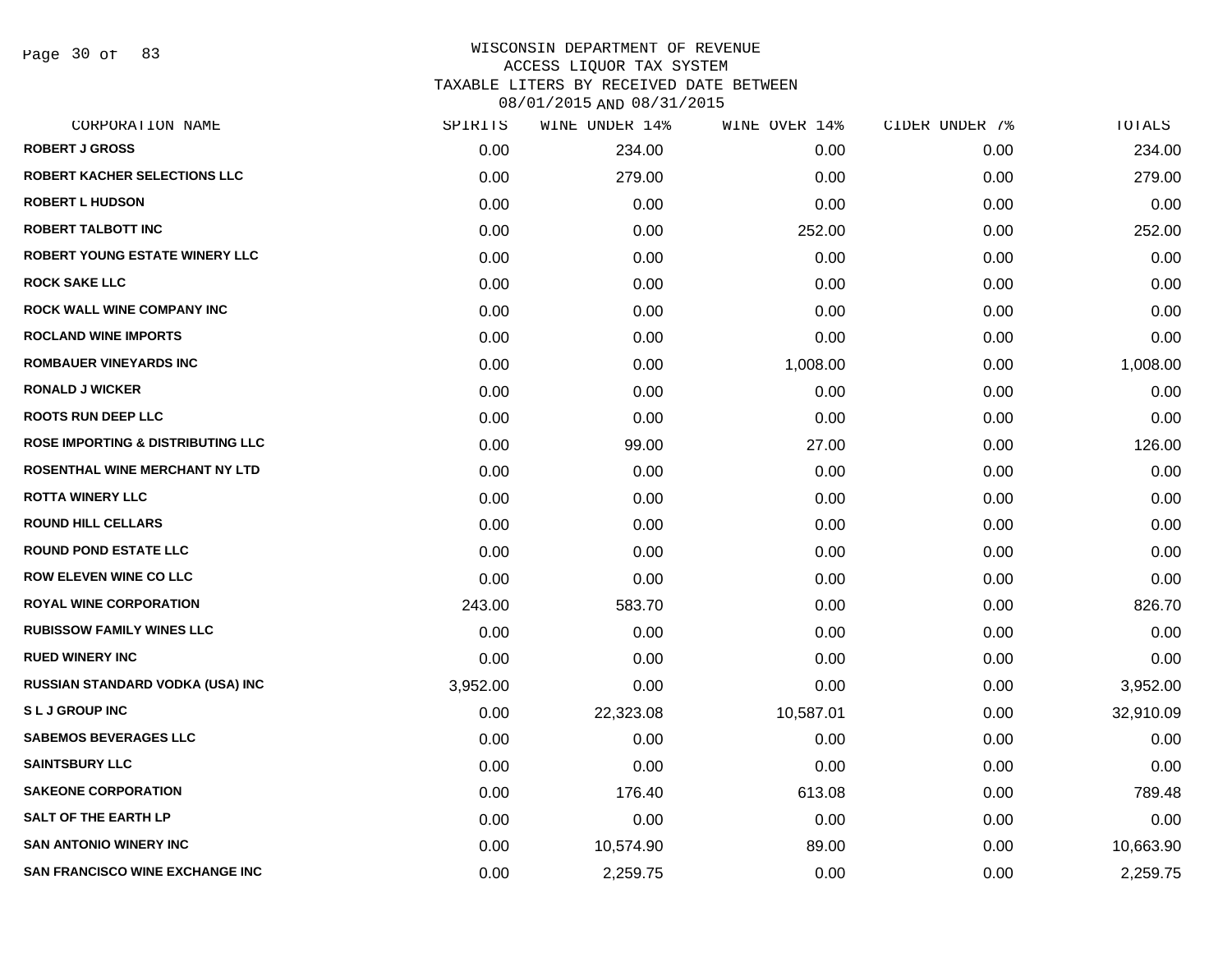Page 31 of 83

### WISCONSIN DEPARTMENT OF REVENUE ACCESS LIQUOR TAX SYSTEM TAXABLE LITERS BY RECEIVED DATE BETWEEN

| CORPORATION NAME                            | SPIRITS    | WINE UNDER 14% | WINE OVER 14% | CIDER UNDER 7% | TOTALS     |
|---------------------------------------------|------------|----------------|---------------|----------------|------------|
| SAN GABRIEL VALLEY WAREHOUSE & STORAGE INC  | 0.00       | 0.00           | 660.00        | 0.00           | 660.00     |
| <b>SAN JOAQUIN WINE COMPANY INC</b>         | 0.00       | 855.00         | 0.00          | 0.00           | 855.00     |
| <b>SAN LUIS SPIRITS INC</b>                 | 1,026.00   | 0.00           | 0.00          | 0.00           | 1,026.00   |
| <b>SAN MARTINO IMPORTS INC</b>              | 0.00       | 0.00           | 0.00          | 0.00           | 0.00       |
| <b>SANGLIER CELLARS LLC</b>                 | 0.00       | 0.00           | 0.00          | 0.00           | 0.00       |
| <b>SANGLIER SELECTIONS LLC</b>              | 22.50      | 459.00         | 0.00          | 0.00           | 481.50     |
| <b>SANS LIEGE INC</b>                       | 0.00       | 0.00           | 0.00          | 0.00           | 0.00       |
| <b>SANS WINE &amp; SPIRITS CO</b>           | 0.00       | 0.00           | 0.00          | 0.00           | 0.00       |
| <b>SANTA MARGHERITA USA INC</b>             | 0.00       | 774.00         | 0.00          | 0.00           | 774.00     |
| <b>SARACINA VINEYARDS LLC</b>               | 0.00       | 0.00           | 0.00          | 0.00           | 0.00       |
| <b>SARMENTO'S IMPORTS &amp; EXPORTS INC</b> | 0.00       | 0.00           | 0.00          | 0.00           | 0.00       |
| <b>SAVIAH ROSE WINERY LLC</b>               | 0.00       | 0.00           | 0.00          | 0.00           | 0.00       |
| <b>SAVIO SOARES SELECTIONS CORP</b>         | 0.00       | 0.00           | 0.00          | 0.00           | 0.00       |
| <b>SAVVY DISTILLERS LP</b>                  | 17,258.10  | 0.00           | 0.00          | 0.00           | 17,258.10  |
| <b>SAZERAC COMPANY INC</b>                  | 233,087.55 | 233.98         | 761.97        | 0.00           | 234,083.50 |
| <b>SAZERAC NORTH AMERICA INC</b>            | 625,378.80 | 0.00           | 0.00          | 0.00           | 625,378.80 |
| <b>SBRAGIA FAMILY VINEYARDS LLC</b>         | 0.00       | 0.00           | 27.00         | 0.00           | 27.00      |
| <b>SCENIC ROOT WINEGROWERS LLC</b>          | 0.00       | 0.00           | 0.00          | 0.00           | 0.00       |
| <b>SCHEID VINEYARDS CALIFORNIA INC</b>      | 0.00       | 162.00         | 0.00          | 0.00           | 162.00     |
| <b>SCHMITT SOHNE INC</b>                    | 0.00       | 225.00         | 0.00          | 0.00           | 225.00     |
| <b>SCHUG WINERY LLC</b>                     | 0.00       | 63.00          | 27.00         | 0.00           | 90.00      |
| <b>SCHUMACHER IMPORTS INC</b>               | 0.00       | 0.00           | 0.00          | 0.00           | 0.00       |
| <b>SCOPERTA IMPORTING CO INC</b>            | 0.00       | 1,881.00       | 0.00          | 0.00           | 1,881.00   |
| <b>SCOTT PAUL WINES OREGON LLC</b>          | 0.00       | 0.00           | 0.00          | 0.00           | 0.00       |
| <b>SEATTLE CIDER COMPANY LLC</b>            | 0.00       | 0.00           | 0.00          | 0.00           | 0.00       |
| <b>SEAVEY VINEYARD LP</b>                   | 0.00       | 0.00           | 0.00          | 0.00           | 0.00       |
| <b>SELBY ENTERPRISES INC</b>                | 0.00       | 0.00           | 0.00          | 0.00           | 0.00       |
| SELECTIVE WINE ESTATES INC                  | 0.00       | 756.00         | 0.00          | 0.00           | 756.00     |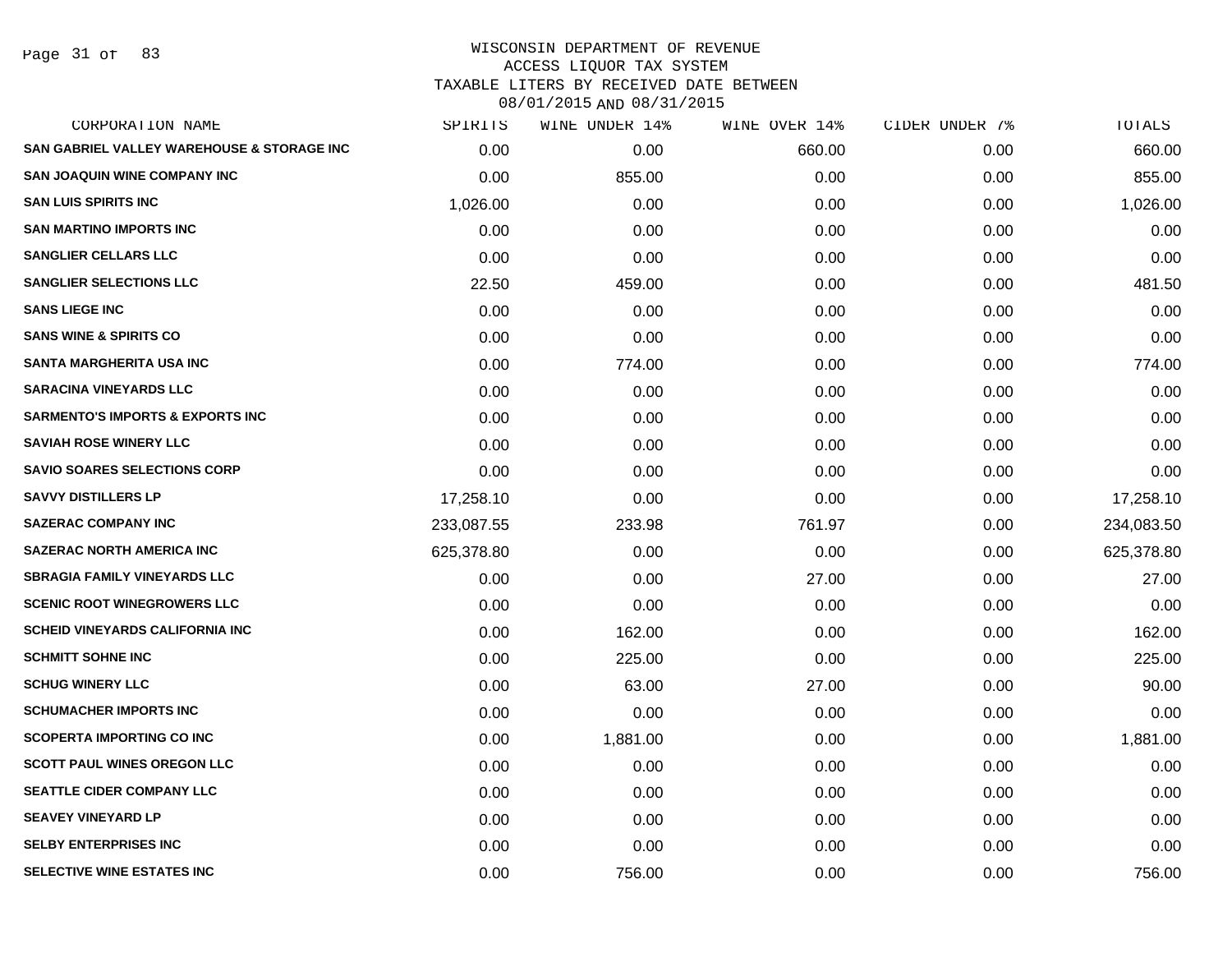Page 32 of 83

# WISCONSIN DEPARTMENT OF REVENUE ACCESS LIQUOR TAX SYSTEM TAXABLE LITERS BY RECEIVED DATE BETWEEN

| CORPORATION NAME                      | SPIRITS   | WINE UNDER 14% | WINE OVER 14% | CIDER UNDER 7% | TOTALS    |
|---------------------------------------|-----------|----------------|---------------|----------------|-----------|
| <b>SERGEY CHISTOV</b>                 | 0.00      | 0.00           | 0.00          | 0.00           | 0.00      |
| <b>SERRALLES USA LLC</b>              | 6,883.50  | 0.00           | 0.00          | 0.00           | 6,883.50  |
| <b>SEVEN HILLS WINERY LLC</b>         | 0.00      | 0.00           | 0.00          | 0.00           | 0.00      |
| <b>SHAFER VINEYARDS INC</b>           | 0.00      | 0.00           | 0.00          | 0.00           | 0.00      |
| <b>SHANE WINE CELLARS LLC</b>         | 0.00      | 0.00           | 0.00          | 0.00           | 0.00      |
| <b>SHANNON RIDGE INC</b>              | 0.00      | 1,332.00       | 342.00        | 0.00           | 1,674.00  |
| <b>SHAW-ROSS HOLDING CO LLC</b>       | 759.00    | 2,682.00       | 27.00         | 0.00           | 3,468.00  |
| <b>SHEA WINE CELLARS LLC</b>          | 0.00      | 0.00           | 0.00          | 0.00           | 0.00      |
| <b>SHELTON MACKENZIE WINE COMPANY</b> | 0.00      | 0.00           | 0.00          | 0.00           | 0.00      |
| SIDNEY FRANK IMPORTING CO INC         | 1,888.20  | 944.40         | 1,245.60      | 0.00           | 4,078.20  |
| SILVER OAK WINE CELLARS LP            | 0.00      | 504.00         | 63.00         | 0.00           | 567.00    |
| <b>SIMIONI IMPORTS LLC</b>            | 0.00      | 378.00         | 0.00          | 0.00           | 378.00    |
| <b>SINSKEY VINEYARDS INC</b>          | 0.00      | 0.00           | 0.00          | 0.00           | 0.00      |
| <b>SIX SIGMA WINERY LLC</b>           | 0.00      | 0.00           | 0.00          | 0.00           | 0.00      |
| <b>SKALLI CORPORATION</b>             | 0.00      | 1,134.00       | 90.00         | 0.00           | 1,224.00  |
| <b>SKINNER-DAVENA LLC</b>             | 0.00      | 0.00           | 0.00          | 0.00           | 0.00      |
| <b>SKYY SPIRITS LLC</b>               | 91,565.40 | 0.00           | 0.00          | 0.00           | 91,565.40 |
| <b>SLO DOWN WINES LLC</b>             | 0.00      | 0.00           | 0.00          | 0.00           | 0.00      |
| <b>SMALL VINES WINES INC</b>          | 0.00      | 9.00           | 0.00          | 0.00           | 9.00      |
| <b>SMITH &amp; SMITH</b>              | 0.00      | 0.00           | 0.00          | 0.00           | 0.00      |
| <b>SOCIAL BLENDS LLC</b>              | 0.00      | 0.00           | 0.00          | 0.00           | 0.00      |
| SOGEVINUS FINE WINES USA INC          | 0.00      | 0.00           | 270.00        | 0.00           | 270.00    |
| <b>SOKOL BLOSSER LTD</b>              | 0.00      | 315.00         | 162.00        | 0.00           | 477.00    |
| <b>SOLENA CELLARS LLC</b>             | 0.00      | 0.00           | 0.00          | 0.00           | 0.00      |
| SOMERSTON WINE COMPANY, LLC           | 0.00      | 0.00           | 108.00        | 0.00           | 108.00    |
| <b>SONOMA BEVERAGE WORKS INC</b>      | 0.00      | 0.00           | 0.00          | 384.36         | 384.36    |
| <b>SONOMA ESTATE VINTNERS LLC</b>     | 0.00      | 828.00         | 0.00          | 0.00           | 828.00    |
| <b>SONOMA WINE COMPANY LLC</b>        | 0.00      | 1,134.00       | 0.00          | 0.00           | 1,134.00  |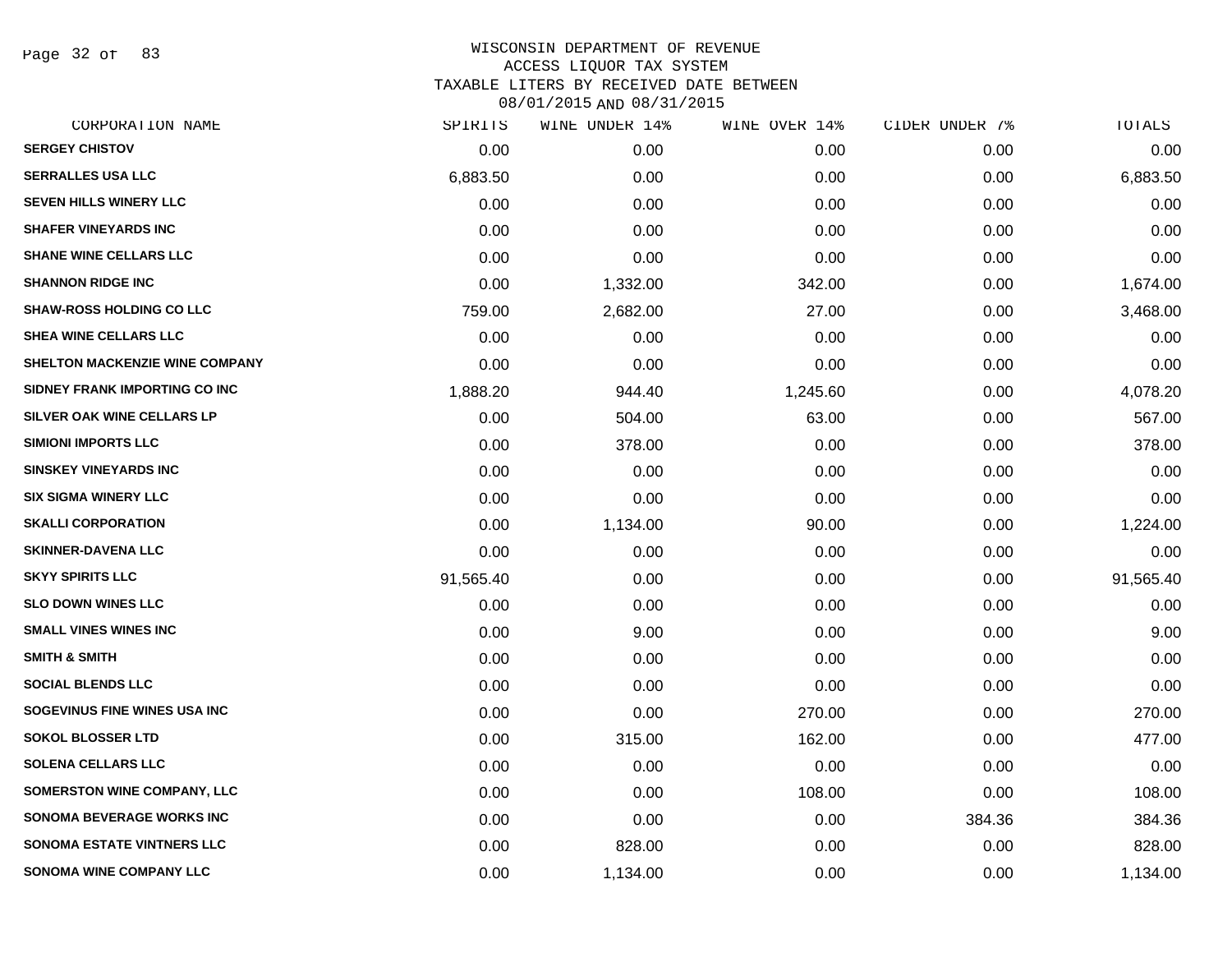Page 33 of 83

#### WISCONSIN DEPARTMENT OF REVENUE ACCESS LIQUOR TAX SYSTEM

TAXABLE LITERS BY RECEIVED DATE BETWEEN

| CORPORATION NAME                      | SPIRITS  | WINE UNDER 14% | WINE OVER 14% | CIDER UNDER 7% | TOTALS    |
|---------------------------------------|----------|----------------|---------------|----------------|-----------|
| <b>SOOS CREEK WINE CELLARS LLC</b>    | 0.00     | 0.00           | 0.00          | 0.00           | 0.00      |
| SORELLE CASA FINE WINES LLC           | 0.00     | 378.00         | 0.00          | 0.00           | 378.00    |
| SOUTH BAY WINE GROUP LLC              | 0.00     | 11,952.00      | 0.00          | 0.00           | 11,952.00 |
| <b>SOUTHERN STARZ INC</b>             | 0.00     | 2,110.50       | 1,822.50      | 0.00           | 3,933.00  |
| <b>SOUTHERN WINE GROUP LLC</b>        | 0.00     | 45.00          | 0.00          | 0.00           | 45.00     |
| <b>SOVEREIGN BRANDS LLC</b>           | 0.00     | 168.00         | 0.00          | 0.00           | 168.00    |
| <b>SPARKLING OREGON LLC</b>           | 0.00     | 0.00           | 0.00          | 0.00           | 0.00      |
| <b>SPEAKEASY SPIRITS LLC</b>          | 1,155.00 | 0.00           | 0.00          | 0.00           | 1,155.00  |
| <b>SPECIALTY MARKETING GROUP</b>      | 0.00     | 0.00           | 0.00          | 0.00           | 0.00      |
| <b>SPENCER HOOPES</b>                 | 0.00     | 0.00           | 0.00          | 0.00           | 0.00      |
| <b>SPIRIT IMPORTS INC</b>             | 0.00     | 0.00           | 0.00          | 0.00           | 0.00      |
| <b>SPOTTSWOODE WINERY INC</b>         | 0.00     | 72.00          | 0.00          | 0.00           | 72.00     |
| SPRING MOUNTAIN VINEYARD INC          | 0.00     | 0.00           | 0.00          | 0.00           | 0.00      |
| <b>SQUARE ONE ORGANIC SPIRITS LLC</b> | 0.00     | 0.00           | 0.00          | 0.00           | 0.00      |
| <b>SQUARE ONE ORGANIC SPIRITS LLC</b> | 76.50    | 0.00           | 0.00          | 0.00           | 76.50     |
| ST GEORGE SPIRITS INC                 | 1,733.98 | 0.00           | 0.00          | 0.00           | 1,733.98  |
| <b>ST HELENA ESTATE LLC</b>           | 0.00     | 0.00           | 0.00          | 0.00           | 0.00      |
| <b>ST INNOCENT LTD</b>                | 0.00     | 0.00           | 0.00          | 0.00           | 0.00      |
| ST JULIAN WINE COMPANY INC            | 0.00     | 0.00           | 0.00          | 0.00           | 0.00      |
| ST KILLIAN IMPORTING CO INC           | 0.00     | 0.00           | 0.00          | 0.00           | 0.00      |
| <b>STACKED WINES LLC</b>              | 0.00     | 2,880.00       | 0.00          | 0.00           | 2,880.00  |
| <b>STACY RYBACKI</b>                  | 0.00     | 0.00           | 0.00          | 0.00           | 0.00      |
| <b>STAGLIN FAMILY VINEYARD LLC</b>    | 0.00     | 0.00           | 0.00          | 0.00           | 0.00      |
| STANLEY STAWSKI DIST CO INC           | 1,160.95 | 143.98         | 18.00         | 0.00           | 1,322.93  |
| <b>STAR INDUSTRIES INC</b>            | 0.00     | 0.00           | 0.00          | 0.00           | 0.00      |
| <b>STARRY NIGHT WINERY LLC</b>        | 0.00     | 0.00           | 0.00          | 0.00           | 0.00      |
| <b>STE MICHELLE WINE ESTATES LTD</b>  | 126.00   | 54,463.50      | 15,556.50     | 0.00           | 70,146.00 |
| <b>STEELE WINES INC</b>               | 0.00     | 0.00           | 765.00        | 0.00           | 765.00    |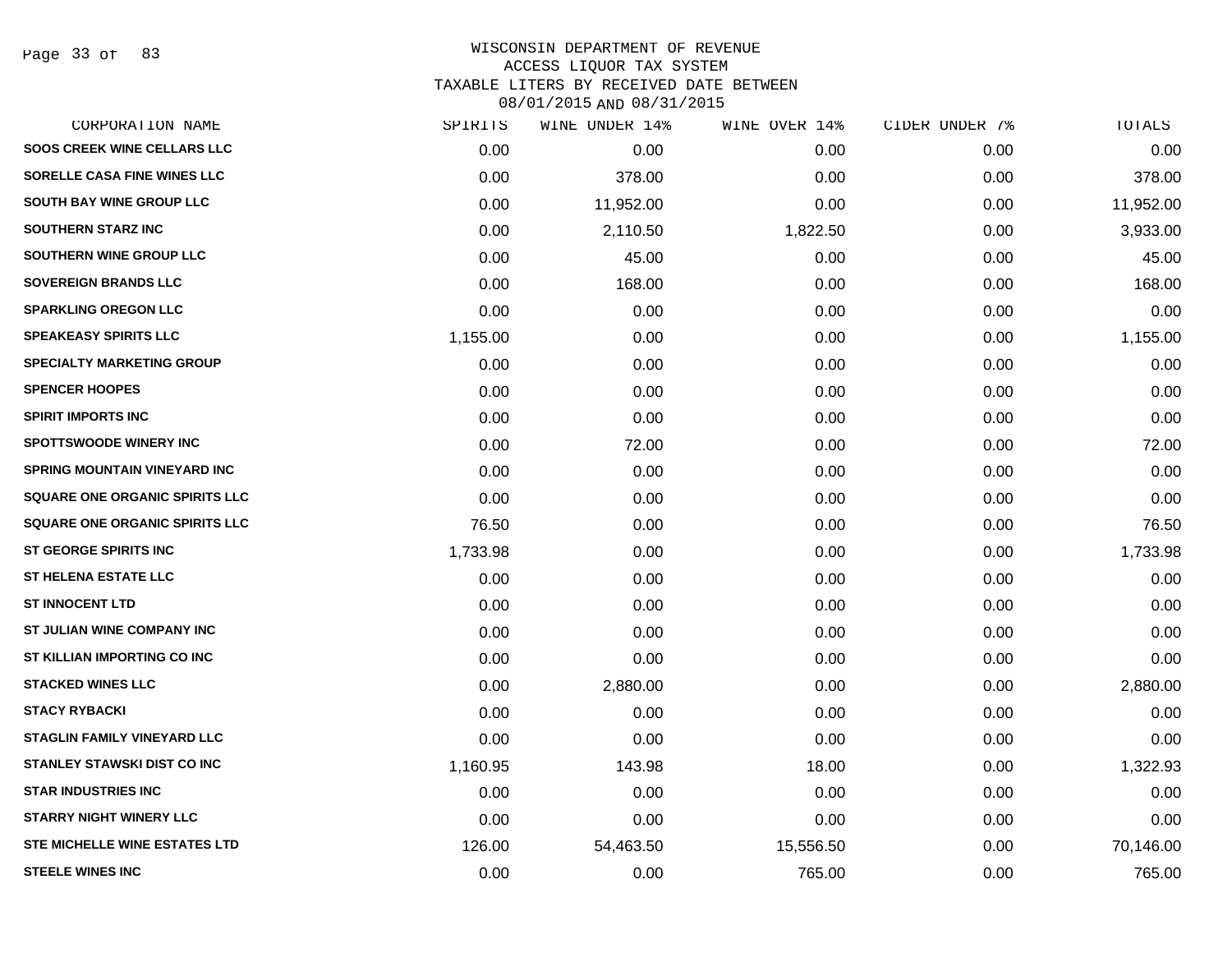## WISCONSIN DEPARTMENT OF REVENUE ACCESS LIQUOR TAX SYSTEM TAXABLE LITERS BY RECEIVED DATE BETWEEN

| CORPORATION NAME                       | SPIRITS   | WINE UNDER 14% | WINE OVER 14% | CIDER UNDER 7% | TOTALS     |
|----------------------------------------|-----------|----------------|---------------|----------------|------------|
| STELLAR IMPORTING COMPANY LLC          | 0.00      | 0.00           | 0.00          | 0.00           | 0.00       |
| <b>STEM CIDERS LLC</b>                 | 0.00      | 0.00           | 0.00          | 0.00           | 0.00       |
| <b>STEPHAN VINEYARD INC</b>            | 0.00      | 0.00           | 22.50         | 0.00           | 22.50      |
| STEPHEN DOOLEY WINE CO INC             | 0.00      | 0.00           | 0.00          | 0.00           | 0.00       |
| <b>STEVE MILES SELECTIONS INC</b>      | 0.00      | 1,485.00       | 0.00          | 0.00           | 1,485.00   |
| STEVEN EDMUNDS & CORNELIA ST JOHN      | 0.00      | 0.00           | 0.00          | 0.00           | 0.00       |
| <b>STEZ &amp; BOWER</b>                | 0.00      | 270.00         | 0.00          | 0.00           | 270.00     |
| <b>STOLI GROUP (USA) LLC</b>           | 23,626.50 | 0.00           | 0.00          | 0.00           | 23,626.50  |
| <b>STOLLER VINEYARDS INC</b>           | 0.00      | 0.00           | 0.00          | 0.00           | 0.00       |
| STOLLER WHOLESALE WINE & SPIRITS INC   | 514.50    | 0.00           | 27.00         | 0.00           | 541.50     |
| STOLPMAN VINEYARDS LLC                 | 0.00      | 0.00           | 0.00          | 0.00           | 0.00       |
| STONEBRAKER-SOLES INC                  | 0.00      | 0.00           | 0.00          | 0.00           | 0.00       |
| <b>STONECUSHION INC</b>                | 0.00      | 0.00           | 756.00        | 0.00           | 756.00     |
| <b>SUPREX INTERNATIONAL LTD</b>        | 0.00      | 0.00           | 0.00          | 0.00           | 0.00       |
| <b>SURVILLE ENTERPRISES CORP</b>       | 0.00      | 6,255.00       | 0.00          | 0.00           | 6,255.00   |
| <b>SUTTER HOME WINERY INC</b>          | 382.50    | 218,589.64     | 3,100.50      | 0.00           | 222,072.64 |
| <b>SVENSKA FOOD &amp; BEVERAGE LLC</b> | 0.00      | 0.00           | 0.00          | 0.00           | 0.00       |
| <b>SVP WINERY LLC</b>                  | 0.00      | 0.00           | 0.00          | 0.00           | 0.00       |
| <b>SWANSON VINEYARDS &amp; WINERY</b>  | 0.00      | 0.00           | 0.00          | 0.00           | 0.00       |
| <b>SYLVESTER WINERY INC</b>            | 0.00      | 0.00           | 0.00          | 0.00           | 0.00       |
| <b>T ELENTENY HOLDINGS LLC</b>         | 0.00      | 575.25         | 18.00         | 0.00           | 593.25     |
| <b>TAFT STREET INC</b>                 | 0.00      | 0.00           | 0.00          | 0.00           | 0.00       |
| <b>TAKARA SAKE USA INC</b>             | 9.00      | 1,201.50       | 502.20        | 0.00           | 1,712.70   |
| <b>TALLEY VINEYARDS INC</b>            | 0.00      | 90.00          | 36.00         | 0.00           | 126.00     |
| <b>TAMBER BEY VINEYARDS LLC</b>        | 0.00      | 0.00           | $-181.50$     | 0.00           | $-181.50$  |
| <b>TASTEVINO SELECTIONS LLC</b>        | 0.00      | 0.00           | 0.00          | 0.00           | 0.00       |
| <b>TC VINEYARDS INC</b>                | 0.00      | 0.00           | 0.00          | 0.00           | 0.00       |
| <b>TEMPERANCE DISTILLING COMPANY</b>   | 0.00      | 0.00           | 0.00          | 0.00           | 0.00       |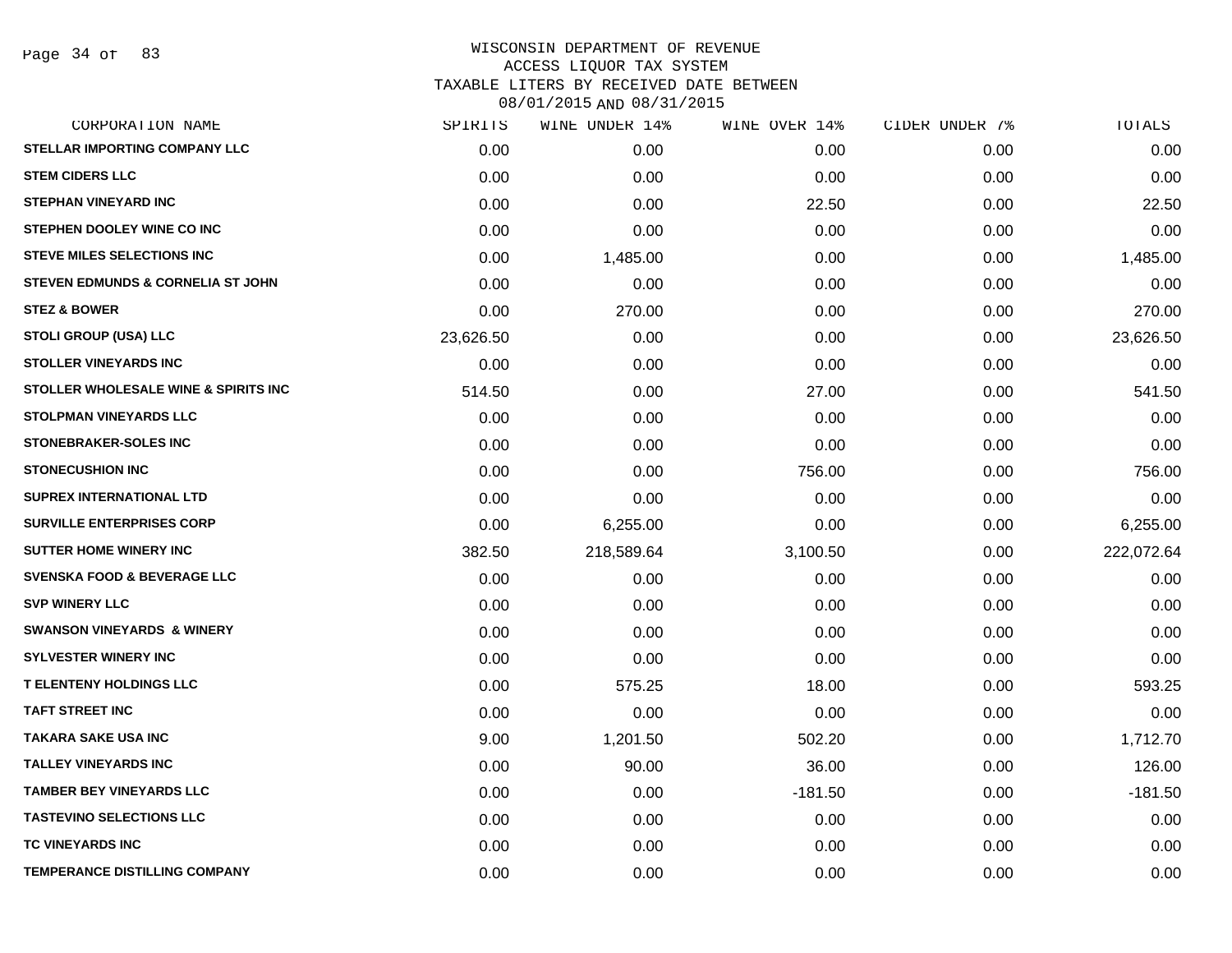Page 35 of 83

### WISCONSIN DEPARTMENT OF REVENUE ACCESS LIQUOR TAX SYSTEM TAXABLE LITERS BY RECEIVED DATE BETWEEN

| CORPORATION NAME                    | SPIRITS | WINE UNDER 14% | WINE OVER 14% | CIDER UNDER 7% | TOTALS     |
|-------------------------------------|---------|----------------|---------------|----------------|------------|
| <b>TERRA VINUM LLC</b>              | 0.00    | 0.00           | 0.00          | 0.00           | 0.00       |
| <b>TERRAVANT WINE COMPANY LLC</b>   | 0.00    | 0.00           | 0.00          | 0.00           | 0.00       |
| <b>TERRESSENTIA CORPORATION</b>     | 0.00    | 0.00           | 0.00          | 0.00           | 0.00       |
| <b>TERRIZZI VINO INC</b>            | 0.00    | 0.00           | 0.00          | 0.00           | 0.00       |
| <b>TESTA WINES OF THE WORLD LTD</b> | 0.00    | 504.00         | 0.00          | 0.00           | 504.00     |
| <b>TGE LLC</b>                      | 0.00    | 1,884.96       | 0.00          | 0.00           | 1,884.96   |
| THE AUSTRALIAN WINE CONNECTION INC  | 0.00    | 36.00          | 0.00          | 0.00           | 36.00      |
| THE BIALE ESTATE                    | 0.00    | 0.00           | 0.00          | 0.00           | 0.00       |
| THE BLACK PRINCE DISTILLERY INC     | 0.00    | 0.00           | 0.00          | 0.00           | 0.00       |
| THE BRANDER VINEYARD                | 0.00    | 0.00           | 0.00          | 0.00           | 0.00       |
| THE BUSINESS CHAIN INC              | 0.00    | 0.00           | 0.00          | 0.00           | 0.00       |
| THE HESS COLLECTION WINERY          | 0.00    | 1,833.10       | 137.91        | 0.00           | 1,971.01   |
| THE HOUSE OF BURGUNDY INC           | 0.00    | 0.00           | 0.00          | 0.00           | 0.00       |
| THE INFINITE MONKEY THEOREM INC     | 0.00    | 0.00           | 0.00          | 0.00           | 0.00       |
| THE MAUNEY GROUP LLC                | 0.00    | 0.00           | 0.00          | 0.00           | 0.00       |
| THE MEEKER VINEYARD                 | 0.00    | 0.00           | 0.00          | 0.00           | 0.00       |
| THE MORLET SELECTION INC            | 0.00    | 0.00           | 0.00          | 0.00           | 0.00       |
| THE MORNE WINE COMPANY              | 0.00    | 4,104.00       | 0.00          | 0.00           | 4,104.00   |
| THE OTHER GUYS INC                  | 0.00    | 9,576.00       | 0.00          | 0.00           | 9,576.00   |
| THE R.S. LIPMAN COMPANY             | 0.00    | 0.00           | 0.00          | 0.00           | 0.00       |
| THE SILVERADO VINEYARDS             | 0.00    | 0.00           | 76.50         | 0.00           | 76.50      |
| THE SORTING TABLE LLC               | 0.00    | 351.00         | 0.00          | 0.00           | 351.00     |
| THE WINE GROUP INC                  | 0.00    | 685,320.00     | 5,295.00      | 0.00           | 690,615.00 |
| THE WINE SOURCE INC                 | 0.00    | 288.00         | 0.00          | 0.00           | 288.00     |
| THE WOODMAR GROUP LLC               | 0.00    | 1,008.00       | 0.00          | 0.00           | 1,008.00   |
| THIENOT USA INC                     | 0.00    | 0.00           | 0.00          | 0.00           | 0.00       |
| <b>THOMAS D MORTIMER</b>            | 0.00    | 0.00           | 0.00          | 0.00           | 0.00       |
| THREE FAT GUYS WINE LLC             | 0.00    | 0.00           | 0.00          | 0.00           | 0.00       |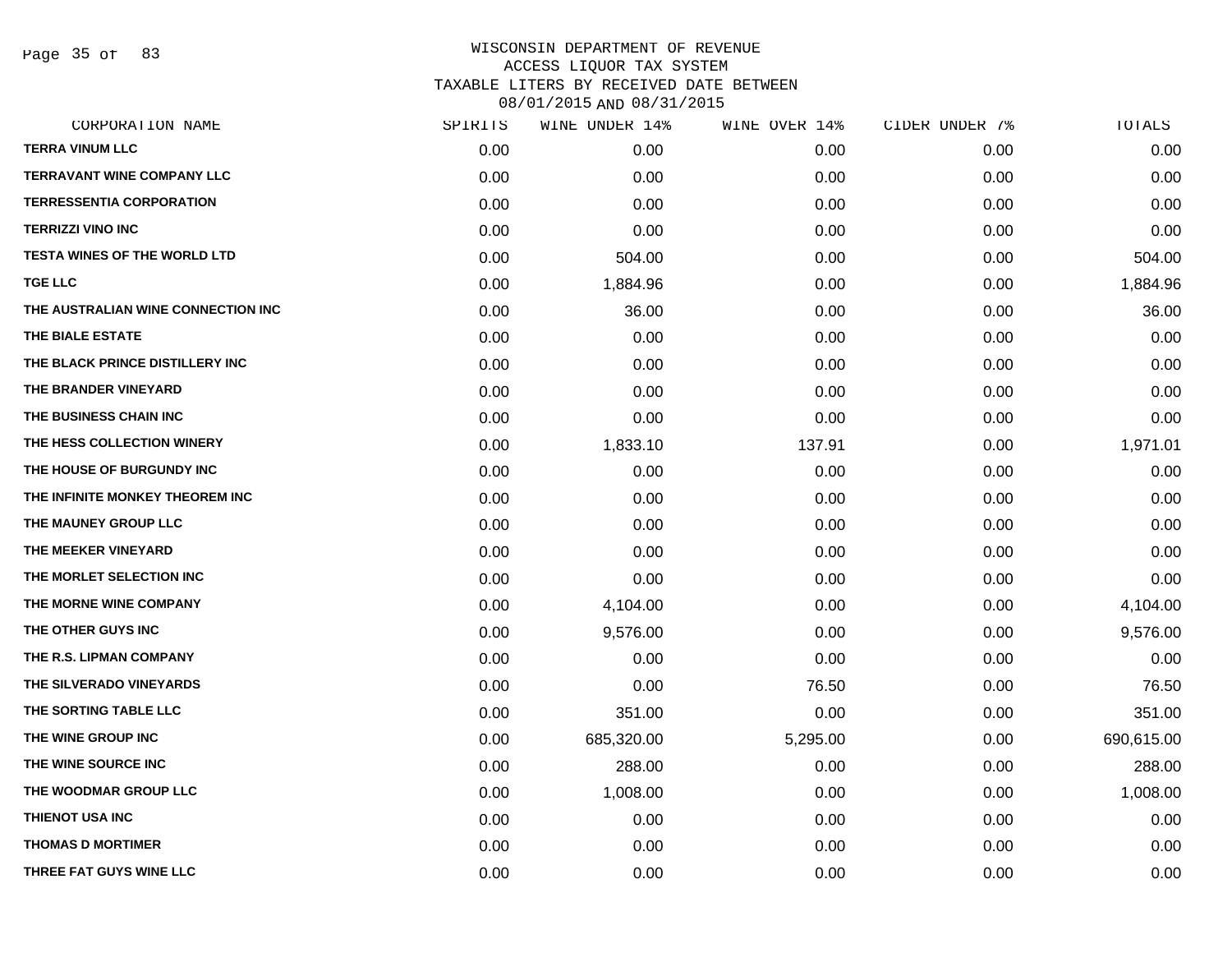Page 36 of 83

## WISCONSIN DEPARTMENT OF REVENUE ACCESS LIQUOR TAX SYSTEM TAXABLE LITERS BY RECEIVED DATE BETWEEN

| CORPORATION NAME                       | SPIRITS | WINE UNDER 14% | WINE OVER 14% | CIDER UNDER 7% | TOTALS    |
|----------------------------------------|---------|----------------|---------------|----------------|-----------|
| THREE RING PRODUCTIONS LLC             | 0.00    | 3.00           | 0.00          | 0.00           | 3.00      |
| <b>TI BEVERAGE GROUP LTD</b>           | 0.00    | 0.00           | 0.00          | 0.00           | 0.00      |
| TIERRA DIVINA VINEYARD LLC             | 0.00    | 63.00          | 189.00        | 0.00           | 252.00    |
| <b>TITUS &amp; TITUS</b>               | 0.00    | 0.00           | 126.00        | 0.00           | 126.00    |
| TMR WINE COMPANY LLC                   | 0.00    | 0.00           | 0.00          | 0.00           | 0.00      |
| TOAD HOLLOW VINEYARDS INC              | 0.00    | 1,458.00       | 3,150.00      | 0.00           | 4,608.00  |
| <b>TOBIN JAMES CELLARS</b>             | 0.00    | 0.00           | 0.00          | 0.00           | 0.00      |
| <b>TOBY BEALL</b>                      | 0.00    | 0.00           | 0.00          | 0.00           | 0.00      |
| <b>TOLLIVER RANCH BRANDS LLC</b>       | 0.00    | 0.00           | 0.00          | 0.00           | 0.00      |
| <b>TOM MEADOWCROFT</b>                 | 0.00    | 0.00           | 0.00          | 0.00           | 0.00      |
| <b>TORII MOR WINERY LLC</b>            | 0.00    | 0.00           | 0.00          | 0.00           | 0.00      |
| TRADEWINDS SPECIALTY IMPORTS LLC       | 0.00    | 0.00           | 0.00          | 0.00           | 0.00      |
| <b>TREANA WINERY LLC</b>               | 0.00    | 6,304.91       | 2,767.64      | 0.00           | 9,072.55  |
| TREASURY WINE ESTATES AMERICAS COMPANY | 0.00    | 38,775.78      | 6,160.50      | 0.00           | 44,936.28 |
| <b>TREFETHEN VINEYARDS WINERY INC</b>  | 0.00    | 0.00           | 0.00          | 0.00           | 0.00      |
| <b>TREFETHEN VINEYARDS WINERY INC</b>  | 0.00    | 0.00           | 0.00          | 0.00           | 0.00      |
| <b>TRENTADUE WINERY LLC</b>            | 0.00    | 504.00         | 0.00          | 0.00           | 504.00    |
| TRI VIN IMPORTS INC                    | 0.00    | 1,746.00       | 0.00          | 0.00           | 1,746.00  |
| <b>TRI-STAR MARKETING INC</b>          | 0.00    | 5,868.00       | 126.00        | 0.00           | 5,994.00  |
| <b>TRINITAS CELLARS LLC</b>            | 0.00    | 0.00           | 0.00          | 0.00           | 0.00      |
| <b>TRIONE VINEYARDS LLC</b>            | 0.00    | 0.00           | 31.50         | 0.00           | 31.50     |
| TRIPLE EIGHT DISTILLERY LLC            | 0.00    | 0.00           | 0.00          | 0.00           | 0.00      |
| <b>TURLEY WINE CELLARS INC</b>         | 0.00    | 0.00           | 0.00          | 0.00           | 0.00      |
| <b>TURN KEY WINE BRANDS LLC</b>        | 0.00    | 126.00         | 0.00          | 0.00           | 126.00    |
| <b>TURNBULL WINE CELLARS</b>           | 0.00    | 0.00           | 63.00         | 0.00           | 63.00     |
| <b>TWIN PEAKS WINERY INC</b>           | 0.00    | 0.00           | 0.00          | 0.00           | 0.00      |
| TY KU, LLC                             | 337.50  | 21.60          | 236.52        | 0.00           | 595.62    |
| <b>UN SOGNO LLC</b>                    | 0.00    | 0.00           | 0.00          | 0.00           | 0.00      |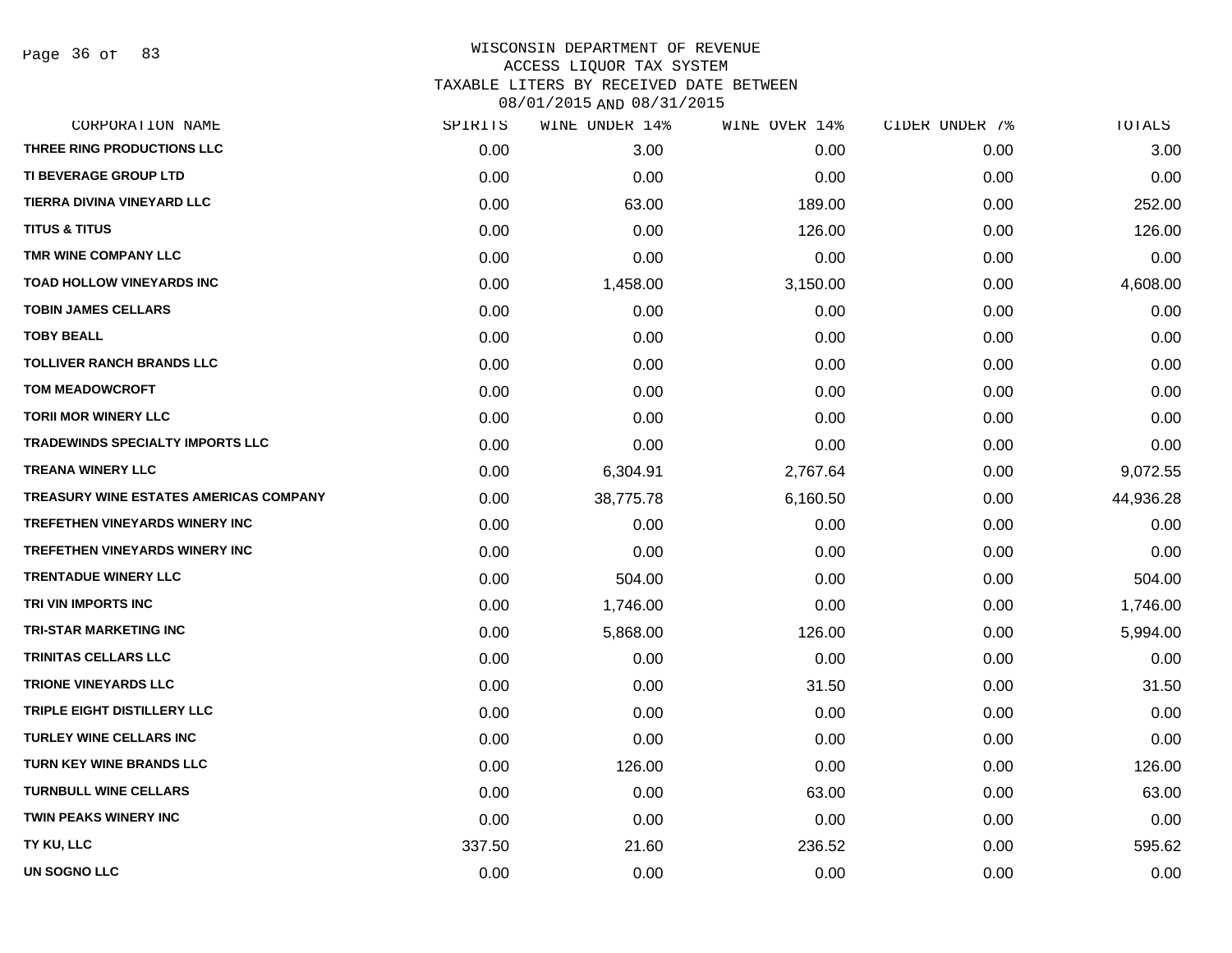Page 37 of 83

#### WISCONSIN DEPARTMENT OF REVENUE ACCESS LIQUOR TAX SYSTEM

TAXABLE LITERS BY RECEIVED DATE BETWEEN

| CORPORATION NAME                                     | SPIRITS    | WINE UNDER 14% | WINE OVER 14% | CIDER UNDER 7% | TOTALS     |
|------------------------------------------------------|------------|----------------|---------------|----------------|------------|
| <b>UNION WINE COMPANY</b>                            | 0.00       | 620.93         | 0.00          | 0.00           | 620.93     |
| UNITED SPIRITS INC                                   | 0.00       | 0.00           | 0.00          | 0.00           | 0.00       |
| UNITED STATES DISTILLED PRODUCTS CO.                 | 351,360.00 | 69,434.42      | 1,224.00      | 0.00           | 422,018.42 |
| UNTI WINE CO LLC                                     | 0.00       | 0.00           | 0.00          | 0.00           | 0.00       |
| <b>USA WINE IMPORTS INC</b>                          | 45.00      | 2,238.00       | 0.00          | 0.00           | 2,283.00   |
| <b>USA WINE WEST LLC</b>                             | 0.00       | 3,741.00       | 711.00        | 0.00           | 4,452.00   |
| <b>UVE ENTERPRISES INC</b>                           | 4.50       | 828.00         | 58.50         | 0.00           | 891.00     |
| V&CLLC                                               | 0.00       | 0.00           | 0.00          | 0.00           | 0.00       |
| <b>V2 WINE GROUP LLC</b>                             | 0.00       | 252.00         | 189.00        | 0.00           | 441.00     |
| <b>VALCKENBERG INTERNATIONAL INC</b>                 | 0.00       | 0.00           | 0.00          | 0.00           | 0.00       |
| <b>VALOR WINE CO LLC</b>                             | 0.00       | 0.00           | 0.00          | 0.00           | 0.00       |
| VAN RUITEN FAMILY WINERY LLC                         | 0.00       | 270.00         | 144.00        | 0.00           | 414.00     |
| <b>VANDER MILL LLC</b>                               | 0.00       | 0.00           | 0.00          | 0.00           | 0.00       |
| <b>VEEV SPIRITS LLC</b>                              | 0.00       | 0.00           | 0.00          | 0.00           | 0.00       |
| <b>VELVET ANTLER WINE LLC</b>                        | 0.00       | 0.00           | 0.00          | 0.00           | 0.00       |
| <b>VEN CAL RANCHES LLC</b>                           | 0.00       | 0.00           | 0.00          | 0.00           | 0.00       |
| <b>VENGE VINEYARDS INC</b>                           | 0.00       | 0.00           | 0.00          | 0.00           | 0.00       |
| <b>VERMEIL WINE GROUP LLC</b>                        | 0.00       | 0.00           | 0.00          | 0.00           | 0.00       |
| <b>VERMONT HARD CIDER COMPANY LLC</b>                | 0.00       | 0.00           | 0.00          | 41,960.17      | 41,960.17  |
| <b>VERO WINE GROUP LLC &amp; WESTSIDE GRAPES LLC</b> | 0.00       | 0.00           | 0.00          | 0.00           | 0.00       |
| VI. SCO. INC                                         | 0.00       | 2,853.00       | 0.00          | 0.00           | 2,853.00   |
| <b>VIAS IMPORTS LTD</b>                              | 18.00      | 0.00           | 1,642.50      | 0.00           | 1,660.50   |
| <b>VIATUS</b>                                        | 0.00       | 0.00           | 0.00          | 0.00           | 0.00       |
| <b>VICTOIRE FRENCH AMERCN WINE &amp; SPIRITS INC</b> | 0.00       | 153.00         | 0.00          | 0.00           | 153.00     |
| <b>VIEUX VINS INC</b>                                | 0.00       | 360.00         | 333.00        | 0.00           | 693.00     |
| <b>VIKRE DISTILLERY LLC</b>                          | 0.00       | 0.00           | 0.00          | 0.00           | 0.00       |
| <b>VILLA CREEK INC</b>                               | 0.00       | 0.00           | 0.00          | 0.00           | 0.00       |
| <b>VILLA ENCINAL PARTNERS LP</b>                     | 0.00       | 0.00           | 207.00        | 0.00           | 207.00     |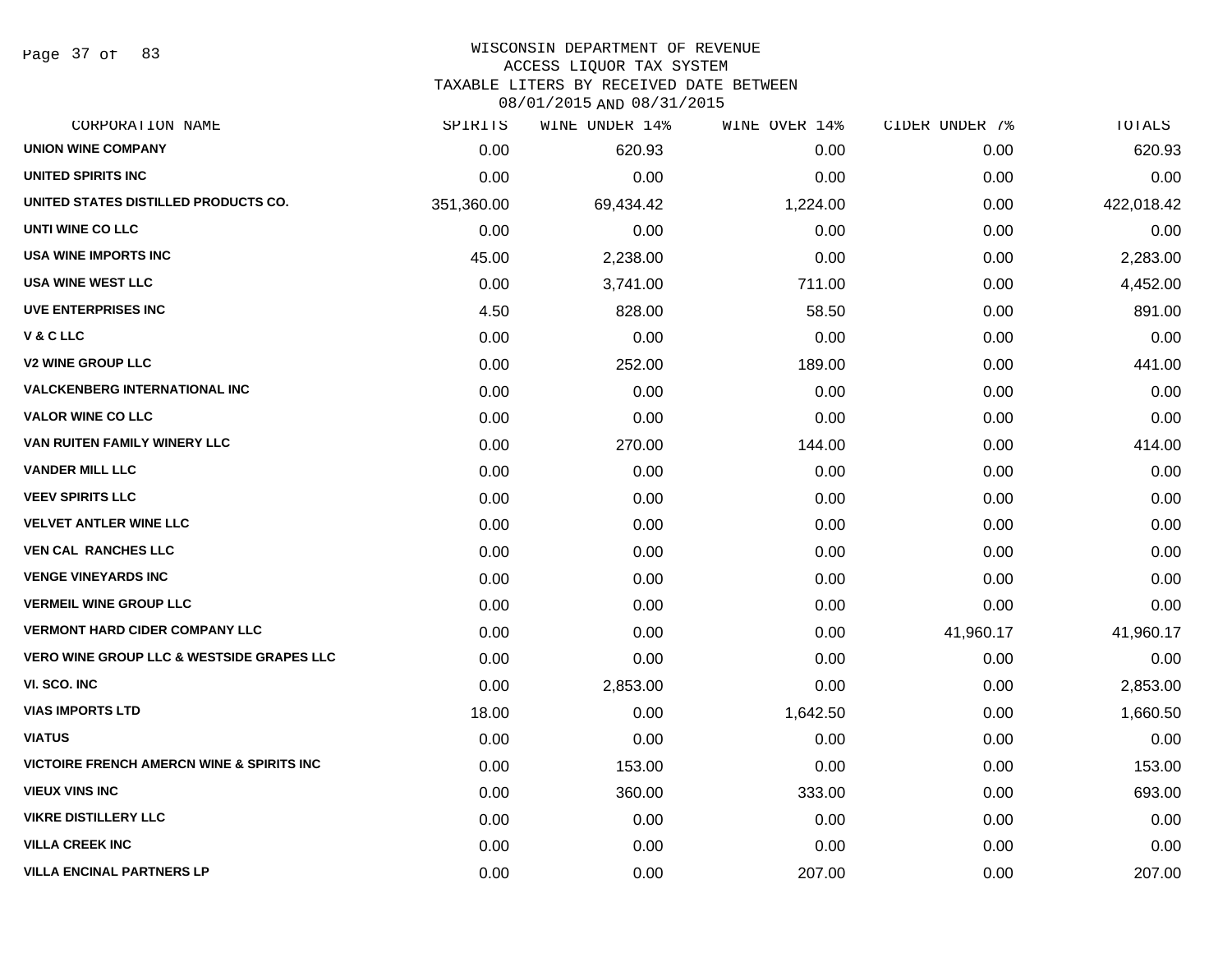Page 38 of 83

| CORPORATION NAME                                | SPIRITS  | WINE UNDER 14% | WINE OVER 14% | CIDER UNDER 7% | TOTALS    |
|-------------------------------------------------|----------|----------------|---------------|----------------|-----------|
| <b>VILLA ITALIA GOURMET FOOD &amp; WINE INC</b> | 0.00     | 0.00           | 0.00          | 0.00           | 0.00      |
| <b>VILLA SAN JULIETTE INC</b>                   | 0.00     | 0.00           | 0.00          | 0.00           | 0.00      |
| VIN DE ZO LLC                                   | 0.00     | 0.00           | 0.00          | 0.00           | 0.00      |
| <b>VIN DIVINO LTD</b>                           | 0.00     | 0.00           | 0.00          | 0.00           | 0.00      |
| <b>VINA ROBLES INC</b>                          | 0.00     | 0.00           | 0.00          | 0.00           | 0.00      |
| <b>VINAMERICAS INC</b>                          | 0.00     | 0.00           | 0.00          | 0.00           | 0.00      |
| <b>VINCENZO PADULA</b>                          | 0.00     | 0.00           | 0.00          | 0.00           | 0.00      |
| <b>VINE CLIFF WINERY INC</b>                    | 0.00     | 0.00           | 0.00          | 0.00           | 0.00      |
| <b>VINE CONNECTIONS LLC</b>                     | 0.00     | 9.00           | 14.12         | 0.00           | 23.12     |
| <b>VINEBURG LLC</b>                             | 0.00     | 0.00           | 63.00         | 0.00           | 63.00     |
| <b>VINEYARD 29 LLC</b>                          | 0.00     | 0.00           | 0.00          | 0.00           | 0.00      |
| <b>VINEYARD BRANDS LLC</b>                      | 0.00     | 5,377.50       | 261.00        | 0.00           | 5,638.50  |
| <b>VINEYARD VARIETIES INC</b>                   | 0.00     | 0.00           | 0.00          | 0.00           | 0.00      |
| <b>VINIFERA IMPORTS LTD</b>                     | 0.00     | 0.00           | 0.00          | 0.00           | 0.00      |
| <b>VINIFERA WINE COMPANY LLC</b>                | 0.00     | 0.00           | 0.00          | 0.00           | 0.00      |
| <b>VINO DEL SOL INC</b>                         | 0.00     | 981.00         | 27.00         | 0.00           | 1,008.00  |
| <b>VINO ET SPIRITUS LLC</b>                     | 0.00     | 0.00           | 0.00          | 0.00           | 0.00      |
| <b>VINO.COM LLC</b>                             | 85.50    | 882.00         | 486.00        | 0.00           | 1,453.50  |
| <b>VINOVIA WINE GROUP INC</b>                   | 0.00     | 0.00           | 0.00          | 0.00           | 0.00      |
| <b>VINTAGE '59 IMPORTS LLC</b>                  | 0.00     | 90.00          | 9.00          | 0.00           | 99.00     |
| <b>VINTAGE POINT LLC</b>                        | 0.00     | 0.00           | 0.00          | 0.00           | 0.00      |
| <b>VINTURE WINE COMPANY LLC</b>                 | 0.00     | 0.00           | 0.00          | 0.00           | 0.00      |
| <b>VINTUS LLC</b>                               | 0.00     | 5,313.75       | 672.00        | 0.00           | 5,985.75  |
| <b>VIRTUE HOLDINGS LLC</b>                      | 0.00     | 0.00           | 0.00          | 0.00           | 0.00      |
| <b>VISION WINE &amp; SPIRITS LLC</b>            | 299.24   | 288.00         | 0.00          | 0.00           | 587.24    |
| <b>W J DEUTSCH &amp; SONS LTD</b>               | 4,090.50 | 7,794.00       | 562.50        | 0.00           | 12,447.00 |
| <b>WAGNER WINE COMPANY LLC</b>                  | 0.00     | 22.50          | 5,562.00      | 0.00           | 5,584.50  |
| <b>WALLA WALLA VINTNERS LLC</b>                 | 0.00     | 0.00           | 0.00          | 0.00           | 0.00      |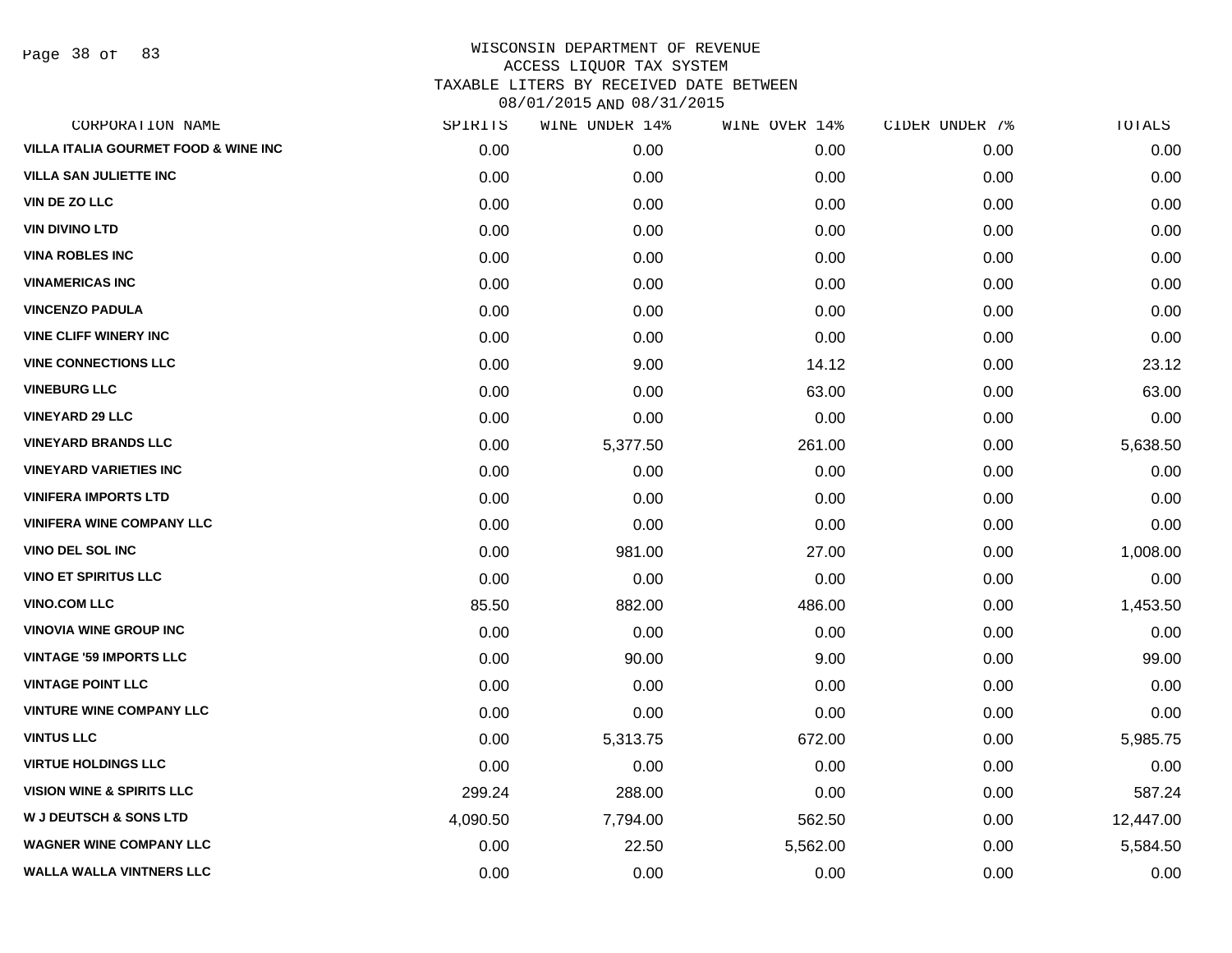Page 39 of 83

| CORPORATION NAME                               | SPIRITS   | WINE UNDER 14% | WINE OVER 14% | CIDER UNDER 7% | TOTALS    |
|------------------------------------------------|-----------|----------------|---------------|----------------|-----------|
| WALTER HANSEL WINERY & VINEYARD LLC            | 0.00      | 0.00           | 0.00          | 0.00           | 0.00      |
| <b>WARWICK VALLEY WINE CO INC</b>              | 0.00      | 0.00           | 0.00          | 0.00           | 0.00      |
| <b>WEIBEL INCORPORATED</b>                     | 0.00      | 467.76         | 0.00          | 0.00           | 467.76    |
| <b>WEIN BAUER INC</b>                          | 78.02     | 3,907.71       | 0.00          | 0.00           | 3,985.73  |
| <b>WEST COAST WINE PARTNERS LLC</b>            | 0.00      | 0.00           | 252.00        | 0.00           | 252.00    |
| <b>WESTERN SPIRITS BEVERAGE LLC</b>            | 373.50    | 0.00           | 0.00          | 0.00           | 373.50    |
| <b>WEYGANDT-METZLER IMPORTING LTD</b>          | 0.00      | 569.89         | 0.00          | 0.00           | 569.89    |
| <b>WHITE OAK VINEYARDS &amp; WINERY LLC</b>    | 0.00      | 0.00           | 63.00         | 0.00           | 63.00     |
| WHYTE AND MACKAY (AMERICAS) LIMITED LLC        | 325.50    | 0.00           | 0.00          | 0.00           | 325.50    |
| <b>WI INC</b>                                  | 0.00      | 1,260.00       | 0.00          | 0.00           | 1,260.00  |
| <b>WILD WOOD VINEYARD &amp; WINERY</b>         | 0.00      | 0.00           | 0.00          | 0.00           | 0.00      |
| <b>WILLAKENZIE ESTATE INC</b>                  | 0.00      | 0.00           | 261.00        | 0.00           | 261.00    |
| <b>WILLAMETTE VALLEY VINEYARDS INC</b>         | 0.00      | 0.00           | 0.00          | 0.00           | 0.00      |
| <b>WILLIAM GRANT &amp; SONS INC</b>            | 10,829.25 | 0.00           | 0.00          | 0.00           | 10,829.25 |
| <b>WILLIAM P KNUTTEL</b>                       | 0.00      | 0.00           | 63.00         | 0.00           | 63.00     |
| <b>WILLIAM STAVOLA</b>                         | 0.00      | 0.00           | 0.00          | 0.00           | 0.00      |
| <b>WILLIAM WOODRUFF</b>                        | 0.00      | 522.00         | 0.00          | 0.00           | 522.00    |
| <b>WILLIAM-HARRISON IMPORTS INC</b>            | 0.00      | 0.00           | 0.00          | 0.00           | 0.00      |
| <b>WILSON CREEK WINERY &amp; VINEYARDS INC</b> | 0.00      | 0.00           | 0.00          | 0.00           | 0.00      |
| <b>WILSON DANIELS LLC</b>                      | 0.00      | 1,156.50       | 441.00        | 0.00           | 1,597.50  |
| <b>WILSON DANIELS LTD</b>                      | 14,501.85 | 0.00           | 513.00        | 0.00           | 15,014.85 |
| <b>WINDY HILL SPIRITS INC</b>                  | 0.00      | 0.00           | 0.00          | 0.00           | 0.00      |
| <b>WINE CREEK LLC</b>                          | 0.00      | 0.00           | 0.00          | 0.00           | 0.00      |
| <b>WINE HOOLIGANS LLC</b>                      | 0.00      | 189.00         | 1,359.00      | 0.00           | 1,548.00  |
| <b>WINE IN-MOTION LLC</b>                      | 0.00      | 0.00           | 0.00          | 0.00           | 0.00      |
| <b>WINE WINE SITUATION LLC</b>                 | 0.00      | 0.00           | 0.00          | 0.00           | 0.00      |
| <b>WINEPLAYGROUND.COM INC</b>                  | 0.00      | 135.00         | 0.00          | 0.00           | 135.00    |
| <b>WINERIES &amp; SELECT PRODUCTS LLC</b>      | 0.00      | 27.00          | 117.00        | 0.00           | 144.00    |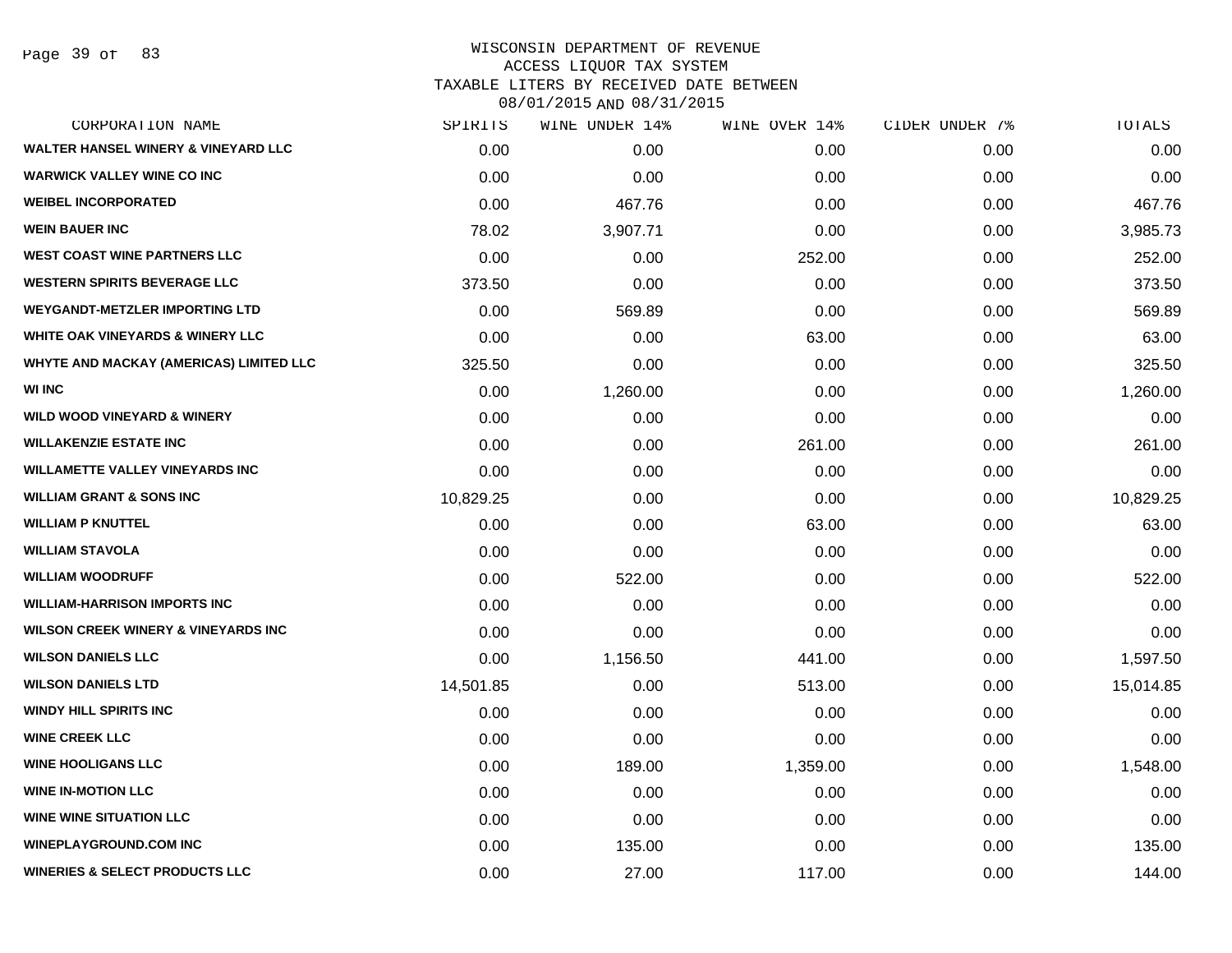Page 40 of 83

#### WISCONSIN DEPARTMENT OF REVENUE ACCESS LIQUOR TAX SYSTEM TAXABLE LITERS BY RECEIVED DATE BETWEEN

| CORPORATION NAME                      | SPIRITS      | WINE UNDER 14% | WINE OVER 14% | CIDER UNDER 7% | TOTALS       |
|---------------------------------------|--------------|----------------|---------------|----------------|--------------|
| <b>WINERY AT BLACK STAR FARMS LLC</b> | 0.00         | 0.00           | 0.00          | 0.00           | 0.00         |
| <b>WINERY EXCHANGE, INC.</b>          | 0.00         | 828.00         | 0.00          | 0.00           | 828.00       |
| <b>WINES OF FRANCE INC</b>            | 0.00         | 54.00          | 0.00          | 0.00           | 54.00        |
| <b>WINES UNLIMITED INC</b>            | 0.00         | 6,714.00       | 0.00          | 0.00           | 6,714.00     |
| <b>WINESELLERS LTD</b>                | 0.00         | 8,719.00       | 0.00          | 0.00           | 8,719.00     |
| <b>WIRTZ BEVERAGE ILLINOIS LLC</b>    | 7,500.00     | 121.50         | 351.00        | 0.00           | 7,972.50     |
| <b>WOODSHED BEVERAGE LLC</b>          | 0.00         | 0.00           | 0.00          | 0.00           | 0.00         |
| <b>WOODSON WINES LLC</b>              | 0.00         | 0.00           | 0.00          | 0.00           | 0.00         |
| <b>WYOMING WHISKEY INC</b>            | 0.00         | 0.00           | 0.00          | 0.00           | 0.00         |
| YAEGAKI CORPORATION OF USA            | 0.00         | 198.00         | 2,921.76      | 0.00           | 3,119.76     |
| <b>ZD WINES LLC</b>                   | 0.00         | 63.00          | 0.00          | 0.00           | 63.00        |
| <b>ZEILER SPIRITS LLC</b>             | 270.00       | 0.00           | 0.00          | 0.00           | 270.00       |
| <b>ZEPALTAS WINES LLC</b>             | 0.00         | 0.00           | 0.00          | 0.00           | 0.00         |
| <b>ZONIN USA INC</b>                  | 0.00         | 810.00         | 0.00          | 0.00           | 810.00       |
| TOTAL LITERS FOR 8/31/2015            | 3,351,917.17 | 3,398,044.55   | 208,138.21    | 343,156.93     | 7,301,256.86 |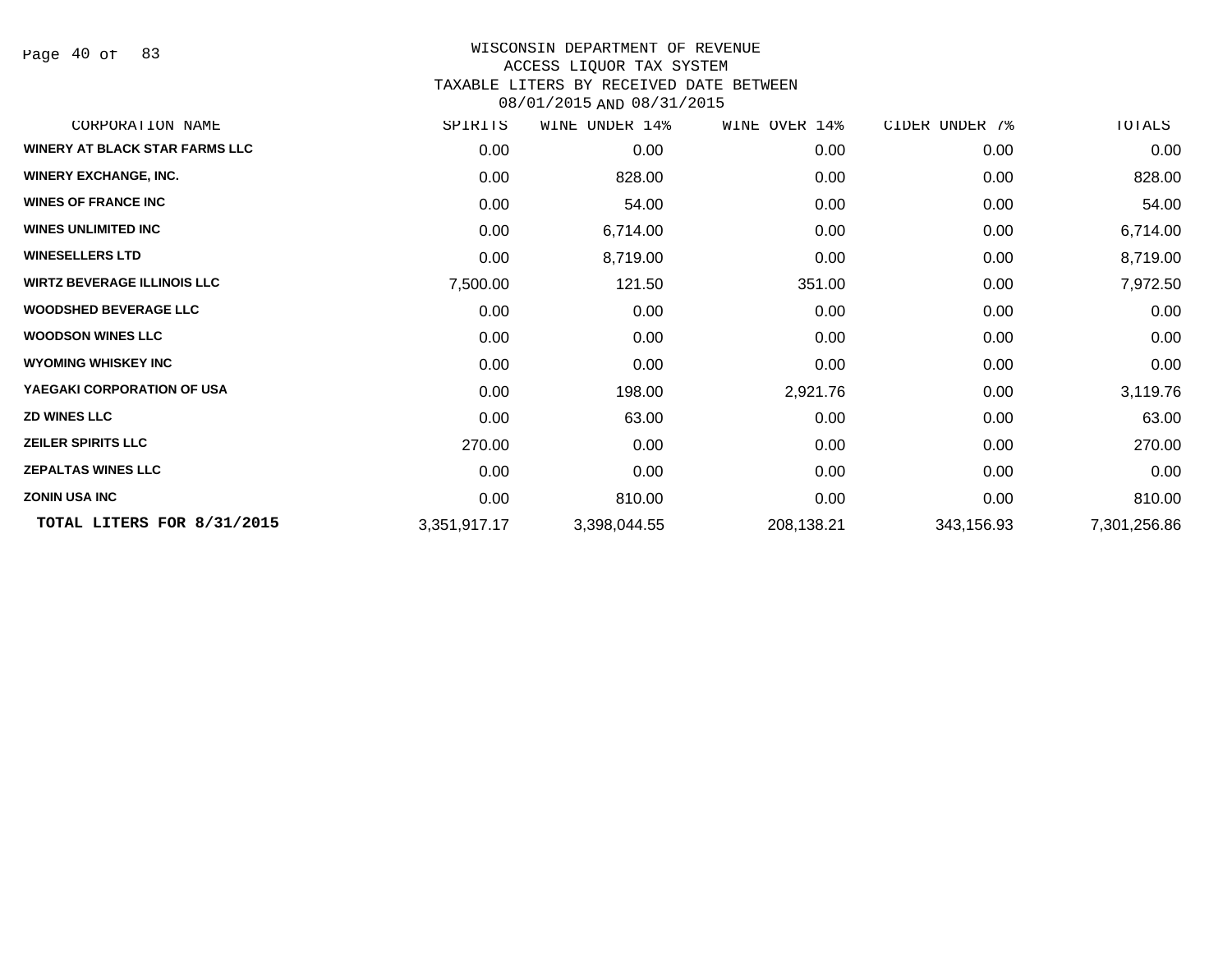Page 41 of 83

## WISCONSIN DEPARTMENT OF REVENUE ACCESS LIQUOR TAX SYSTEM TAXABLE LITERS BY RECEIVED DATE BETWEEN 08/01/2015 AND 08/31/2015

| CORPORATION NAME                            | SPIRITS    | WINE UNDER 14%          | WINE OVER 14% | CIDER UNDER 7% | TOTALS     |
|---------------------------------------------|------------|-------------------------|---------------|----------------|------------|
|                                             |            | IN STATE WHOLESALER (W) |               |                |            |
| ALLSTATE LIQUOR & WINE COMPANY, INC.        | 0.00       | 0.00                    | 0.00          | 0.00           | 0.00       |
| AMPHORAE, LLC                               | 0.00       | 0.00                    | 0.00          | 0.00           | 0.00       |
| ARCADIA BEVERAGE COMPANY                    | 0.00       | 0.00                    | 0.00          | 0.00           | 0.00       |
| <b>AVA WINE &amp; SPIRITS LLC</b>           | 0.00       | 6,806.75                | 0.00          | 0.00           | 6,806.75   |
| <b>BACKDOOR BRANDS LLC</b>                  | 0.00       | 0.00                    | 0.00          | 0.00           | 0.00       |
| <b>BADGER DISTRIBUTING OF MILWAUKEE LLC</b> | 0.00       | 0.00                    | 0.00          | 0.00           | 0.00       |
| <b>BADGER LIQUOR CO INC</b>                 | 242,317.20 | 10,719.00               | 10,242.00     | 0.00           | 263,278.20 |
| <b>BADGER STATE WINERY COOPERATIVE</b>      | 0.00       | 0.00                    | 0.00          | 0.00           | 0.00       |
| <b>BADGER WINE &amp; SPIRITS LLC</b>        | 0.00       | 0.00                    | 0.00          | 0.00           | 0.00       |
| BEECHWOOD DISTRIBUTORS, INC.                | 0.00       | 0.00                    | 0.00          | 0.00           | 0.00       |
| <b>BEER CAPITOL DISTRIBUTING, INC.</b>      | 0.00       | 0.00                    | 0.00          | 0.00           | 0.00       |
| BILL'S DISTRIBUTING, LTD.                   | 0.00       | 0.00                    | 0.00          | 0.00           | 0.00       |
| <b>BRANT T NEHMER</b>                       | 0.00       | 0.00                    | 0.00          | 0.00           | 0.00       |
| C.J.W., INC.                                | 0.00       | 0.00                    | 0.00          | 0.00           | 0.00       |
| CAPITOL-HUSTING COMPANY, INC.               | 19,977.00  | 41,648.35               | 4,950.00      | 0.00           | 66,575.35  |
| <b>CARMAN MARKETING &amp; SALES LLC</b>     | 0.00       | 0.00                    | 0.00          | 0.00           | 0.00       |
| <b>CATHRINE BENNETT</b>                     | 0.00       | 0.00                    | 0.00          | 0.00           | 0.00       |
| CENTRAL BEER DISTRIBUTORS, INC.             | 0.00       | 0.00                    | 0.00          | 0.00           | 0.00       |
| <b>DE PERE LIQUOR CO LLC</b>                | 0.00       | 0.00                    | 0.00          | 0.00           | 0.00       |
| <b>DEAN DISTRIBUTING, INC.</b>              | 0.00       | 0.00                    | 0.00          | 0.00           | 0.00       |
| <b>DEAN DISTRIBUTING, INC.</b>              | 0.00       | 0.00                    | 0.00          | 0.00           | 0.00       |
| <b>DEWITT'S CHURCH GOODS INC</b>            | 0.00       | 0.00                    | 0.00          | 0.00           | 0.00       |
| <b>DRUNK DADDY DISTRIBUTION LLC</b>         | 0.00       | 0.00                    | 0.00          | 0.00           | 0.00       |
| ELIZABETH G KARANDANIS                      | 0.00       | 0.00                    | 0.00          | 0.00           | 0.00       |
| <b>FABIANO BROTHERS - WISCONSIN LLC</b>     | 0.00       | 0.00                    | 0.00          | 0.00           | 0.00       |

**FAUSTO FIORAVANTI** 0.00 0.00 0.00 0.00 0.00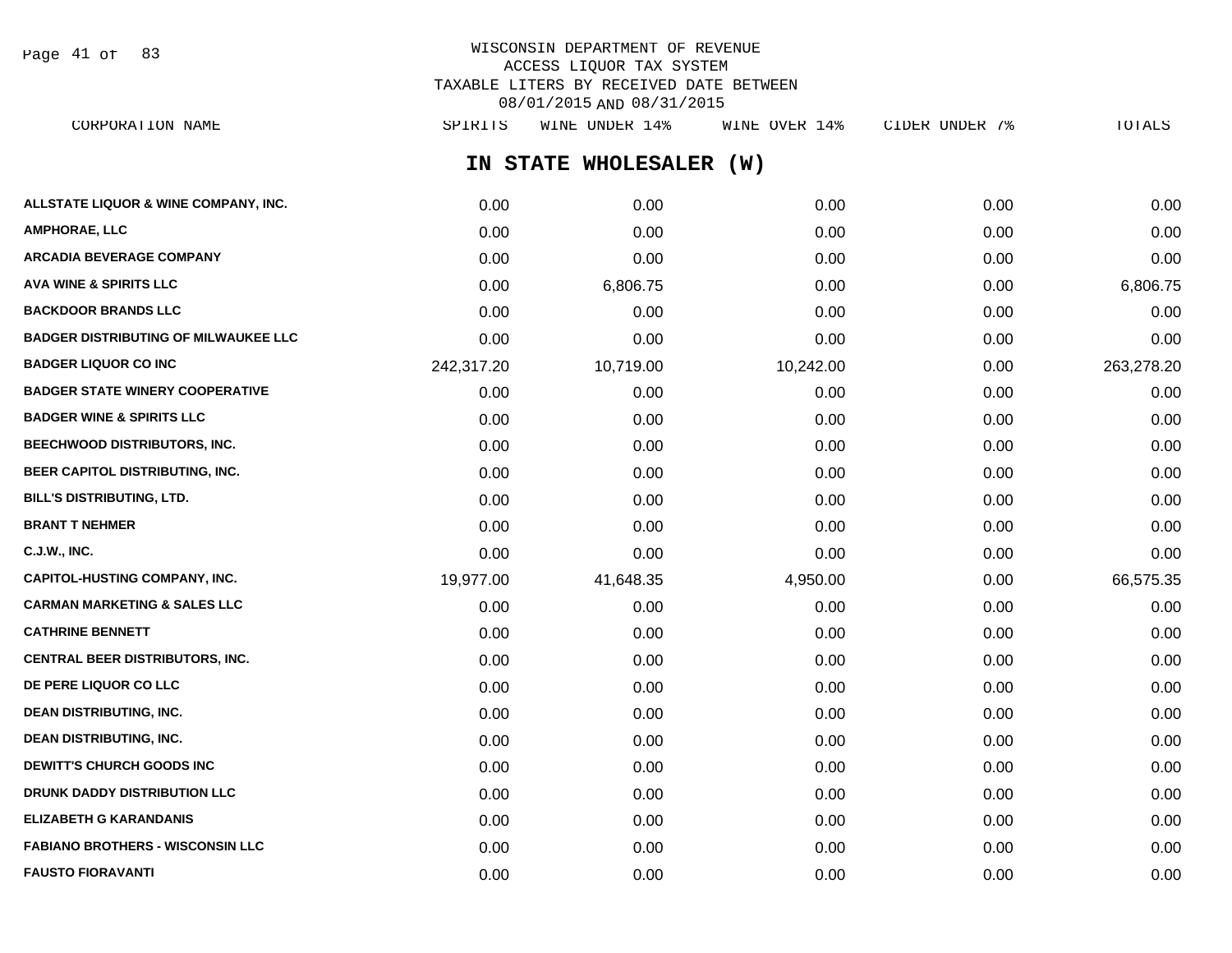Page 42 of 83

| CORPORATION NAME                             | SPIRITS   | WINE UNDER 14% | WINE OVER 14% | CIDER UNDER 7% | TOTALS      |
|----------------------------------------------|-----------|----------------|---------------|----------------|-------------|
| FLANIGAN DISTRIBUTING OF DOOR COUNTY, INC.   | 0.00      | 0.00           | 0.00          | 0.00           | 0.00        |
| <b>FOUR SEASONS BEER DISTRIBUTORS INC</b>    | 0.00      | 0.00           | 0.00          | 0.00           | 0.00        |
| FRANK BEER DISTRIBUTORS, INC.                | 0.00      | 0.00           | 0.00          | 0.00           | 0.00        |
| <b>FRANK LIQUOR COMPANY, INC.</b>            | 69,969.98 | 7,784.84       | 0.00          | 0.00           | 77,754.82   |
| <b>FRANK LIQUORS OF LA CROSSE, INC.</b>      | 0.00      | 0.00           | 0.00          | 0.00           | 0.00        |
| <b>GB SALES MILWAUKEE, INC.</b>              | 0.00      | 0.00           | 0.00          | 0.00           | 0.00        |
| <b>GENERAL BEER DISTRIBUTORS CO.</b>         | 0.00      | 0.00           | 0.00          | 0.00           | 0.00        |
| <b>GENERAL BEER-NORTHEAST INC</b>            | 0.00      | 0.00           | 0.00          | 0.00           | 0.00        |
| <b>GENERAL BEER-NORTHEAST INC</b>            | 0.00      | 0.00           | 0.00          | 0.00           | 0.00        |
| <b>GENERAL BEER-NORTHWEST, INC.</b>          | 0.00      | 0.00           | 0.00          | 0.00           | 0.00        |
| <b>GENERAL BEER-NORTHWEST, INC.</b>          | 0.00      | 0.00           | 0.00          | 0.00           | 0.00        |
| <b>GENERAL BEVERAGE SALES CO- OSHKOSH</b>    | 0.00      | 0.00           | 0.00          | 0.00           | 0.00        |
| <b>GENERAL BEVERAGE SALES CO.</b>            | 0.00      | 47,732.38      | 8,274.00      | 0.00           | 56,006.38   |
| <b>GENERAL BEVERAGE SALES CO.- MILWAUKEE</b> | 0.00      | 0.00           | 0.00          | 0.00           | 0.00        |
| <b>GLORIA R RAGSDALE</b>                     | 0.00      | 0.00           | 0.00          | 0.00           | 0.00        |
| <b>GVARDIA LLC</b>                           | 450.00    | 0.00           | 0.00          | 0.00           | 450.00      |
| <b>HENDRICKS BEVERAGE, INC.</b>              | 0.00      | 0.00           | 0.00          | 0.00           | 0.00        |
| <b>IMPORT! WINES, INC.</b>                   | 0.00      | 0.00           | 0.00          | 0.00           | 0.00        |
| <b>IRL, INCORPORATED</b>                     | 0.00      | 15,732.00      | 0.00          | 0.00           | 15,732.00   |
| <b>JACQUES VIEAU, INC.</b>                   | 0.00      | 0.00           | 0.00          | 0.00           | 0.00        |
| JANDRAIN RELIGIOUS SUPPLY, INC.              | 0.00      | $-141.00$      | 0.00          | 0.00           | $-141.00$   |
| <b>JANSEN INTERNATIONAL LLC</b>              | 0.00      | 0.00           | 0.00          | 0.00           | 0.00        |
| <b>JAW PROPERTIES LLC</b>                    | 0.00      | 0.00           | 0.00          | 0.00           | 0.00        |
| <b>JOHN J COLLETTI</b>                       | $-180.00$ | $-1,683.00$    | $-31.50$      | 0.00           | $-1,894.50$ |
| JOHNSON BROTHERS OF WISCONSIN INC            | 3,719.40  | 17,700.82      | $-228.00$     | 0.00           | 21,192.22   |
| JOHNSON DISTRIBUTING, INC.                   | 0.00      | 0.00           | 0.00          | 0.00           | 0.00        |
| <b>JONATHON LODUCA</b>                       | 0.00      | 0.00           | 0.00          | 0.00           | 0.00        |
| <b>JOYVINE LLC</b>                           | 0.00      | 0.00           | 0.00          | 0.00           | 0.00        |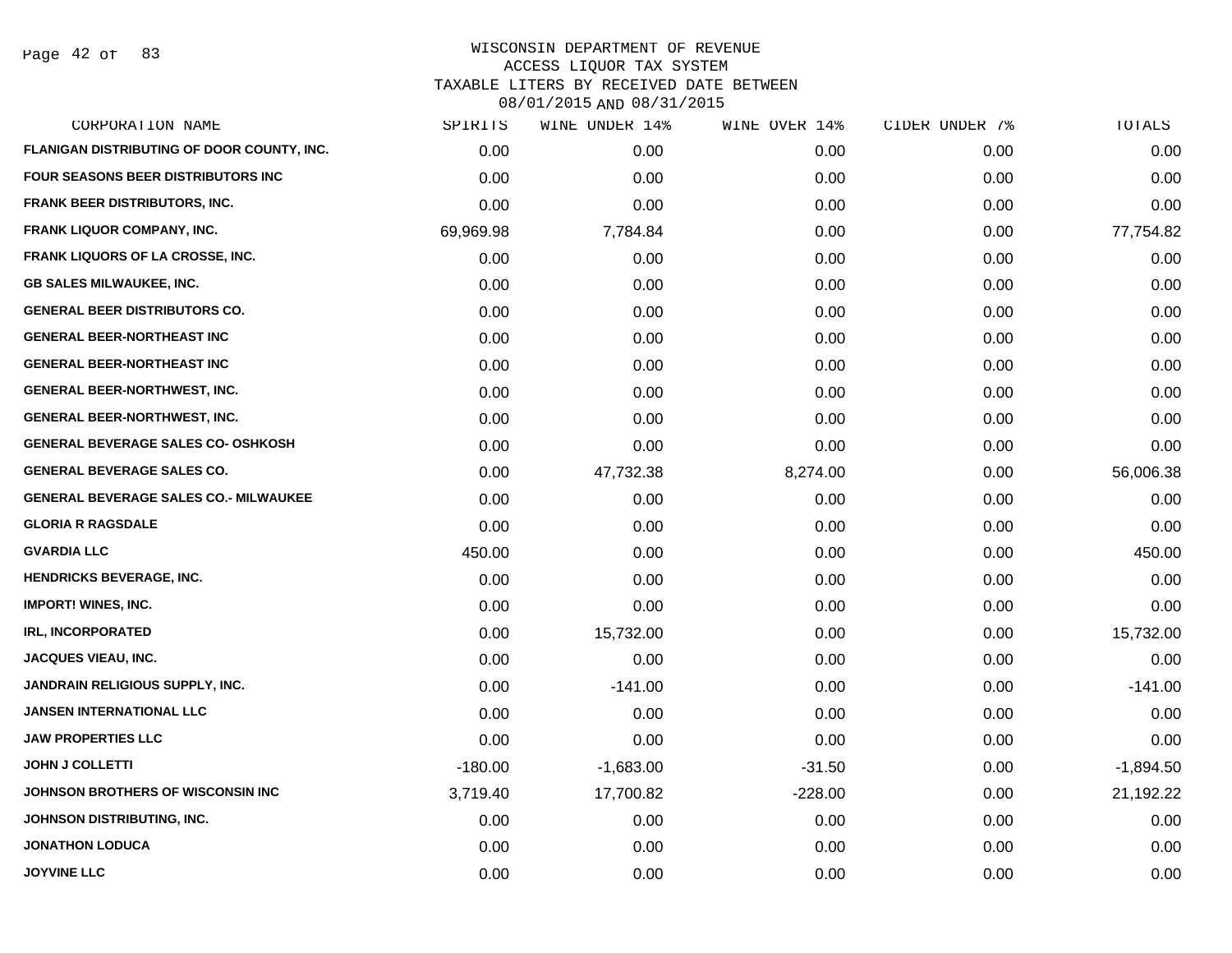Page 43 of 83

#### WISCONSIN DEPARTMENT OF REVENUE ACCESS LIQUOR TAX SYSTEM

TAXABLE LITERS BY RECEIVED DATE BETWEEN

| CORPORATION NAME                       | SPIRITS   | WINE UNDER 14% | WINE OVER 14% | CIDER UNDER 7% | TOTALS    |
|----------------------------------------|-----------|----------------|---------------|----------------|-----------|
| KAY BEER DISTRIBUTING, INC.            | 0.00      | 0.00           | 0.00          | 0.00           | 0.00      |
| <b>L'EFT BANK WINE COMPANY LIMITED</b> | 0.00      | 81,780.75      | 7,249.50      | 0.00           | 89,030.25 |
| LA CROSSE BEVERAGE LLC                 | 0.00      | 0.00           | 0.00          | 0.00           | 0.00      |
| LA RIOJA RESTAURANT LLC                | 0.00      | 0.00           | 0.00          | 0.00           | 0.00      |
| <b>LARRY'S DISTRIBUTING CO., INC.</b>  | 0.00      | 0.00           | 0.00          | 0.00           | 0.00      |
| <b>LEAMON MERCANTILE CO. CORP</b>      | 0.00      | 0.00           | 0.00          | 0.00           | 0.00      |
| LEE BEVERAGE OF WISCONSIN LLC          | 0.00      | 0.00           | 0.00          | 0.00           | 0.00      |
| LEE BEVERAGE OF WISCONSIN LLC          | 0.00      | 0.00           | 0.00          | 0.00           | 0.00      |
| <b>LESLIE HUISMAN</b>                  | 0.00      | 0.00           | 0.00          | 0.00           | 0.00      |
| LETRAH INTERNATIONAL CORPORATION       | 0.00      | 0.00           | 0.00          | 0.00           | 0.00      |
| LO DUCA BROS., INC.                    | 0.00      | 27,828.00      | 0.00          | 0.00           | 27,828.00 |
| <b>LORI SCOTT</b>                      | 0.00      | 0.00           | 0.00          | 0.00           | 0.00      |
| <b>LOS ALTOS AGAVE DISTRIBUTOR INC</b> | 0.00      | 0.00           | 0.00          | 0.00           | 0.00      |
| <b>M SHIRAZ LLC</b>                    | 0.00      | 0.00           | 0.00          | 0.00           | 0.00      |
| <b>MARCO BRUZZI</b>                    | 0.00      | 0.00           | 0.00          | 0.00           | 0.00      |
| MIDWEST SALES & SERVICE, INC.          | 0.00      | 0.00           | 0.00          | 0.00           | 0.00      |
| MILLER BEER OF THE NORTHWOODS, INC.    | 0.00      | 0.00           | 0.00          | 0.00           | 0.00      |
| <b>NOELKE DISTRIBUTORS, INC.</b>       | 0.00      | 0.00           | 0.00          | 0.00           | 0.00      |
| <b>NORTHWEST BEVERAGES, INC.</b>       | 0.00      | 0.00           | 0.00          | 0.00           | 0.00      |
| <b>NOUVEAU VENTURES LLC</b>            | 60.20     | 8,103.75       | 9.00          | 0.00           | 8,172.95  |
| OTT SCHWEITZER DISTRIBUTORSHIP, INC.   | 0.00      | 0.00           | 0.00          | 0.00           | 0.00      |
| <b>PARK RIDGE DISTRIBUTING, INC.</b>   | 0.00      | 0.00           | 0.00          | 0.00           | 0.00      |
| PEHLER DISTRIBUTING, INC.              | 0.00      | 0.00           | 0.00          | 0.00           | 0.00      |
| PHILLIPS DISTRIBUTING CORPORATION      | 22,553.70 | 0.00           | 0.00          | 0.00           | 22,553.70 |
| PHILLIPS WINE COMPANY                  | 0.00      | 3,688.85       | 6,651.00      | 0.00           | 10,339.85 |
| PHILLY'S PREMIUM BEVERAGES LLC         | 0.00      | 0.00           | 0.00          | 0.00           | 0.00      |
| <b>PURE WINE WISCONSIN INC</b>         | 0.00      | $-504.00$      | 0.00          | 0.00           | $-504.00$ |
| PURPLE FEET WINES, LLC                 | 0.00      | 4,905.00       | 495.00        | 0.00           | 5,400.00  |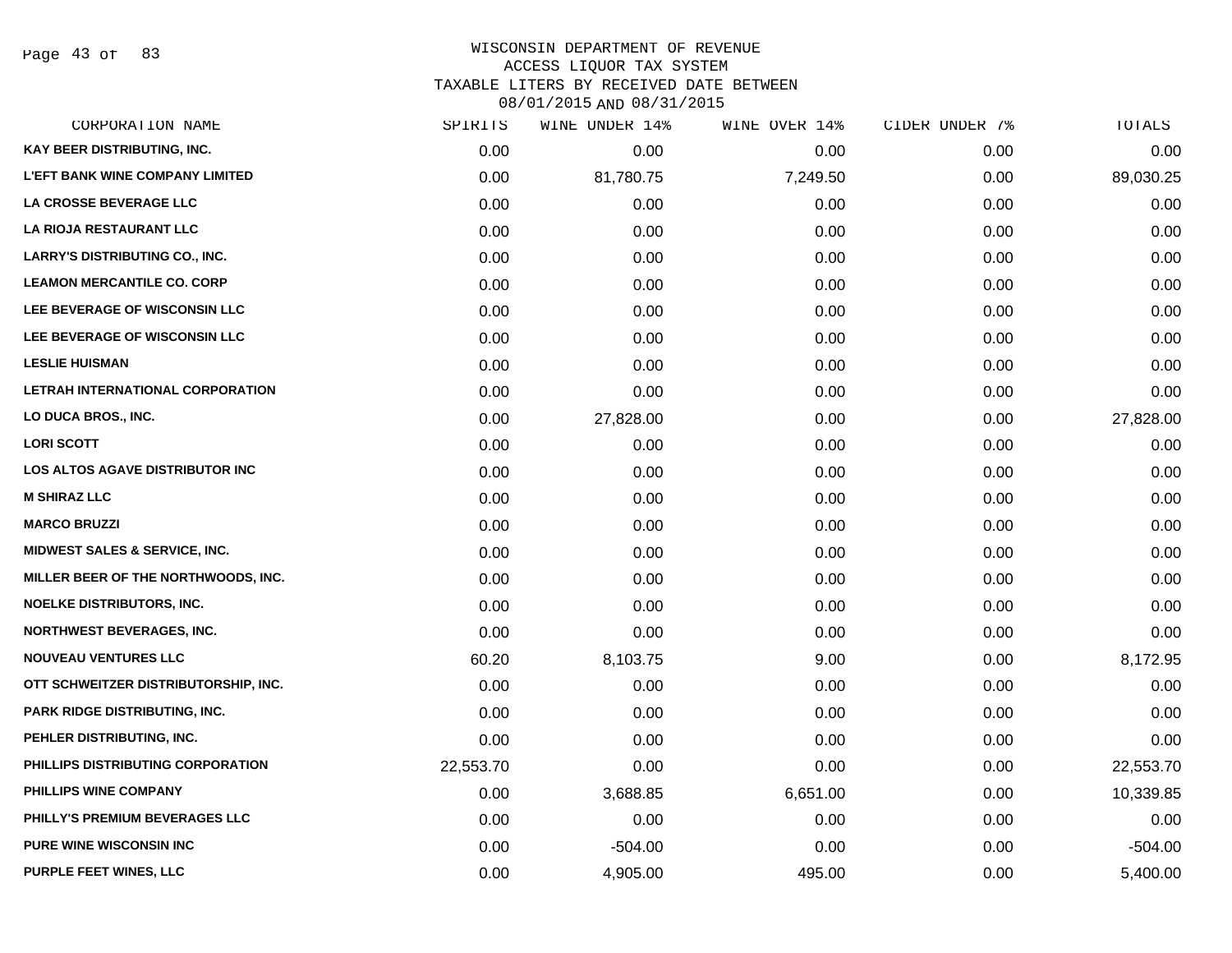Page 44 of 83

|            |            |           | CIDER UNDER 7% | TOTALS     |
|------------|------------|-----------|----------------|------------|
| 0.00       | 0.00       | 0.00      | 0.00           | 0.00       |
| 0.00       | 0.00       | 0.00      | 0.00           | 0.00       |
| 0.00       | 0.00       | 0.00      | 0.00           | 0.00       |
| 0.00       | 0.00       | 0.00      | 0.00           | 0.00       |
| 0.00       | 0.00       | 0.00      | 0.00           | 0.00       |
| 0.00       | 0.00       | 0.00      | 0.00           | 0.00       |
| 0.00       | 0.00       | 0.00      | 0.00           | 0.00       |
| 0.00       | 0.00       | 0.00      | 0.00           | 0.00       |
| 0.00       | 0.00       | 0.00      | 0.00           | 0.00       |
| 0.00       | 0.00       | 0.00      | 0.00           | 0.00       |
| 0.00       | 0.00       | 0.00      | 0.00           | 0.00       |
| 0.00       | 0.00       | 0.00      | 0.00           | 0.00       |
| 0.00       | 0.00       | 0.00      | 0.00           | 0.00       |
| 0.00       | 0.00       | 0.00      | 0.00           | 0.00       |
| 0.00       | 1,912.50   | 279.00    | 0.00           | 2,191.50   |
| 0.00       | 0.00       | 0.00      | 0.00           | 0.00       |
| 0.00       | 0.00       | 0.00      | 0.00           | 0.00       |
| 66,540.00  | 0.00       | 0.00      | 0.00           | 66,540.00  |
| 0.00       | 0.00       | 0.00      | 0.00           | 0.00       |
| 0.00       | 0.00       | 0.00      | 0.00           | 0.00       |
| 0.00       | 0.00       | 0.00      | 0.00           | 0.00       |
| 0.00       | 0.00       | 0.00      | 0.00           | 0.00       |
| 0.00       | 0.00       | 0.00      | 0.00           | 0.00       |
| 0.00       | 0.00       | 0.00      | 0.00           | 0.00       |
| 0.00       | 0.00       | 0.00      | 0.00           | 0.00       |
| 425,407.48 | 274,014.99 | 37,890.00 | 0.00           | 737,312.47 |
|            |            |           |                |            |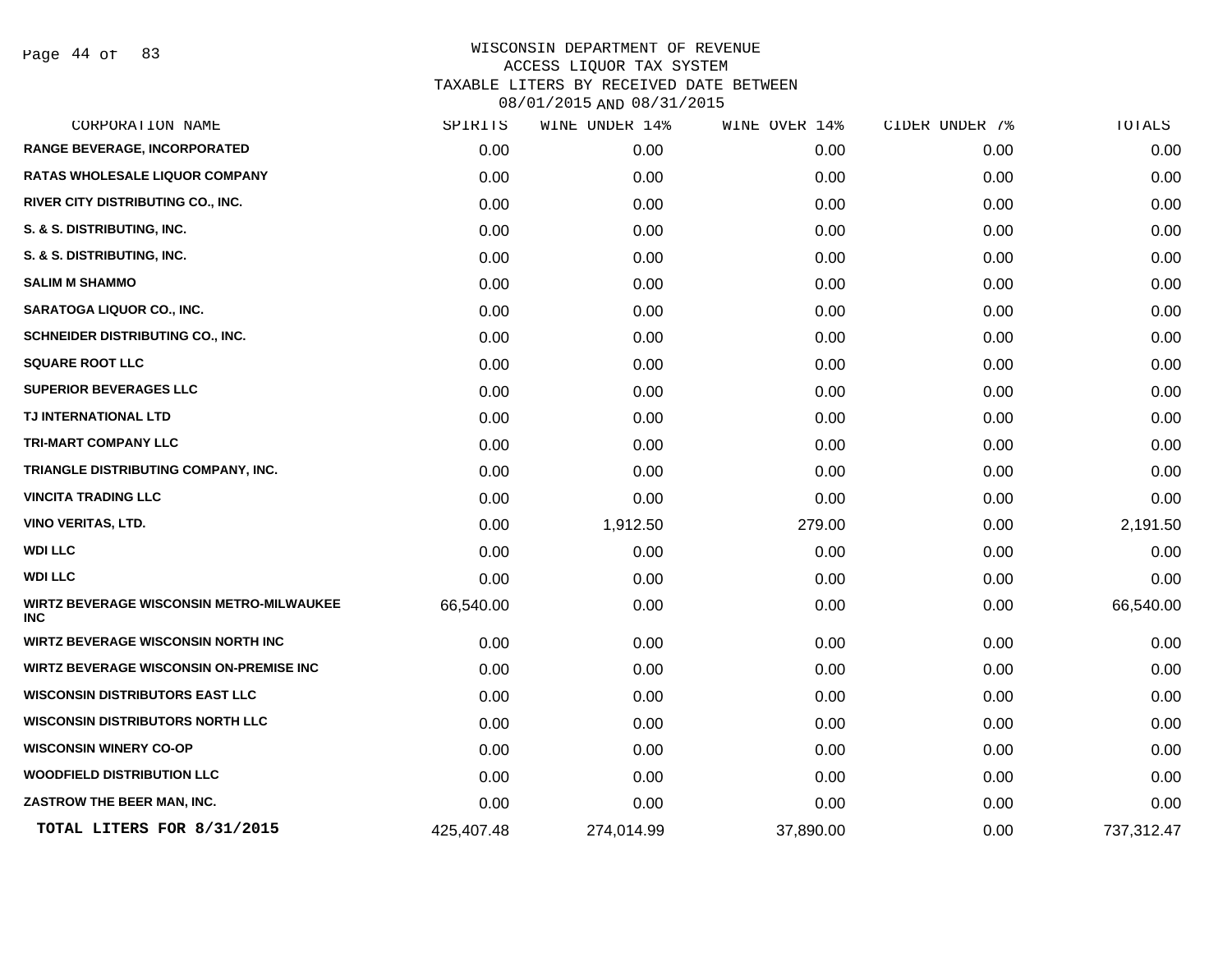Page 45 of 83

## WISCONSIN DEPARTMENT OF REVENUE ACCESS LIQUOR TAX SYSTEM TAXABLE LITERS BY RECEIVED DATE BETWEEN 08/01/2015 AND 08/31/2015

**IN STATE MANUFACTURER (WM) 45TH PARALLEL SPIRITS, LLC** 0.00 0.00 0.00 0.00 0.00 **ACE ETHANOL LLC** 0.00 0.00 0.00 0.00 0.00 **AEPPELTREOW INC** 72.00 0.00 0.00 0.00 72.00 **B & E DISTILLERY INC.** 0.00 0.00 0.00 0.00 0.00 **BRIAN SAMMONS** 246.00 0.00 0.00 0.00 246.00 **C & N CORPORATION** 5,260.53 0.00 0.00 0.00 5,260.53 **CENTRAL STANDARD LLC** 221.98 0.00 0.00 0.00 221.98 **CLOVER MEADOW LLC** 0.00 0.00 0.00 0.00 0.00 **DEATH'S DOOR DISTILLERY LLC** 49.50 0.00 0.00 0.00 49.50 **DISTILLERY PARTNERS, LLC** 0.00 0.00 0.00 0.00 0.00 **DRIFTLESS GLEN DISTILLERY LLC** 345.38 0.00 0.00 0.00 345.38 **EMCO CHEMICAL DISTRIBUTORS, INC.** 0.00 0.00 0.00 0.00 0.00 **GLOBAL DISTILLERS SRL LLC** 8,324.73 0.00 0.00 0.00 8,324.73 **GRANT J VAN DRIEST** 0.00 0.00 0.00 0.00 0.00 **GREAT LAKES DISTILLERY LLC** 972.00 0.00 0.00 0.00 972.00 **HENDRICKS FAMILY DISTILLERY LLC** 429.76 429.76 0.00 0.00 0.00 0.00 0.00 0.00 0.00 429.76 **MATTHEW RICK** 67.80 1,661.26 31.49 0.00 1,760.55 **MILLERCOORS LLC** 0.00 10,191.73 0.00 74,013.19 84,204.92 **NATHAN G GREENAWALT** 876.00 0.00 0.00 0.00 876.00 **NORTHERN WATERS DISTILLERY LLC** 792.02 0.00 0.00 0.00 792.02 **PERLICK FARMS LLC** 237.53 0.00 0.00 0.00 237.53 **PO CHOUA LO** 0.00 0.00 0.00 0.00 0.00 **SENSIENT FLAVORS LLC** 0.00 0.00 0.00 0.00 0.00 **ST CROIX SPIRITS LLC** 0.00 0.00 0.00 0.00 0.00 **THE NORTH WOODS DISTILLERY LLC** 207.10 207.10 0.00 0.00 0.00 0.00 0.00 0.00 207.10 CORPORATION NAME SPIRITS WINE UNDER 14% WINE OVER 14% CIDER UNDER 7% TOTALS

**WHITE WINTER WINERY INC** 0.00 0.00 0.00 0.00 0.00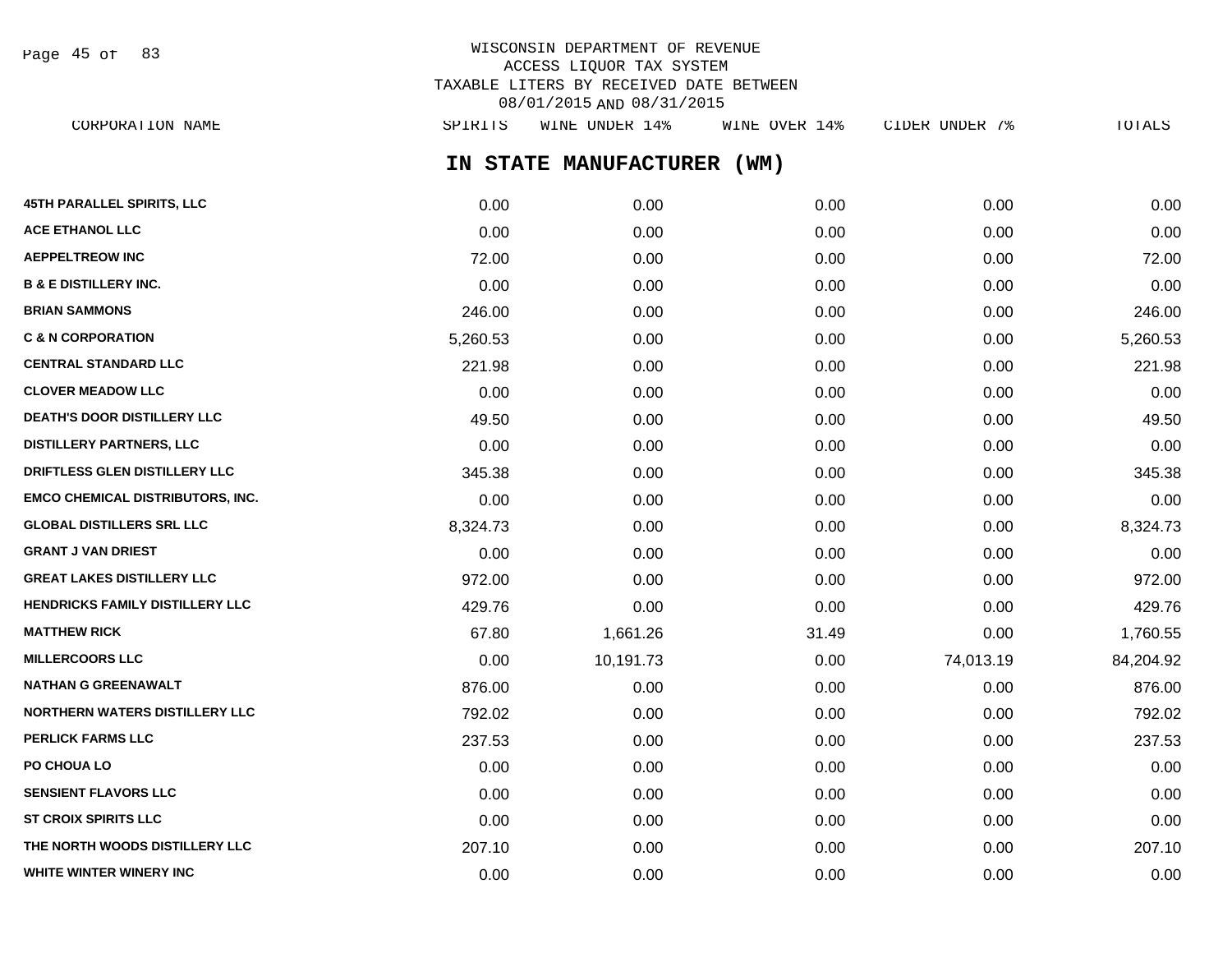| Page 46 of |  |  | 83 |
|------------|--|--|----|
|------------|--|--|----|

| CORPORATION NAME                | SPIRITS   | UNDER 14%<br>WINE | WINE OVER 14% | CIDER UNDER 7% | TOTALS     |
|---------------------------------|-----------|-------------------|---------------|----------------|------------|
| <b>WOLLERSHEIM WINERY, INC.</b> | 0.00      | 0.00              | 0.00          | 0.00           | 0.00       |
| YAHARA BAY DISTILLERS, INC.     | 2,843.08  | 0.00              | 0.00          | 0.00           | 2,843.08   |
| TOTAL LITERS FOR 8/31/2015      | 20.945.41 | 11.852.99         | 31.49         | 74.013.19      | 106.843.08 |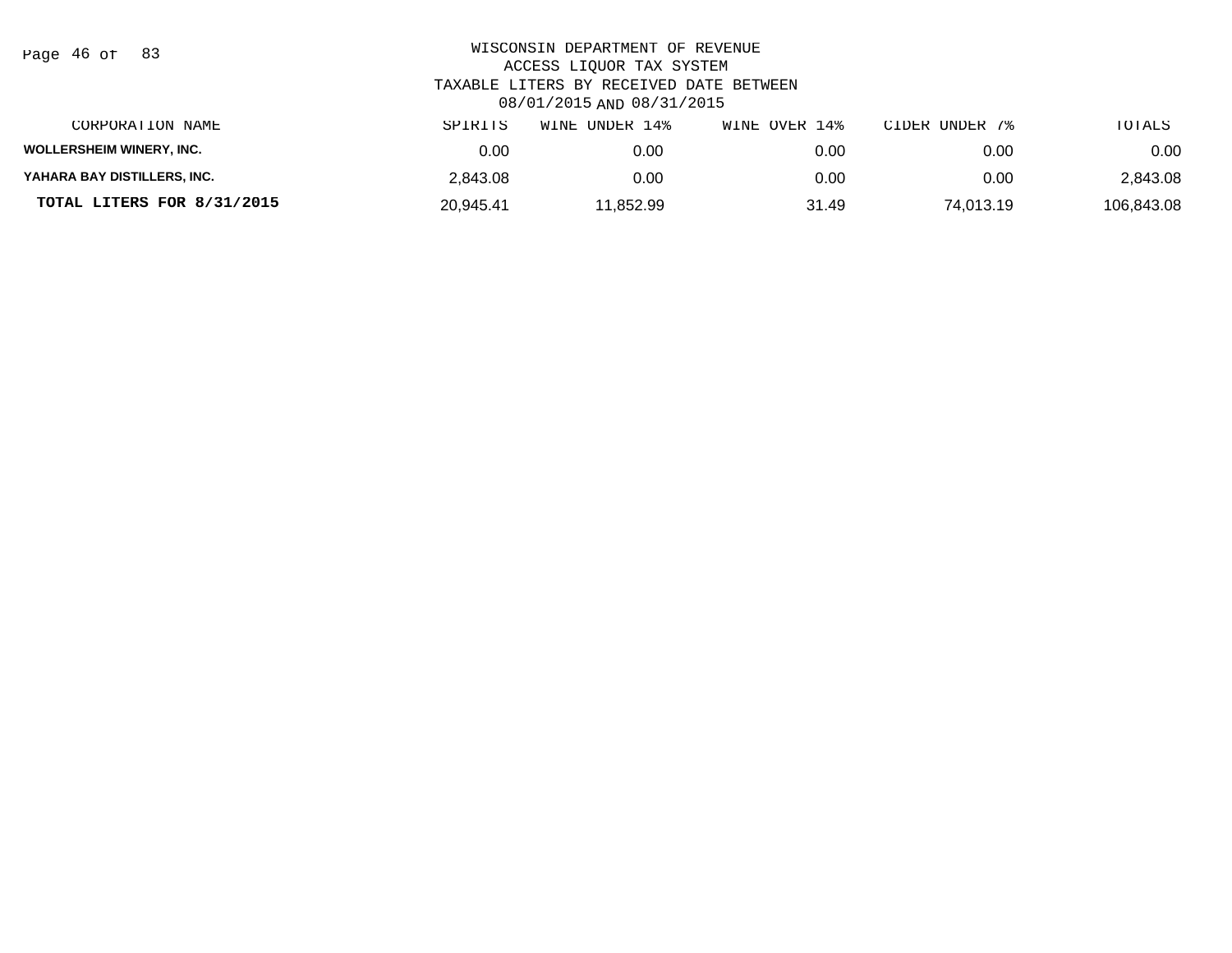Page 47 of 83

# WISCONSIN DEPARTMENT OF REVENUE ACCESS LIQUOR TAX SYSTEM TAXABLE LITERS BY RECEIVED DATE BETWEEN 08/01/2015 AND 08/31/2015

CORPORATION NAME SPIRITS WINE UNDER 14% WINE OVER 14% CIDER UNDER 7% TOTALS

## **IN STATE RECTIFIER (WR)**

| <b>45TH PARALLEL SPIRITS, LLC</b>      | 3,237.55     | 0.00     | 0.00 | 0.00 | 3,237.55     |
|----------------------------------------|--------------|----------|------|------|--------------|
| <b>ARTYS</b>                           | 9,960.71     | 0.00     | 0.00 | 0.00 | 9,960.71     |
| <b>CITY BREWING COMPANY, LLC</b>       | $-8,809.10$  | 0.00     | 0.00 | 0.00 | $-8,809.10$  |
| <b>DISTILLERY PARTNERS, LLC</b>        | 0.00         | 0.00     | 0.00 | 0.00 | 0.00         |
| <b>GALLOWAY COMPANY</b>                | 0.00         | 0.00     | 0.00 | 0.00 | 0.00         |
| <b>GREAT LAKES DISTILLERY LLC</b>      | 4,264.88     | 0.00     | 0.00 | 0.00 | 4,264.88     |
| <b>HENRY FARMS PRAIRIE SPIRITS LLC</b> | 0.00         | 0.00     | 0.00 | 0.00 | 0.00         |
| <b>MIDWEST CUSTOM BOTTLING LLC</b>     | $-58,012.97$ | 2,357.98 | 0.00 | 0.00 | $-55,654.99$ |
| <b>NATHAN G GREENAWALT</b>             | 0.00         | 0.00     | 0.00 | 0.00 | 0.00         |
| PO CHOUA LO                            | 0.00         | 0.00     | 0.00 | 0.00 | 0.00         |
| YAHARA BAY DISTILLERS, INC.            | 0.00         | 0.00     | 0.00 | 0.00 | 0.00         |
| TOTAL LITERS FOR 8/31/2015             | $-49,358.93$ | 2,357.98 | 0.00 | 0.00 | $-47,000.95$ |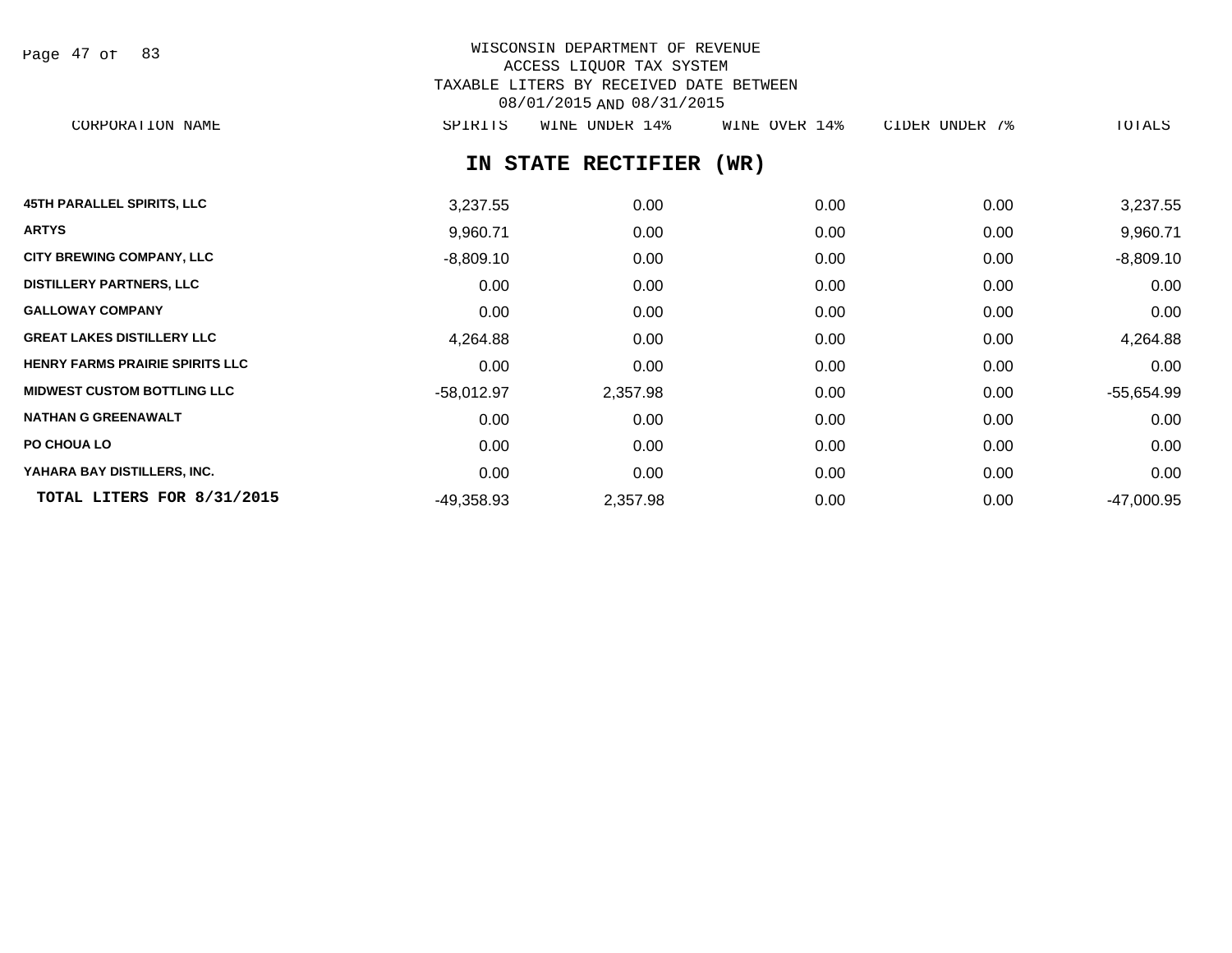Page 48 of 83

## WISCONSIN DEPARTMENT OF REVENUE ACCESS LIQUOR TAX SYSTEM TAXABLE LITERS BY RECEIVED DATE BETWEEN 08/01/2015 AND 08/31/2015

| SPIRITS | WINE UNDER 14% | WINE OVER 14%                                   | CIDER UNDER 7% | TOTALS   |
|---------|----------------|-------------------------------------------------|----------------|----------|
|         |                | (WWI)                                           |                |          |
| 0.00    | 299.80         | 27.25                                           | 754.51         | 1,081.56 |
| 0.00    | 0.00           | 0.00                                            | 0.00           | 0.00     |
|         | ,457.38        | 0.00                                            | 0.00           | 1,457.38 |
|         | $-58.13$       | 0.00                                            | 0.00           | $-58.13$ |
|         | 4,008.74       | 0.00                                            | 0.00           | 4,008.74 |
|         | 826.73         | 0.00                                            | 0.00           | 826.73   |
| 0.00    | 0.00           | 0.00                                            | 0.00           | 0.00     |
|         |                | IN STATE WINERY<br>0.00<br>0.00<br>0.00<br>0.00 |                |          |

| DLIND NURJE WINERT LLU                            | <b>U.UU</b> | <b>U.UU</b> | <b>U.UU</b> | <b>U.UU</b> | <u>v.vu</u> |
|---------------------------------------------------|-------------|-------------|-------------|-------------|-------------|
| <b>BOTHAM VINEYARDS, INC.</b>                     | 0.00        | 4,504.63    | 0.00        | 0.00        | 4,504.63    |
| <b>BRANCHES WINERY LLC</b>                        | 0.00        | 0.00        | 0.00        | 0.00        | 0.00        |
| <b>BRIGADOON FARM &amp; WINERY LLC</b>            | 0.00        | 781.46      | 0.00        | 0.00        | 781.46      |
| <b>BUZZ &amp; BREW SHOP LLC</b>                   | 0.00        | 0.00        | 0.00        | 0.00        | 0.00        |
| <b>C &amp; N CORPORATION</b>                      | 0.00        | 0.00        | 0.00        | 0.00        | 0.00        |
| <b>C &amp; N CORPORATION</b>                      | 0.00        | 43,990.95   | 1,583.96    | 0.00        | 45,574.91   |
| <b>CHATEAU ST CROIX WINERY &amp; VINEYARD LLC</b> | 0.00        | 467.25      | 777.37      | 0.00        | 1,244.62    |
| <b>CIDER HOUSE OF WISCONSIN LLC</b>               | 0.00        | 0.00        | 0.00        | 0.00        | 0.00        |
| <b>CLAY JAR HOLDINGS LLC</b>                      | 0.00        | 48.69       | 32.85       | 0.00        | 81.54       |
| <b>CLINTON CLINGERMAN</b>                         | 0.00        | 205.62      | 0.00        | 0.00        | 205.62      |
| <b>CLOVER MEADOW LLC</b>                          | 0.00        | 0.00        | 0.00        | 0.00        | 0.00        |
| <b>COLDSPRING OF WISCONSIN LLC</b>                | 0.00        | 0.00        | 0.00        | 0.00        | 0.00        |
| <b>COLLEEN M BOS</b>                              | 0.00        | 519.36      | 0.00        | 0.00        | 519.36      |
| <b>CRAIG FLETCHER</b>                             | 0.00        | 0.00        | 0.00        | 0.00        | 0.00        |
|                                                   |             |             |             |             |             |

**DANIEL J KOEPKE** 0.00 0.00 0.00 0.00 0.00 **DANZINGER VINEYARDS LLC** 0.00 0.00 0.00 0.00 0.00 **DIANA HOBSON** 0.00 0.00 0.00 0.00 0.00 **EDWARD J RINK** 0.00 46.48 0.00 0.00 46.48 **ELISABETH W KLEIN** 0.00 1,022.06 0.00 0.00 1,022.06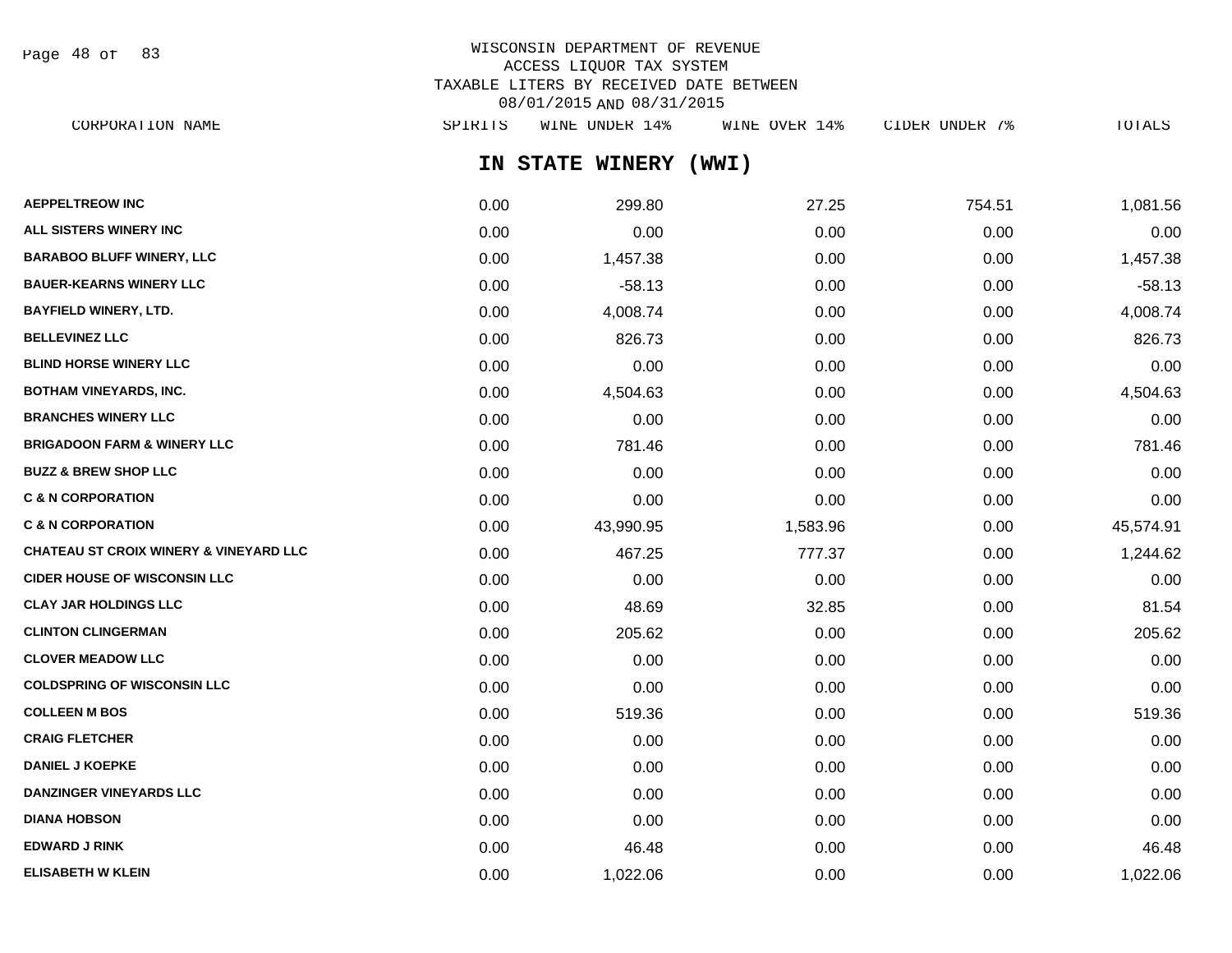#### WISCONSIN DEPARTMENT OF REVENUE

#### ACCESS LIQUOR TAX SYSTEM

TAXABLE LITERS BY RECEIVED DATE BETWEEN

| CORPORATION NAME                        | SPIRITS | WINE UNDER 14% | WINE OVER 14% | CIDER UNDER 7% | TOTALS    |
|-----------------------------------------|---------|----------------|---------------|----------------|-----------|
| <b>FAWN CREEK WINERY LLC</b>            | 0.00    | 8,728.49       | 0.00          | 0.00           | 8,728.49  |
| <b>FERMENTING CELLARS LLC</b>           | 0.00    | 317.60         | 0.00          | 0.00           | 317.60    |
| FISHER KING WINERY, LLC                 | 0.00    | 2,150.11       | 0.00          | 0.00           | 2,150.11  |
| <b>FRESAR INC</b>                       | 0.00    | 196.84         | 0.00          | 0.00           | 196.84    |
| FRUIT OF THE WOODS WINE CELLAR, INC.    | 0.00    | 14,918.26      | 0.00          | 0.00           | 14,918.26 |
| <b>HALF KRAKT LLC</b>                   | 0.00    | 0.00           | 0.00          | 0.00           | 0.00      |
| HARBOR RIDGE WINERY INC.                | 0.00    | 5,779.09       | 0.00          | 0.00           | 5,779.09  |
| <b>HERDIE BAISDEN</b>                   | 0.00    | 0.00           | 0.00          | 0.00           | 0.00      |
| <b>HOOKSTONE INC.</b>                   | 0.00    | 1,232.24       | 62.99         | 0.00           | 1,295.23  |
| <b>ISLAND ORCHARD CIDER LLC</b>         | 0.00    | 0.00           | 0.00          | 4,710.97       | 4,710.97  |
| <b>JACKSON WINE LLC</b>                 | 0.00    | 1,783.49       | 12.04         | 0.00           | 1,795.53  |
| <b>JAMES PLOETZ</b>                     | 0.00    | 244.91         | 0.00          | 0.00           | 244.91    |
| <b>JEFFREY L STOEGER</b>                | 0.00    | 4,432.32       | 1,377.13      | 0.00           | 5,809.45  |
| <b>JORNY'S END LLC</b>                  | 0.00    | 1,249.18       | 0.00          | 0.00           | 1,249.18  |
| <b>JOSEPH CALLOW</b>                    | 0.00    | 0.00           | 0.00          | 0.00           | 0.00      |
| <b>JOSEPH CALLOW</b>                    | 0.00    | 0.00           | 0.00          | 0.00           | 0.00      |
| <b>JOSEPH STALLER</b>                   | 0.00    | 2,286.38       | 0.00          | 0.00           | 2,286.38  |
| <b>JOSEPH WYNIMKO</b>                   | 0.00    | 463.52         | 0.00          | 0.00           | 463.52    |
| <b>JULIE A ANDRZEJCZAK</b>              | 0.00    | 71.17          | 9.08          | 0.00           | 80.25     |
| <b>KEVIN BEHNKE</b>                     | 0.00    | 0.00           | 0.00          | 0.00           | 0.00      |
| <b>LAKE NOKOMIS CRANBERRIES INC</b>     | 0.00    | 0.00           | 0.00          | 0.00           | 0.00      |
| <b>LANDTA WINES LLC</b>                 | 0.00    | 817.65         | 0.00          | 0.00           | 817.65    |
| <b>LARSON &amp; LARSON</b>              | 0.00    | 670.02         | 0.00          | 0.00           | 670.02    |
| <b>LAUTENBACH'S ORCHARD COUNTRY INC</b> | 0.00    | 14,120.83      | 0.00          | 0.00           | 14,120.83 |
| <b>LEDGE STONE VINEYARDS LLC</b>        | 0.00    | 64.35          | 0.76          | 0.00           | 65.11     |
| <b>LOST ISLAND WINE LLC</b>             | 0.00    | 999.75         | 0.00          | 0.00           | 999.75    |
| <b>LUNCH CREEK VINEYARDS LLC</b>        | 0.00    | 0.00           | 0.00          | 0.00           | 0.00      |
| <b>MARTIN E SELL</b>                    | 0.00    | 0.00           | 0.00          | 0.00           | 0.00      |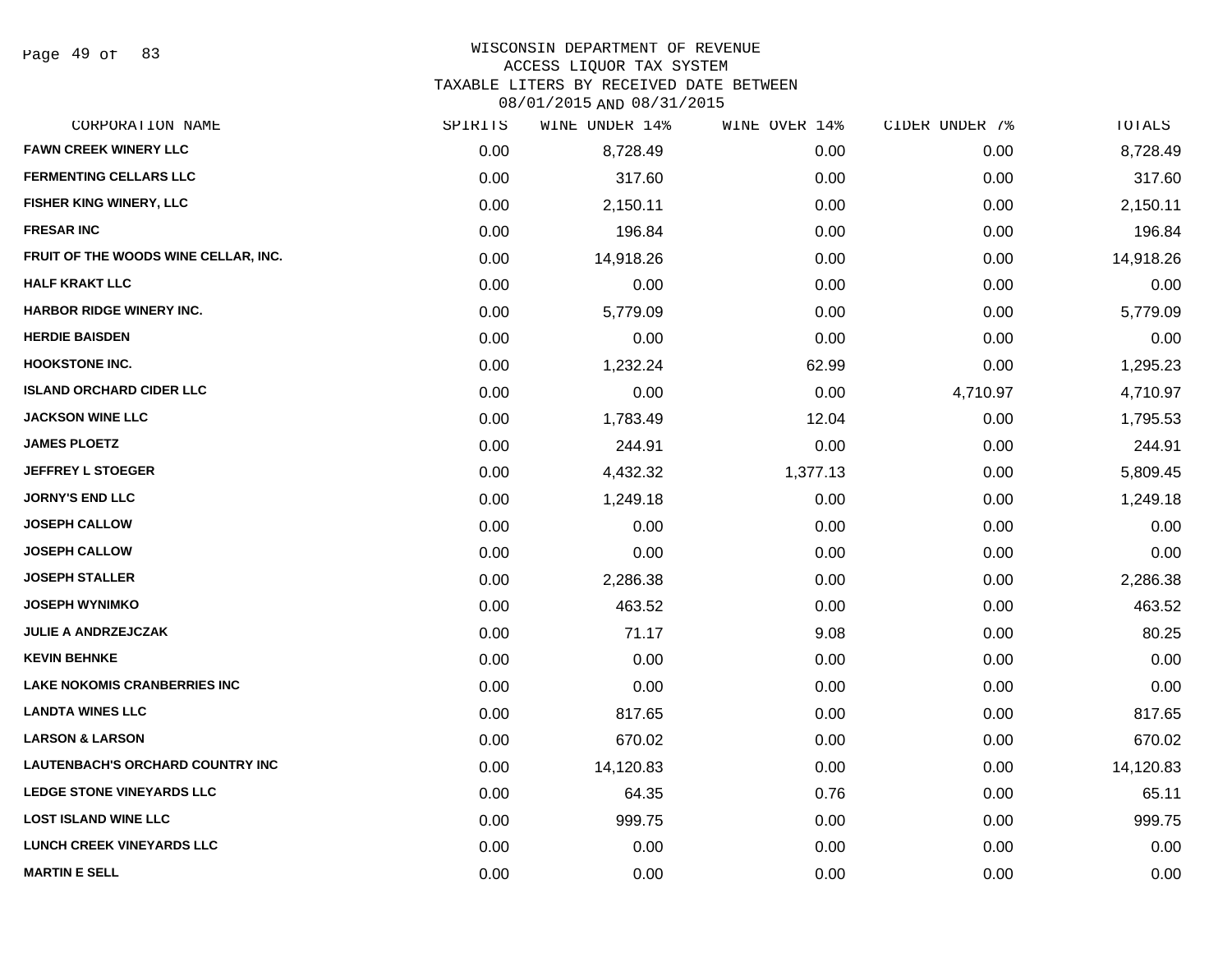Page 50 of 83

# WISCONSIN DEPARTMENT OF REVENUE ACCESS LIQUOR TAX SYSTEM TAXABLE LITERS BY RECEIVED DATE BETWEEN

| CORPORATION NAME                               | SPIRITS | WINE UNDER 14% | WINE OVER 14% | CIDER UNDER 7% | TOTALS    |
|------------------------------------------------|---------|----------------|---------------|----------------|-----------|
| <b>MARY BELLAZZINI</b>                         | 0.00    | 0.00           | 0.00          | 0.00           | 0.00      |
| <b>MATENAER CORPORATION</b>                    | 0.00    | 0.00           | 0.00          | 0.00           | 0.00      |
| <b>MATTHEW RICK</b>                            | 0.00    | 0.00           | 0.00          | 0.00           | 0.00      |
| <b>MCILQUHAM LLC</b>                           | 0.00    | 2,133.00       | 0.00          | 0.00           | 2,133.00  |
| <b>MERSHONIAN CIDERY LLC</b>                   | 0.00    | 0.00           | 0.00          | 1,114.80       | 1,114.80  |
| <b>MUNSON BRIDGE WINERY INC</b>                | 0.00    | 4,485.70       | 0.00          | 0.00           | 4,485.70  |
| <b>MUSETTA WINERY, LLC</b>                     | 0.00    | 4,424.97       | 2,891.26      | 0.00           | 7,316.23  |
| <b>NORTHLEAF WINERY, LLC</b>                   | 0.00    | 2,002.51       | 26.99         | 0.00           | 2,029.50  |
| <b>PARALLEL 44 VINEYARD &amp; WINERY, INC.</b> | 0.00    | 3,798.01       | 0.00          | 0.00           | 3,798.01  |
| <b>PARALLEL 44 VINEYARD &amp; WINERY, INC.</b> | 0.00    | 8,540.24       | 0.00          | 0.00           | 8,540.24  |
| <b>PATRICK ARNDT</b>                           | 0.00    | 94.64          | 0.00          | 0.00           | 94.64     |
| <b>PAUL D ASPER</b>                            | 0.00    | 0.00           | 0.00          | 0.00           | 0.00      |
| <b>PAUL J FRANZEN</b>                          | 0.00    | 0.00           | 453.75        | 0.00           | 453.75    |
| <b>PIEPERTK LLC</b>                            | 0.00    | 1,322.24       | 11.24         | 0.00           | 1,333.48  |
| <b>RED OAK VINEYARD INC</b>                    | 0.00    | 0.00           | 0.00          | 0.00           | 0.00      |
| <b>RIVER BEND VINEYARD &amp; WINERY LLC</b>    | 0.00    | 2,073.64       | 0.00          | 0.00           | 2,073.64  |
| <b>ROBERT BORUCKI</b>                          | 0.00    | 0.00           | 0.00          | 0.00           | 0.00      |
| <b>ROBERT BORUCKI</b>                          | 0.00    | 0.00           | 0.00          | 0.00           | 0.00      |
| <b>ROCK N WOOL WINERY LLC</b>                  | 0.00    | 0.00           | 0.00          | 0.00           | 0.00      |
| <b>RUSHFORD MEADERY AND WINERY LLC</b>         | 0.00    | 0.00           | 0.00          | 0.00           | 0.00      |
| <b>RYAN PRELLWITZ</b>                          | 0.00    | 223.34         | 0.00          | 0.00           | 223.34    |
| S & J WINERY, LLC                              | 0.00    | 62.99          | 0.00          | 0.00           | 62.99     |
| SANDSTONE RIDGE VINEYARD & WINERY LLC          | 0.00    | 453.60         | 23.39         | 0.00           | 476.99    |
| SANTA FE FUTURES, INC.                         | 0.00    | 8,432.92       | 6,836.13      | 0.00           | 15,269.05 |
| <b>SEVEN HAWKS VINEYARDS LLC</b>               | 0.00    | 0.00           | 0.00          | 0.00           | 0.00      |
| <b>SEVEN HAWKS VINEYARDS LLC</b>               | 0.00    | 0.00           | 0.00          | 0.00           | 0.00      |
| <b>SHARON L PINGEL</b>                         | 0.00    | 0.00           | 0.00          | 0.00           | 0.00      |
| <b>SHERRY HARDIE</b>                           | 0.00    | 195.00         | 0.00          | 0.00           | 195.00    |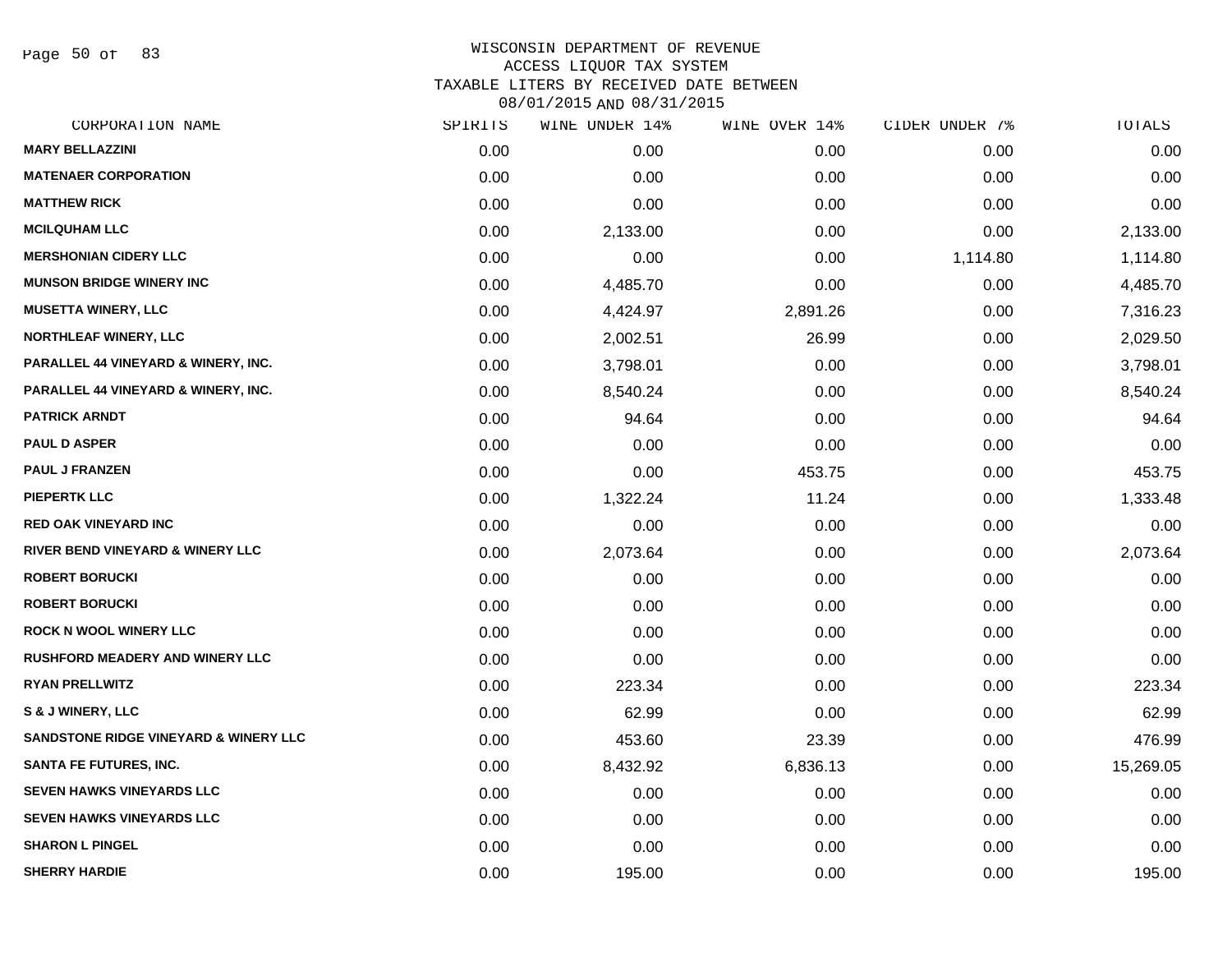#### WISCONSIN DEPARTMENT OF REVENUE

#### ACCESS LIQUOR TAX SYSTEM

TAXABLE LITERS BY RECEIVED DATE BETWEEN

| CORPORATION NAME                                   | SPIRITS | WINE UNDER 14% | WINE OVER 14% | CIDER UNDER 7% | TOTALS    |
|----------------------------------------------------|---------|----------------|---------------|----------------|-----------|
| <b>SIMON CREEK VINEYARD LLC</b>                    | 0.00    | 6,333.50       | 544.26        | 0.00           | 6,877.76  |
| SINNIPEE VALLEY VINEYARD LLC                       | 0.00    | 0.00           | 0.00          | 0.00           | 0.00      |
| <b>SPB LLC</b>                                     | 0.00    | 0.00           | 0.00          | 55,206.67      | 55,206.67 |
| <b>SPRECHER BREWING COMPANY, INC.</b>              | 0.00    | 0.00           | 0.00          | 0.00           | 0.00      |
| <b>SPURGEON VINEYARDS &amp; WINERY LLC</b>         | 0.00    | 2,470.82       | 26.88         | 0.00           | 2,497.70  |
| <b>STEPHEN M KENNEDY</b>                           | 0.00    | 1,042.50       | 0.00          | 0.00           | 1,042.50  |
| <b>STEVEN J DEBAKER</b>                            | 0.00    | 0.00           | 0.00          | 0.00           | 0.00      |
| STEVEN M & JUDITH A JACOBSON LLC                   | 0.00    | 937.76         | 0.00          | 0.00           | 937.76    |
| <b>SUNSET POINT WINERY LLC</b>                     | 0.00    | 904.33         | 0.00          | 0.00           | 904.33    |
| <b>TENBA RIDGE WINERY LLC</b>                      | 0.00    | 983.24         | 0.00          | 0.00           | 983.24    |
| THE CHISELLED GRAPE WINERY LLC                     | 0.00    | 0.00           | 0.00          | 0.00           | 0.00      |
| THE RUM TREE, INC.                                 | 0.00    | 31.23          | 18.02         | 0.00           | 49.25     |
| THE WINE VINEYARD LLC                              | 0.00    | 638.98         | 0.00          | 0.00           | 638.98    |
| THE WOODLAND TRAIL BEVERAGE COMPANY, INC.          | 0.00    | 813.10         | 0.00          | 0.00           | 813.10    |
| <b>TROY LANDWEHR</b>                               | 0.00    | 941.25         | 88.50         | 0.00           | 1,029.75  |
| TWO BROTHERS WINES LLC                             | 0.00    | 678.00         | 0.00          | 0.00           | 678.00    |
| VAN WYCHEN WINES INC.                              | 0.00    | 0.00           | 0.00          | 0.00           | 0.00      |
| <b>VERNON VINEYARDS LTD</b>                        | 0.00    | 762.76         | 0.00          | 0.00           | 762.76    |
| <b>VETRO WINERY LLC</b>                            | 0.00    | 373.50         | 0.00          | 0.00           | 373.50    |
| VINES TO CELLAR, INC.                              | 0.00    | 1,062.75       | 0.00          | 0.00           | 1,062.75  |
| <b>VON STIEHL WINERY LTD.</b>                      | 0.00    | 0.00           | 0.00          | 0.00           | 0.00      |
| VON STIEHL WINERY LTD.                             | 0.00    | 0.00           | 0.00          | 0.00           | 0.00      |
| VON STIEHL WINERY LTD.                             | 0.00    | 18,350.48      | 0.00          | 946.35         | 19,296.83 |
| <b>WEGLARZ &amp; BOCK</b>                          | 0.00    | 599.91         | 0.00          | 0.00           | 599.91    |
| <b>WEST PRAIRIE WINERY LLC</b>                     | 0.00    | 4,006.47       | 0.00          | 0.00           | 4,006.47  |
| <b>WHISPERING BLUFFS VINEYARD &amp; WINERY LTD</b> | 0.00    | 0.00           | 0.00          | 0.00           | 0.00      |
| <b>WHISPERING WINDS WINERY LLC</b>                 | 0.00    | 0.00           | 0.00          | 0.00           | 0.00      |
| <b>WHITE BEAR SPIRITS LLC</b>                      | 0.00    | 0.00           | 0.00          | 0.00           | 0.00      |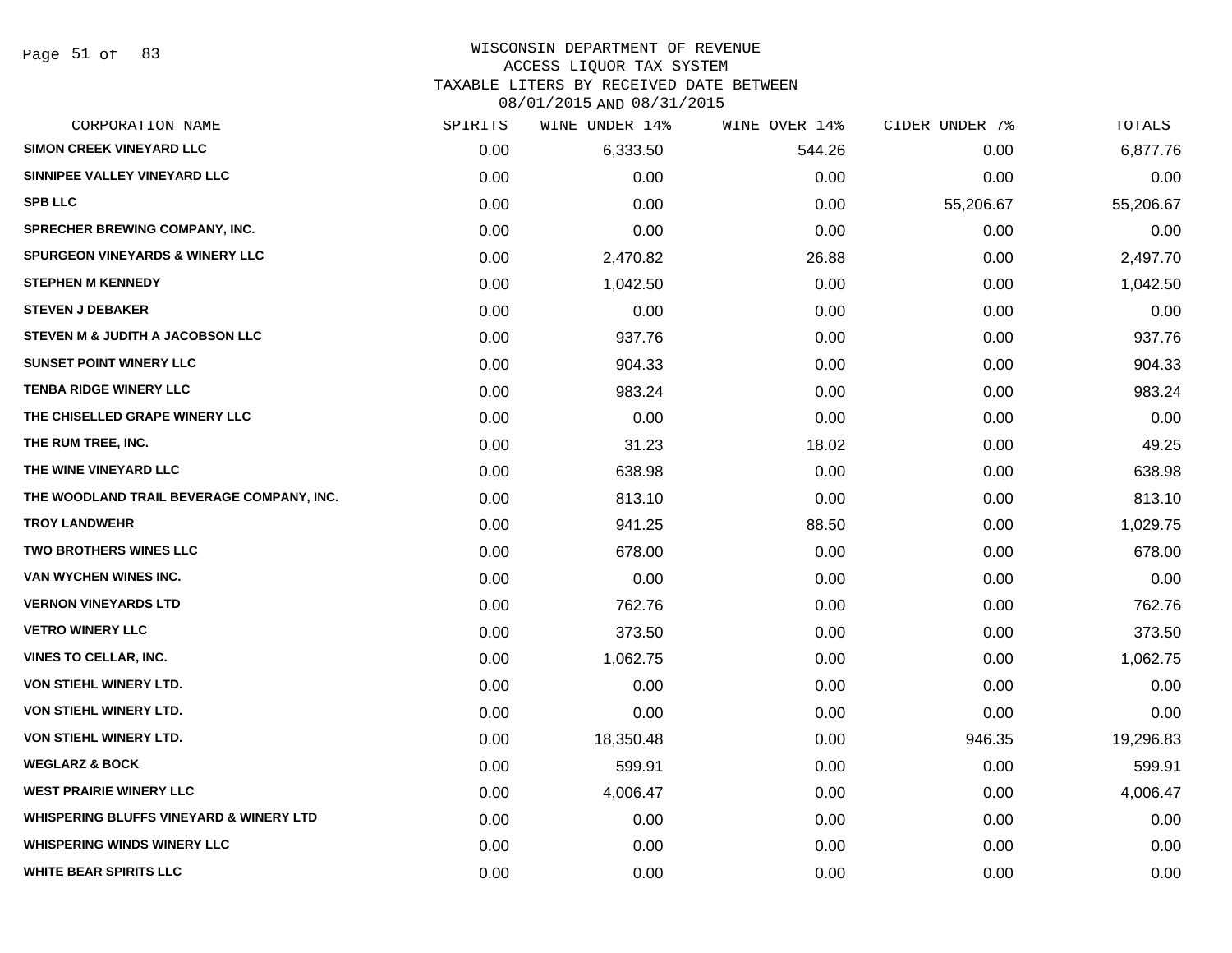Page 52 of 83

| CORPORATION NAME                | SPIRITS | UNDER 14%<br>WINE | OVER 14%<br>WINE | UNDER 7%<br>CIDER | TOTALS     |
|---------------------------------|---------|-------------------|------------------|-------------------|------------|
| WHITE WINTER WINERY INC         | 0.00    | 885.41,           | $-0.01$          | 194.69            | 2,080.09   |
| <b>WILLIAM F BLUHM</b>          | 0.00    | 3,280.22          | 0.00             | 0.00              | 3,280.22   |
| <b>WINE STATION HUDSON LLC</b>  | 0.00    | 0.00              | 0.00             | 0.00              | 0.00       |
| <b>WINEMAKER'S DAUGHTER LLC</b> | 0.00    | 0.00              | 0.00             | 0.00              | 0.00       |
| <b>WOLLERSHEIM WINERY, INC.</b> | 0.00    | 50.832.92         | 1,628.23         | 0.00              | 52,461.15  |
| <b>WOLLERSHEIM WINERY, INC.</b> | 0.00    | 7.441.41          | $-9.75$          | 0.00              | 7,431.66   |
| TOTAL LITERS FOR 8/31/2015      | 0.00    | 261,260.56        | 16,422.32        | 62.927.99         | 340,610.87 |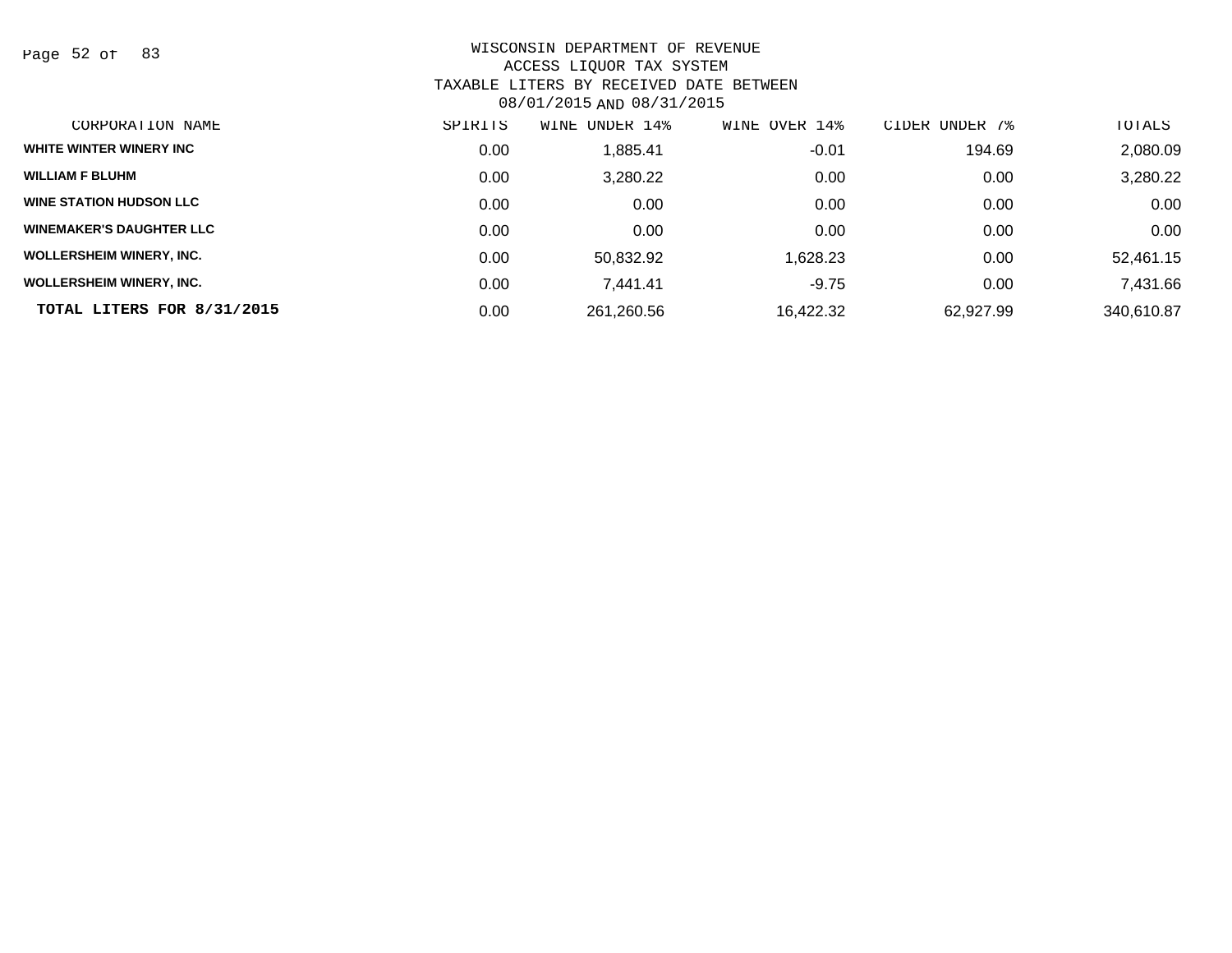Page 53 of 83

## WISCONSIN DEPARTMENT OF REVENUE ACCESS LIQUOR TAX SYSTEM TAXABLE LITERS BY RECEIVED DATE BETWEEN 08/01/2015 AND 08/31/2015

**WINE DIRECT SHIPPER (WDS) 1-800 WINESHOP.COM INC** 0.00 0.00 0.00 0.00 0.00 **7 & 8 LLC** 0.00 0.00 0.00 0.00 0.00 **A TO Z WINEWORKS LLC** 0.00 0.00 0.00 0.00 0.00 **AARON POTT AND CLAIRE POTT**  $0.00$   $0.00$   $0.00$   $0.00$   $0.00$   $0.00$   $0.00$   $0.00$   $0.00$   $0.00$   $0.00$   $0.00$   $0.00$ **ABACELA VINEYARDS & WINERY INC** 0.00 6.00 5.25 0.00 11.25 **ABEJA LLC** 0.00 0.00 0.00 0.00 0.00 **ABERNATHY HOFFMAN, LLC** 0.00 0.00 0.00 0.00 0.00 **ABREU VINEYARDS INC** 0.00 0.00 0.00 0.00 0.00 **AC VIN CO LLC** 0.00 0.00 0.00 0.00 0.00 **ACCOLADE WINES NORTH AMERICA INC**  $0.00$   $0.00$   $0.00$   $0.00$   $0.00$   $0.00$   $0.00$   $0.00$   $0.00$   $0.00$   $0.00$   $0.00$ **ADAMS WINERY LLC** 0.00 0.00 0.00 0.00 0.00 **ADELAIDA CELLARS INC** 0.00 0.00 0.00 0.00 0.00 **ADELSHEIM VINEYARD LLC** 0.00 0.00 0.00 0.00 0.00 **AGATE RIDGE VINEYARD LLC** 0.00 0.00 0.00 0.00 0.00 **ALEXANDER P OXMAN** 0.00 0.00 0.00 0.00 0.00 **ALEXANDRIA NICOLE CELLARS LLC** 0.00 0.00 0.00 0.00 0.00 **ALL SISTERS WINERY INC** 0.00 0.00 0.00 0.00 0.00 **ALPHA & OMEGA WINERY LLC** 0.00 0.00 0.00 0.00 0.00 **ALTAMURA WINERY INC** 0.00 0.00 0.00 0.00 0.00 **ALVAREZ VINEYARDS LLC** 0.00 0.00 0.00 0.00 0.00 **AMAPOLA CREEK VINEYARDS & WINERY** 0.00 0.00 0.00 0.00 0.00 **AMAVI CELLARS LLC** 0.00 0.00 0.00 0.00 0.00 **AMPELOS CELLARS INC** 0.00 0.00 0.00 0.00 0.00 **AMUSE BOUCHE LLC** 0.00 0.00 0.00 0.00 0.00 **ANCIENT PEAK INC** 0.00 0.00 0.00 0.00 0.00 CORPORATION NAME SPIRITS WINE UNDER 14% WINE OVER 14% CIDER UNDER 7% TOTALS

**ANDERSONS CONN VALLEY WINERY INC** 0.00 0.00 0.00 0.00 0.00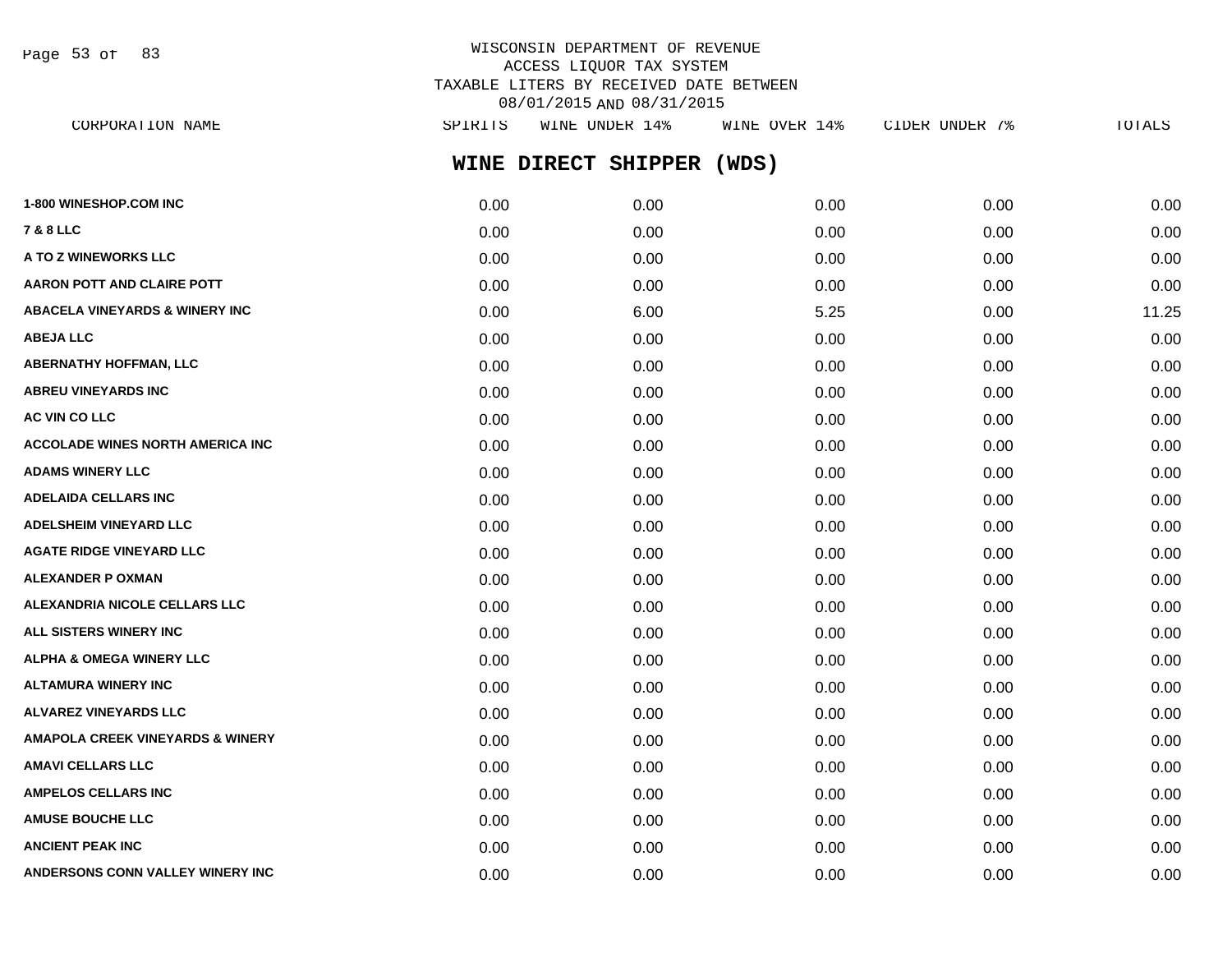Page 54 of 83

| CORPORATION NAME                        | SPIRITS | WINE UNDER 14% | WINE OVER 14% | CIDER UNDER 7% | TOTALS |
|-----------------------------------------|---------|----------------|---------------|----------------|--------|
| <b>ANIMO LP</b>                         | 0.00    | 0.00           | 0.00          | 0.00           | 0.00   |
| <b>ANOMALY VINEYARDS LLC</b>            | 0.00    | 0.00           | 0.00          | 0.00           | 0.00   |
| <b>ANTHILL FARMS LLC</b>                | 0.00    | 0.00           | 0.00          | 0.00           | 0.00   |
| <b>ANTHONY M TRUCHARD</b>               | 0.00    | 0.00           | 0.00          | 0.00           | 0.00   |
| AQUA PUMPKIN INC                        | 0.00    | 0.00           | 0.00          | 0.00           | 0.00   |
| <b>ARCHANGEL INVESTMENTS LLC</b>        | 0.00    | 0.00           | 18.00         | 0.00           | 18.00  |
| <b>ARETE WINES LLC</b>                  | 0.00    | 0.00           | 0.00          | 0.00           | 0.00   |
| <b>ARIETTA INC</b>                      | 0.00    | 0.00           | 0.00          | 0.00           | 0.00   |
| <b>ARISTA WINES LLC</b>                 | 0.00    | 0.00           | 0.00          | 0.00           | 0.00   |
| <b>ARIZONA STRONGHOLD VINEYARDS LLC</b> | 0.00    | 0.00           | 0.00          | 0.00           | 0.00   |
| <b>ARKENSTONE VINEYARDS LLC</b>         | 0.00    | 0.00           | 0.00          | 0.00           | 0.00   |
| ARMIDA WINERY INC                       | 0.00    | 0.00           | 0.00          | 0.00           | 0.00   |
| <b>ARMSTRONG FAMILY WINERY LLC</b>      | 0.00    | 0.00           | 0.00          | 0.00           | 0.00   |
| <b>ARMSTRONG VINEYARDS INC</b>          | 0.00    | 0.00           | 0.00          | 0.00           | 0.00   |
| <b>ARRINGTON VINEYARDS LLC</b>          | 0.00    | 0.00           | 0.00          | 0.00           | 0.00   |
| <b>ARTISTE MANAGEMENT CO LLC</b>        | 0.00    | 0.00           | 0.00          | 0.00           | 0.00   |
| <b>AU BON CLIMAT LLC</b>                | 0.00    | 0.00           | 0.00          | 0.00           | 0.00   |
| <b>AUBERT WINEGROWING INC</b>           | 0.00    | 0.00           | 0.00          | 0.00           | 0.00   |
| <b>AUGUST BRIGGS JR INC</b>             | 0.00    | 0.00           | 0.00          | 0.00           | 0.00   |
| <b>AVV WINERY CO LLC</b>                | 0.00    | 0.00           | 0.00          | 0.00           | 0.00   |
| AW DIRECT INC                           | 0.00    | 0.00           | 0.00          | 0.00           | 0.00   |
| <b>B R COHN WINERY INC</b>              | 0.00    | 0.00           | 0.00          | 0.00           | 0.00   |
| <b>BALTIMORE BEND VINEYARD LLC</b>      | 0.00    | 0.00           | 0.00          | 0.00           | 0.00   |
| <b>BANSHEE WINES LLC</b>                | 0.00    | 0.00           | 0.00          | 0.00           | 0.00   |
| <b>BARABOO BLUFF WINERY, LLC</b>        | 0.00    | 0.00           | 0.00          | 0.00           | 0.00   |
| <b>BARGETTOS SANTA CRUZ WINERY INC</b>  | 0.00    | 0.00           | 0.00          | 0.00           | 0.00   |
| <b>BARNARD GRIFFIN INC</b>              | 0.00    | 0.00           | 0.00          | 0.00           | 0.00   |
| <b>BARNETT VINEYARDS LP</b>             | 0.00    | 0.00           | 0.00          | 0.00           | 0.00   |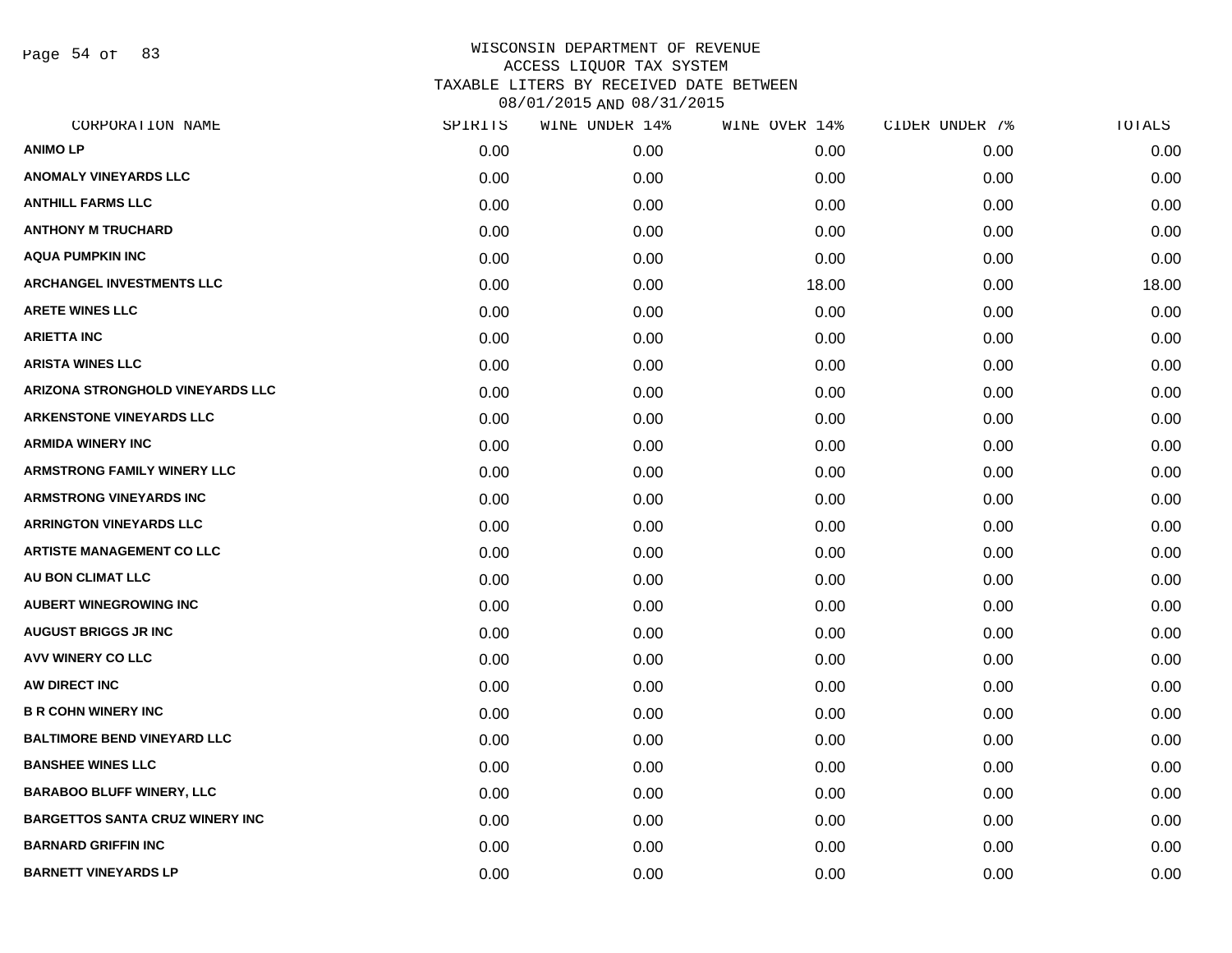Page 55 of 83

| CORPORATION NAME                       | SPIRITS | WINE UNDER 14% | WINE OVER 14% | CIDER UNDER 7% | TOTALS |
|----------------------------------------|---------|----------------|---------------|----------------|--------|
| <b>BAUER-KEARNS WINERY LLC</b>         | 0.00    | 0.00           | 0.00          | 0.00           | 0.00   |
| <b>BAYFIELD WINERY, LTD.</b>           | 0.00    | 0.00           | 0.00          | 0.00           | 0.00   |
| <b>BEHRENS AND DRINKWARD</b>           | 0.00    | 0.00           | 0.00          | 0.00           | 0.00   |
| <b>BEL VINO LLC</b>                    | 0.00    | 0.00           | 0.00          | 0.00           | 0.00   |
| <b>BELLEVINEZ LLC</b>                  | 0.00    | 0.00           | 0.00          | 0.00           | 0.00   |
| <b>BENESSERE VINEYARDS LTD</b>         | 0.00    | 0.00           | 0.00          | 0.00           | 0.00   |
| <b>BENNETT LANE WINERY LLC</b>         | 0.00    | 0.00           | 0.00          | 0.00           | 0.00   |
| <b>BENOVIA WINERY LLC</b>              | 0.00    | 0.00           | 0.00          | 0.00           | 0.00   |
| <b>BENT CREEK WINERY LLC</b>           | 0.00    | 0.00           | 0.00          | 0.00           | 0.00   |
| <b>BENTON-LANE LLC</b>                 | 0.00    | 0.00           | 0.00          | 0.00           | 0.00   |
| <b>BENZIGER FAMILY WINERY LLC</b>      | 0.00    | 0.00           | 0.00          | 0.00           | 0.00   |
| <b>BERGSTROM WINES LLC</b>             | 0.00    | 0.00           | 0.00          | 0.00           | 0.00   |
| <b>BERNARDUS LLC</b>                   | 0.00    | 0.00           | 0.00          | 0.00           | 0.00   |
| BETHEL HEIGHTS VINEYARD INC            | 0.00    | 0.00           | 0.00          | 0.00           | 0.00   |
| BETTER BRANDS INTERNATIONAL            | 0.00    | 0.00           | 0.00          | 0.00           | 0.00   |
| <b>BETZ CELLARS LLC</b>                | 0.00    | 0.00           | 0.00          | 0.00           | 0.00   |
| <b>BIG BASIN VINEYARDS LLC</b>         | 0.00    | 0.00           | 0.00          | 0.00           | 0.00   |
| <b>BILTMORE ESTATE WINE COMPANY</b>    | 0.00    | 0.00           | 0.00          | 0.00           | 0.00   |
| <b>BLACKBIRD VINEYARDS LLC</b>         | 0.00    | 0.00           | 0.00          | 0.00           | 0.00   |
| <b>BLACKBURN ENTERPRISES LLC</b>       | 0.00    | 5.25           | 9.75          | 0.00           | 15.00  |
| <b>BLANKIET ESTATE LLC</b>             | 0.00    | 0.00           | 0.00          | 0.00           | 0.00   |
| <b>BLIND HORSE WINERY LLC</b>          | 0.00    | 0.00           | 0.00          | 0.00           | 0.00   |
| <b>BLUE MOUNTAIN CIDER COMPANY LLC</b> | 0.00    | 0.00           | 0.00          | 0.00           | 0.00   |
| <b>BLUE SKY VINTNERS LLC</b>           | 0.00    | 0.00           | 0.00          | 0.00           | 0.00   |
| <b>BNA WINE GROUP LLC</b>              | 0.00    | 0.00           | 0.00          | 0.00           | 0.00   |
| <b>BOEGER WINERY INC</b>               | 0.00    | 0.00           | 0.00          | 0.00           | 0.00   |
| <b>BOGLE VINEYARDS INC</b>             | 0.00    | 0.00           | 0.00          | 0.00           | 0.00   |
| <b>BON AFFAIR INC</b>                  | 0.00    | 0.00           | 0.00          | 0.00           | 0.00   |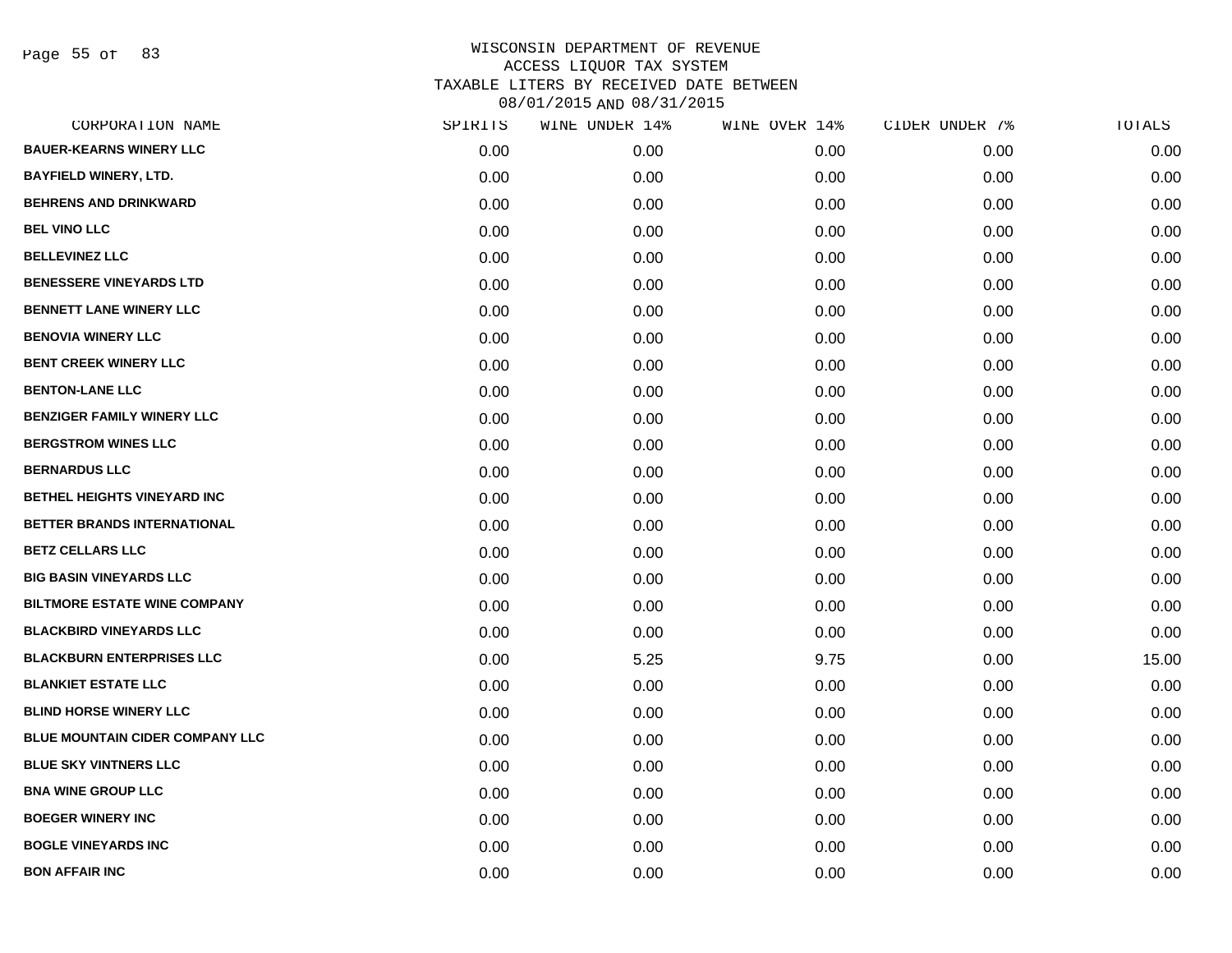Page 56 of 83

| CORPORATION NAME                             | SPIRITS | WINE UNDER 14% | WINE OVER 14% | CIDER UNDER 7% | TOTALS |
|----------------------------------------------|---------|----------------|---------------|----------------|--------|
| <b>BONNY DOON WINERY INC</b>                 | 0.00    | 0.00           | 0.00          | 0.00           | 0.00   |
| <b>BOOKWALTER WINERY LLC</b>                 | 0.00    | 0.00           | 0.00          | 0.00           | 0.00   |
| <b>BOTHAM VINEYARDS, INC.</b>                | 0.00    | 0.00           | 0.00          | 0.00           | 0.00   |
| <b>BOUCHAINE VINEYARDS INC</b>               | 0.00    | 0.00           | 0.00          | 0.00           | 0.00   |
| <b>BRANCHES WINERY LLC</b>                   | 0.00    | 0.00           | 0.00          | 0.00           | 0.00   |
| <b>BRASSFIELD ESTATE WINERY LLC</b>          | 0.00    | 0.00           | 0.00          | 0.00           | 0.00   |
| <b>BRESSLER VINEYARDS LLC</b>                | 0.00    | 0.00           | 0.00          | 0.00           | 0.00   |
| <b>BRET LOPEZ</b>                            | 0.00    | 0.00           | 0.00          | 0.00           | 0.00   |
| <b>BREWER-CLIFTON LLC</b>                    | 0.00    | 0.00           | 0.00          | 0.00           | 0.00   |
| <b>BRIAN CARTER CELLARS LLC</b>              | 0.00    | 0.00           | 0.00          | 0.00           | 0.00   |
| <b>BRIGADOON FARM &amp; WINERY LLC</b>       | 0.00    | 0.00           | 0.00          | 0.00           | 0.00   |
| <b>BROWN ESTATE VINEYARDS LLC</b>            | 0.00    | 0.00           | 0.00          | 0.00           | 0.00   |
| <b>BRUTOCAO CELLARS LP</b>                   | 0.00    | 0.00           | 0.00          | 0.00           | 0.00   |
| <b>BRYANT VINEYARDS INC</b>                  | 0.00    | 0.00           | 0.00          | 0.00           | 0.00   |
| <b>BUCKLER FAMILY VINEYARDS LLC</b>          | 0.00    | 0.00           | 0.00          | 0.00           | 0.00   |
| <b>BULLY HILL VINEYARDS INC</b>              | 0.00    | 0.00           | 0.00          | 0.00           | 0.00   |
| <b>BURGESS CELLARS INC</b>                   | 0.00    | 6.75           | 11.25         | 0.00           | 18.00  |
| <b>BURRELL SCHOOL VINEYARDS INC</b>          | 0.00    | 0.00           | 0.00          | 0.00           | 0.00   |
| <b>BUTTONWOOD FARM WINERY INC</b>            | 0.00    | 0.00           | 0.00          | 0.00           | 0.00   |
| <b>C &amp; C WINE SERVICES INC</b>           | 0.00    | 0.00           | 0.00          | 0.00           | 0.00   |
| <b>C &amp; N CORPORATION</b>                 | 0.00    | 0.00           | 0.00          | 0.00           | 0.00   |
| <b>C G DI ARIE VINEYARD &amp; WINERY LLC</b> | 0.00    | 0.00           | 0.00          | 0.00           | 0.00   |
| <b>C MONDAVI &amp; SONS</b>                  | 0.00    | 0.00           | 0.00          | 0.00           | 0.00   |
| <b>CAIN CELLARS INC</b>                      | 0.00    | 0.00           | 0.00          | 0.00           | 0.00   |
| <b>CAIRDEAN VINEYARDS LLC</b>                | 0.00    | 0.00           | 0.00          | 0.00           | 0.00   |
| <b>CAKEBREAD CELLARS</b>                     | 0.00    | 0.00           | 0.00          | 0.00           | 0.00   |
| <b>CALCAREOUS VINEYARD LLC</b>               | 0.00    | 0.00           | 0.00          | 0.00           | 0.00   |
| <b>CALERA WINE COMPANY LP</b>                | 0.00    | 0.00           | 0.00          | 0.00           | 0.00   |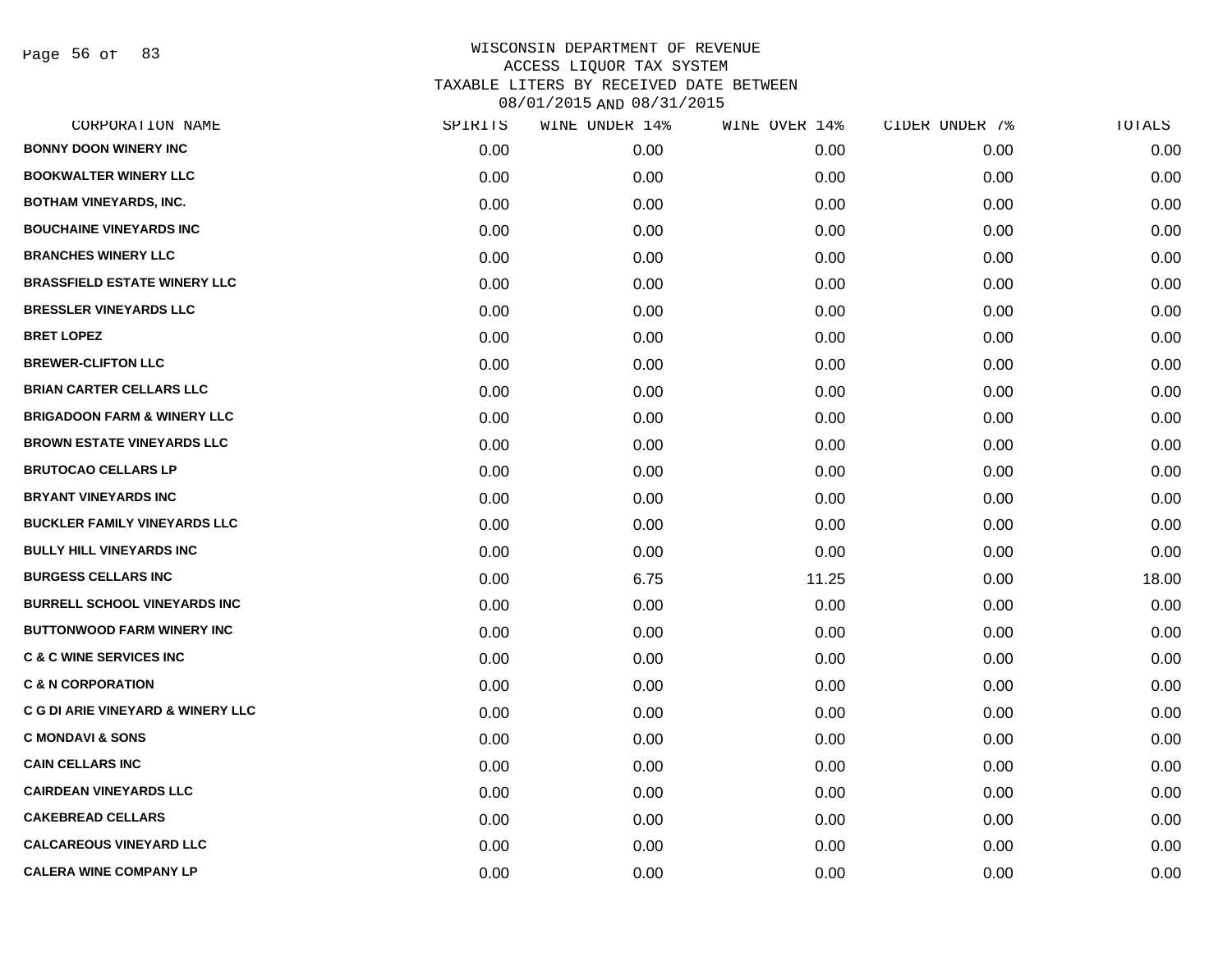Page 57 of 83

| CORPORATION NAME                                  | SPIRITS | WINE UNDER 14% | WINE OVER 14% | CIDER UNDER 7% | TOTALS |
|---------------------------------------------------|---------|----------------|---------------|----------------|--------|
| <b>CARACCIOLI CELLARS INC</b>                     | 0.00    | 0.00           | 0.00          | 0.00           | 0.00   |
| <b>CARL THOMA</b>                                 | 0.00    | 0.00           | 0.00          | 0.00           | 0.00   |
| <b>CARLISLE WINERY &amp; VINEYARDS LLC</b>        | 0.00    | 0.00           | 0.00          | 0.00           | 0.00   |
| <b>CASTORO CELLARS</b>                            | 0.00    | 0.00           | 0.00          | 0.00           | 0.00   |
| <b>CAYMUS VINEYARDS INC</b>                       | 0.00    | 0.00           | 0.00          | 0.00           | 0.00   |
| <b>CEDAR KNOLL VINEYARDS INC</b>                  | 0.00    | 0.00           | 0.00          | 0.00           | 0.00   |
| <b>CEJA VINEYARDS INC</b>                         | 0.00    | 0.00           | 0.00          | 0.00           | 0.00   |
| <b>CELLAR RAT CELLARS LLC</b>                     | 0.00    | 0.00           | 0.00          | 0.00           | 0.00   |
| <b>CHACEWATER LLC</b>                             | 0.00    | 0.00           | 0.00          | 0.00           | 0.00   |
| <b>CHAPPELLET WINERY INC</b>                      | 0.00    | 0.00           | 0.00          | 0.00           | 0.00   |
| <b>CHARLES &amp; MARTHA BARRA</b>                 | 0.00    | 0.00           | 0.00          | 0.00           | 0.00   |
| <b>CHARLES REININGER LLC</b>                      | 0.00    | 0.00           | 0.00          | 0.00           | 0.00   |
| <b>CHATEAU BIANCA INC</b>                         | 0.00    | 0.00           | 0.00          | 0.00           | 0.00   |
| <b>CHATEAU DIANA LLC</b>                          | 0.00    | 0.00           | 0.00          | 0.00           | 0.00   |
| <b>CHATEAU GRAND TRAVERSE LTD</b>                 | 0.00    | 0.00           | 0.00          | 0.00           | 0.00   |
| <b>CHATEAU JULIEN INC</b>                         | 0.00    | 0.00           | 0.00          | 0.00           | 0.00   |
| <b>CHATEAU MONTELENA LP</b>                       | 0.00    | 0.00           | 0.00          | 0.00           | 0.00   |
| <b>CHATEAU MORRISETTE INC</b>                     | 0.00    | 0.00           | 0.00          | 0.00           | 0.00   |
| <b>CHATEAU OPERATIONS, LTD.</b>                   | 0.00    | 0.00           | 0.00          | 0.00           | 0.00   |
| <b>CHATEAU ST CROIX WINERY &amp; VINEYARD LLC</b> | 0.00    | 0.00           | 0.00          | 0.00           | 0.00   |
| <b>CHATOM CELLARS INC</b>                         | 0.00    | 0.00           | 0.00          | 0.00           | 0.00   |
| <b>CHERRY HILL LLC</b>                            | 0.00    | 0.00           | 0.00          | 0.00           | 0.00   |
| <b>CHIARELLO FAMILY VINEYARDS LLC</b>             | 0.00    | 0.00           | 0.00          | 0.00           | 0.00   |
| <b>CHIMNEY ROCK WINERY LLC</b>                    | 0.00    | 0.00           | 0.00          | 0.00           | 0.00   |
| <b>CHRISTOPHE BARON</b>                           | 0.00    | 0.00           | 0.00          | 0.00           | 0.00   |
| <b>CHRISTOPHER FIGGINS</b>                        | 0.00    | 0.00           | 0.00          | 0.00           | 0.00   |
| <b>CIDER HOUSE OF WISCONSIN LLC</b>               | 0.00    | 0.00           | 0.00          | 0.00           | 0.00   |
| <b>CINNABAR WINERY LLC</b>                        | 0.00    | 0.00           | 0.00          | 0.00           | 0.00   |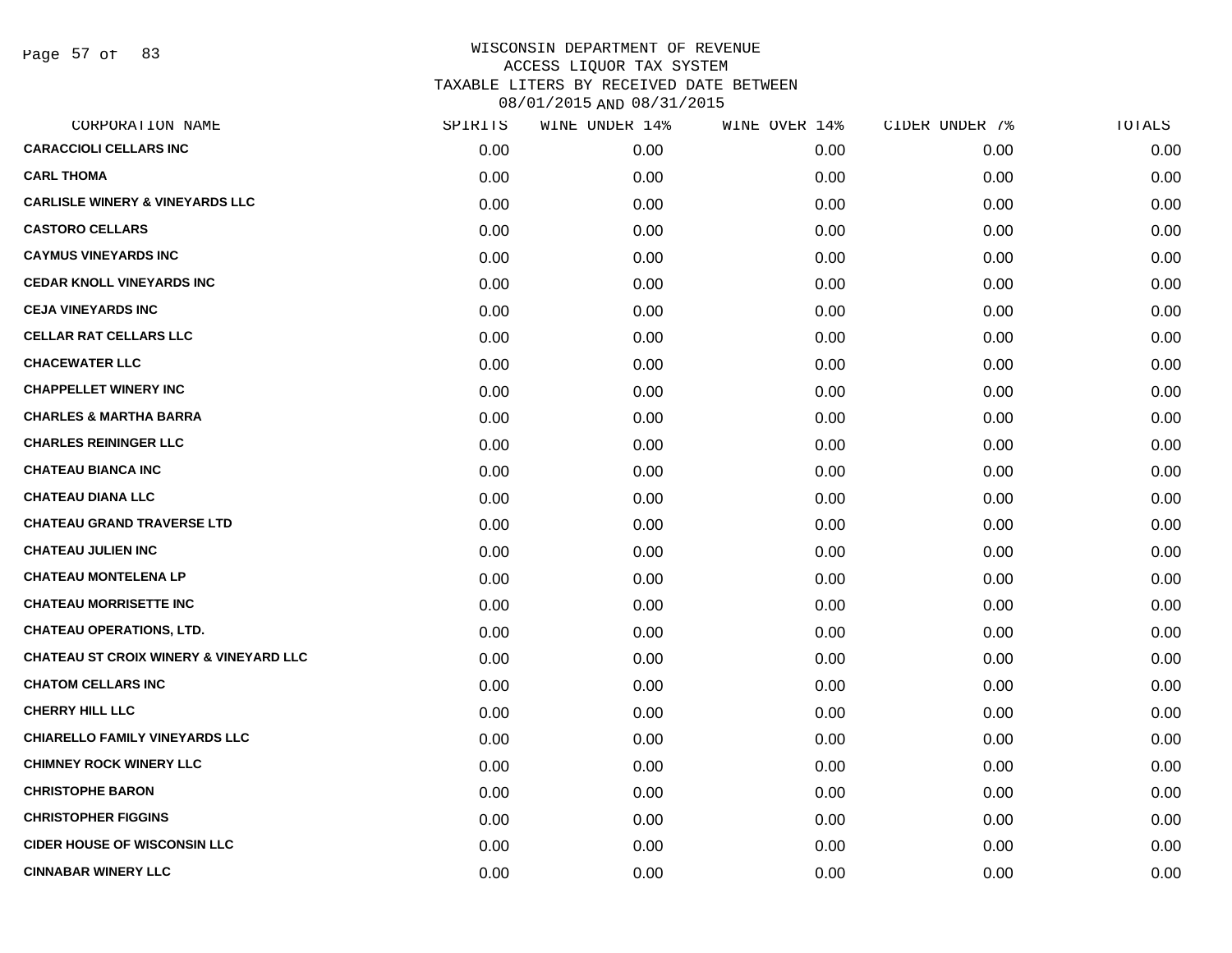Page 58 of 83

| CORPORATION NAME                                | SPIRITS | WINE UNDER 14% | WINE OVER 14% | CIDER UNDER 7% | TOTALS |
|-------------------------------------------------|---------|----------------|---------------|----------------|--------|
| CITY VINTNERS SAN FRANCISCO WINERY LLC          | 0.00    | 0.00           | 0.00          | 0.00           | 0.00   |
| <b>CLARA STREET COMPANY</b>                     | 0.00    | 0.00           | 0.00          | 0.00           | 0.00   |
| <b>CLAY JAR HOLDINGS LLC</b>                    | 0.00    | 0.00           | 0.00          | 0.00           | 0.00   |
| <b>CLIF BAR FAMILY WINERY &amp; FARM LLC</b>    | 0.00    | 0.00           | 0.00          | 0.00           | 0.00   |
| <b>CLINE CELLARS INC</b>                        | 0.00    | 0.00           | 0.00          | 0.00           | 0.00   |
| <b>CLOS DU VAL WINE CO LTD</b>                  | 0.00    | 0.00           | 0.00          | 0.00           | 0.00   |
| <b>CLOS LACHANCE WINES LLC</b>                  | 0.00    | 0.00           | 0.00          | 0.00           | 0.00   |
| <b>CODORNIU NAPA INC</b>                        | 0.00    | 0.00           | 0.00          | 0.00           | 0.00   |
| <b>COL SOLARE, LLP</b>                          | 0.00    | 0.00           | 0.00          | 0.00           | 0.00   |
| <b>COLGIN PARTNERS LLC</b>                      | 0.00    | 0.00           | 0.00          | 0.00           | 0.00   |
| <b>COLUMBIA RIVER WINERY INC</b>                | 0.00    | 0.00           | 0.00          | 0.00           | 0.00   |
| <b>CONSTELLATION BRANDS U.S. OPERATIONS INC</b> | 0.00    | 0.00           | 0.00          | 0.00           | 0.00   |
| <b>CONUNDRUM WINERY LLC</b>                     | 0.00    | 0.00           | 0.00          | 0.00           | 0.00   |
| <b>CONWAY VINEYARDS INC</b>                     | 0.00    | 0.00           | 0.00          | 0.00           | 0.00   |
| <b>COOL HAND VINEYARDS LLC</b>                  | 0.00    | 0.00           | 0.00          | 0.00           | 0.00   |
| <b>COPAIN WINE CELLARS LLC</b>                  | 0.00    | 0.00           | 0.00          | 0.00           | 0.00   |
| <b>COPPER CANE LLC</b>                          | 0.00    | 0.00           | 0.00          | 0.00           | 0.00   |
| <b>CORNERSTONE CELLARS INC</b>                  | 0.00    | 0.00           | 0.00          | 0.00           | 0.00   |
| <b>COURAGEOUS INC</b>                           | 0.00    | 0.00           | 0.00          | 0.00           | 0.00   |
| <b>CRAIG FLETCHER</b>                           | 0.00    | 0.00           | 0.00          | 0.00           | 0.00   |
| <b>CREATIVE WINE CONCEPTS INC</b>               | 0.00    | 6.00           | 45.00         | 18.00          | 69.00  |
| <b>CREW WINE COMPANY LLC</b>                    | 0.00    | 0.00           | 0.00          | 0.00           | 0.00   |
| <b>CRIMSON WINE GROUP LTD</b>                   | 0.00    | 0.00           | 0.00          | 0.00           | 0.00   |
| <b>CRISTOM VINEYARDS INC</b>                    | 0.00    | 0.00           | 0.00          | 0.00           | 0.00   |
| <b>CULTIVATE WINES LLC</b>                      | 0.00    | 0.00           | 0.00          | 0.00           | 0.00   |
| <b>CUNAT PREMIUM VINEYARDS LLC</b>              | 0.00    | 0.00           | 0.00          | 0.00           | 0.00   |
| <b>CUSHMAN WINERY CORPORATION</b>               | 0.00    | 0.00           | 0.00          | 0.00           | 0.00   |
| <b>CUVAISON INC</b>                             | 0.00    | 0.00           | 0.00          | 0.00           | 0.00   |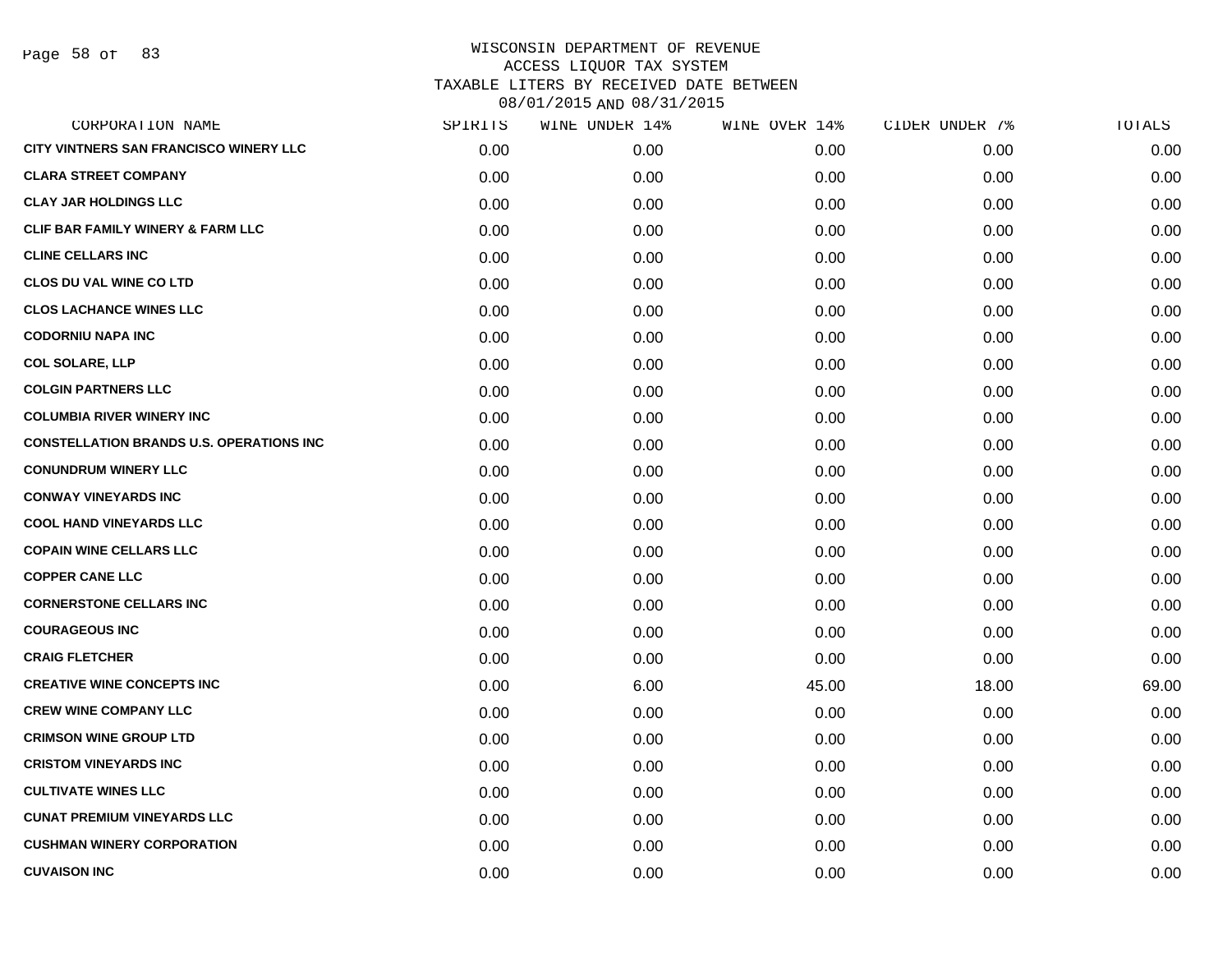Page 59 of 83

| CORPORATION NAME                                 | SPIRITS | WINE UNDER 14% | WINE OVER 14% | CIDER UNDER 7% | TOTALS |
|--------------------------------------------------|---------|----------------|---------------|----------------|--------|
| <b>D &amp; J F CELLARS INC</b>                   | 0.00    | 0.00           | 0.00          | 0.00           | 0.00   |
| <b>D MYERS LLC</b>                               | 0.00    | 0.00           | 0.00          | 0.00           | 0.00   |
| <b>DANA ESTATES INC</b>                          | 0.00    | 0.00           | 0.00          | 0.00           | 0.00   |
| <b>DANCING HARES VINEYARD LLC</b>                | 0.00    | 0.00           | 0.00          | 0.00           | 0.00   |
| DANZA DEL SOL WINERY INC                         | 0.00    | 0.00           | 0.00          | 0.00           | 0.00   |
| <b>DANZINGER VINEYARDS LLC</b>                   | 0.00    | 0.00           | 0.00          | 0.00           | 0.00   |
| <b>DAOU VINEYARDS LLC</b>                        | 0.00    | 0.00           | 0.00          | 0.00           | 0.00   |
| <b>DARIOUSH KHALEDI WINERY LLC</b>               | 0.00    | 0.00           | 0.00          | 0.00           | 0.00   |
| <b>DAVID BRUCE WINERY INC</b>                    | 0.00    | 0.00           | 0.00          | 0.00           | 0.00   |
| <b>DAVID COFFARO</b>                             | 0.00    | 0.00           | 0.00          | 0.00           | 0.00   |
| <b>DAVID J MATTHEWS</b>                          | 0.00    | 0.00           | 0.00          | 0.00           | 0.00   |
| <b>DAVIDS PINOT VINEYARDS INC</b>                | 0.00    | 0.00           | 0.00          | 0.00           | 0.00   |
| DE LA MONTANYA WINERY INC                        | 0.00    | 0.00           | 0.00          | 0.00           | 0.00   |
| DEERFIELD RANCH WINERY LLC                       | 0.00    | 0.00           | 0.00          | 0.00           | 0.00   |
| <b>DEL DOTTO VINEYARDS INC</b>                   | 0.00    | 0.00           | 0.00          | 0.00           | 0.00   |
| <b>DELICATO VINEYARDS INC</b>                    | 0.00    | 0.00           | 0.00          | 0.00           | 0.00   |
| <b>DELILLE CELLARS LLC</b>                       | 0.00    | 0.00           | 0.00          | 0.00           | 0.00   |
| <b>DENNER WINERY INC</b>                         | 0.00    | 0.00           | 0.00          | 0.00           | 0.00   |
| <b>DENNIS R ONEIL</b>                            | 0.00    | 0.00           | 0.00          | 0.00           | 0.00   |
| <b>DEREK ROHLFFS</b>                             | 0.00    | 0.00           | 0.00          | 0.00           | 0.00   |
| <b>DIAGEO CHATEAU &amp; ESTATE WINES COMPANY</b> | 0.00    | 0.00           | 0.00          | 0.00           | 0.00   |
| <b>DIAMOND MOUNTAIN VINEYARD</b>                 | 0.00    | 0.00           | 0.00          | 0.00           | 0.00   |
| <b>DIANA HOBSON</b>                              | 0.00    | 0.00           | 0.00          | 0.00           | 0.00   |
| <b>DOMAINE CARNEROS LTD</b>                      | 0.00    | 0.00           | 0.00          | 0.00           | 0.00   |
| <b>DOMAINE CHANDON INC</b>                       | 0.00    | 0.00           | 0.00          | 0.00           | 0.00   |
| <b>DOMAINE DE MARIA SOTER LLC</b>                | 0.00    | 0.00           | 0.00          | 0.00           | 0.00   |
| <b>DOMAINE DROUHIN OREGON LLC</b>                | 0.00    | 0.00           | 0.00          | 0.00           | 0.00   |
| <b>DOMAINE MB LLC</b>                            | 0.00    | 0.00           | 12.75         | 0.00           | 12.75  |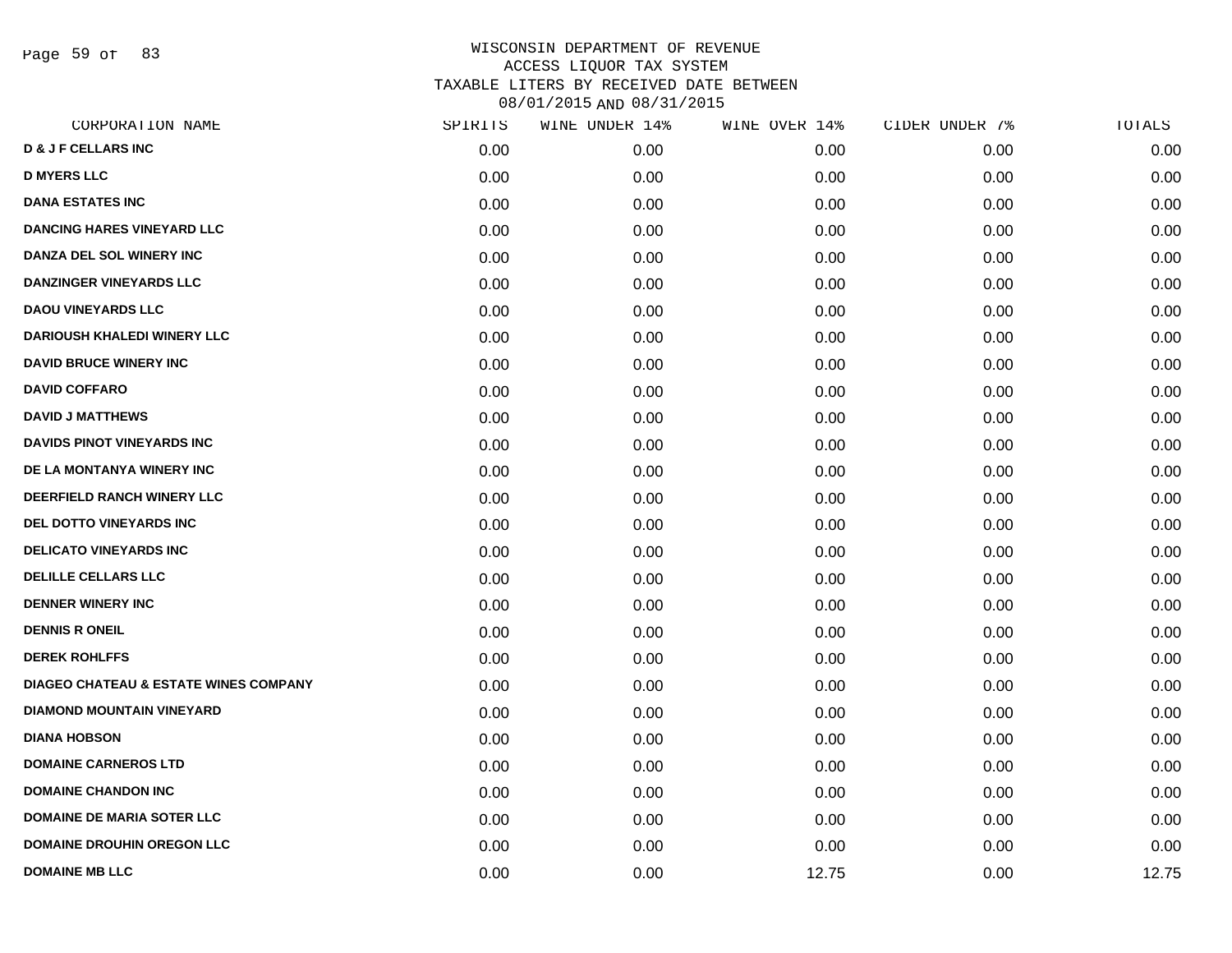Page 60 of 83

| CORPORATION NAME                                              | SPIRITS | WINE UNDER 14% | WINE OVER 14% | CIDER UNDER 7% | TOTALS |
|---------------------------------------------------------------|---------|----------------|---------------|----------------|--------|
| <b>DOMAINE SERENE VINEYARDS &amp; WINERY INC</b>              | 0.00    | 0.00           | 0.00          | 0.00           | 0.00   |
| <b>DOMINICK CHIRICHILLO</b>                                   | 0.00    | 0.00           | 0.00          | 0.00           | 0.00   |
| DON SEBASTIANI & SONS INTERNATIONAL WINE<br><b>NEGOCIANTS</b> | 0.00    | 0.00           | 0.00          | 0.00           | 0.00   |
| <b>DONATI FAMILY VINEYARD INC</b>                             | 0.00    | 0.00           | 0.00          | 0.00           | 0.00   |
| DONELAN FAMILY WINE CELLARS LLC                               | 0.00    | 0.00           | 0.00          | 0.00           | 0.00   |
| <b>DOUBLE CANYON VINEYARDS LLC</b>                            | 0.00    | 2.25           | 0.00          | 0.00           | 2.25   |
| <b>DRINKS LICENSING LLC</b>                                   | 0.00    | 0.00           | 0.00          | 0.00           | 0.00   |
| DRY CREEK VINEYARD INC                                        | 0.00    | 0.00           | 0.00          | 0.00           | 0.00   |
| <b>DUCKHORN WINE COMPANY</b>                                  | 0.00    | 0.00           | 0.00          | 0.00           | 0.00   |
| <b>DUNHAM CELLARS LLC</b>                                     | 0.00    | 0.00           | 0.00          | 0.00           | 0.00   |
| <b>DUNN VINEYARDS LLC</b>                                     | 0.00    | 0.00           | 0.00          | 0.00           | 0.00   |
| <b>DUPLIN WINE CELLARS INC</b>                                | 0.00    | 0.00           | 0.00          | 0.00           | 0.00   |
| DUTTON GOLDFIELD WINERY LLC                                   | 0.00    | 0.00           | 0.00          | 0.00           | 0.00   |
| <b>E &amp; J GALLO WINERY</b>                                 | 0.00    | 0.00           | 0.00          | 0.00           | 0.00   |
| <b>EAGLES LANDING WINERY LLC</b>                              | 0.00    | 0.00           | 0.00          | 0.00           | 0.00   |
| <b>EARL E BROWN &amp; SONS INC</b>                            | 0.00    | 0.00           | 0.00          | 0.00           | 0.00   |
| <b>EBERLE WINERY LP</b>                                       | 0.00    | 0.00           | 0.00          | 0.00           | 0.00   |
| <b>EDWARD J RINK</b>                                          | 0.00    | 0.00           | 0.00          | 0.00           | 0.00   |
| <b>EHREN JORDAN WINE CELLARS LLC</b>                          | 0.00    | 0.00           | 0.00          | 0.00           | 0.00   |
| <b>ELISABETH W KLEIN</b>                                      | 0.00    | 0.00           | 0.00          | 0.00           | 0.00   |
| ELK COVE VINEYARDS INC                                        | 0.00    | 0.00           | 0.00          | 0.00           | 0.00   |
| <b>ELV HOLDINGS INC</b>                                       | 0.00    | 0.00           | 0.00          | 0.00           | 0.00   |
| <b>ELYSE WINERY LLC</b>                                       | 0.00    | 0.00           | 0.00          | 0.00           | 0.00   |
| <b>EMILIO GUGLIELMO WINERY INC</b>                            | 0.00    | 0.00           | 0.00          | 0.00           | 0.00   |
| <b>ENTOURAGE WINE GROUP INC</b>                               | 0.00    | 0.00           | 0.00          | 0.00           | 0.00   |
| <b>ERIC J KEATING</b>                                         | 0.00    | 0.00           | 0.00          | 0.00           | 0.00   |
| <b>ERNEST VINEYARDS LLC</b>                                   | 0.00    | 0.00           | 0.00          | 0.00           | 0.00   |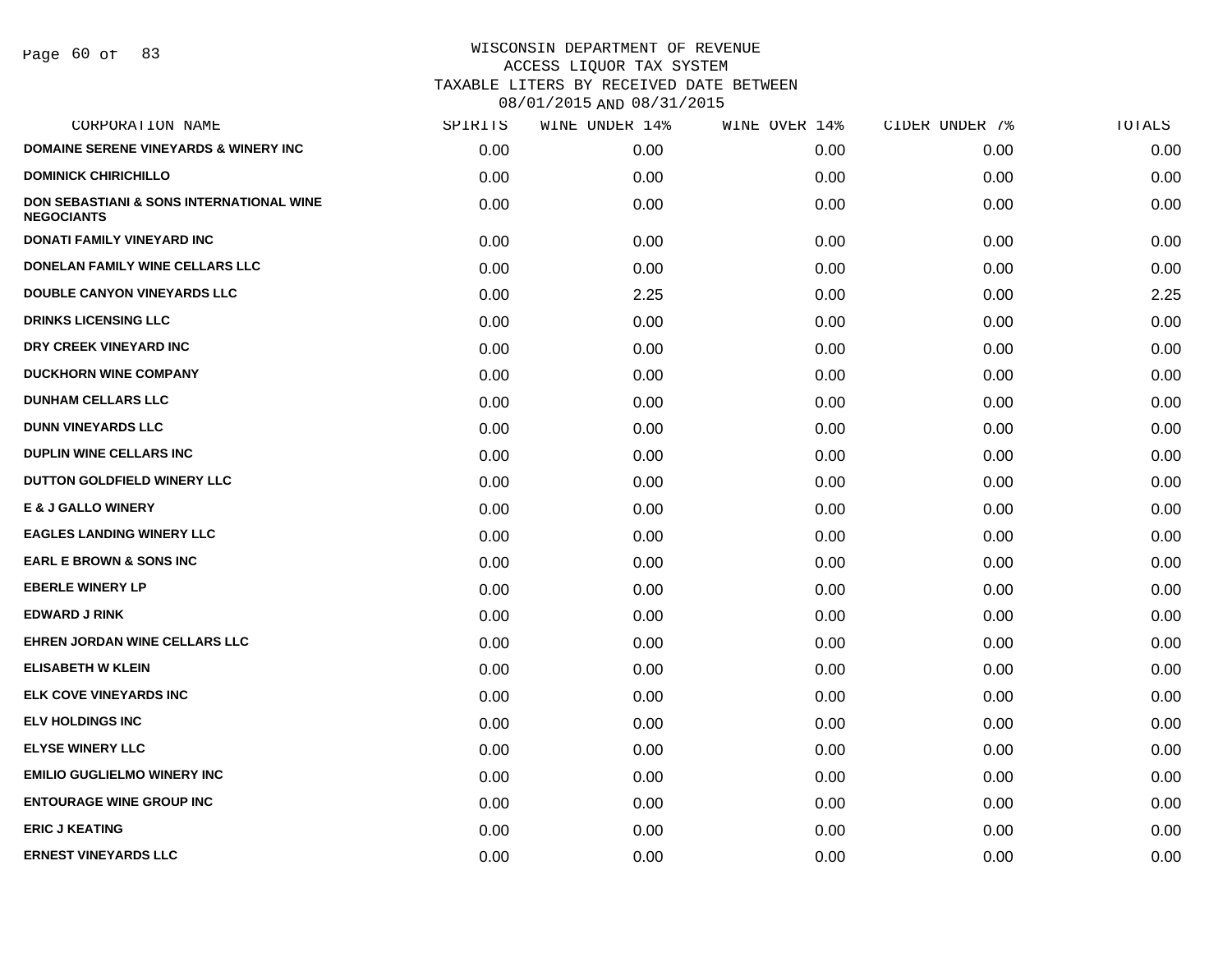Page 61 of 83

| CORPORATION NAME                                 | SPIRITS | WINE UNDER 14% | WINE OVER 14% | CIDER UNDER 7% | TOTALS |
|--------------------------------------------------|---------|----------------|---------------|----------------|--------|
| <b>ESCALERA-BOULET LLC</b>                       | 0.00    | 0.00           | 0.00          | 0.00           | 0.00   |
| <b>ESTERLINA VINEYARDS &amp; WINERY LLC</b>      | 0.00    | 8.25           | 16.50         | 0.00           | 24.75  |
| <b>F KORBEL &amp; BROS INC</b>                   | 0.00    | 0.00           | 0.00          | 0.00           | 0.00   |
| <b>FANTESCA LLC</b>                              | 0.00    | 0.00           | 0.00          | 0.00           | 0.00   |
| <b>FAT BOYS INC</b>                              | 0.00    | 0.00           | 0.00          | 0.00           | 0.00   |
| <b>FAWN CREEK WINERY LLC</b>                     | 0.00    | 0.00           | 0.00          | 0.00           | 0.00   |
| <b>FENESTRA WINERY INC</b>                       | 0.00    | 0.00           | 0.00          | 0.00           | 0.00   |
| <b>FERMENTING CELLARS LLC</b>                    | 0.00    | 0.00           | 0.00          | 0.00           | 0.00   |
| <b>FERRARI CARANO VINEYARDS &amp; WINERY LLC</b> | 0.00    | 0.00           | 0.00          | 0.00           | 0.00   |
| <b>FETZER VINEYARDS</b>                          | 0.00    | 0.00           | 0.00          | 0.00           | 0.00   |
| FIDDLEHEAD CELLARS LP                            | 0.00    | 0.00           | 0.00          | 0.00           | 0.00   |
| <b>FIDELITAS WINES LLC</b>                       | 0.00    | 0.00           | 0.00          | 0.00           | 0.00   |
| FIELD STONE WINERY & VINEYARD INC                | 0.00    | 0.00           | 0.00          | 0.00           | 0.00   |
| <b>FIJI WATER COMPANY HOLDINGS LLC</b>           | 0.00    | 0.00           | 0.00          | 0.00           | 0.00   |
| <b>FINKELSTEIN VINEYARDS INC</b>                 | 0.00    | 26.25          | 112.89        | 0.00           | 139.14 |
| <b>FIRESTEED CORPORATION</b>                     | 0.00    | 0.00           | 0.00          | 0.00           | 0.00   |
| FISHER KING WINERY, LLC                          | 0.00    | 0.00           | 0.00          | 0.00           | 0.00   |
| <b>FISHER VINEYARDS</b>                          | 0.00    | 0.00           | 0.00          | 0.00           | 0.00   |
| <b>FIVE VINES LLC</b>                            | 0.00    | 0.00           | 0.00          | 0.00           | 0.00   |
| <b>FLORA SPRINGS WINE COMPANY</b>                | 0.00    | 0.00           | 0.00          | 0.00           | 0.00   |
| FLOWERS VINEYARD AND WINERY, LLC                 | 0.00    | 0.00           | 0.00          | 0.00           | 0.00   |
| <b>FLYING B VINEYARD LP</b>                      | 0.00    | 0.00           | 0.00          | 0.00           | 0.00   |
| <b>FN CELLARS LLC</b>                            | 0.00    | 0.00           | 0.00          | 0.00           | 0.00   |
| <b>FOLEY ESTATES VINEYARD &amp; WINERY LLC</b>   | 0.00    | 0.00           | 0.00          | 0.00           | 0.00   |
| <b>FOLEY FAMILY WINES INC</b>                    | 0.00    | 0.00           | 0.00          | 0.00           | 0.00   |
| <b>FOLIO WINE COMPANY LLC</b>                    | 0.00    | 0.00           | 0.00          | 0.00           | 0.00   |
| <b>FORENZO WINE COMPANY INC</b>                  | 0.00    | 0.00           | 0.00          | 0.00           | 0.00   |
| FORT ROSS VINEYARD & WINERY LLC                  | 0.00    | 0.00           | 0.00          | 0.00           | 0.00   |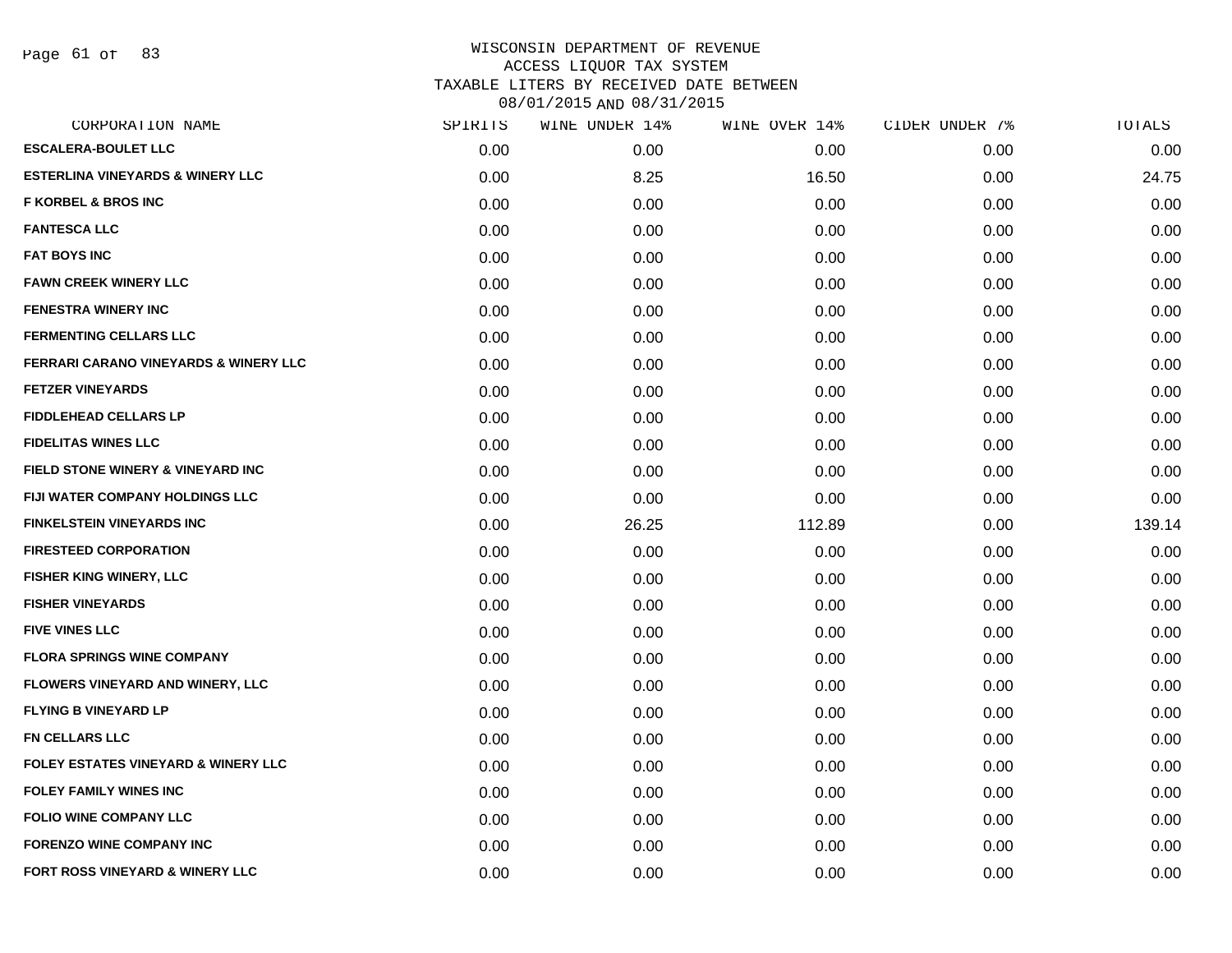Page 62 of 83

| CORPORATION NAME                                    | SPIRITS | WINE UNDER 14% | WINE OVER 14% | CIDER UNDER 7% | TOTALS |
|-----------------------------------------------------|---------|----------------|---------------|----------------|--------|
| <b>FOXEN VINEYARD INC</b>                           | 0.00    | 0.00           | 0.00          | 0.00           | 0.00   |
| <b>FRANCIS COPPOLA WINERY LLC</b>                   | 0.00    | 0.00           | 0.00          | 0.00           | 0.00   |
| <b>FRANCISCAN VINEYARDS INC</b>                     | 0.00    | 0.00           | 0.00          | 0.00           | 0.00   |
| <b>FRANK FAMILY VINEYARDS LLC</b>                   | 0.00    | 0.00           | 0.00          | 0.00           | 0.00   |
| <b>FRED C SCHERRER</b>                              | 0.00    | 0.00           | 0.00          | 0.00           | 0.00   |
| <b>FREIXENET SONOMA CAVES INC</b>                   | 0.00    | 0.00           | 0.00          | 0.00           | 0.00   |
| <b>FREY VINEYARDS LTD</b>                           | 0.00    | 0.00           | 0.00          | 0.00           | 0.00   |
| <b>FROGS LEAP WINERY</b>                            | 0.00    | 0.00           | 0.00          | 0.00           | 0.00   |
| <b>FROGTOWN CELLARS LLP</b>                         | 0.00    | 0.00           | 0.00          | 0.00           | 0.00   |
| FRUIT OF THE WOODS WINE CELLAR, INC.                | 0.00    | 0.00           | 0.00          | 0.00           | 0.00   |
| <b>FULCRUM WINES LLC</b>                            | 0.00    | 0.00           | 0.00          | 0.00           | 0.00   |
| <b>FURTHERMORE LLC</b>                              | 0.00    | 0.00           | 0.00          | 0.00           | 0.00   |
| <b>G GRAHAM WINES INC</b>                           | 0.00    | 0.00           | 0.00          | 0.00           | 0.00   |
| <b>GALENA CELLARS INC</b>                           | 0.00    | 0.00           | 0.00          | 0.00           | 0.00   |
| <b>GAMBLE FAMILY VINEYARDS LLC</b>                  | 0.00    | 0.00           | 0.00          | 0.00           | 0.00   |
| <b>GARROD TRUST</b>                                 | 0.00    | 0.00           | 0.00          | 0.00           | 0.00   |
| <b>GARVIN HEIGHTS VINEYARDS, LLC</b>                | 0.00    | 0.00           | 0.00          | 0.00           | 0.00   |
| <b>GEARY MARKET INVESTMENT COMPANY LTD</b>          | 0.00    | 0.00           | 84.75         | 0.00           | 84.75  |
| <b>GEMSTONE VINEYARDS LLC</b>                       | 0.00    | 0.00           | 0.00          | 0.00           | 0.00   |
| <b>GENERATIONS OF SONOMA LLC</b>                    | 0.00    | 0.00           | 0.00          | 0.00           | 0.00   |
| <b>GENESEO PARTNERS LP</b>                          | 0.00    | 0.00           | 0.00          | 0.00           | 0.00   |
| <b>GEORGE O HENDRY</b>                              | 0.00    | 0.00           | 0.00          | 0.00           | 0.00   |
| <b>GERBER, GERBER &amp; GERBER DISCLAIMER TRUST</b> | 0.00    | 0.00           | 0.00          | 0.00           | 0.00   |
| <b>GF WINES LLC</b>                                 | 0.00    | 0.00           | 0.00          | 0.00           | 0.00   |
| <b>GLENCORRIE LLC</b>                               | 0.00    | 0.00           | 0.00          | 0.00           | 0.00   |
| <b>GOLDIN INVESTMENT II INC</b>                     | 0.00    | 0.00           | 0.00          | 0.00           | 0.00   |
| <b>GOLDRIDGEPINOT.COM LLC</b>                       | 0.00    | 0.00           | 0.00          | 0.00           | 0.00   |
| <b>GOOD FOUNDATIONS INC</b>                         | 0.00    | 0.00           | 0.00          | 0.00           | 0.00   |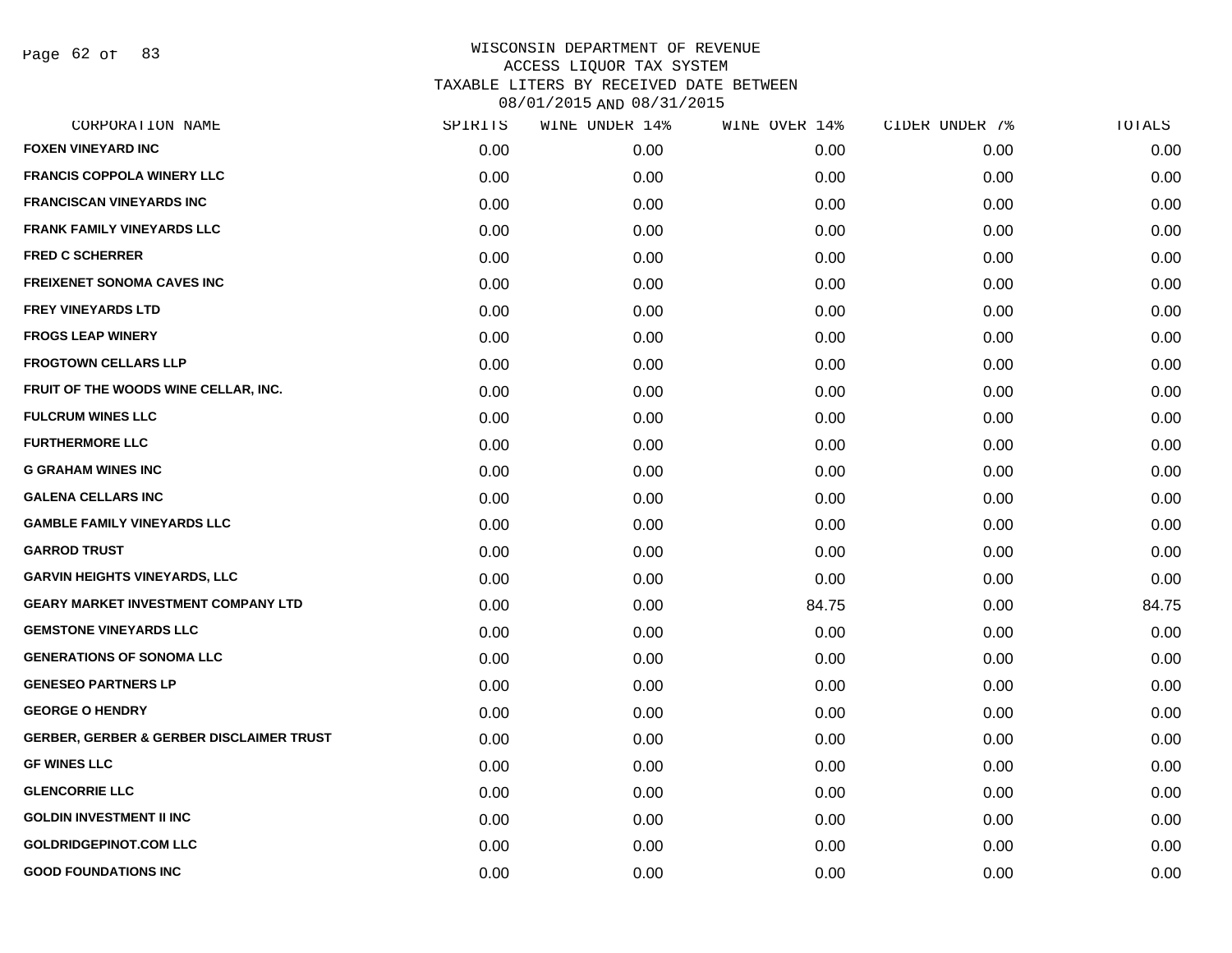Page 63 of 83

| SPIRITS | WINE UNDER 14% | WINE OVER 14% | CIDER UNDER 7% | TOTALS |
|---------|----------------|---------------|----------------|--------|
| 0.00    | 0.00           | 0.00          | 0.00           | 0.00   |
| 0.00    | 0.00           | 0.00          | 0.00           | 0.00   |
| 0.00    | 0.00           | 0.00          | 0.00           | 0.00   |
| 0.00    | 0.00           | 0.00          | 0.00           | 0.00   |
| 0.00    | 0.00           | 0.00          | 0.00           | 0.00   |
| 0.00    | 0.00           | 0.00          | 0.00           | 0.00   |
| 0.00    | 0.00           | 0.00          | 0.00           | 0.00   |
| 0.00    | 0.00           | 0.00          | 0.00           | 0.00   |
| 0.00    | 0.00           | 0.00          | 0.00           | 0.00   |
| 0.00    | 0.00           | 0.00          | 0.00           | 0.00   |
| 0.00    | 0.00           | 0.00          | 0.00           | 0.00   |
| 0.00    | 0.00           | 0.00          | 0.00           | 0.00   |
| 0.00    | 0.00           | 0.00          | 0.00           | 0.00   |
| 0.00    | 0.00           | 0.00          | 0.00           | 0.00   |
| 0.00    | 0.00           | 0.00          | 0.00           | 0.00   |
| 0.00    | 0.00           | 0.00          | 0.00           | 0.00   |
| 0.00    | 0.00           | 0.00          | 0.00           | 0.00   |
| 0.00    | 0.00           | 0.00          | 0.00           | 0.00   |
| 0.00    | 0.00           | 0.00          | 0.00           | 0.00   |
| 0.00    | 0.00           | 0.00          | 0.00           | 0.00   |
| 0.00    | 0.00           | 0.00          | 0.00           | 0.00   |
| 0.00    | 0.00           | 0.00          | 0.00           | 0.00   |
| 0.00    | 0.00           | 0.00          | 0.00           | 0.00   |
| 0.00    | 0.00           | 0.00          | 0.00           | 0.00   |
| 0.00    | 0.00           | 0.00          | 0.00           | 0.00   |
| 0.00    | 0.00           | 0.00          | 0.00           | 0.00   |
| 0.00    | 0.00           | 0.00          | 0.00           | 0.00   |
| 0.00    | 0.00           | 0.00          | 0.00           | 0.00   |
|         |                |               |                |        |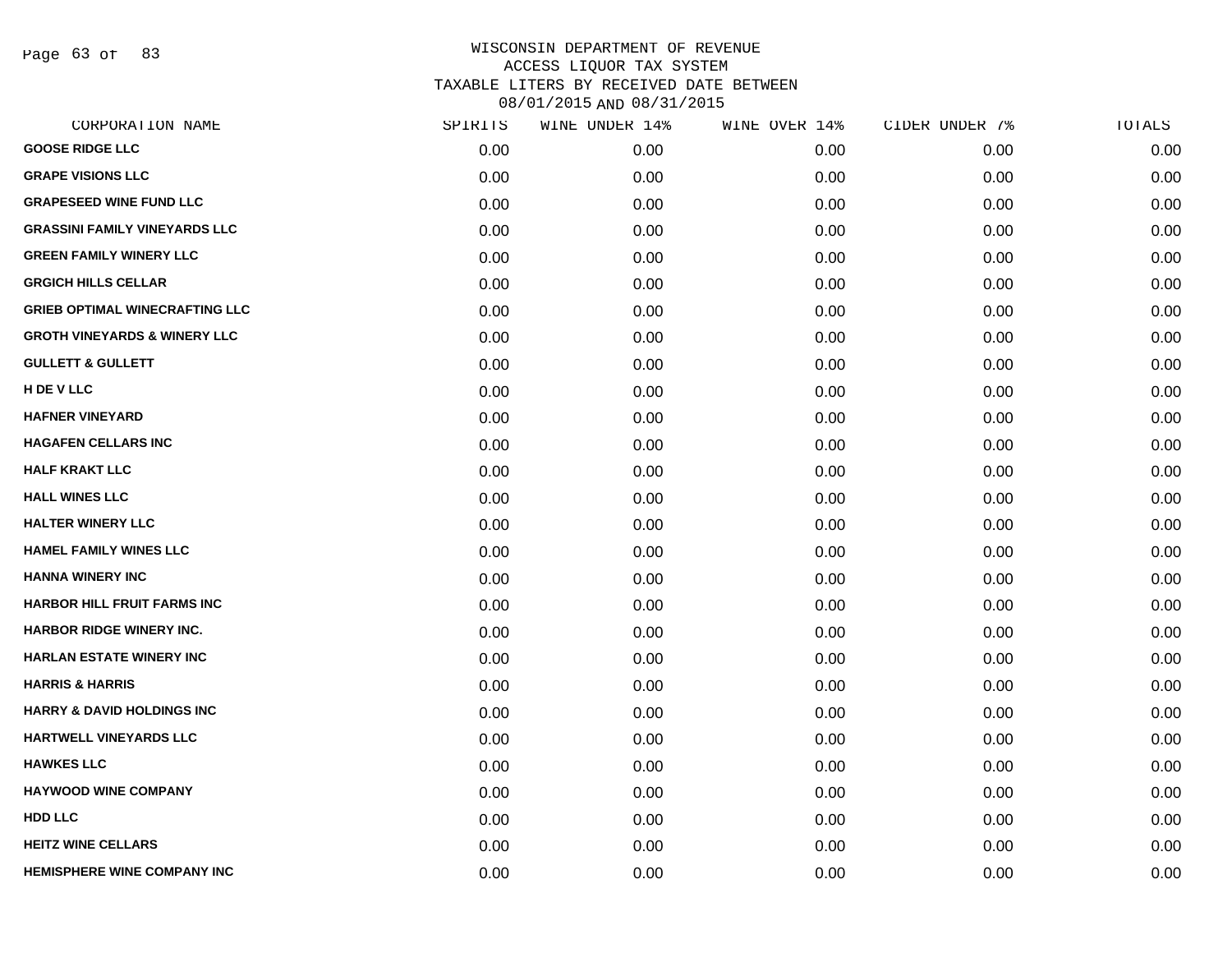Page 64 of 83

| CORPORATION NAME                 | SPIRITS | WINE UNDER 14% | WINE OVER 14% | CIDER UNDER 7% | TOTALS |
|----------------------------------|---------|----------------|---------------|----------------|--------|
| HERB LAMB VINEYARDS, LLC         | 0.00    | 0.00           | 0.00          | 0.00           | 0.00   |
| <b>HERDIE BAISDEN</b>            | 0.00    | 0.00           | 0.00          | 0.00           | 0.00   |
| <b>HERRERA &amp; HERRERA</b>     | 0.00    | 0.00           | 0.00          | 0.00           | 0.00   |
| <b>HESTAN VINEYARDS LLC</b>      | 0.00    | 0.00           | 0.00          | 0.00           | 0.00   |
| <b>HILL ESTATES INC</b>          | 0.00    | 0.00           | 0.00          | 0.00           | 0.00   |
| <b>HIRSCH WINERY LLC</b>         | 0.00    | 0.00           | 0.00          | 0.00           | 0.00   |
| <b>HOFFMAN AND HOFFMAN</b>       | 0.00    | 0.00           | 0.00          | 0.00           | 0.00   |
| HOLLYS HILL VINEYARDS LLC        | 0.00    | 0.00           | 0.00          | 0.00           | 0.00   |
| HONIG VINEYARD AND WINERY LLC    | 0.00    | 0.00           | 0.00          | 0.00           | 0.00   |
| <b>HOOKSTONE INC.</b>            | 0.00    | 0.00           | 0.00          | 0.00           | 0.00   |
| <b>HOPE WINE LLC</b>             | 0.00    | 0.00           | 0.00          | 0.00           | 0.00   |
| <b>HOUDINI INC</b>               | 0.00    | 0.00           | 0.00          | 0.00           | 0.00   |
| HOURGLASS WINE COMPANY INC       | 0.00    | 0.00           | 0.00          | 0.00           | 0.00   |
| HUNEEUS VINTNERS LLC             | 0.00    | 0.00           | 0.00          | 0.00           | 0.00   |
| HUNT COUNTRY VINEYARDS LLC       | 0.00    | 0.00           | 0.00          | 0.00           | 0.00   |
| <b>HUSCH VINEYARDS INC</b>       | 0.00    | 0.00           | 0.00          | 0.00           | 0.00   |
| <b>INMAN FAMILY WINES LLC</b>    | 0.00    | 0.00           | 0.00          | 0.00           | 0.00   |
| <b>INVESTOR'S OF AMERICA LP</b>  | 0.00    | 0.00           | 0.00          | 0.00           | 0.00   |
| <b>IRON HORSE VINEYARDS LP</b>   | 0.00    | 0.00           | 0.00          | 0.00           | 0.00   |
| <b>ISENHOWER CELLARS LLC</b>     | 0.00    | 0.00           | 0.00          | 0.00           | 0.00   |
| <b>ISLAND ORCHARD CIDER LLC</b>  | 0.00    | 0.00           | 0.00          | 0.00           | 0.00   |
| <b>ISR VINEYARDS ASSOCIATION</b> | 0.00    | 0.00           | 0.00          | 0.00           | 0.00   |
| <b>J LOHR WINERY CORP</b>        | 0.00    | 0.00           | 0.00          | 0.00           | 0.00   |
| <b>J PEDRONCELLI WINERY</b>      | 0.00    | 0.00           | 0.00          | 0.00           | 0.00   |
| <b>J RICKARDS WINERY LLC</b>     | 0.00    | 0.00           | 0.00          | 0.00           | 0.00   |
| <b>J-NH WINE GROUP LLC</b>       | 0.00    | 0.00           | 0.00          | 0.00           | 0.00   |
| <b>J3 WINE PARTNERS LLC</b>      | 0.00    | 0.00           | 0.00          | 0.00           | 0.00   |
| <b>JACK JOHN INVESTMENTS INC</b> | 0.00    | 0.00           | 0.00          | 0.00           | 0.00   |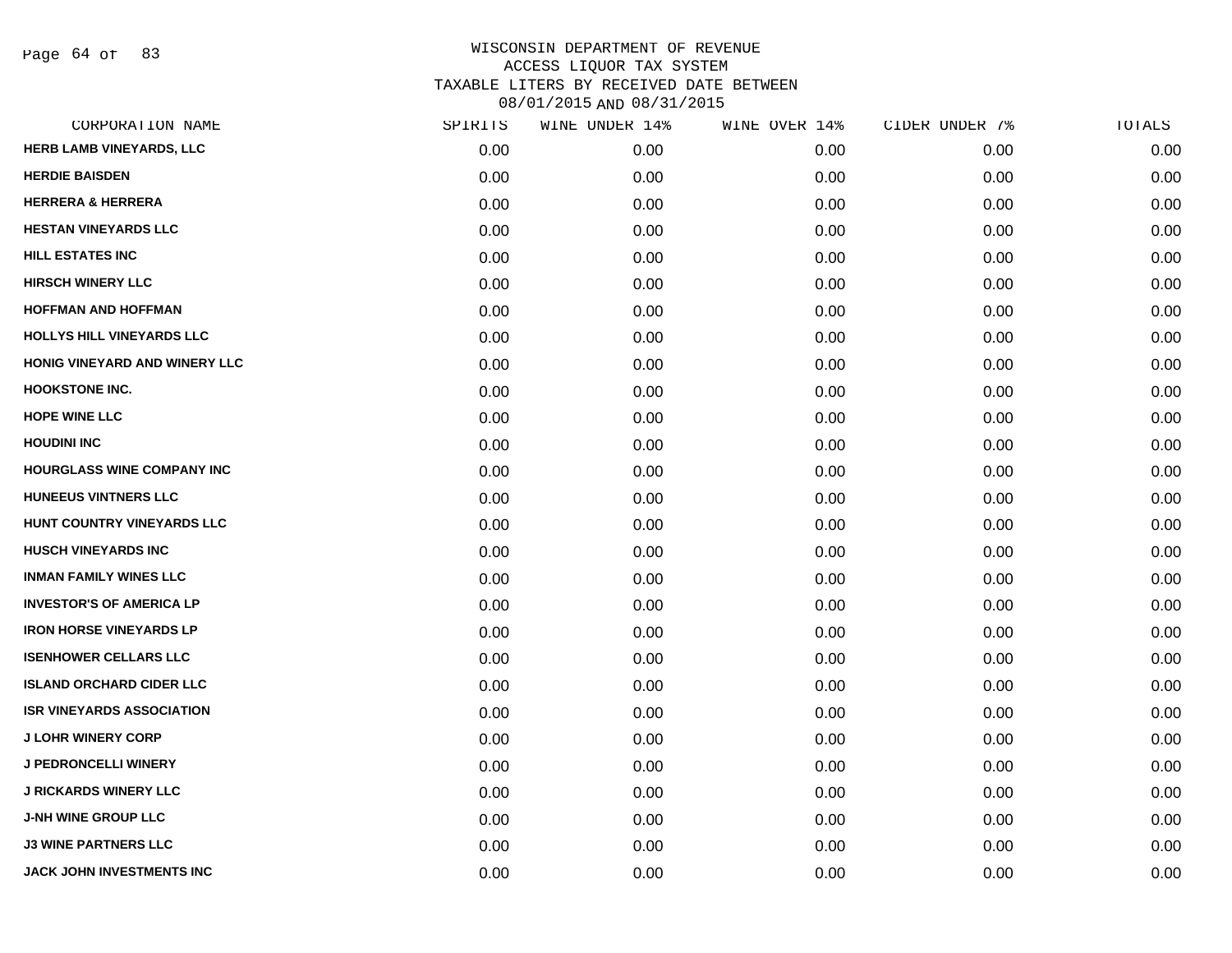Page 65 of 83

| CORPORATION NAME                      | SPIRITS | WINE UNDER 14% | WINE OVER 14% | CIDER UNDER 7% | TOTALS |
|---------------------------------------|---------|----------------|---------------|----------------|--------|
| <b>JACKSON FAMILY WINES INC</b>       | 0.00    | 0.00           | 0.00          | 0.00           | 0.00   |
| <b>JACKSON WINE LLC</b>               | 0.00    | 0.00           | 0.00          | 0.00           | 0.00   |
| <b>JACKSON WINERY &amp; VINEYARDS</b> | 0.00    | 0.00           | 0.00          | 0.00           | 0.00   |
| <b>JACUZZI FAMILY VINEYARDS LLC</b>   | 0.00    | 0.00           | 0.00          | 0.00           | 0.00   |
| <b>JAM CELLARS INC</b>                | 0.00    | 0.00           | 0.00          | 0.00           | 0.00   |
| <b>JAMES L LAMBERT</b>                | 0.00    | 0.00           | 0.00          | 0.00           | 0.00   |
| <b>JAMES P PROSSER</b>                | 0.00    | 0.00           | 0.00          | 0.00           | 0.00   |
| <b>JAZMIN ENTERPRISES</b>             | 0.00    | 0.00           | 0.00          | 0.00           | 0.00   |
| <b>JB GEORGE LLC</b>                  | 0.00    | 0.00           | 0.00          | 0.00           | 0.00   |
| <b>JC CELLARS INC</b>                 | 0.00    | 0.00           | 0.00          | 0.00           | 0.00   |
| <b>JEFFERY M GORDON</b>               | 0.00    | 0.00           | 0.00          | 0.00           | 0.00   |
| <b>JEFFREY L STOEGER</b>              | 0.00    | 0.00           | 0.00          | 0.00           | 0.00   |
| <b>JENNIFER L JACKSON-HARTFORD</b>    | 0.00    | 0.00           | 0.00          | 0.00           | 0.00   |
| <b>JESSIES GROVE WINERY INC</b>       | 0.00    | 0.00           | 0.00          | 0.00           | 0.00   |
| <b>JESSUP CELLARS HOLDING CO LLC</b>  | 0.00    | 0.00           | 0.00          | 0.00           | 0.00   |
| <b>JM CELLARS COMPANY</b>             | 0.00    | 0.00           | 0.00          | 0.00           | 0.00   |
| JOHN ANTHONY VINEYARDS LLC            | 0.00    | 0.00           | 0.00          | 0.00           | 0.00   |
| <b>JOHN E NICOLOZAKES</b>             | 0.00    | 0.00           | 0.00          | 0.00           | 0.00   |
| <b>JONES FAMILY WINERY LLC</b>        | 0.00    | 0.00           | 0.00          | 0.00           | 0.00   |
| <b>JORNY'S END LLC</b>                | 0.00    | 0.00           | 0.00          | 0.00           | 0.00   |
| <b>JOSEPH CALLOW</b>                  | 0.00    | 0.00           | 0.00          | 0.00           | 0.00   |
| <b>JOSEPH CALLOW</b>                  | 0.00    | 0.00           | 0.00          | 0.00           | 0.00   |
| JOSEPH PHELPS VINEYARDS LLC           | 0.00    | 0.00           | 0.00          | 0.00           | 0.00   |
| <b>JOSEPH STALLER</b>                 | 0.00    | 0.00           | 0.00          | 0.00           | 0.00   |
| <b>JOSEPH WYNIMKO</b>                 | 0.00    | 0.00           | 0.00          | 0.00           | 0.00   |
| <b>JOULLIAN VINEYARDS LTD</b>         | 0.00    | 0.00           | 0.00          | 0.00           | 0.00   |
| <b>JUDD FAMILY VINEYARDS LP</b>       | 0.00    | 0.00           | 0.00          | 0.00           | 0.00   |
| <b>JULIE A ANDRZEJCZAK</b>            | 0.00    | 0.00           | 0.00          | 0.00           | 0.00   |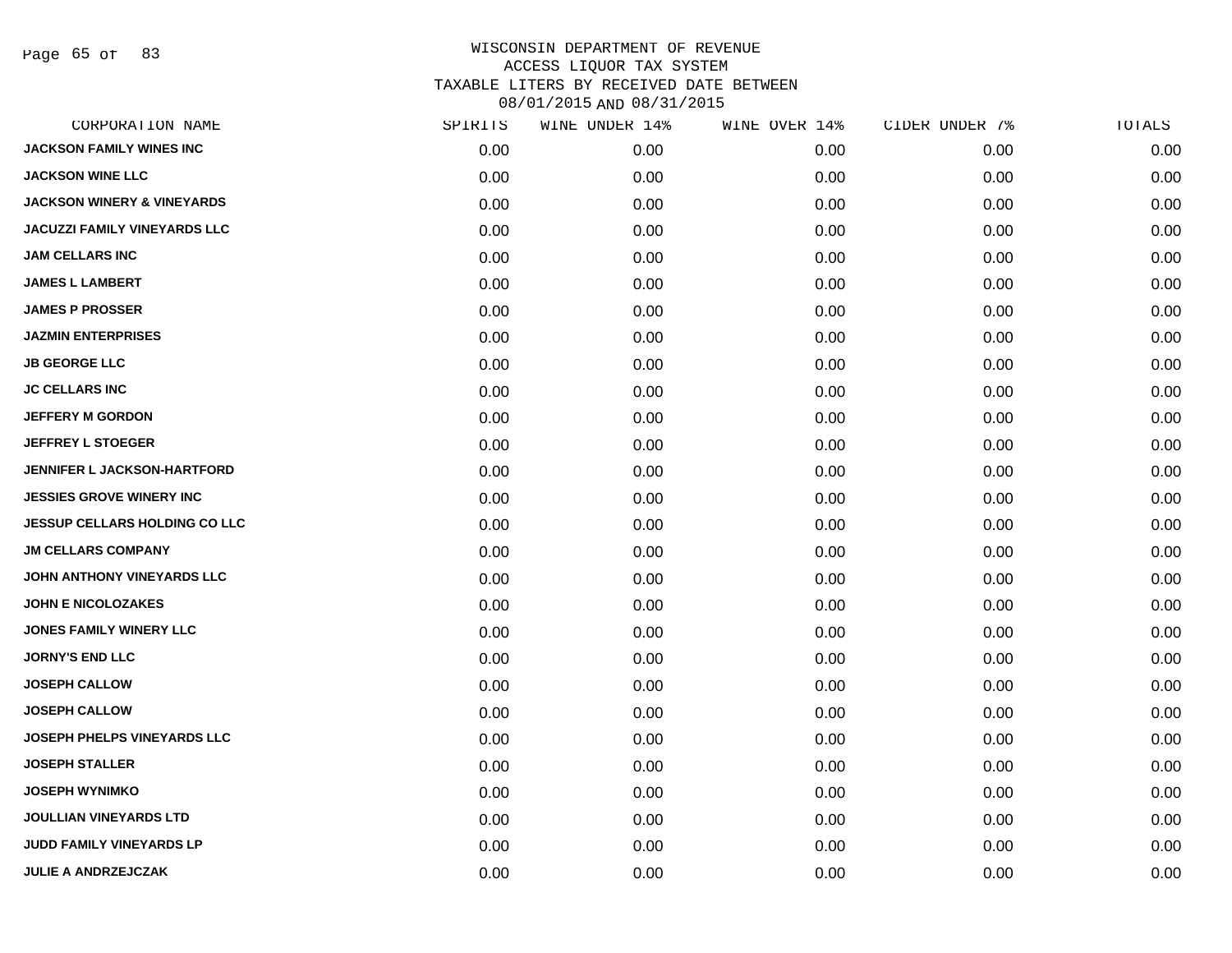Page 66 of 83

| CORPORATION NAME                         | SPIRITS | WINE UNDER 14% | WINE OVER 14% | CIDER UNDER 7% | TOTALS |
|------------------------------------------|---------|----------------|---------------|----------------|--------|
| <b>JUSTIN VINEYARDS &amp; WINERY LLC</b> | 0.00    | 0.00           | 0.00          | 0.00           | 0.00   |
| <b>JVW CORPORATION</b>                   | 0.00    | 36.00          | 0.00          | 0.00           | 36.00  |
| <b>K VINTNERS LLC</b>                    | 0.00    | 0.00           | 0.00          | 0.00           | 0.00   |
| <b>KACHINA CELLARS LLC</b>               | 0.00    | 0.00           | 0.00          | 0.00           | 0.00   |
| <b>KAMEN WINES LLC</b>                   | 0.00    | 0.00           | 0.00          | 0.00           | 0.00   |
| <b>KANGARU ENTERPRISES LLC</b>           | 0.00    | 0.00           | 0.00          | 0.00           | 0.00   |
| <b>KAREN LA BONTE</b>                    | 0.00    | 0.00           | 0.00          | 0.00           | 0.00   |
| <b>KB WINES LLC</b>                      | 0.00    | 0.00           | 0.00          | 0.00           | 0.00   |
| <b>KEN BROWN WINES LLC</b>               | 0.00    | 0.00           | 0.00          | 0.00           | 0.00   |
| <b>KENEFICK RANCHES WINERY LLC</b>       | 0.00    | 0.00           | 0.00          | 0.00           | 0.00   |
| <b>KENT HUMPHREY</b>                     | 0.00    | 0.00           | 0.00          | 0.00           | 0.00   |
| <b>KENWARD FAMILY VINEYARDS, LLC</b>     | 0.00    | 0.00           | 0.00          | 0.00           | 0.00   |
| <b>KERWIN ESTATE LLC</b>                 | 0.00    | 0.00           | 0.00          | 0.00           | 0.00   |
| <b>KESTREL PROPERTIES LLC</b>            | 0.00    | 0.00           | 0.00          | 0.00           | 0.00   |
| <b>KING ESTATE WINERY LP</b>             | 0.00    | 0.00           | 0.00          | 0.00           | 0.00   |
| KISTLER VINEYARDS, LLC                   | 0.00    | 0.00           | 0.00          | 0.00           | 0.00   |
| <b>KLEIN FOODS INC</b>                   | 0.00    | 0.00           | 0.00          | 0.00           | 0.00   |
| <b>KNIGHTS BRIDGE WINERY LLC</b>         | 0.00    | 0.00           | 0.00          | 0.00           | 0.00   |
| <b>KOEHLER WINERY LLC</b>                | 0.00    | 0.00           | 0.00          | 0.00           | 0.00   |
| <b>KONSTANTIN D FRANK &amp; SONS</b>     | 0.00    | 0.00           | 0.00          | 0.00           | 0.00   |
| <b>KOPRI INC</b>                         | 0.00    | 0.00           | 0.00          | 0.00           | 0.00   |
| <b>KRUPP BROTHERS LLC</b>                | 0.00    | 0.00           | 0.00          | 0.00           | 0.00   |
| <b>KSSM LLC</b>                          | 0.00    | 0.00           | 0.00          | 0.00           | 0.00   |
| <b>KT WINECO LLC</b>                     | 0.00    | 0.00           | 0.00          | 0.00           | 0.00   |
| <b>KULETO VILLA LLC</b>                  | 0.00    | 0.00           | 0.00          | 0.00           | 0.00   |
| <b>KUNDE ENTERPRISES INC</b>             | 0.00    | 0.00           | 0.00          | 0.00           | 0.00   |
| <b>L C WINE</b>                          | 0.00    | 0.00           | 0.00          | 0.00           | 0.00   |
| L FOPPIANO WINE CO INC                   | 0.00    | 0.00           | 0.00          | 0.00           | 0.00   |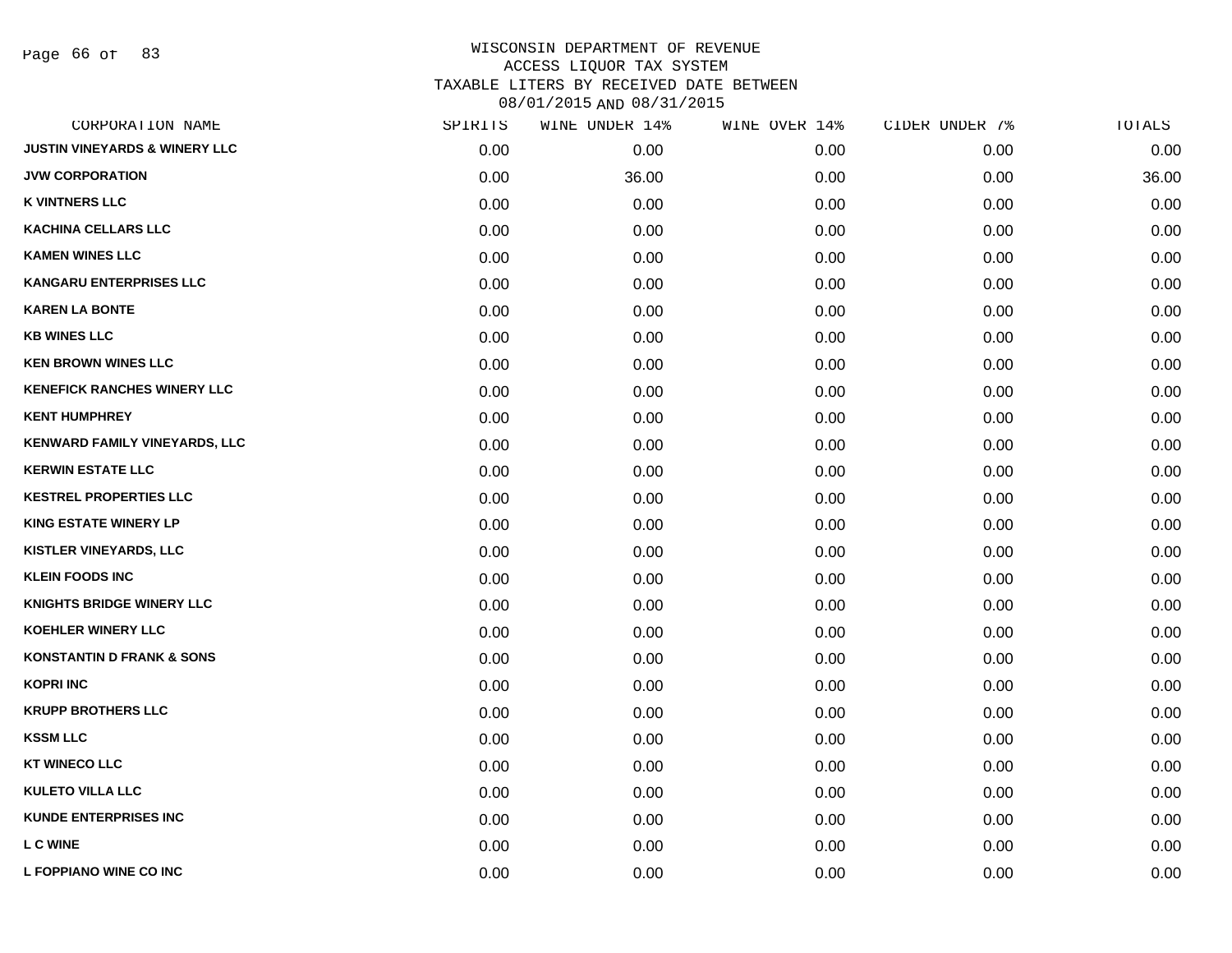Page 67 of 83

| CORPORATION NAME                                  | SPIRITS | WINE UNDER 14% | WINE OVER 14% | CIDER UNDER 7% | TOTALS |
|---------------------------------------------------|---------|----------------|---------------|----------------|--------|
| <b>LADERA WINERY LLC</b>                          | 0.00    | 0.00           | 0.00          | 0.00           | 0.00   |
| <b>LAETITIA VINEYARD &amp; WINERY INC</b>         | 0.00    | 0.00           | 0.00          | 0.00           | 0.00   |
| <b>LAGUNA OAKS VINEYARD &amp; WINERY INC</b>      | 0.00    | 0.00           | 0.00          | 0.00           | 0.00   |
| <b>LAIL VINEYARDS LLC</b>                         | 0.00    | 0.00           | 0.00          | 0.00           | 0.00   |
| <b>LAIRD FAMILY ESTATE LLC</b>                    | 0.00    | 0.00           | 33.00         | 0.00           | 33.00  |
| <b>LAKE NOKOMIS CRANBERRIES INC</b>               | 0.00    | 0.00           | 0.00          | 0.00           | 0.00   |
| <b>LAMBERT BRIDGE WINERY INC</b>                  | 0.00    | 0.00           | 0.00          | 0.00           | 0.00   |
| <b>LANCASTER ESTATE VINEYARD &amp; WINERY LLC</b> | 0.00    | 0.00           | 0.00          | 0.00           | 0.00   |
| <b>LANCASTER VINEYARDS INC</b>                    | 0.00    | 0.00           | 0.00          | 0.00           | 0.00   |
| <b>LANGE WINERY LLC</b>                           | 0.00    | 0.00           | 0.00          | 0.00           | 0.00   |
| <b>LANGETWINS WINE CO INC</b>                     | 0.00    | 0.00           | 0.00          | 0.00           | 0.00   |
| <b>LARKMEAD VINEYARDS INC</b>                     | 0.00    | 0.00           | 0.00          | 0.00           | 0.00   |
| <b>LARSON &amp; LARSON</b>                        | 0.00    | 0.00           | 0.00          | 0.00           | 0.00   |
| <b>LARSON FAMILY WINERY INC</b>                   | 0.00    | 0.00           | 0.00          | 0.00           | 0.00   |
| <b>LATITUDE BEVERAGE COMPANY</b>                  | 0.00    | 0.00           | 0.00          | 0.00           | 0.00   |
| LAUTENBACH'S ORCHARD COUNTRY INC                  | 0.00    | 0.00           | 0.00          | 0.00           | 0.00   |
| <b>LAVA SPRINGS INC</b>                           | 0.00    | 0.00           | 0.00          | 0.00           | 0.00   |
| <b>LAWER FAMILY WINERY INC</b>                    | 0.00    | 0.00           | 0.00          | 0.00           | 0.00   |
| LE CEP II INC                                     | 0.00    | 0.00           | 0.00          | 0.00           | 0.00   |
| <b>LEDGE STONE VINEYARDS LLC</b>                  | 0.00    | 0.00           | 0.00          | 0.00           | 0.00   |
| LEFT COAST CELLARS LLC                            | 0.00    | 0.00           | 0.00          | 0.00           | 0.00   |
| <b>LEMELSON WINERY LLC</b>                        | 0.00    | 0.00           | 0.00          | 0.00           | 0.00   |
| <b>LEONARDINI FAMILY WINERY LLC</b>               | 0.00    | 0.00           | 0.00          | 0.00           | 0.00   |
| <b>LEONESSE CELLARS LLC</b>                       | 0.00    | 0.00           | 0.00          | 0.00           | 0.00   |
| <b>LEVIATHAN WINE COMPANY LLC</b>                 | 0.00    | 0.00           | 0.00          | 0.00           | 0.00   |
| LIFE IS SHORT! LLC                                | 0.00    | 0.00           | 0.00          | 0.00           | 0.00   |
| <b>LION NATHAN USA INC</b>                        | 0.00    | 0.00           | 0.00          | 0.00           | 0.00   |
| <b>LIONS PEAK</b>                                 | 0.00    | 0.00           | 0.00          | 0.00           | 0.00   |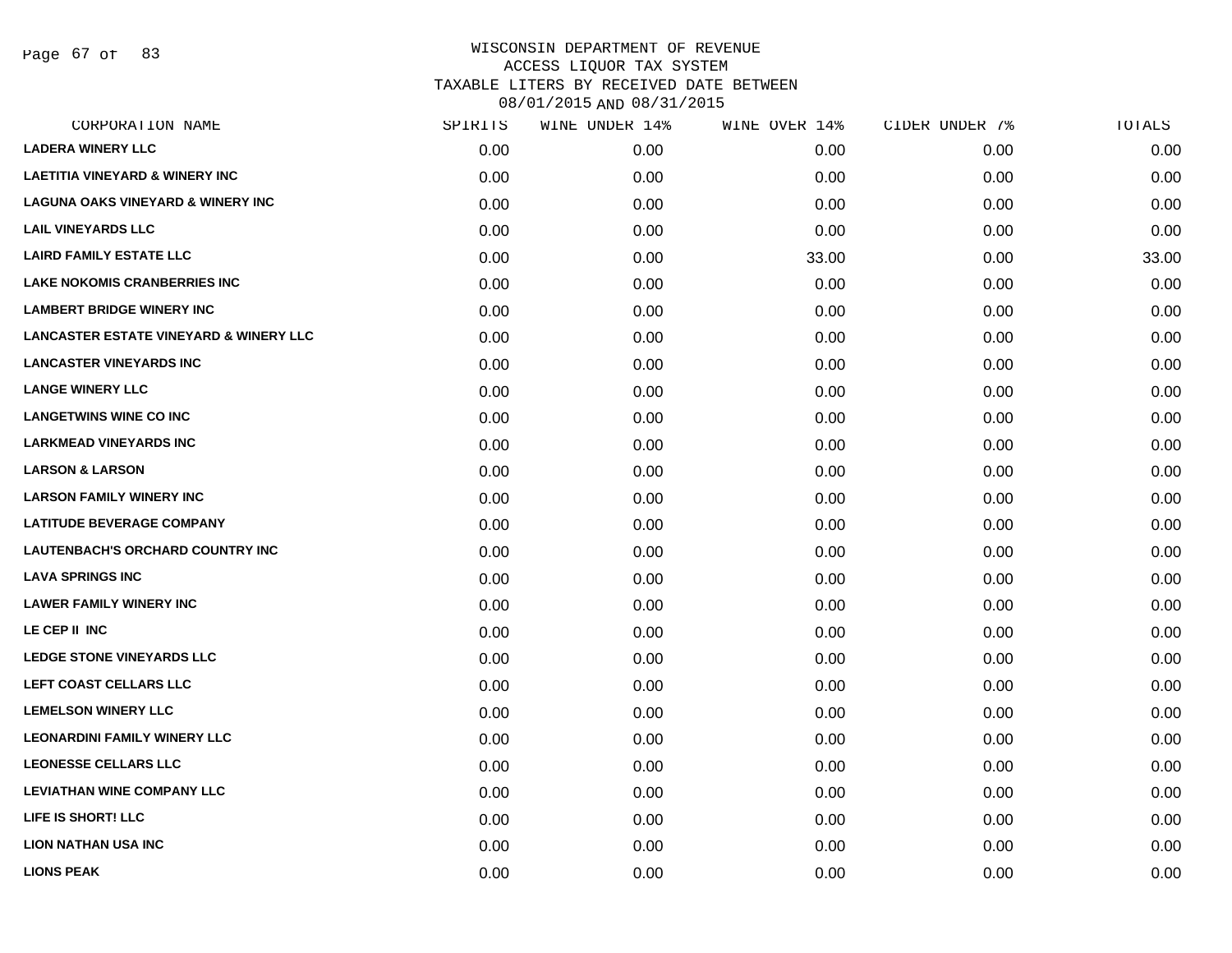Page 68 of 83

| CORPORATION NAME                              | SPIRITS | WINE UNDER 14% | WINE OVER 14% | CIDER UNDER 7% | TOTALS |
|-----------------------------------------------|---------|----------------|---------------|----------------|--------|
| <b>LONG MEADOW RANCH WINERY INC</b>           | 0.00    | 0.00           | 0.00          | 0.00           | 0.00   |
| <b>LONG SHADOWS VINTNERS LLC</b>              | 0.00    | 0.00           | 0.00          | 0.00           | 0.00   |
| <b>LONGBOARD VINEYARDS LLC</b>                | 0.00    | 0.00           | 0.00          | 0.00           | 0.00   |
| <b>LONGORIA &amp; LONGORIA</b>                | 0.00    | 0.00           | 0.00          | 0.00           | 0.00   |
| <b>LORIMAR WINERY INC</b>                     | 0.00    | 0.00           | 0.00          | 0.00           | 0.00   |
| <b>LOST ISLAND WINE LLC</b>                   | 0.00    | 0.00           | 0.00          | 0.00           | 0.00   |
| <b>LOUIDAR LLC</b>                            | 0.00    | 0.00           | 0.00          | 0.00           | 0.00   |
| <b>LOWDEN SCHOOLHOUSE CORPORATION</b>         | 0.00    | 0.00           | 0.00          | 0.00           | 0.00   |
| <b>LUCAS &amp; LEWELLEN VINEYARDS INC</b>     | 0.00    | 0.00           | 0.00          | 0.00           | 0.00   |
| <b>LUNA VINEYARDS INC</b>                     | 0.00    | 0.00           | 0.00          | 0.00           | 0.00   |
| <b>LYNFRED WINERY INC</b>                     | 0.00    | 0.00           | 0.00          | 0.00           | 0.00   |
| <b>LYNMAR WINERY LLC</b>                      | 0.00    | 0.00           | 0.00          | 0.00           | 0.00   |
| <b>M.A.C. WINES, LLC</b>                      | 0.00    | 38.25          | 0.00          | 0.00           | 38.25  |
| <b>MADISON VINEYARD HOLDINGS LLC</b>          | 0.00    | 0.00           | 0.00          | 0.00           | 0.00   |
| <b>MADRIGAL FAMILY WINERY LLC</b>             | 0.00    | 0.00           | 0.00          | 0.00           | 0.00   |
| <b>MADRONA VINEYARDS LP</b>                   | 0.00    | 0.00           | 0.00          | 0.00           | 0.00   |
| <b>MAGNET ENTERPRISES INC</b>                 | 0.00    | 0.00           | 0.00          | 0.00           | 0.00   |
| <b>MAKK WINE LLC</b>                          | 0.00    | 0.00           | 0.00          | 0.00           | 0.00   |
| <b>MARGERUM WINE COMPANY INC</b>              | 0.00    | 0.00           | 0.00          | 0.00           | 0.00   |
| <b>MARIA A KLEIN</b>                          | 0.00    | 0.00           | 0.00          | 0.00           | 0.00   |
| <b>MARIETTA CELLARS INC</b>                   | 0.00    | 0.00           | 0.00          | 0.00           | 0.00   |
| <b>MARKHAM VINEYARDS</b>                      | 0.00    | 0.00           | 0.00          | 0.00           | 0.00   |
| <b>MARTIN E SELL</b>                          | 0.00    | 0.00           | 0.00          | 0.00           | 0.00   |
| <b>MARTIN RAY WINERY INC</b>                  | 0.00    | 0.00           | 0.00          | 0.00           | 0.00   |
| <b>MARTINELLI WINERY INC</b>                  | 0.00    | 0.00           | 0.00          | 0.00           | 0.00   |
| <b>MATHY WINERY LLC</b>                       | 0.00    | 0.00           | 0.00          | 0.00           | 0.00   |
| <b>MATTHEW RICK</b>                           | 0.00    | 0.00           | 0.00          | 0.00           | 0.00   |
| <b>MATTHIAS A PIPPIG &amp; JAMIE M KINSER</b> | 0.00    | 0.00           | 0.00          | 0.00           | 0.00   |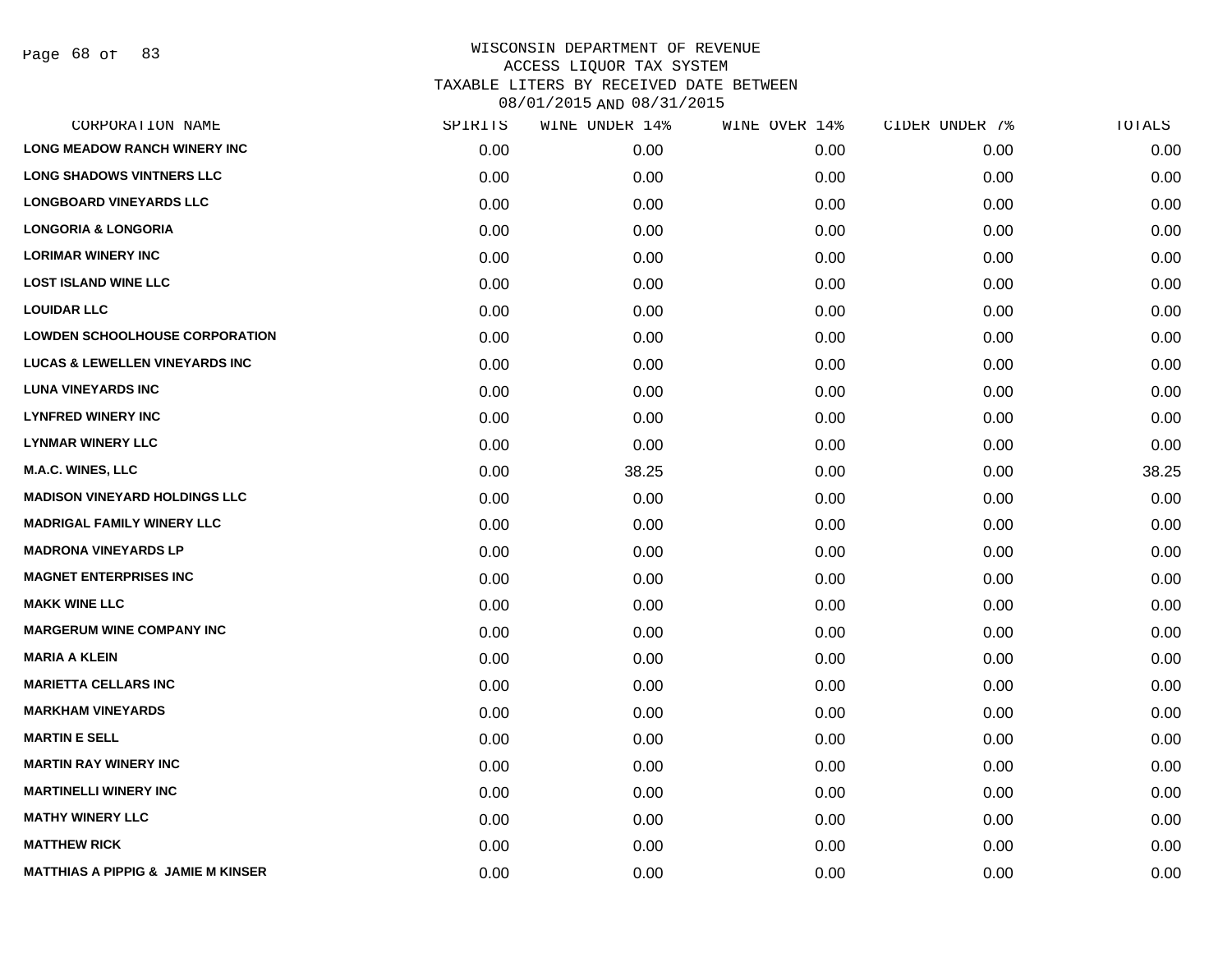Page 69 of 83

| CORPORATION NAME                                  | SPIRITS | WINE UNDER 14% | WINE OVER 14% | CIDER UNDER 7% | TOTALS |
|---------------------------------------------------|---------|----------------|---------------|----------------|--------|
| <b>MAURITSON FAMILY WINERY</b>                    | 0.00    | 0.00           | 0.00          | 0.00           | 0.00   |
| <b>MAYACAMAS VINEYARDS</b>                        | 0.00    | 0.00           | 0.00          | 0.00           | 0.00   |
| <b>MAYNARD J KEENAN</b>                           | 0.00    | 24.00          | 0.75          | 0.00           | 24.75  |
| <b>MCILQUHAM LLC</b>                              | 0.00    | 0.00           | 0.00          | 0.00           | 0.00   |
| <b>MCNAB RIDGE WINERY LLC</b>                     | 0.00    | 0.00           | 0.00          | 0.00           | 0.00   |
| <b>MELROSE CELLARS LLC</b>                        | 0.00    | 0.00           | 0.00          | 0.00           | 0.00   |
| <b>MELVILLE VINEYARDS SOUTH LLC</b>               | 0.00    | 0.00           | 0.00          | 0.00           | 0.00   |
| <b>MENDOCINO WINE GROUP LLC</b>                   | 0.00    | 0.00           | 0.00          | 0.00           | 0.00   |
| <b>MER ET SOLEIL LLC</b>                          | 0.00    | 0.00           | 0.00          | 0.00           | 0.00   |
| <b>MERCER WINE ESTATES LLC / MERCER HOGUE LLC</b> | 0.00    | 0.00           | 0.00          | 0.00           | 0.00   |
| <b>MEREDITH VINEYARD ESTATE INC</b>               | 0.00    | 0.00           | 0.00          | 0.00           | 0.00   |
| <b>MERRYVALE VINEYARDS LLC</b>                    | 0.00    | 0.00           | 0.00          | 0.00           | 0.00   |
| <b>MERSHONIAN CIDERY LLC</b>                      | 0.00    | 0.00           | 0.00          | 0.00           | 0.00   |
| <b>METROPOLITAN WINES LLC</b>                     | 0.00    | 0.00           | 20.25         | 0.00           | 20.25  |
| <b>MEV CORPORATION</b>                            | 0.00    | 0.00           | 0.00          | 0.00           | 0.00   |
| <b>MEYER CELLARS LLC</b>                          | 0.00    | 0.00           | 0.00          | 0.00           | 0.00   |
| <b>MICHEAL DASHE</b>                              | 0.00    | 0.00           | 0.00          | 0.00           | 0.00   |
| <b>MIDDLETON FAMILY WINES LLC</b>                 | 0.00    | 0.00           | 0.00          | 0.00           | 0.00   |
| <b>MIDNIGHT CELLARS INC</b>                       | 0.00    | 0.00           | 0.00          | 0.00           | 0.00   |
| <b>MILDARA BLASS INC</b>                          | 0.00    | 0.00           | 0.00          | 0.00           | 0.00   |
| <b>MILLBROOK WINERY INC</b>                       | 0.00    | 0.00           | 0.00          | 0.00           | 0.00   |
| <b>MINER FAMILY WINERY LLC</b>                    | 0.00    | 0.00           | 0.00          | 0.00           | 0.00   |
| <b>MINNESOTAS FINEST FERMENTED PRODUCTS</b>       | 0.00    | 0.00           | 0.00          | 0.00           | 0.00   |
| <b>MIRA WINERY LLC</b>                            | 0.00    | 0.00           | 0.00          | 0.00           | 0.00   |
| <b>MIRASOL WINE LLC</b>                           | 0.00    | 0.00           | 0.00          | 0.00           | 0.00   |
| <b>MODERN DEVELOPMENT COMPANY</b>                 | 0.00    | 0.00           | 0.00          | 0.00           | 0.00   |
| <b>MOLLYDOOKER INTERNATIONAL LLC</b>              | 0.00    | 0.00           | 0.00          | 0.00           | 0.00   |
| <b>MONTICELLO CELLARS INC</b>                     | 0.00    | 0.00           | 0.00          | 0.00           | 0.00   |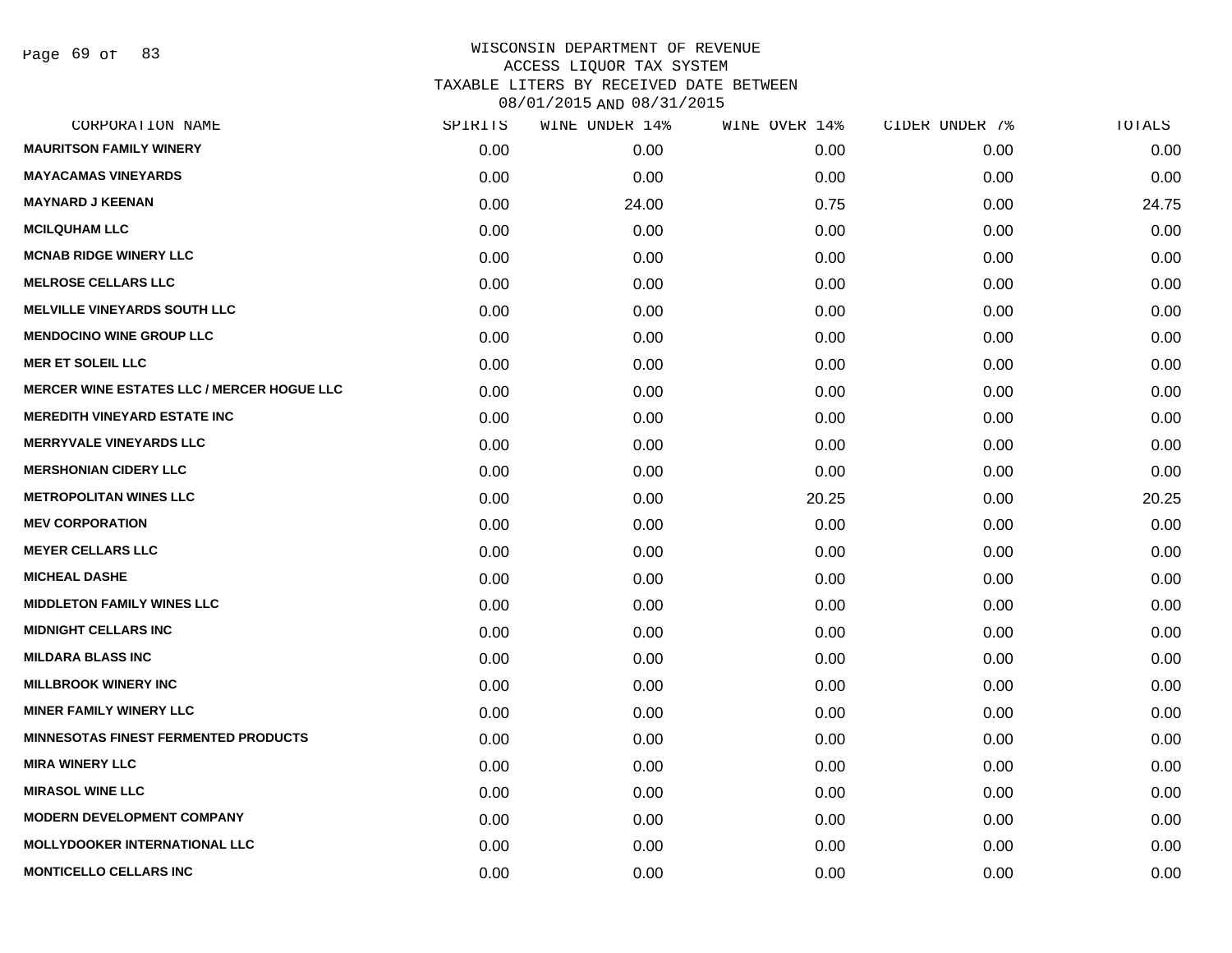Page 70 of 83

| SPIRITS | WINE UNDER 14% | WINE OVER 14% | CIDER UNDER 7% | TOTALS |
|---------|----------------|---------------|----------------|--------|
| 0.00    | 0.00           | 0.00          | 0.00           | 0.00   |
| 0.00    | 0.00           | 0.00          | 0.00           | 0.00   |
| 0.00    | 0.00           | 0.00          | 0.00           | 0.00   |
| 0.00    | 0.00           | 0.00          | 0.00           | 0.00   |
| 0.00    | 0.00           | 0.00          | 0.00           | 0.00   |
| 0.00    | 0.00           | 0.00          | 0.00           | 0.00   |
| 0.00    | 0.00           | 0.00          | 0.00           | 0.00   |
| 0.00    | 0.00           | 0.00          | 0.00           | 0.00   |
| 0.00    | 0.00           | 0.00          | 0.00           | 0.00   |
| 0.00    | 0.00           | 0.00          | 0.00           | 0.00   |
| 0.00    | 0.00           | 0.00          | 0.00           | 0.00   |
| 0.00    | 0.00           | 0.00          | 0.00           | 0.00   |
| 0.00    | 0.00           | 0.00          | 0.00           | 0.00   |
| 0.00    | 0.00           | 0.00          | 0.00           | 0.00   |
| 0.00    | 0.00           | 0.00          | 0.00           | 0.00   |
| 0.00    | 0.00           | 0.00          | 0.00           | 0.00   |
| 0.00    | 0.00           | 0.00          | 0.00           | 0.00   |
| 0.00    | 0.00           | 0.00          | 0.00           | 0.00   |
| 0.00    | 0.00           | 0.00          | 0.00           | 0.00   |
| 0.00    | 0.00           | 0.00          | 0.00           | 0.00   |
| 0.00    | 0.00           | 0.00          | 0.00           | 0.00   |
| 0.00    | 0.00           | 0.00          | 0.00           | 0.00   |
| 0.00    | 0.00           | 0.00          | 0.00           | 0.00   |
| 0.00    | 0.00           | 0.00          | 0.00           | 0.00   |
| 0.00    | 0.00           | 0.00          | 0.00           | 0.00   |
| 0.00    | 0.00           | 0.00          | 0.00           | 0.00   |
| 0.00    | 0.00           | 0.00          | 0.00           | 0.00   |
| 0.00    | 0.00           | 0.00          | 0.00           | 0.00   |
|         |                |               |                |        |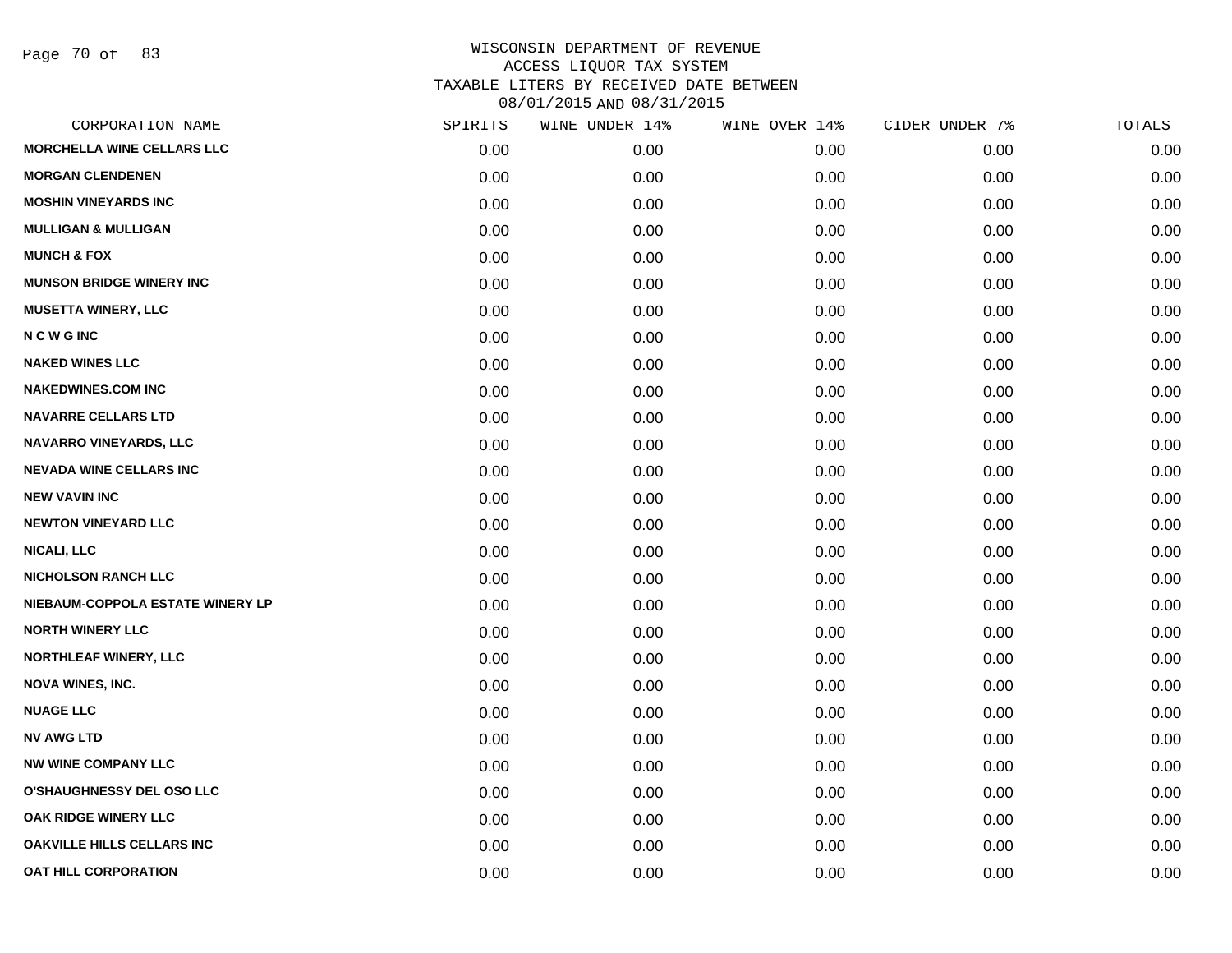Page 71 of 83

| CORPORATION NAME                     | SPIRITS | WINE UNDER 14% | WINE OVER 14% | CIDER UNDER 7% | TOTALS |
|--------------------------------------|---------|----------------|---------------|----------------|--------|
| <b>OBRIEN FAMILY VINEYARD LLC</b>    | 0.00    | 0.00           | 0.00          | 0.00           | 0.00   |
| <b>OGB PARTNERS LLC</b>              | 0.00    | 0.00           | 0.00          | 0.00           | 0.00   |
| OLD VINE WINE PARTNERS LLC           | 0.00    | 0.00           | 0.00          | 0.00           | 0.00   |
| <b>OLIVER WINE COMPANY INC</b>       | 0.00    | 0.00           | 0.00          | 0.00           | 0.00   |
| <b>OPOLO WINES LP</b>                | 0.00    | 0.00           | 0.00          | 0.00           | 0.00   |
| OPUS ONE WINERY LLC                  | 0.00    | 0.00           | 0.00          | 0.00           | 0.00   |
| <b>ORCA PROPERTIES LLC</b>           | 0.00    | 0.00           | 0.00          | 0.00           | 0.00   |
| OREGON WINE SERVICES AND STORAGE LLC | 0.00    | 0.00           | 0.00          | 0.00           | 0.00   |
| <b>ORFILA VINEYARDS INC</b>          | 0.00    | 0.00           | 0.00          | 0.00           | 0.00   |
| ORIN SWIFT CELLARS LLC               | 0.00    | 0.00           | 81.50         | 0.00           | 81.50  |
| <b>OWEN ROE LLC</b>                  | 0.00    | 0.00           | 0.00          | 0.00           | 0.00   |
| <b>PAHLMEYER LLC</b>                 | 0.00    | 0.00           | 0.00          | 0.00           | 0.00   |
| PALI WINE COMPANY LP                 | 0.00    | 0.00           | 0.00          | 0.00           | 0.00   |
| PALOMA VINEYARD LLC                  | 0.00    | 0.00           | 0.00          | 0.00           | 0.00   |
| PARAGON VINEYARD CO INC              | 0.00    | 0.00           | 0.00          | 0.00           | 0.00   |
| PARALLEL 44 VINEYARD & WINERY, INC.  | 0.00    | 0.00           | 0.00          | 0.00           | 0.00   |
| <b>PARKER STATION INC</b>            | 0.00    | 0.00           | 0.00          | 0.00           | 0.00   |
| <b>PATEL WINERY LLC</b>              | 0.00    | 0.00           | 0.00          | 0.00           | 0.00   |
| <b>PATRICIA A HOOVER</b>             | 0.00    | 0.00           | 0.00          | 0.00           | 0.00   |
| <b>PATRICK A RONEY</b>               | 0.00    | 0.00           | 0.00          | 0.00           | 0.00   |
| <b>PATRICK ARNDT</b>                 | 0.00    | 0.00           | 0.00          | 0.00           | 0.00   |
| PATZ & HALL WINE COMPANY INC         | 0.00    | 0.00           | 0.00          | 0.00           | 0.00   |
| <b>PAUL D ASPER</b>                  | 0.00    | 0.00           | 0.00          | 0.00           | 0.00   |
| PAUL HOBBS WINERY LP                 | 0.00    | 0.00           | 0.00          | 0.00           | 0.00   |
| <b>PAUL J FRANZEN</b>                | 0.00    | 0.00           | 0.00          | 0.00           | 0.00   |
| <b>PAVI WINES LLC</b>                | 0.00    | 0.00           | 0.00          | 0.00           | 0.00   |
| PCJ, INC.                            | 0.00    | 0.00           | 0.00          | 0.00           | 0.00   |
| PEACHY CANYON WINERY                 | 0.00    | 0.00           | 0.00          | 0.00           | 0.00   |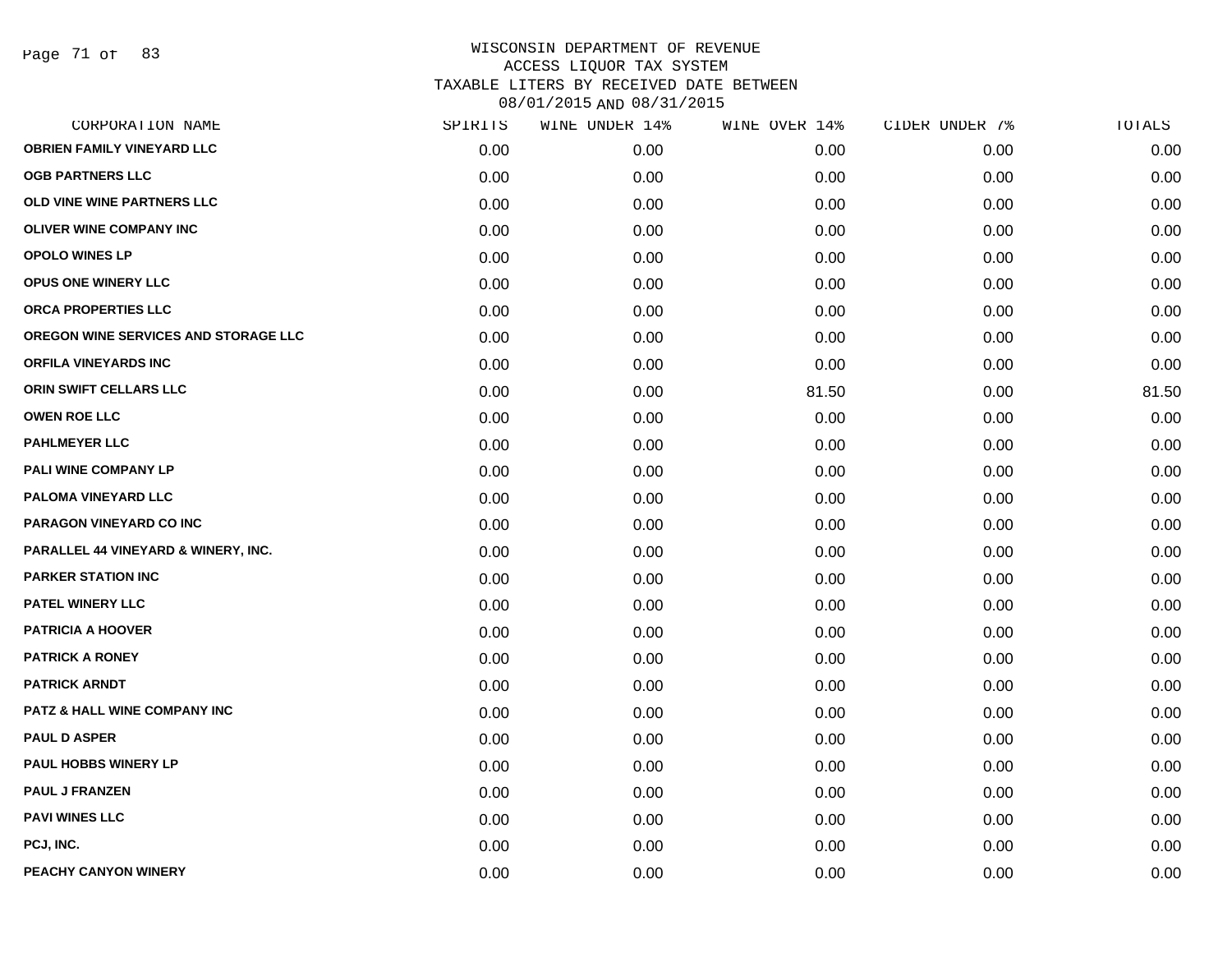| CORPORATION NAME                            | SPIRITS | WINE UNDER 14% | WINE OVER 14% | CIDER UNDER 7% | TOTALS |
|---------------------------------------------|---------|----------------|---------------|----------------|--------|
| PEAR VALLEY VINEYARD, INC.                  | 0.00    | 0.00           | 0.00          | 0.00           | 0.00   |
| PEAY VINEYARDS LLC                          | 0.00    | 0.00           | 0.00          | 0.00           | 0.00   |
| PEJU FAMILY OPERATING PARTNERSHIP LP        | 0.00    | 0.00           | 0.00          | 0.00           | 0.00   |
| <b>PENROSE LANE LIMITED</b>                 | 0.00    | 0.00           | 0.00          | 0.00           | 0.00   |
| PEPPER BRIDGE WINERY LLC                    | 0.00    | 0.00           | 0.00          | 0.00           | 0.00   |
| PERNOD RICARD KENWOOD HOLDING LLC           | 0.00    | 0.00           | 0.00          | 0.00           | 0.00   |
| PERNOD RICARD USA LLC                       | 0.00    | 0.00           | 0.00          | 0.00           | 0.00   |
| PETER FRANUS WINE COMPANY INC               | 0.00    | 0.00           | 0.00          | 0.00           | 0.00   |
| PETER HOEHN                                 | 0.00    | 0.00           | 0.00          | 0.00           | 0.00   |
| PETER MICHAEL WINERY                        | 0.00    | 0.00           | 0.00          | 0.00           | 0.00   |
| PETRONI VINEYARDS LLC                       | 0.00    | 0.00           | 0.00          | 0.00           | 0.00   |
| PHILIP TOGNI VINEYARD LP                    | 0.00    | 0.00           | 0.00          | 0.00           | 0.00   |
| <b>PHILLIPS FARMS LLC</b>                   | 0.00    | 0.00           | 0.00          | 0.00           | 0.00   |
| <b>PINA CELLARS LP</b>                      | 0.00    | 0.00           | 0.00          | 0.00           | 0.00   |
| PINE RIDGE WINERY LLC                       | 0.00    | 0.00           | 0.00          | 0.00           | 0.00   |
| <b>PJK WINERY LLC</b>                       | 0.00    | 0.00           | 0.00          | 0.00           | 0.00   |
| POPE VALLEY WINERY LLC                      | 0.00    | 0.00           | 0.00          | 0.00           | 0.00   |
| <b>PRAGER WINERY &amp; PORT WORKS, INC.</b> | 0.00    | 0.00           | 0.00          | 0.00           | 0.00   |
| <b>PRAIRIE BERRY LLC</b>                    | 0.00    | 0.00           | 0.00          | 0.00           | 0.00   |
| <b>PRECEPT BRANDS LLC</b>                   | 0.00    | 132.75         | 0.00          | 0.00           | 132.75 |
| <b>PREMIUM VINTNERS LLC</b>                 | 0.00    | 0.00           | 0.00          | 0.00           | 0.00   |
| PRIDE MOUNTAIN VINEYARDS LLC                | 0.00    | 0.00           | 0.00          | 0.00           | 0.00   |
| PRINCE MICHEL LLC                           | 0.00    | 0.00           | 0.00          | 0.00           | 0.00   |
| PURPLE WINE COMPANY LLC                     | 0.00    | 0.00           | 0.00          | 0.00           | 0.00   |
| <b>PWG LLC</b>                              | 0.00    | 0.00           | 0.00          | 0.00           | 0.00   |
| <b>QUADY SOUTH WINERY LLC</b>               | 0.00    | 0.00           | 0.00          | 0.00           | 0.00   |
| QUILCEDA CREEK VINTNERS INC                 | 0.00    | 0.00           | 0.00          | 0.00           | 0.00   |
| <b>QUPE WINE CELLARS LLC</b>                | 0.00    | 0.00           | 0.00          | 0.00           | 0.00   |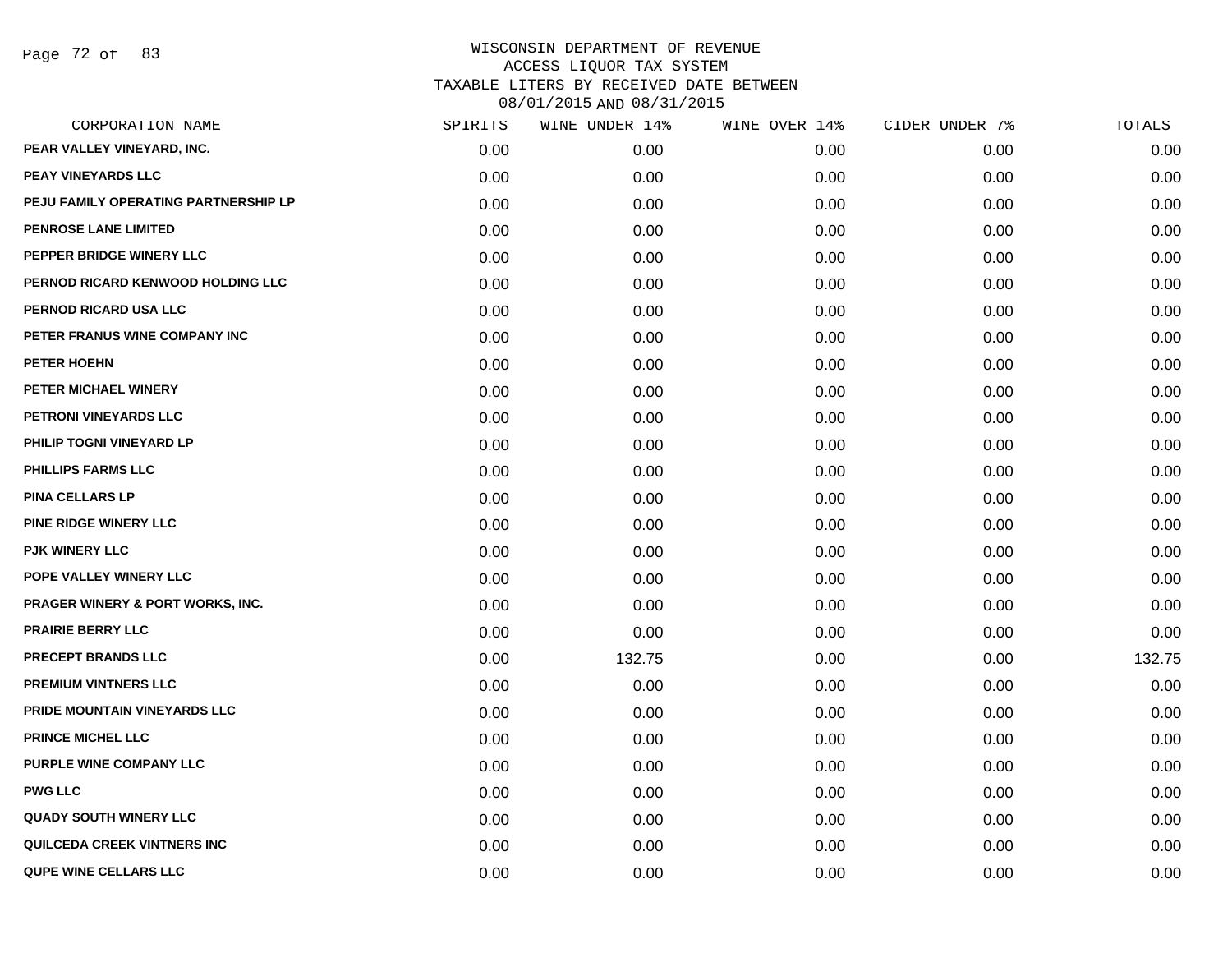Page 73 of 83

| CORPORATION NAME                            | SPIRITS | WINE UNDER 14% | WINE OVER 14% | CIDER UNDER 7% | TOTALS   |
|---------------------------------------------|---------|----------------|---------------|----------------|----------|
| <b>R LAWSON ENTERPRISES LLC</b>             | 0.00    | 0.00           | 0.00          | 0.00           | 0.00     |
| <b>RADIO-COTEAU WINE CELLARS LLC</b>        | 0.00    | 0.00           | 0.00          | 0.00           | 0.00     |
| <b>RAINIER WINE LLC</b>                     | 0.00    | 0.00           | 0.00          | 0.00           | 0.00     |
| <b>RAMAZZOTTI WINES LLC</b>                 | 0.00    | 0.00           | 0.00          | 0.00           | 0.00     |
| <b>RAMEY WINE CELLARS INC</b>               | 0.00    | 0.00           | 0.00          | 0.00           | 0.00     |
| <b>RAPTOR RIDGE WINERY LLC</b>              | 0.00    | 0.00           | 0.00          | 0.00           | 0.00     |
| <b>RASA VINEYARDS, LLC</b>                  | 0.00    | 0.00           | 0.00          | 0.00           | 0.00     |
| <b>RAYMOND SIGNORELLO</b>                   | 0.00    | 0.00           | 0.00          | 0.00           | 0.00     |
| <b>RAYMOND VINEYARD &amp; CELLAR INC</b>    | 0.00    | 0.00           | 0.00          | 0.00           | 0.00     |
| <b>RB WINE ASSOCIATES LLC</b>               | 0.00    | 0.00           | 0.00          | 0.00           | 0.00     |
| <b>RBZ VINEYARDS LLC</b>                    | 0.00    | 13.86          | 6.60          | 0.00           | 20.46    |
| <b>RED CAR WINE COMPANY LLC</b>             | 0.00    | 0.00           | 0.00          | 0.00           | 0.00     |
| <b>RED MARE WINES LLC</b>                   | 0.00    | 0.00           | 0.00          | 0.00           | 0.00     |
| <b>RED OAK VINEYARD INC</b>                 | 0.00    | 0.00           | 0.00          | 0.00           | 0.00     |
| <b>REGUSCI WINERY INC</b>                   | 0.00    | 0.00           | 0.00          | 0.00           | 0.00     |
| <b>REN ACQUISITION INC</b>                  | 0.00    | 0.00           | 6.00          | 0.00           | 6.00     |
| <b>REVANA FAMILY PARTNERS</b>               | 0.00    | 0.00           | 0.00          | 0.00           | 0.00     |
| <b>RHYS VINEYARDS LLC</b>                   | 0.00    | 0.00           | 0.00          | 0.00           | 0.00     |
| <b>RICHARD E LIBBY</b>                      | 0.00    | 975.00         | 476.25        | 0.00           | 1,451.25 |
| <b>RICHARD FORTUNE</b>                      | 0.00    | 0.00           | 0.00          | 0.00           | 0.00     |
| <b>RIDGE VINEYARDS INC</b>                  | 0.00    | 0.00           | 0.00          | 0.00           | 0.00     |
| <b>RIGHT SIDE LLC</b>                       | 0.00    | 0.00           | 0.00          | 0.00           | 0.00     |
| <b>RIVER BEND VINEYARD &amp; WINERY LLC</b> | 0.00    | 0.00           | 0.00          | 0.00           | 0.00     |
| RIVER VALLEY VINEYARD INC                   | 0.00    | 0.00           | 0.00          | 0.00           | 0.00     |
| <b>RIVERBENCH LLC</b>                       | 0.00    | 0.00           | 0.00          | 0.00           | 0.00     |
| <b>ROBERT BORUCKI</b>                       | 0.00    | 0.00           | 0.00          | 0.00           | 0.00     |
| <b>ROBERT CRAIG WINERY LP</b>               | 0.00    | 0.00           | 0.00          | 0.00           | 0.00     |
| <b>ROBERT F NADEAU</b>                      | 0.00    | 0.00           | 0.00          | 0.00           | 0.00     |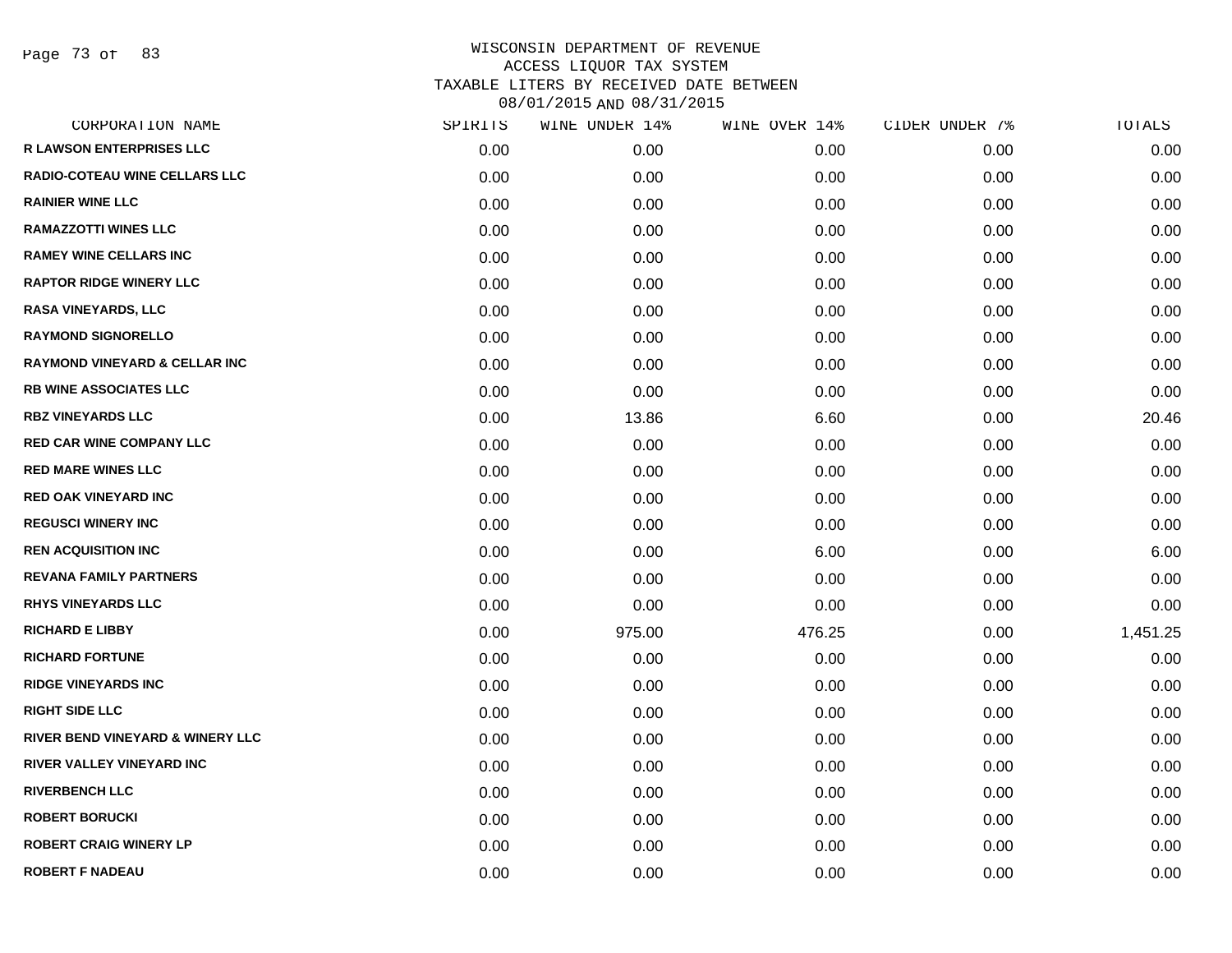Page 74 of 83

| CORPORATION NAME                      | SPIRITS | WINE UNDER 14% | WINE OVER 14% | CIDER UNDER 7% | TOTALS |
|---------------------------------------|---------|----------------|---------------|----------------|--------|
| <b>ROBERT FOLEY LLC</b>               | 0.00    | 0.00           | 0.00          | 0.00           | 0.00   |
| <b>ROBERT HALL WINERY LLC</b>         | 0.00    | 0.00           | 0.00          | 0.00           | 0.00   |
| <b>ROBERT MUELLER CELLARS</b>         | 0.00    | 0.00           | 0.00          | 0.00           | 0.00   |
| <b>ROBERT TALBOTT INC</b>             | 0.00    | 0.00           | 0.00          | 0.00           | 0.00   |
| ROBERT YOUNG ESTATE WINERY LLC        | 0.00    | 0.00           | 0.00          | 0.00           | 0.00   |
| ROCCA FAMILY VINEYARDS INC            | 0.00    | 0.00           | 0.00          | 0.00           | 0.00   |
| <b>ROCK N WOOL WINERY LLC</b>         | 0.00    | 0.00           | 0.00          | 0.00           | 0.00   |
| <b>ROCK WALL WINE COMPANY INC</b>     | 0.00    | 0.00           | 0.00          | 0.00           | 0.00   |
| <b>ROEDERER ESTATE INC</b>            | 0.00    | 0.00           | 0.00          | 0.00           | 0.00   |
| <b>ROMBAUER VINEYARDS INC</b>         | 0.00    | 0.00           | 0.00          | 0.00           | 0.00   |
| <b>RONALD T RUBIN</b>                 | 0.00    | 0.00           | 0.00          | 0.00           | 0.00   |
| <b>ROUND POND ESTATE LLC</b>          | 0.00    | 0.00           | 0.00          | 0.00           | 0.00   |
| <b>ROWLEY ESTATES LLC</b>             | 0.00    | 0.00           | 0.00          | 0.00           | 0.00   |
| <b>RRJ REAL PROPERTIES LLC</b>        | 0.00    | 0.00           | 0.00          | 0.00           | 0.00   |
| <b>RSB VINEYARDS LLC</b>              | 0.00    | 0.00           | 0.00          | 0.00           | 0.00   |
| <b>RUDD WINES INC</b>                 | 0.00    | 0.00           | 0.00          | 0.00           | 0.00   |
| <b>RUED WINERY INC</b>                | 0.00    | 0.00           | 0.00          | 0.00           | 0.00   |
| <b>RUTHERFORD HILL WINERY LLC</b>     | 0.00    | 0.00           | 0.00          | 0.00           | 0.00   |
| <b>RYAN PRELLWITZ</b>                 | 0.00    | 0.00           | 0.00          | 0.00           | 0.00   |
| <b>SAINTSBURY LLC</b>                 | 0.00    | 0.00           | 0.00          | 0.00           | 0.00   |
| <b>SANDHI WINES LLC</b>               | 0.00    | 0.00           | 0.00          | 0.00           | 0.00   |
| SANDSTONE RIDGE VINEYARD & WINERY LLC | 0.00    | 0.00           | 0.00          | 0.00           | 0.00   |
| <b>SANFORD WINERY COMPANY LP</b>      | 0.00    | 0.00           | 0.00          | 0.00           | 0.00   |
| <b>SARACINA VINEYARDS LLC</b>         | 0.00    | 0.00           | 0.00          | 0.00           | 0.00   |
| SAVANNAH CHANELLE VINEYARDS INC       | 0.00    | 0.00           | 0.00          | 0.00           | 0.00   |
| <b>SAVIAH ROSE WINERY LLC</b>         | 0.00    | 0.00           | 0.00          | 0.00           | 0.00   |
| <b>SAXUM VINEYARDS INC</b>            | 0.00    | 0.00           | 0.00          | 0.00           | 0.00   |
| <b>SBRAGIA FAMILY VINEYARDS LLC</b>   | 0.00    | 0.00           | 0.00          | 0.00           | 0.00   |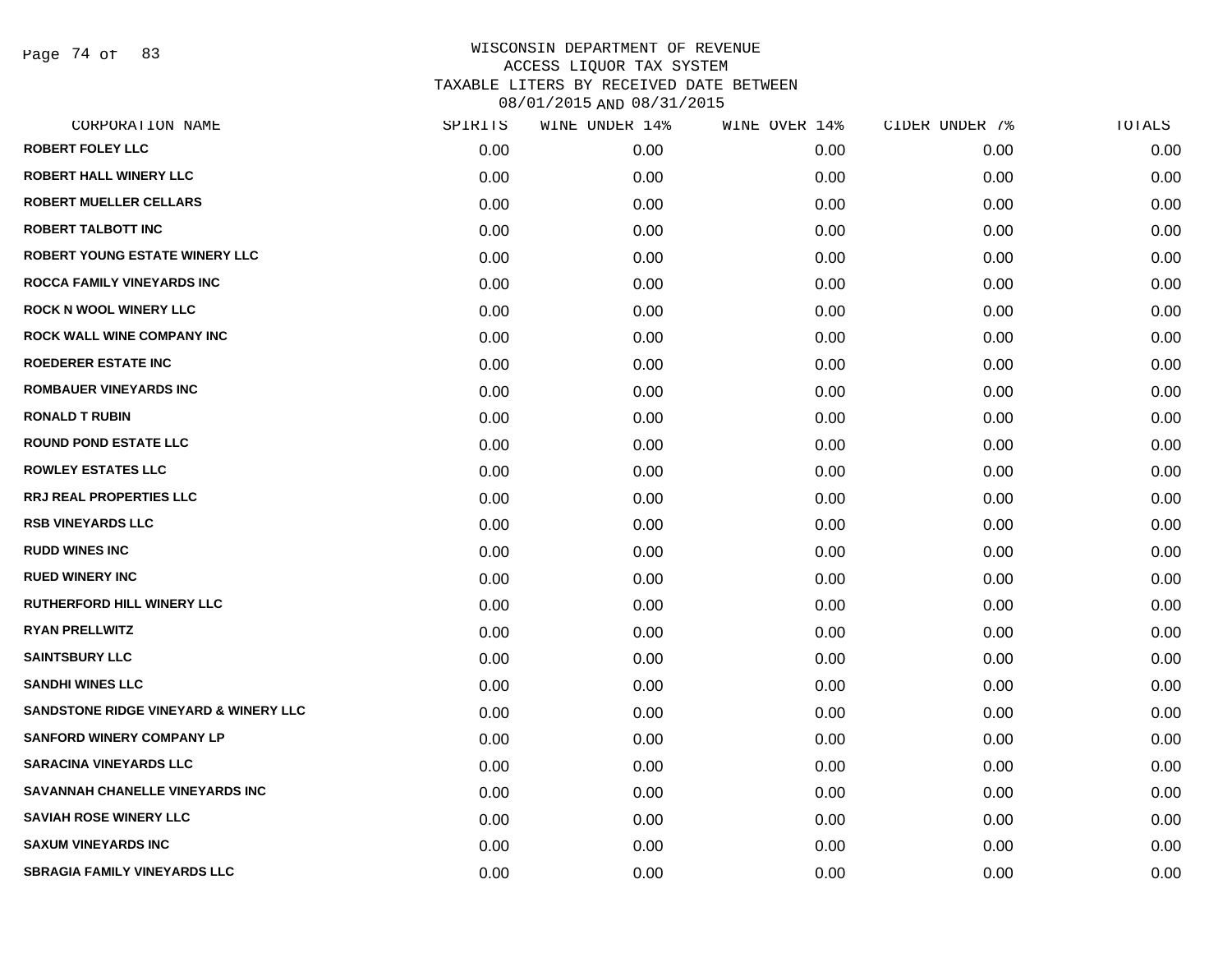Page 75 of 83

| CORPORATION NAME                       | SPIRITS | WINE UNDER 14% | WINE OVER 14% | CIDER UNDER 7% | TOTALS |
|----------------------------------------|---------|----------------|---------------|----------------|--------|
| <b>SCHEID VINEYARDS CALIFORNIA INC</b> | 0.00    | 0.00           | 0.00          | 0.00           | 0.00   |
| <b>SCHRADER CELLARS LLC</b>            | 0.00    | 0.00           | 0.00          | 0.00           | 0.00   |
| <b>SCHRAMSBERG VINEYARDS CO INC</b>    | 0.00    | 0.00           | 0.00          | 0.00           | 0.00   |
| <b>SCHUG WINERY LLC</b>                | 0.00    | 0.00           | 0.00          | 0.00           | 0.00   |
| <b>SCREAMING EAGLE PARTNERS LLC</b>    | 0.00    | 0.00           | 0.00          | 0.00           | 0.00   |
| <b>SEAVER VINEYARDS LLC</b>            | 0.00    | 0.00           | 0.00          | 0.00           | 0.00   |
| <b>SEAVEY VINEYARD LP</b>              | 0.00    | 0.00           | 0.00          | 0.00           | 0.00   |
| <b>SEQUOIA GROVE VINEYARDS LP</b>      | 0.00    | 0.00           | 0.00          | 0.00           | 0.00   |
| SEVEN HILLS WINERY LLC                 | 0.00    | 0.00           | 0.00          | 0.00           | 0.00   |
| SEVEN STONES WINERY LLC                | 0.00    | 0.00           | 0.00          | 0.00           | 0.00   |
| <b>SHADY LADIES LLC</b>                | 0.00    | 0.00           | 0.00          | 0.00           | 0.00   |
| <b>SHAFER VINEYARDS INC</b>            | 0.00    | 0.00           | 0.00          | 0.00           | 0.00   |
| <b>SHANNON RIDGE INC</b>               | 0.00    | 0.00           | 0.00          | 0.00           | 0.00   |
| <b>SIERRA SUNRISE VINEYARDS</b>        | 0.00    | 0.00           | 0.00          | 0.00           | 0.00   |
| <b>SILVER OAK WINE CELLARS LP</b>      | 0.00    | 0.00           | 0.00          | 0.00           | 0.00   |
| <b>SINE QUA NON INC</b>                | 0.00    | 0.00           | 0.00          | 0.00           | 0.00   |
| SINNIPEE VALLEY VINEYARD LLC           | 0.00    | 0.00           | 0.00          | 0.00           | 0.00   |
| <b>SINSKEY VINEYARDS INC</b>           | 0.00    | 0.00           | 0.00          | 0.00           | 0.00   |
| <b>SISYPHUS LLC</b>                    | 0.00    | 0.00           | 0.00          | 0.00           | 0.00   |
| <b>SIX SIGMA WINERY LLC</b>            | 0.00    | 0.00           | 0.00          | 0.00           | 0.00   |
| <b>SKALLI CORPORATION</b>              | 0.00    | 0.00           | 0.00          | 0.00           | 0.00   |
| <b>SMALL VINES WINES INC</b>           | 0.00    | 0.00           | 0.00          | 0.00           | 0.00   |
| <b>SMITH &amp; HOOK WINERY</b>         | 0.00    | 0.00           | 0.00          | 0.00           | 0.00   |
| <b>SMITH &amp; SMITH</b>               | 0.00    | 0.00           | 0.00          | 0.00           | 0.00   |
| SMITH ANDERSON ENTERPRISES INC         | 0.00    | 0.00           | 0.00          | 0.00           | 0.00   |
| <b>SODA CANYON LLC</b>                 | 0.00    | 0.00           | 0.00          | 0.00           | 0.00   |
| <b>SOKOL BLOSSER LTD</b>               | 0.00    | 0.00           | 0.00          | 0.00           | 0.00   |
| SOMERSTON WINE COMPANY, LLC            | 0.00    | 0.00           | 0.00          | 0.00           | 0.00   |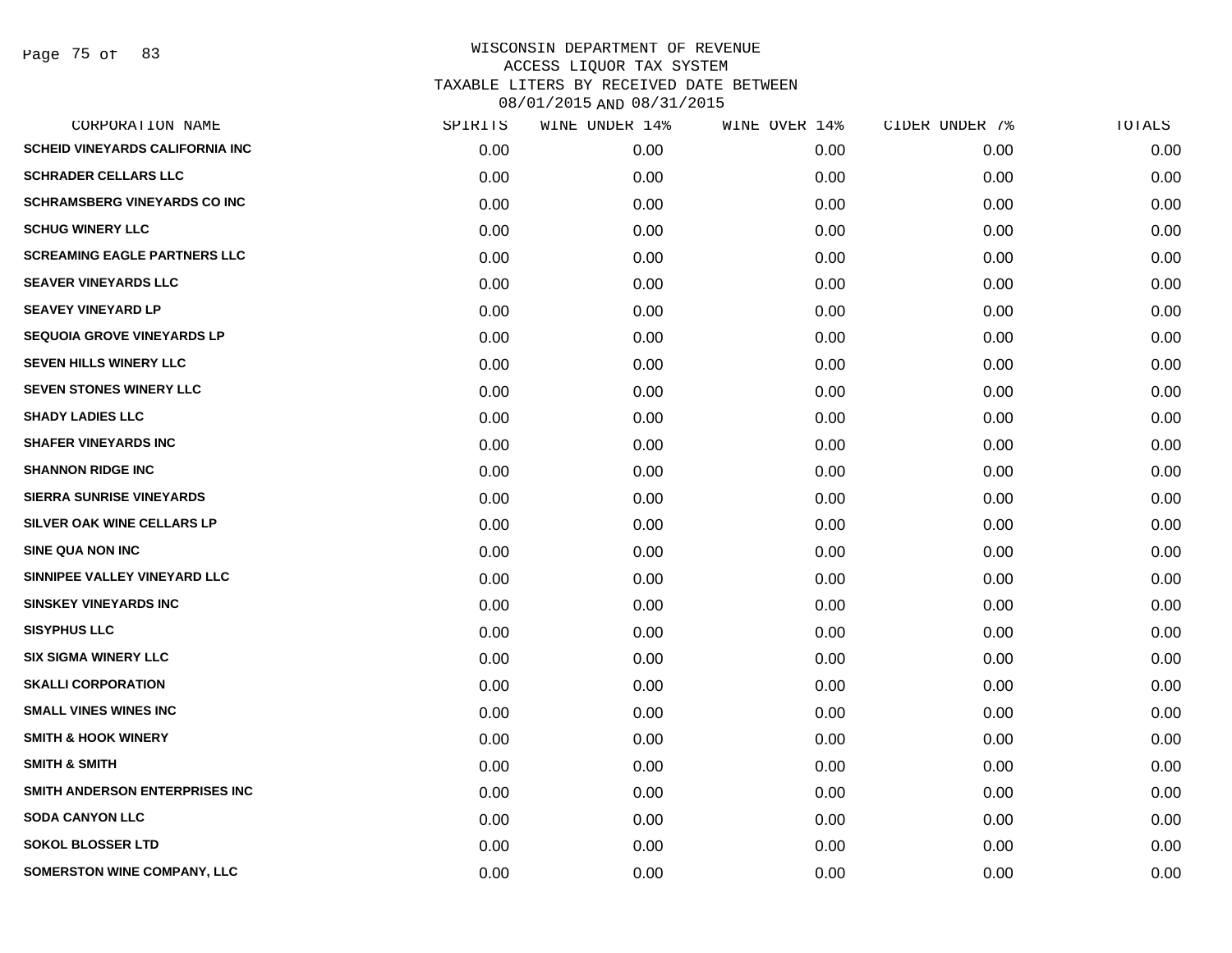Page 76 of 83

| CORPORATION NAME                           | SPIRITS | WINE UNDER 14% | WINE OVER 14% | CIDER UNDER 7% | TOTALS |
|--------------------------------------------|---------|----------------|---------------|----------------|--------|
| SONOMA-CUTRER VINEYARDS INC                | 0.00    | 0.00           | 0.00          | 0.00           | 0.00   |
| <b>SOUTH COAST WINERY INC</b>              | 0.00    | 0.00           | 0.00          | 0.00           | 0.00   |
| <b>SP GROSSNICKLE LLC</b>                  | 0.00    | 0.00           | 0.00          | 0.00           | 0.00   |
| <b>SPANOS BERBERIAN WINERY LLC</b>         | 0.00    | 0.00           | 0.00          | 0.00           | 0.00   |
| <b>SPARKLING OREGON LLC</b>                | 0.00    | 0.00           | 0.00          | 0.00           | 0.00   |
| <b>SPOTTSWOODE WINERY INC</b>              | 0.00    | 0.00           | 0.00          | 0.00           | 0.00   |
| <b>SPRECHER BREWING COMPANY, INC.</b>      | 0.00    | 0.00           | 0.00          | 0.00           | 0.00   |
| <b>SPRING MOUNTAIN VINEYARD INC</b>        | 0.00    | 0.00           | 0.00          | 0.00           | 0.00   |
| <b>SPURGEON VINEYARDS &amp; WINERY LLC</b> | 0.00    | 0.00           | 0.00          | 0.00           | 0.00   |
| <b>ST HELENA ESTATE LLC</b>                | 0.00    | 0.00           | 0.00          | 0.00           | 0.00   |
| <b>ST JAMES WINERY INC</b>                 | 0.00    | 0.00           | 0.00          | 0.00           | 0.00   |
| ST JULIAN WINE COMPANY INC                 | 0.00    | 0.00           | 0.00          | 0.00           | 0.00   |
| ST. FRANCIS WINERY & VINEYARD L.P.         | 0.00    | 0.00           | 0.00          | 0.00           | 0.00   |
| <b>STAG'S LEAP WINE CELLARS LLC</b>        | 0.00    | 0.00           | 0.00          | 0.00           | 0.00   |
| <b>STAGLIN FAMILY VINEYARD LLC</b>         | 0.00    | 0.00           | 0.00          | 0.00           | 0.00   |
| <b>STANDING JOURNEY LLC</b>                | 0.00    | 0.00           | 0.00          | 0.00           | 0.00   |
| <b>STE MICHELLE WINE ESTATES LTD</b>       | 0.00    | 0.00           | 0.00          | 0.00           | 0.00   |
| <b>STEPHAN VINEYARD INC</b>                | 0.00    | 0.00           | 0.00          | 0.00           | 0.00   |
| <b>STEPHEN M KENNEDY</b>                   | 0.00    | 0.00           | 0.00          | 0.00           | 0.00   |
| STEPHEN W. PARRY AND SUSAN F. PARRY        | 0.00    | 0.00           | 0.00          | 0.00           | 0.00   |
| <b>STEVEN J DEBAKER</b>                    | 0.00    | 0.00           | 0.00          | 0.00           | 0.00   |
| <b>STEVEN KENT LLC</b>                     | 0.00    | 0.00           | 0.00          | 0.00           | 0.00   |
| STEVEN M & JUDITH A JACOBSON LLC           | 0.00    | 0.00           | 0.00          | 0.00           | 0.00   |
| <b>STEVEN N LEDSON</b>                     | 0.00    | 0.00           | 0.00          | 0.00           | 0.00   |
| <b>STOLPMAN VINEYARDS LLC</b>              | 0.00    | 0.00           | 0.00          | 0.00           | 0.00   |
| <b>STONE EDGE WINERY LLC</b>               | 0.00    | 0.00           | 0.00          | 0.00           | 0.00   |
| <b>STONE HILL WINE CO INC</b>              | 0.00    | 0.00           | 0.00          | 0.00           | 0.00   |
| <b>STONECUSHION INC</b>                    | 0.00    | 0.00           | 0.00          | 0.00           | 0.00   |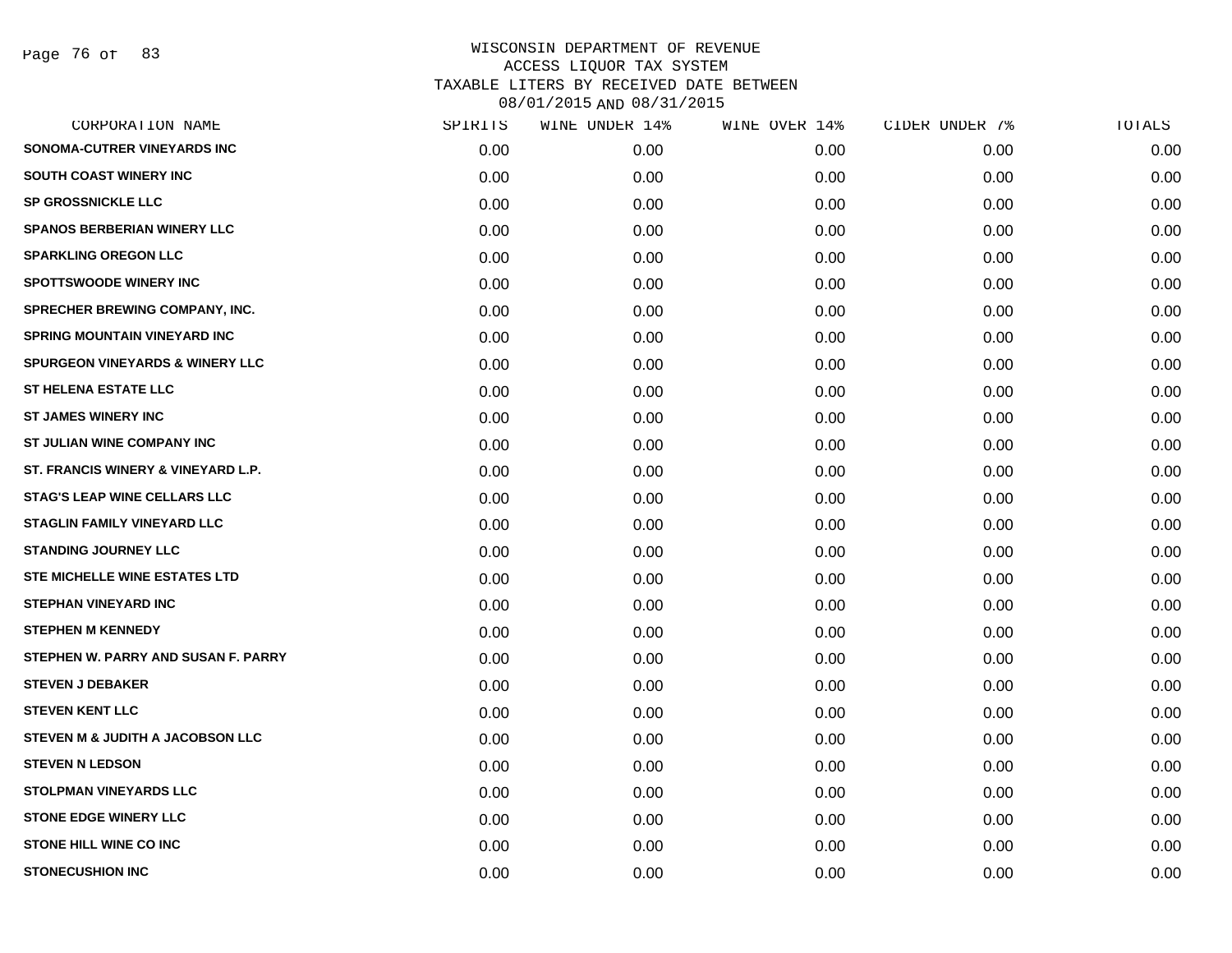Page 77 of 83

| CORPORATION NAME                           | SPIRITS | WINE UNDER 14% | WINE OVER 14% | CIDER UNDER 7% | TOTALS |
|--------------------------------------------|---------|----------------|---------------|----------------|--------|
| STONEHAUS WINERY, INC.                     | 0.00    | 0.00           | 0.00          | 0.00           | 0.00   |
| <b>STONY HILL VINEYARD INC</b>             | 0.00    | 0.00           | 0.00          | 0.00           | 0.00   |
| <b>STORYBOOK MOUNTAIN WINERY INC</b>       | 0.00    | 0.00           | 0.00          | 0.00           | 0.00   |
| <b>STRYKER SONOMA WINERY LLC</b>           | 0.00    | 0.00           | 0.00          | 0.00           | 0.00   |
| <b>SULLIVAN VINEYARDS CORPORATION</b>      | 0.00    | 0.00           | 0.00          | 0.00           | 0.00   |
| SULPHUR SPRINGS WINERY LLC                 | 0.00    | 0.00           | 0.00          | 0.00           | 0.00   |
| <b>SUMMERS WINERY LLC</b>                  | 0.00    | 0.00           | 0.00          | 0.00           | 0.00   |
| <b>SUMMERWOOD WINERY &amp; INN INC</b>     | 0.00    | 0.00           | 0.00          | 0.00           | 0.00   |
| <b>SUNSET POINT WINERY LLC</b>             | 0.00    | 0.00           | 0.00          | 0.00           | 0.00   |
| <b>SUNSTONE VINEYARDS &amp; WINERY INC</b> | 0.00    | 0.00           | 0.00          | 0.00           | 0.00   |
| <b>SUSAN M BOSWELL</b>                     | 0.00    | 0.00           | 0.00          | 0.00           | 0.00   |
| <b>SUTTER HOME WINERY INC</b>              | 0.00    | 0.00           | 0.00          | 0.00           | 0.00   |
| <b>SWANSON VINEYARDS &amp; WINERY</b>      | 0.00    | 0.00           | 0.00          | 0.00           | 0.00   |
| <b>SWEAZEY WINERY INVESTMENT LLC</b>       | 0.00    | 0.00           | 0.00          | 0.00           | 0.00   |
| <b>SWEET CHEEKS VINEYARDS INC</b>          | 0.00    | 0.00           | 0.00          | 0.00           | 0.00   |
| <b>TABLAS CREEK VINEYARD LP</b>            | 0.00    | 0.00           | 0.00          | 0.00           | 0.00   |
| <b>TAFT STREET INC</b>                     | 0.00    | 0.00           | 0.00          | 0.00           | 0.00   |
| <b>TAKARA SAKE USA INC</b>                 | 0.00    | 0.00           | 0.00          | 0.00           | 0.00   |
| <b>TALLEY VINEYARDS INC</b>                | 0.00    | 0.00           | 0.00          | 0.00           | 0.00   |
| <b>TAMBER BEY VINEYARDS LLC</b>            | 0.00    | 0.00           | 181.50        | 0.00           | 181.50 |
| <b>TANDEM WINES LLC</b>                    | 0.00    | 0.00           | 0.00          | 0.00           | 0.00   |
| <b>TARA BELLA WINERY LLC</b>               | 0.00    | 0.00           | 0.00          | 0.00           | 0.00   |
| TC VINEYARDS INC                           | 0.00    | 0.00           | 0.00          | 0.00           | 0.00   |
| <b>TEALE CREEK ASSOCIATES</b>              | 0.00    | 0.00           | 0.00          | 0.00           | 0.00   |
| <b>TEDESCHI VINEYARDS LTD</b>              | 0.00    | 0.00           | 0.00          | 0.00           | 0.00   |
| <b>TENBA RIDGE WINERY LLC</b>              | 0.00    | 0.00           | 0.00          | 0.00           | 0.00   |
| <b>TERRA SPRINGS LLC</b>                   | 0.00    | 0.00           | 0.00          | 0.00           | 0.00   |
| <b>TERRA VINUM LLC</b>                     | 0.00    | 0.00           | 0.00          | 0.00           | 0.00   |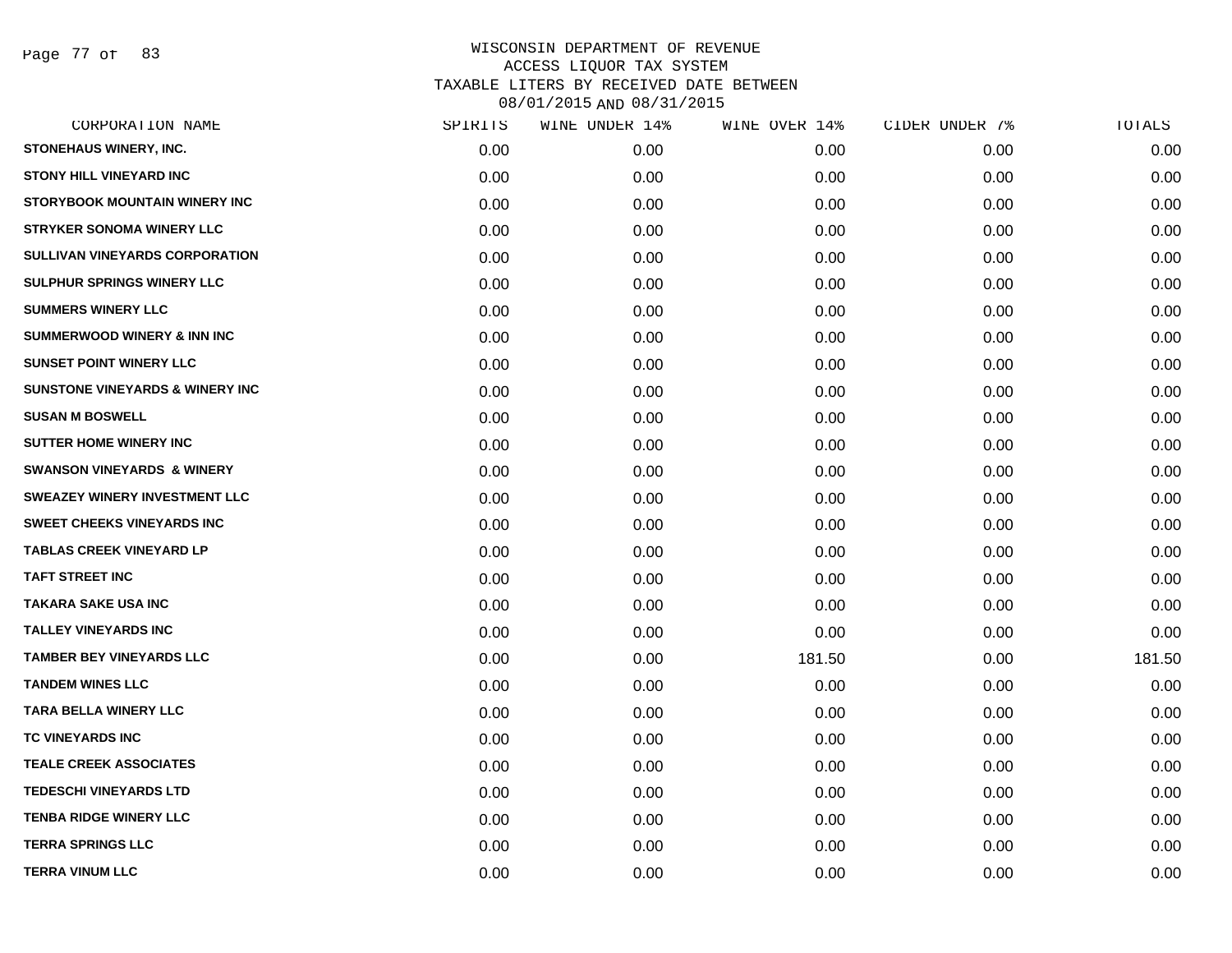Page 78 of 83

| CORPORATION NAME                          | SPIRITS | WINE UNDER 14% | WINE OVER 14% | CIDER UNDER 7% | TOTALS |
|-------------------------------------------|---------|----------------|---------------|----------------|--------|
| <b>TERRAVANT WINE COMPANY LLC</b>         | 0.00    | 0.00           | 0.00          | 0.00           | 0.00   |
| <b>TESTAROSSA VINEYARDS LLC</b>           | 0.00    | 0.00           | 0.00          | 0.00           | 0.00   |
| THE BIALE ESTATE                          | 0.00    | 0.00           | 0.00          | 0.00           | 0.00   |
| THE BRANDER VINEYARD                      | 0.00    | 0.00           | 0.00          | 0.00           | 0.00   |
| THE CHISELLED GRAPE WINERY LLC            | 0.00    | 0.00           | 0.00          | 0.00           | 0.00   |
| THE HESS COLLECTION WINERY                | 0.00    | 0.00           | 0.00          | 0.00           | 0.00   |
| THE HOGUE CELLARS LTD                     | 0.00    | 0.00           | 0.00          | 0.00           | 0.00   |
| THE INFINITE MONKEY THEOREM INC           | 0.00    | 0.00           | 0.00          | 0.00           | 0.00   |
| THE LITTORAI WINES                        | 0.00    | 0.00           | 0.00          | 0.00           | 0.00   |
| THE MEEKER VINEYARD                       | 0.00    | 0.00           | 0.00          | 0.00           | 0.00   |
| THE MORLET SELECTION INC                  | 0.00    | 0.00           | 0.00          | 0.00           | 0.00   |
| THE RUM TREE, INC.                        | 0.00    | 0.00           | 0.00          | 0.00           | 0.00   |
| THE SILVERADO VINEYARDS                   | 0.00    | 0.00           | 0.00          | 0.00           | 0.00   |
| THE WILLIAMSBURG WINERY LTD               | 0.00    | 0.00           | 0.00          | 0.00           | 0.00   |
| THE WINE GROUP INC                        | 0.00    | 0.00           | 0.00          | 0.00           | 0.00   |
| THE WINE VINEYARD LLC                     | 0.00    | 0.00           | 0.00          | 0.00           | 0.00   |
| THE WOODLAND TRAIL BEVERAGE COMPANY, INC. | 0.00    | 0.00           | 0.00          | 0.00           | 0.00   |
| THIS REALM LLC                            | 0.00    | 0.00           | 0.00          | 0.00           | 0.00   |
| <b>THOMAS C HOFFMAN</b>                   | 0.00    | 0.00           | 0.00          | 0.00           | 0.00   |
| <b>THOMAS FOGARTY WINERY LLC</b>          | 0.00    | 0.00           | 0.00          | 0.00           | 0.00   |
| <b>THURMAN J RODGERS</b>                  | 0.00    | 0.00           | 0.00          | 0.00           | 0.00   |
| <b>TI BEVERAGE GROUP LTD</b>              | 0.00    | 0.00           | 0.00          | 0.00           | 0.00   |
| TMR WINE COMPANY LLC                      | 0.00    | 0.00           | 0.00          | 0.00           | 0.00   |
| <b>TOAD HOLLOW VINEYARDS INC</b>          | 0.00    | 0.00           | 0.00          | 0.00           | 0.00   |
| <b>TOBIN JAMES CELLARS</b>                | 0.00    | 0.00           | 0.00          | 0.00           | 0.00   |
| <b>TODD ANDERSON</b>                      | 0.00    | 0.00           | 0.00          | 0.00           | 0.00   |
| <b>TOLLIVER RANCH BRANDS LLC</b>          | 0.00    | 0.00           | 0.00          | 0.00           | 0.00   |
| <b>TOM MEADOWCROFT</b>                    | 0.00    | 0.00           | 0.00          | 0.00           | 0.00   |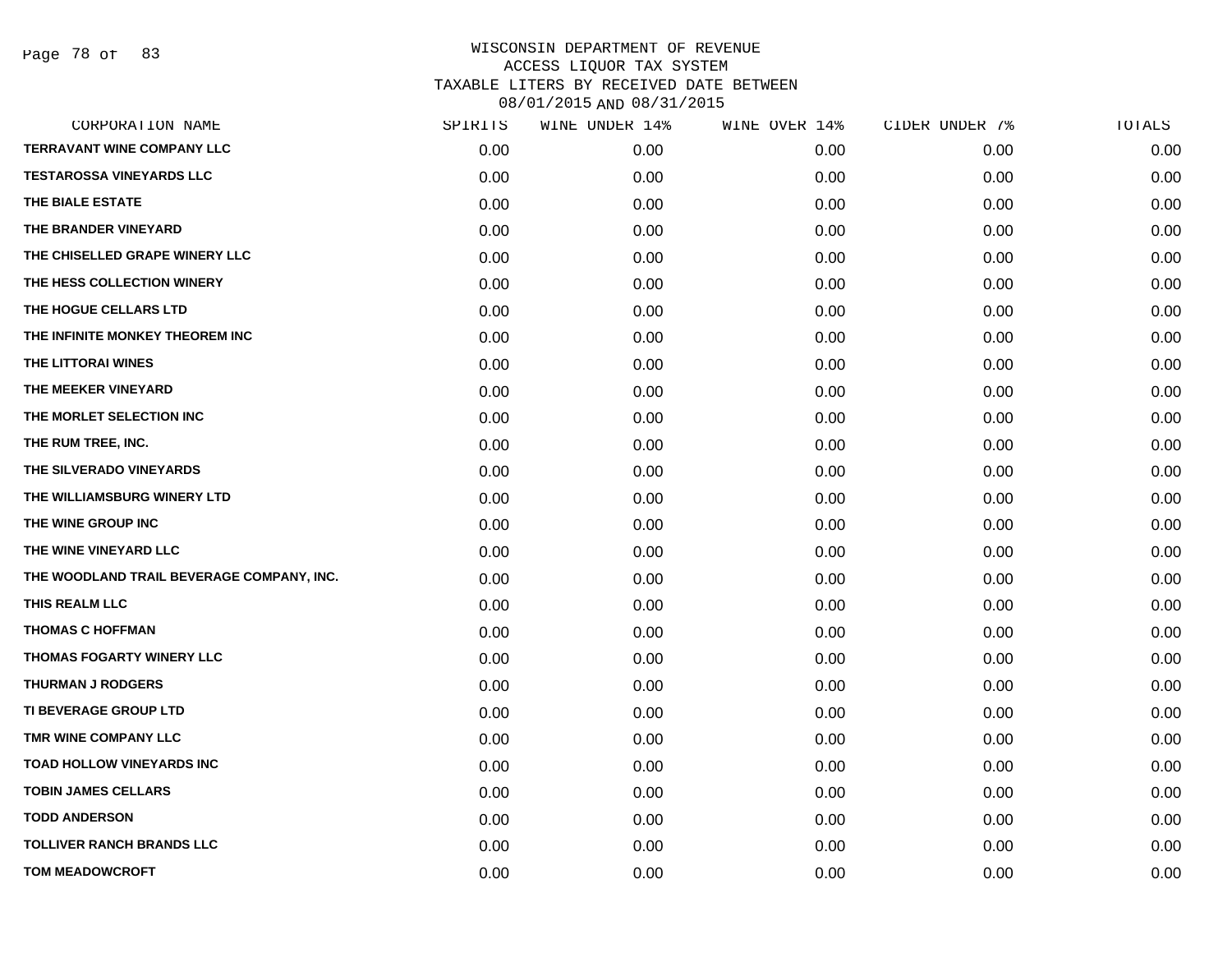| CORPORATION NAME                                     | SPIRITS | WINE UNDER 14% | WINE OVER 14% | CIDER UNDER 7% | <b>TOTALS</b> |
|------------------------------------------------------|---------|----------------|---------------|----------------|---------------|
| <b>TORII MOR WINERY LLC</b>                          | 0.00    | 0.00           | 0.00          | 0.00           | 0.00          |
| <b>TREANA WINERY LLC</b>                             | 0.00    | 0.00           | 0.00          | 0.00           | 0.00          |
| TREASURY WINE ESTATES AMERICAS COMPANY               | 0.00    | 0.00           | 0.00          | 0.00           | 0.00          |
| <b>TREFETHEN VINEYARDS WINERY INC</b>                | 0.00    | 0.00           | 0.00          | 0.00           | 0.00          |
| <b>TRENTADUE WINERY LLC</b>                          | 0.00    | 0.00           | 0.00          | 0.00           | 0.00          |
| <b>TRINITAS CELLARS LLC</b>                          | 0.00    | 0.00           | 0.00          | 0.00           | 0.00          |
| <b>TRIONE VINEYARDS LLC</b>                          | 0.00    | 0.00           | 0.00          | 0.00           | 0.00          |
| <b>TROY LANDWEHR</b>                                 | 0.00    | 0.00           | 0.00          | 0.00           | 0.00          |
| <b>TSG LLC</b>                                       | 0.00    | 0.00           | 0.00          | 0.00           | 0.00          |
| <b>TURLEY WINE CELLARS INC</b>                       | 0.00    | 0.00           | 0.00          | 0.00           | 0.00          |
| <b>TURNBULL WINE CELLARS</b>                         | 0.00    | 0.00           | 0.00          | 0.00           | 0.00          |
| <b>TWIN PEAKS WINERY INC</b>                         | 0.00    | 0.00           | 0.00          | 0.00           | 0.00          |
| <b>TWIN RIDGE ESTATES LLC</b>                        | 0.00    | 0.00           | 0.00          | 0.00           | 0.00          |
| <b>TWISTED OAK WINERY LLC</b>                        | 0.00    | 0.00           | 0.00          | 0.00           | 0.00          |
| <b>TWOMEY CELLARS LLC</b>                            | 0.00    | 0.00           | 0.00          | 0.00           | 0.00          |
| UNTI WINE CO LLC                                     | 0.00    | 0.00           | 0.00          | 0.00           | 0.00          |
| V & C LLC                                            | 0.00    | 0.00           | 0.00          | 0.00           | 0.00          |
| VAN RUITEN FAMILY WINERY LLC                         | 0.00    | 0.00           | 0.00          | 0.00           | 0.00          |
| VAN WYCHEN WINES INC.                                | 0.00    | 0.00           | 0.00          | 0.00           | 0.00          |
| <b>VENTANA VINTNERS LLC</b>                          | 0.00    | 0.00           | 0.00          | 0.00           | 0.00          |
| <b>VERMEIL WINE GROUP LLC</b>                        | 0.00    | 0.00           | 0.00          | 0.00           | 0.00          |
| <b>VERMONT HARD CIDER COMPANY LLC</b>                | 0.00    | 0.00           | 0.00          | 0.00           | 0.00          |
| <b>VERNON VINEYARDS LTD</b>                          | 0.00    | 0.00           | 0.00          | 0.00           | 0.00          |
| <b>VERO WINE GROUP LLC &amp; WESTSIDE GRAPES LLC</b> | 0.00    | 0.00           | 0.00          | 0.00           | 0.00          |
| <b>VETRO WINERY LLC</b>                              | 0.00    | 0.00           | 0.00          | 0.00           | 0.00          |
| <b>VICINI ENTERPRISES LLC</b>                        | 0.00    | 0.00           | 0.00          | 0.00           | 0.00          |
| <b>VIGNETTE WINERY LLC</b>                           | 0.00    | 0.00           | 0.00          | 0.00           | 0.00          |
| <b>VILLA AMOROSA INC</b>                             | 0.00    | 0.00           | 0.00          | 0.00           | 0.00          |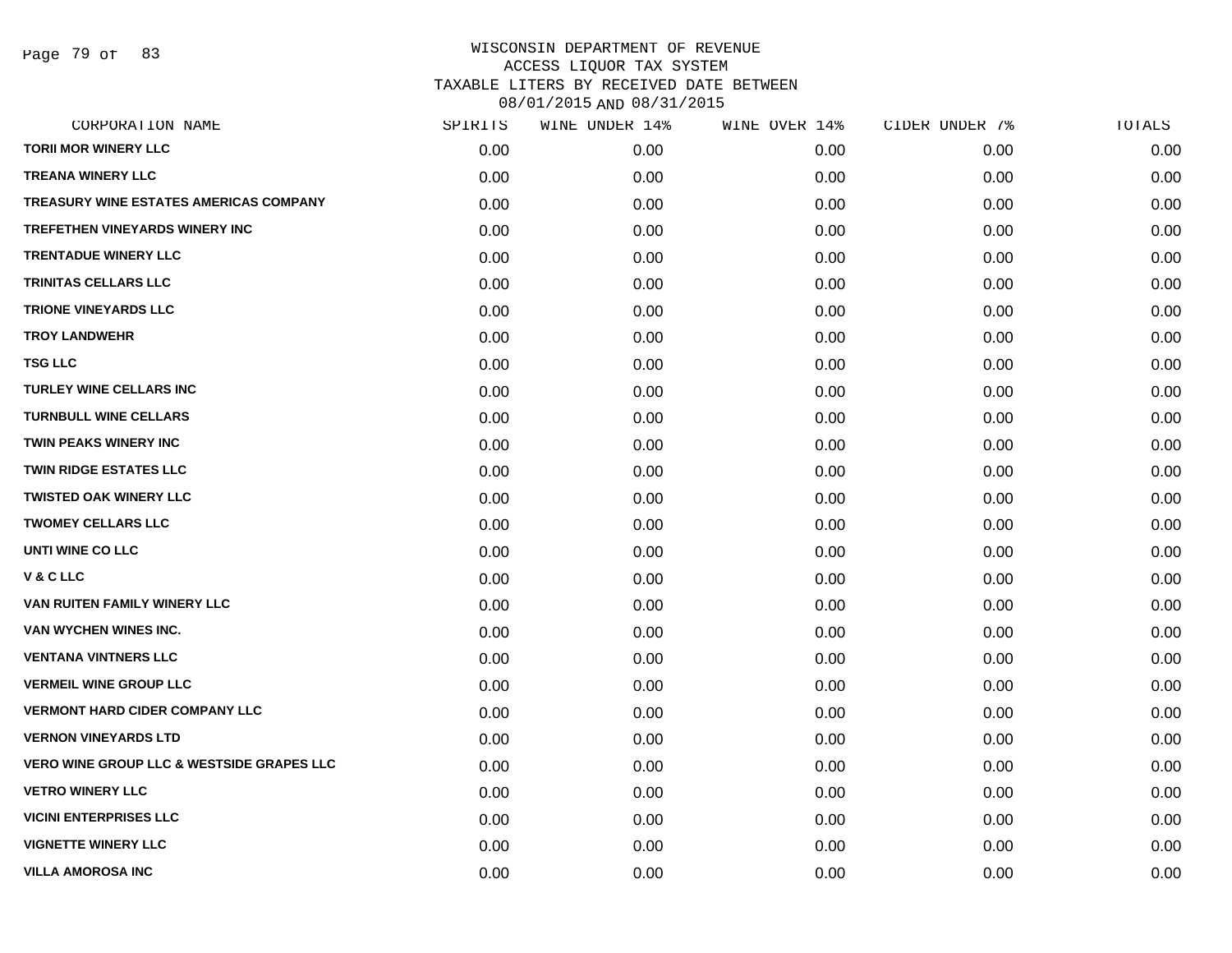Page 80 of 83

| CORPORATION NAME                     | SPIRITS | WINE UNDER 14% | WINE OVER 14% | CIDER UNDER 7% | TOTALS |
|--------------------------------------|---------|----------------|---------------|----------------|--------|
| <b>VILLA ENCINAL PARTNERS LP</b>     | 0.00    | 0.00           | 0.00          | 0.00           | 0.00   |
| <b>VILLA SAN JULIETTE INC</b>        | 0.00    | 0.00           | 0.00          | 0.00           | 0.00   |
| <b>VILLA TOSCANO INC</b>             | 0.00    | 0.00           | 0.00          | 0.00           | 0.00   |
| <b>VIN DE ZO LLC</b>                 | 0.00    | 0.00           | 0.00          | 0.00           | 0.00   |
| <b>VINA ROBLES INC</b>               | 0.00    | 0.00           | 0.00          | 0.00           | 0.00   |
| <b>VINCENT ARROYO WINERY INC</b>     | 0.00    | 0.00           | 0.00          | 0.00           | 0.00   |
| <b>VINE &amp; SUN LLC</b>            | 0.00    | 0.00           | 0.00          | 0.00           | 0.00   |
| <b>VINE CLIFF WINERY INC</b>         | 0.00    | 0.00           | 0.00          | 0.00           | 0.00   |
| <b>VINEBURG LLC</b>                  | 0.00    | 0.00           | 0.00          | 0.00           | 0.00   |
| <b>VINEOAKS LLC</b>                  | 0.00    | 0.00           | 0.00          | 0.00           | 0.00   |
| <b>VINES TO CELLAR, INC.</b>         | 0.00    | 0.00           | 0.00          | 0.00           | 0.00   |
| <b>VINEYARD 29 LLC</b>               | 0.00    | 0.00           | 0.00          | 0.00           | 0.00   |
| <b>VINTAGE WINE ESTATES, INC.</b>    | 0.00    | 0.00           | 0.00          | 0.00           | 0.00   |
| <b>VINTAGE WINE ESTATES, INC.</b>    | 0.00    | 0.00           | 0.00          | 0.00           | 0.00   |
| <b>VINUM CELLARS INC</b>             | 0.00    | 0.00           | 0.00          | 0.00           | 0.00   |
| VON STIEHL WINERY LTD.               | 0.00    | 0.00           | 0.00          | 0.00           | 0.00   |
| <b>W G BEST WEINKELLEREI INC</b>     | 0.00    | 0.00           | 0.00          | 0.00           | 0.00   |
| <b>W J DEUTSCH &amp; SONS LTD</b>    | 0.00    | 0.00           | 0.00          | 0.00           | 0.00   |
| <b>WAITS-MAST FAMILY CELLARS LLC</b> | 0.00    | 0.00           | 0.00          | 0.00           | 0.00   |
| <b>WASHINGTON VINTNERS LLC</b>       | 0.00    | 0.00           | 0.00          | 0.00           | 0.00   |
| <b>WATTLE CREEK WINERY</b>           | 0.00    | 0.00           | 0.00          | 0.00           | 0.00   |
| <b>WEGLARZ &amp; BOCK</b>            | 0.00    | 0.00           | 0.00          | 0.00           | 0.00   |
| <b>WEIBEL INCORPORATED</b>           | 0.00    | 0.00           | 0.00          | 0.00           | 0.00   |
| <b>WELLINGTON VINEYARDS, INC.</b>    | 0.00    | 0.00           | 0.00          | 0.00           | 0.00   |
| <b>WENTE BROS</b>                    | 0.00    | 0.00           | 0.00          | 0.00           | 0.00   |
| <b>WEST COAST WINE PARTNERS LLC</b>  | 0.00    | 0.00           | 0.00          | 0.00           | 0.00   |
| <b>WEST PRAIRIE WINERY LLC</b>       | 0.00    | 0.00           | 0.00          | 0.00           | 0.00   |
| <b>WESTFALL WINERY LLC</b>           | 0.00    | 0.00           | 0.00          | 0.00           | 0.00   |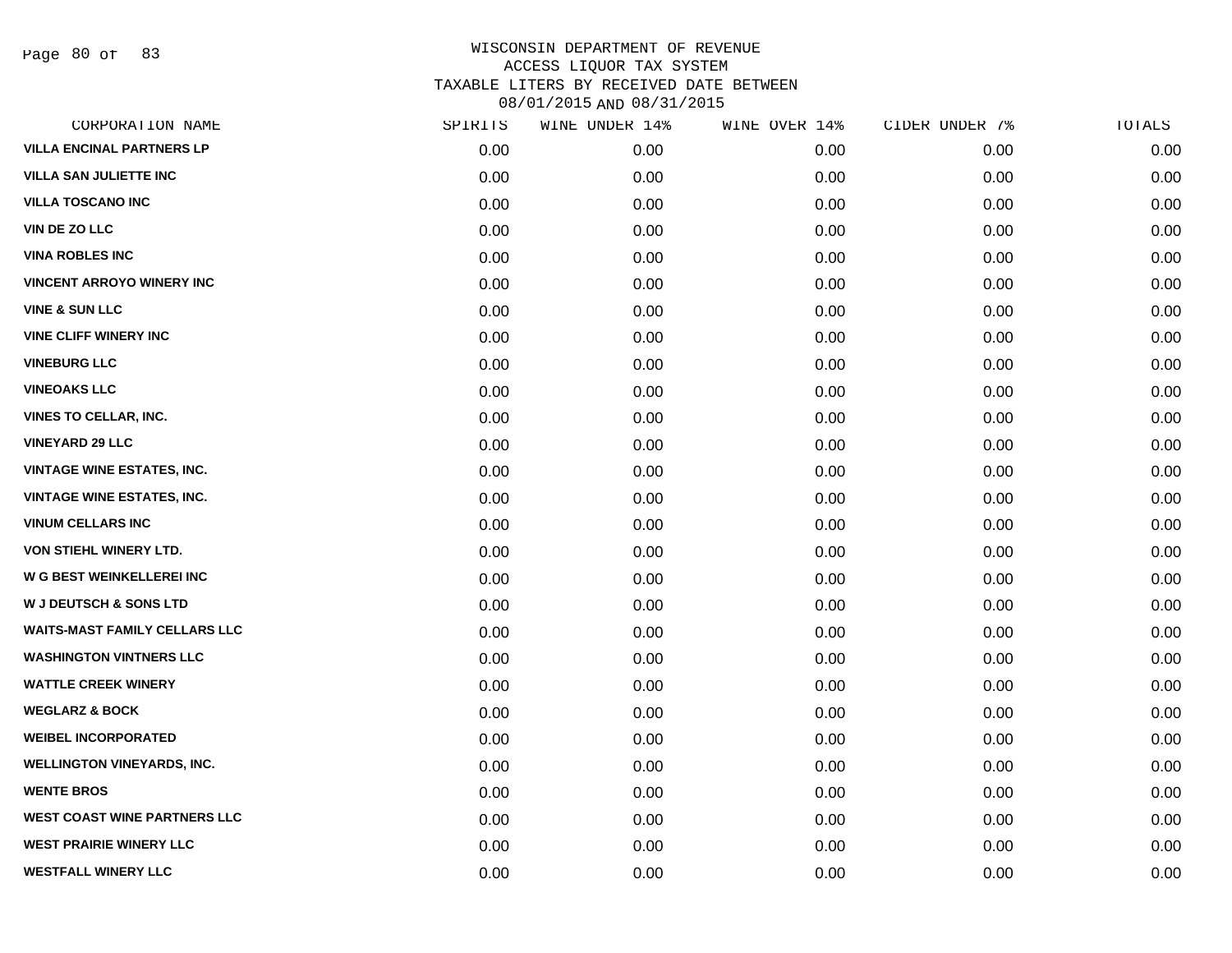| CORPORATION NAME                                   | SPIRITS | WINE UNDER 14% | WINE OVER 14% | CIDER UNDER 7% | TOTALS |
|----------------------------------------------------|---------|----------------|---------------|----------------|--------|
| <b>WESTPORT WINERY LLC</b>                         | 0.00    | 0.00           | 0.00          | 0.00           | 0.00   |
| <b>WHEELER WINERY INC</b>                          | 0.00    | 0.00           | 0.00          | 0.00           | 0.00   |
| <b>WHETSTONE WINE CELLARS LLC</b>                  | 0.00    | 0.00           | 0.00          | 0.00           | 0.00   |
| <b>WHISPERING BLUFFS VINEYARD &amp; WINERY LTD</b> | 0.00    | 0.00           | 0.00          | 0.00           | 0.00   |
| <b>WHISPERING WINDS WINERY LLC</b>                 | 0.00    | 0.00           | 0.00          | 0.00           | 0.00   |
| <b>WHITE OAK VINEYARDS &amp; WINERY LLC</b>        | 0.00    | 0.00           | 0.00          | 0.00           | 0.00   |
| WHITE WINTER WINERY INC                            | 0.00    | 0.00           | 0.00          | 0.00           | 0.00   |
| <b>WIENS CELLARS LLC</b>                           | 0.00    | 0.00           | 0.00          | 0.00           | 0.00   |
| <b>WILD MOUNTAIN WINERY INC</b>                    | 0.00    | 467.64         | 0.00          | 0.00           | 467.64 |
| <b>WILDEROTTER WINERY LLC</b>                      | 0.00    | 0.00           | 0.00          | 0.00           | 0.00   |
| <b>WILLAKENZIE ESTATE INC</b>                      | 0.00    | 0.00           | 0.00          | 0.00           | 0.00   |
| <b>WILLAMETTE VALLEY VINEYARDS INC</b>             | 0.00    | 0.00           | 0.00          | 0.00           | 0.00   |
| <b>WILLIAM F BLUHM</b>                             | 0.00    | 0.00           | 0.00          | 0.00           | 0.00   |
| <b>WILLIAM MOSBY</b>                               | 0.00    | 0.00           | 0.00          | 0.00           | 0.00   |
| <b>WILLIAMS &amp; SELYEM LLC</b>                   | 0.00    | 0.00           | 0.00          | 0.00           | 0.00   |
| <b>WILRONA LLC</b>                                 | 0.00    | 0.00           | 0.00          | 0.00           | 0.00   |
| <b>WILSON CREEK WINERY &amp; VINEYARDS INC</b>     | 0.00    | 0.00           | 0.00          | 0.00           | 0.00   |
| <b>WIND GAP WINES LLC</b>                          | 0.00    | 0.00           | 0.00          | 0.00           | 0.00   |
| <b>WINDERLEA WINE COMPANY LLC</b>                  | 0.00    | 0.00           | 0.00          | 0.00           | 0.00   |
| <b>WINDWARD VINEYARD LLC</b>                       | 0.00    | 0.00           | 0.00          | 0.00           | 0.00   |
| <b>WINE BY JOE LLC</b>                             | 0.00    | 0.00           | 0.00          | 0.00           | 0.00   |
| WINE OF THE MONTH CLUB, INC.                       | 0.00    | 0.00           | 0.00          | 0.00           | 0.00   |
| <b>WINE ROAD VINTNERS LLC</b>                      | 0.00    | 0.00           | 0.00          | 0.00           | 0.00   |
| <b>WINEGREETING.COM INC</b>                        | 0.00    | 0.00           | 0.00          | 0.00           | 0.00   |
| <b>WINERY AT BLACK STAR FARMS LLC</b>              | 0.00    | 0.00           | 0.00          | 0.00           | 0.00   |
| <b>WINERY EXCHANGE, INC.</b>                       | 0.00    | 0.00           | 0.00          | 0.00           | 0.00   |
| <b>WINERY FULFILLMENT SERVICES LLC</b>             | 0.00    | 0.00           | 0.00          | 0.00           | 0.00   |
| <b>WINNESHIEK WILDBERRY WINERY LLC</b>             | 0.00    | 0.00           | 0.00          | 0.00           | 0.00   |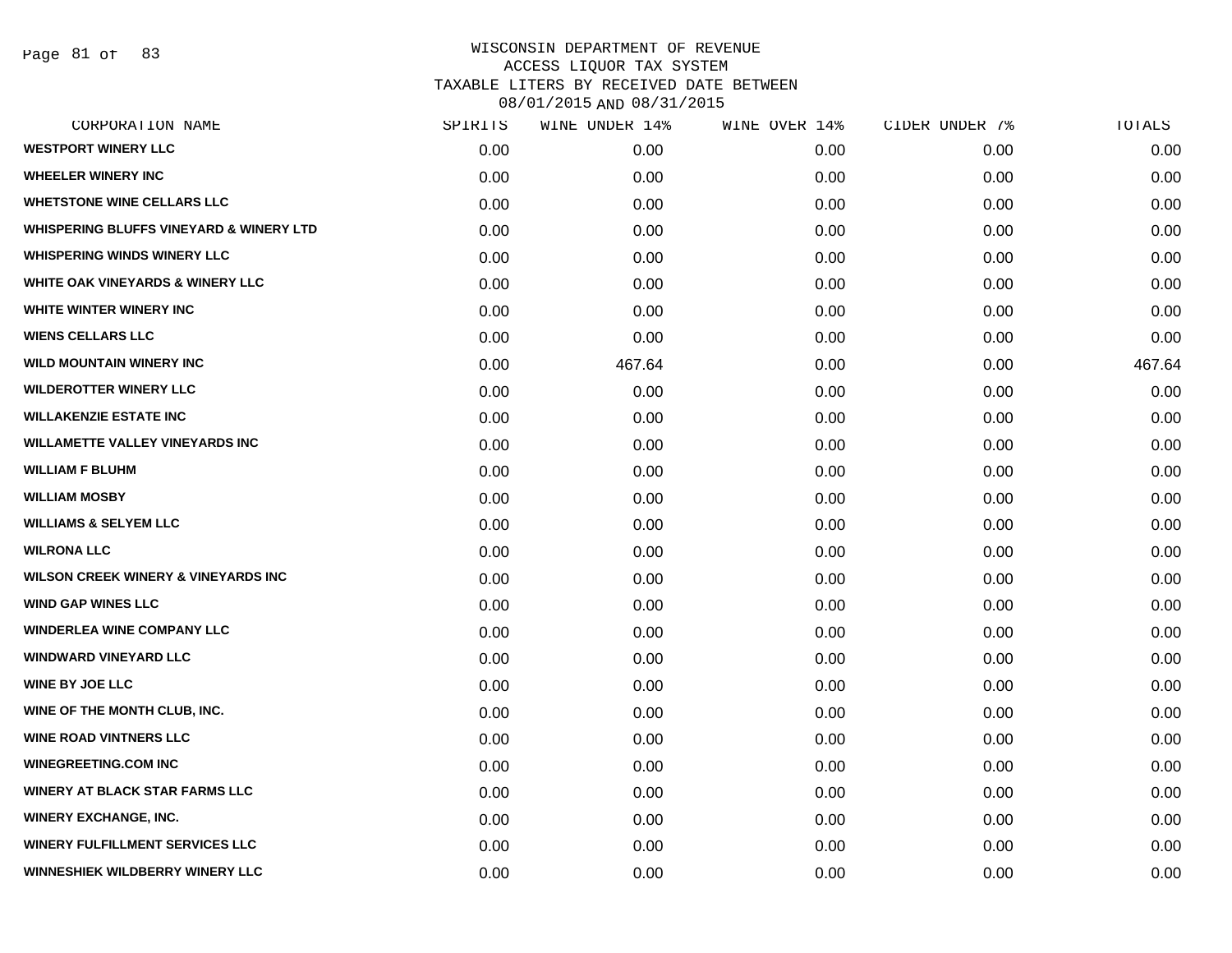Page 82 of 83

| CORPORATION NAME                   | SPIRITS | WINE UNDER 14% | WINE OVER 14% | CIDER UNDER 7% | TOTALS   |
|------------------------------------|---------|----------------|---------------|----------------|----------|
| <b>WINSIDE USA INC</b>             | 0.00    | 0.00           | 0.00          | 0.00           | 0.00     |
| <b>WOLFF VINEYARD LLC</b>          | 0.00    | 0.00           | 0.00          | 0.00           | 0.00     |
| <b>WOLLERSHEIM WINERY, INC.</b>    | 0.00    | 0.00           | 0.00          | 0.00           | 0.00     |
| <b>WOLLERSHEIM WINERY, INC.</b>    | 0.00    | 0.00           | 0.00          | 0.00           | 0.00     |
| <b>WOODWARD CANYON WINERY INC.</b> | 0.00    | 0.00           | 0.00          | 0.00           | 0.00     |
| <b>WRH PARTNERS LLC</b>            | 0.00    | 0.00           | 0.00          | 0.00           | 0.00     |
| YORKVILLE CELLARS INC              | 0.00    | 0.00           | 0.00          | 0.00           | 0.00     |
| <b>ZD WINES LLC</b>                | 0.00    | 0.00           | 0.00          | 0.00           | 0.00     |
| <b>ZERO LINK MARKETS INC</b>       | 0.00    | 0.00           | 0.00          | 0.00           | 0.00     |
| <b>ZIPZ INC</b>                    | 0.00    | 0.00           | 0.00          | 0.00           | 0.00     |
| TOTAL LITERS FOR 8/31/2015         | 0.00    | 1,748.25       | 1,121.99      | 18.00          | 2,888.24 |